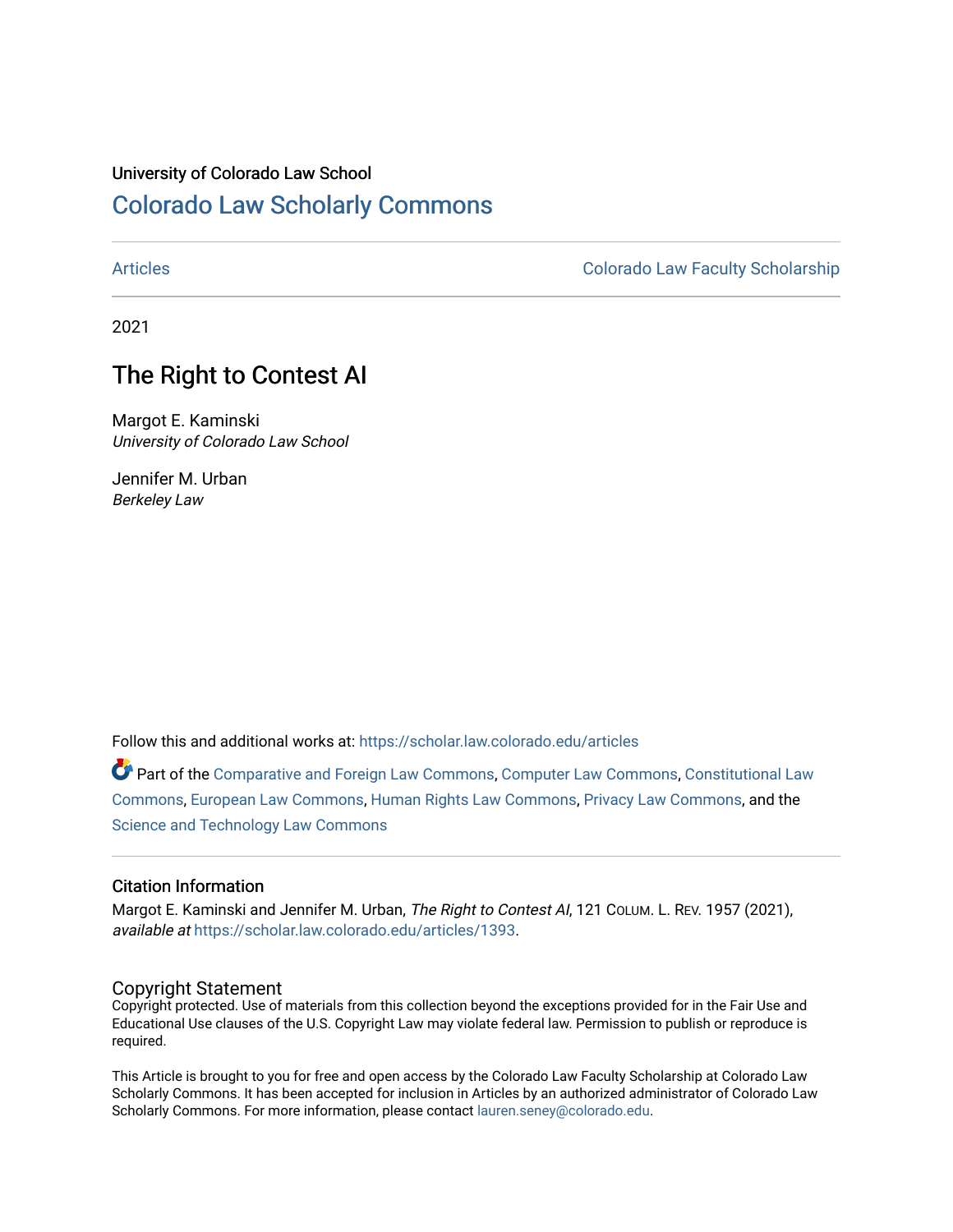# COLUMBIA LAW REVIEW

 $\overline{a}$ 

**VOL. 121 NOVEMBER 2021 NO. 7** 

# ARTICLES

## THE RIGHT TO CONTEST AI

*Margot E. Kaminski*\* *& Jennifer M. Urban*\*\*

*Artificial intelligence (AI) is increasingly used to make important*  decisions, from university admissions selections to loan determinations to *the distribution of COVID-19 vaccines. These uses of AI raise a host of concerns about discrimination, accuracy, fairness, and accountability.* 

*In the United States, recent proposals for regulating AI focus largely on ex ante and systemic governance. This Article argues instead—or really, in addition—for an individual right to contest AI decisions, modeled on due process but adapted for the digital age. The European Union, in fact, recognizes such a right, and a growing number of institutions around the world now call for its establishment. This Article argues that despite considerable differences between the United States and other countries, establishing the right to contest AI decisions here would be in keeping with a long tradition of due process theory.* 

*This Article then fills a gap in the literature, establishing a theoretical scaffolding for discussing what a right to contest should look like in practice. This Article establishes four contestation archetypes that should serve as the bases of discussions of contestation both for the right to contest AI and in other policy contexts. The contestation archetypes vary along two axes: from contestation rules to standards and from emphasizing procedure to establishing substantive rights. This Article then discusses four processes that illustrate these archetypes in practice, including the first in-*

<sup>\*</sup> Associate Professor of Law, University of Colorado Law School, Director of the Privacy Initiative at Silicon Flatirons.

<sup>\*\*</sup> Clinical Professor of Law, Director of Policy Initiatives for the Samuelson Law, Technology & Public Policy Clinic; Co-Director, Berkeley Center for Law and Technology. Opinions are our own and should not be attributed to our respective institutions. Urban's opinions also should not be attributed to the California Privacy Protection Agency or the California Privacy Protection Agency Board. Thank you to Tal Zarsky and contributing commentators at Privacy Law Scholars Conference (PLSC), to the faculty at Colorado Law, the University of Washington, and the University of California, Berkeley for workshopping, and to Ifeoma Ajunwa, Ignacio Cofone, Catherine Fisk, Aziz Huq, Sonia Katyal, Christopher Kutz, Michael Brian Lang, Orly Lobel, Przemysław Pałka, Dylan Penningroth, Richard Re, Blake Reid, Pierre Schlag, Jonathan Simon, Scott Skinner-Thompson, Erik Stallman, Harry Surden, and Rebecca Wexler for thoughts on drafts. We are particularly grateful to Paul Schwartz and his students for advice on revisions. Mistakes are our own.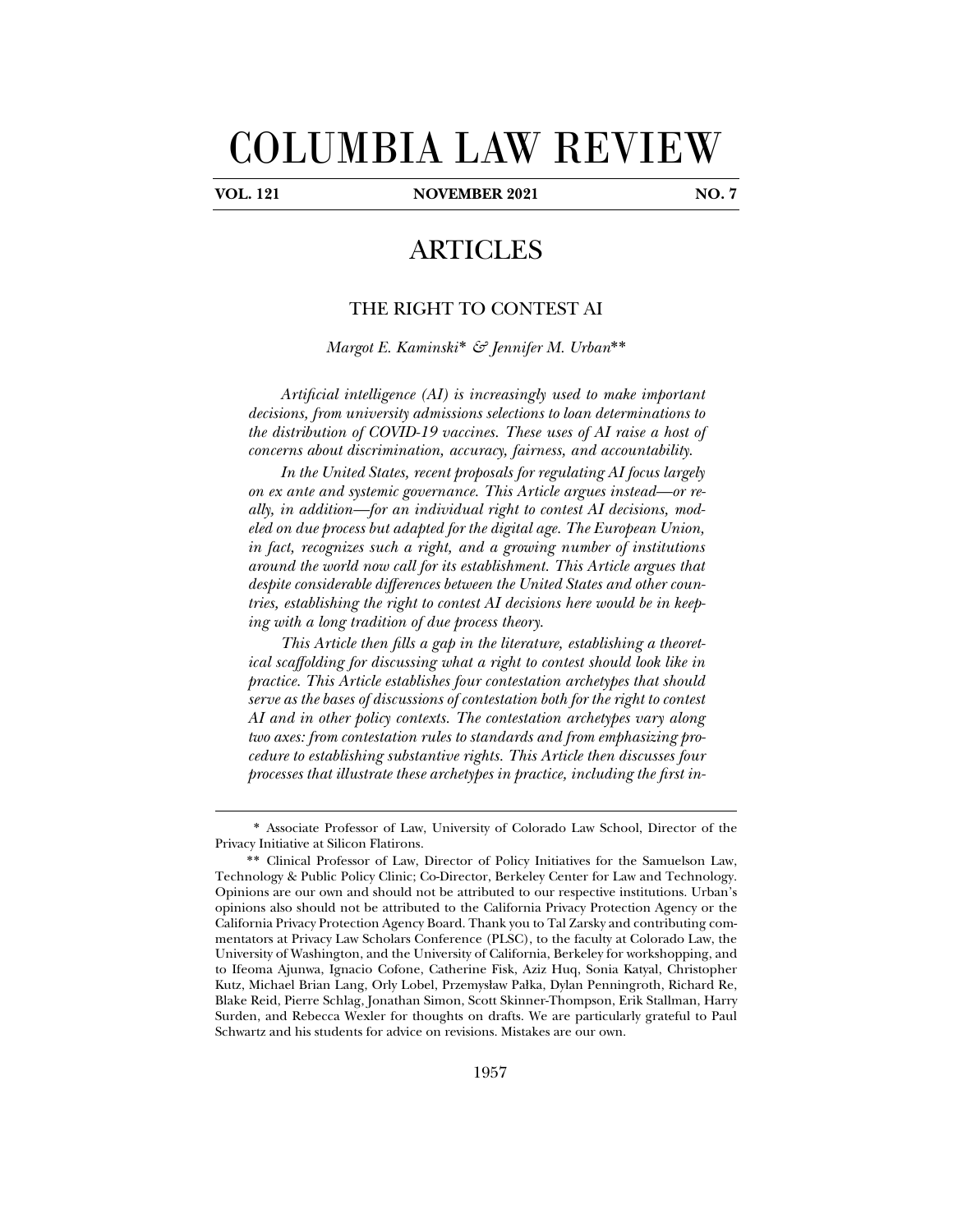*depth consideration of the GDPR's right to contestation for a U.S. audience. Finally, this Article integrates findings from these investigations to develop normative and practical guidance for establishing a right to contest AI.* 

| I. | AI DECISION-MAKING: KNOWN PROBLEMS AND CONTESTATION |                                                                                                                    |  |  |
|----|-----------------------------------------------------|--------------------------------------------------------------------------------------------------------------------|--|--|
|    |                                                     |                                                                                                                    |  |  |
|    | А.                                                  |                                                                                                                    |  |  |
|    | В.                                                  |                                                                                                                    |  |  |
|    | C.                                                  | The Right to Contestation Beyond the GDPR 1982                                                                     |  |  |
|    | D.                                                  |                                                                                                                    |  |  |
| H. |                                                     |                                                                                                                    |  |  |
|    | А.                                                  |                                                                                                                    |  |  |
|    |                                                     | 1.                                                                                                                 |  |  |
|    |                                                     | 2.                                                                                                                 |  |  |
|    |                                                     | 3.                                                                                                                 |  |  |
|    | B.                                                  |                                                                                                                    |  |  |
|    |                                                     | The HEW Report: Due Process for Data Processing 1994<br>1.                                                         |  |  |
|    |                                                     | Due Process Theory and AI Decision-Making 1997<br>2.                                                               |  |  |
|    |                                                     | 3.                                                                                                                 |  |  |
|    |                                                     |                                                                                                                    |  |  |
|    | А.                                                  | The Design of Privatized Process: Four Contestation                                                                |  |  |
|    |                                                     |                                                                                                                    |  |  |
|    | В.                                                  | Archetype 1 Illustrated: The GDPR's Right to Contestation 2012                                                     |  |  |
|    | C.                                                  | Archetype 2 Illustrated: The DMCA's "Notice-and-                                                                   |  |  |
|    |                                                     | Takedown" Process and the UK Right to Contestation 2015                                                            |  |  |
|    |                                                     | 1.                                                                                                                 |  |  |
|    |                                                     | The UK Implementation of the Right to Contestation  2020<br>2.                                                     |  |  |
|    | D.                                                  | Archetype 3 Illustrated: The "Right to Be Forgotten" and                                                           |  |  |
|    |                                                     | the Hungarian and Slovenian Rights to Contestation 2022                                                            |  |  |
|    |                                                     | 1.                                                                                                                 |  |  |
|    |                                                     | The Hungarian and Slovenian Implementations of<br>2.                                                               |  |  |
|    |                                                     |                                                                                                                    |  |  |
|    | Е.                                                  | Archetype 4 Illustrated: The FCBA's Chargeback Process<br>and the Hungarian and French Rights to Contestation 2028 |  |  |
|    |                                                     | 1.                                                                                                                 |  |  |
|    |                                                     | The Hungarian and French Implementations of the<br>2.                                                              |  |  |
|    |                                                     |                                                                                                                    |  |  |
|    | F.                                                  | The Design of Privatized Process: Other Considerations 2030                                                        |  |  |
|    |                                                     | IV. CRAFTING A MEANINGFUL RIGHT TO CONTEST AI  2031                                                                |  |  |
|    |                                                     |                                                                                                                    |  |  |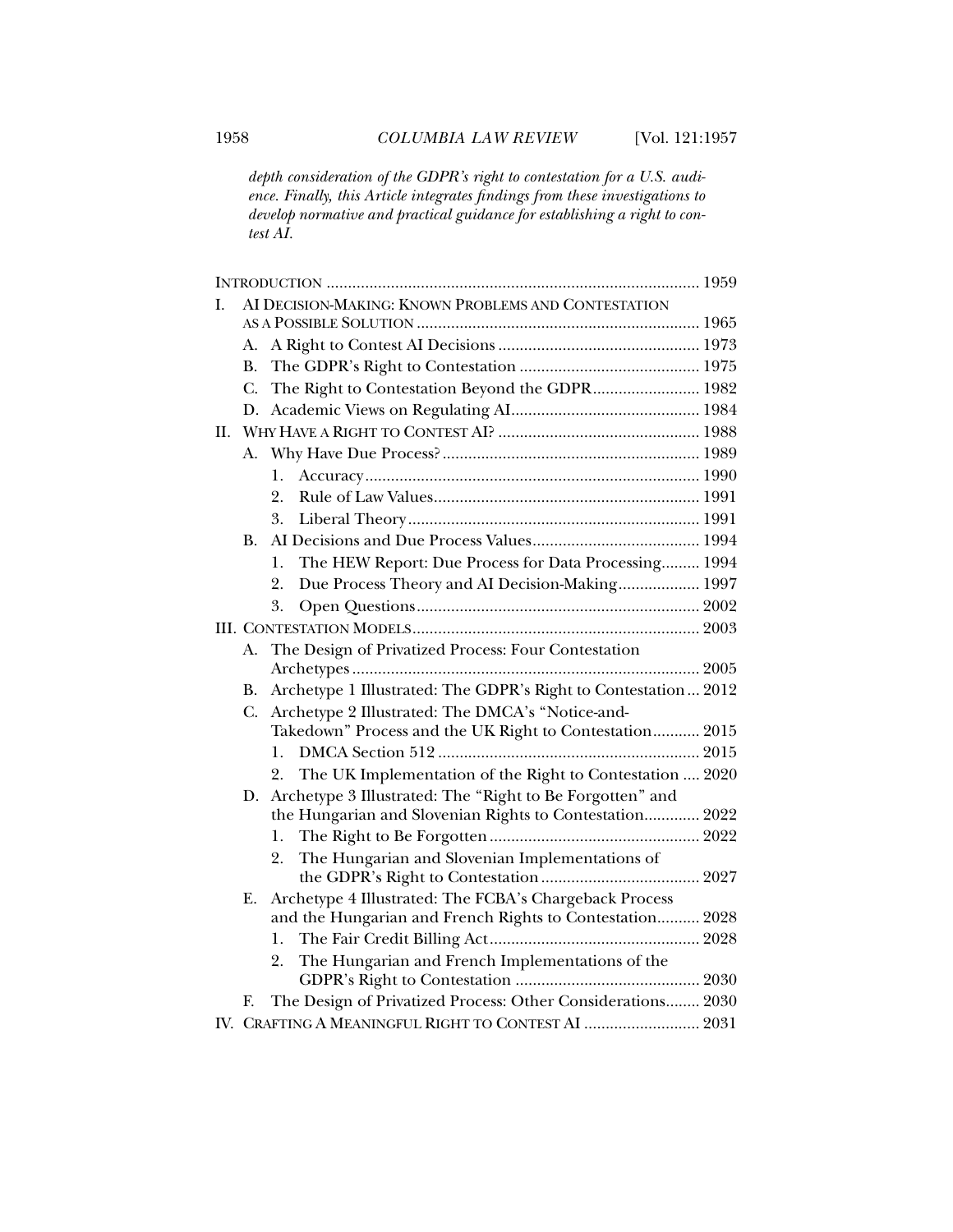| B. The Right to Contest as Privatized Process: Notice     |  |
|-----------------------------------------------------------|--|
|                                                           |  |
| 1. Meaningful Notice and an Opportunity to Be Heard  2035 |  |
|                                                           |  |
|                                                           |  |
| 4. Regulatory Context and Systemic Regulation 2042        |  |
|                                                           |  |
|                                                           |  |
|                                                           |  |
|                                                           |  |
|                                                           |  |

#### **INTRODUCTION**

What appeals rights, if any, should people have when they are subjected to decision-making by artificial intelligence (AI)?<sup>1</sup> The right to challenge decisions with significant effects is a core principle of the rule of

 <sup>1.</sup> For purposes of discussion, this Article uses "AI" decision-making as a shorthand to refer to decision-making by algorithms more generally. Though computer scientists would not consider all of the algorithms used for decision-making today to qualify as artificial intelligence, decision-making algorithms are rapidly growing more sophisticated. See, e.g., Harry Surden, Artificial Intelligence and Law: An Overview, 35 Ga. St. U. L. Rev. 1305, 1307 (2019) (indicating the range of applications to which decision-making algorithms have been applied, including playing chess and driving vehicles). More practically, even relatively simple algorithms can be used to substitute, in whole or in part, for human decisionmaking—an extension, or replacement, of human intelligence. Id. at 1335 ("[Legal selfhelp systems] are simple expert systems—often in the form of chatbots—that provide ordinary users with answers to basic legal questions.").

It is helpful, though, to consider the background behind the shorthand. An algorithm is a computer program. E.g., David Lehr & Paul Ohm, Playing With the Data: What Legal Scholars Should Learn About Machine Learning, 51 U.C. Davis L. Rev. 653, 660–61 (2017). There are many different kinds of algorithms of varying levels of autonomy and sophistication, some of which are collectively referred to as AI: These range from programs that automate fields of human expertise by mapping out what human experts know, to algorithms that scan vast amounts of data, to algorithms that, effectively, create their own rules. See, e.g., Surden, supra, at 1310 (dividing AI into (1) machine learning and (2) logical rules and knowledge representation). Algorithmic decision-making entails using a computer program to make a decision. This can mean taking the decision a computer program gives you as the end result or relying on such a decision as a significant element in human decision-making. See, e.g., Algorithmic Accountability Act, S. 1108, 116th Cong. § 2(1) (2019) (defining an automated decision system as "a computational process . . . , that makes a decision or facilitates human decision making, that impacts consumers").

The EU's recently proposed Artificial Intelligence Act (AIA) similarly defines "AI" expansively. The draft AIA defines an "AI system" as "software that is developed with one or more of the techniques and approaches listed in Annex I," which include (a) machinelearning approaches, (b) logic- and knowledge-based approaches, and (c) statistical approaches, and that "can, for a given set of human-defined objectives, generate outputs such as content, predictions, recommendations, or decisions influencing the environments they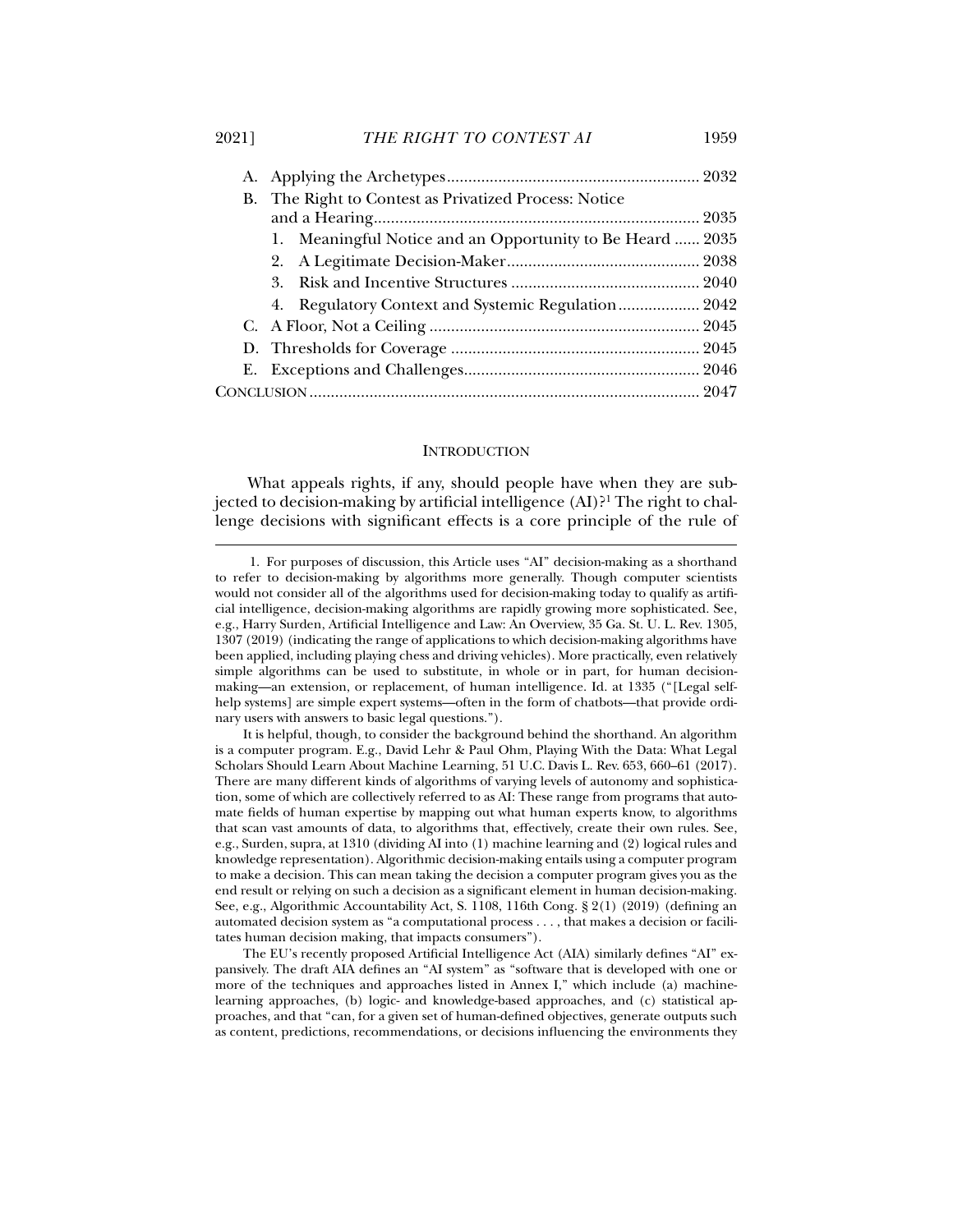law.2 Yet it is unclear how this principle will fare for significant decisions made or facilitated by AI.

As data collection and storage have become cheaper, processing has become faster, and algorithms have become more complex and more effective at certain tasks, the use of AI in decision-making has increased. The government and private sector now use algorithms to decide how to distribute welfare benefits, $^3$  whether to hire or fire a person, $^4$  whether expressive material should be removed from online platforms,<sup>5</sup> whether to keep people in prison, $^6$  and more. $^7$ 

The increasing use of AI to aid or substitute for human decisionmaking raises the question of what, if any, process should be afforded those affected by these decisions.8 Machine decision-making can be technically

 3. See, e.g., Danielle Keats Citron, Technological Due Process, 85 Wash. U. L. Rev. 1249, 1252 (2008) [hereinafter Citron, Technological Due Process]; see also Ryan Calo & Danielle Keats Citron, The Automated Administrative State: A Crisis of Legitimacy, 70 Emory L.J. 797, 800–01 (2021); David Freeman Engstrom, Daniel E. Ho, Catherine M. Sharkey & Mariano-Florentino Cuéllar, Government by Algorithm: Artificial Intelligence in Federal Administrative Agencies 17 (2020), https://www-cdn.law.stanford.edu/wp-content /uploads/2020/02/ACUS-AI-Report.pdf [https://perma.cc/Q5G5-X24E] (showcasing that AI is used, among other things, in social welfare policy).

 4. See Ifeoma Ajunwa, An Auditing Imperative for Automated Hiring Systems, 34 Harv. J.L. & Tech. 621, 631–33 (2021) [hereinafter Ajunwa, Auditing Imperative]; Ifeoma Ajunwa, The Paradox of Automation as Anti-Bias Intervention, 41 Cardozo L. Rev. 1671, 1694 (2020) [hereinafter Ajunwa, Paradox of Automation] (citing the example of Goldman Sachs building an algorithmic model to automate all management, including hiring and firing); Pauline T. Kim, Data-Driven Discrimination at Work, 58 Wm. & Mary L. Rev. 857, 860 (2017).

 5. See Rory Van Loo, Federal Rules of Platform Procedure, 88 U. Chi. L. Rev. 829, 836–37 (2021) (discussing the processes used by technology platforms to resolve disputes); infra notes 312–313 and accompanying text.

 6. See, e.g., Jessica M. Eaglin, Constructing Recidivism Risk, 67 Emory L.J. 59, 61 (2017); Deirdre K. Mulligan & Kenneth A. Bamberger, Procurement as Policy: Administrative Process for Machine Learning, 34 Berkeley Tech. L.J. 773, 776 (2019); Rebecca Wexler, Life, Liberty, and Trade Secrets: Intellectual Property in the Criminal Justice System, 70 Stan. L. Rev. 1343, 1348 (2018).

 7. See, e.g., Mulligan & Bamberger, supra note 6, at 784–85 (collecting examples of government use of algorithmic decision-making, including determining veterans' disability compensation; evaluating teachers and determining their compensation; identifying children at risk of abuse or neglect; and allocating public services).

 8. See, e.g., Danielle Keats Citron & Frank Pasquale, The Scored Society: Due Process for Automated Predictions, 89 Wash. L. Rev. 1, 27 (2014) [hereinafter Citron & Pasquale, Scored Society]; Citron, Technological Due Process, supra note 3, at 1281; Kate Crawford & Jason Schultz, Big Data and Due Process: Toward a Framework to Redress Predictive Privacy

interact with." European Commission, Proposal for a Regulation of the European Parliament and of the Council Laying Down Harmonised Rules on Artificial Intelligence (Artificial Intelligence Act) and Amending Certain Union Legislative Acts, at tit. I art. 3(1), annex I, COM (2021) 206 final (Apr. 21, 2021).

 <sup>2.</sup> See, e.g., Henry J. Friendly, "Some Kind of Hearing", 123 U. Pa. L. Rev. 1267 (1975) ("The Court has consistently held that some kind of hearing is required at some time before a person is finally deprived of his property interests." (quoting Wolff v. McDonnell, 418 U.S. 539, 557–58 (1974))).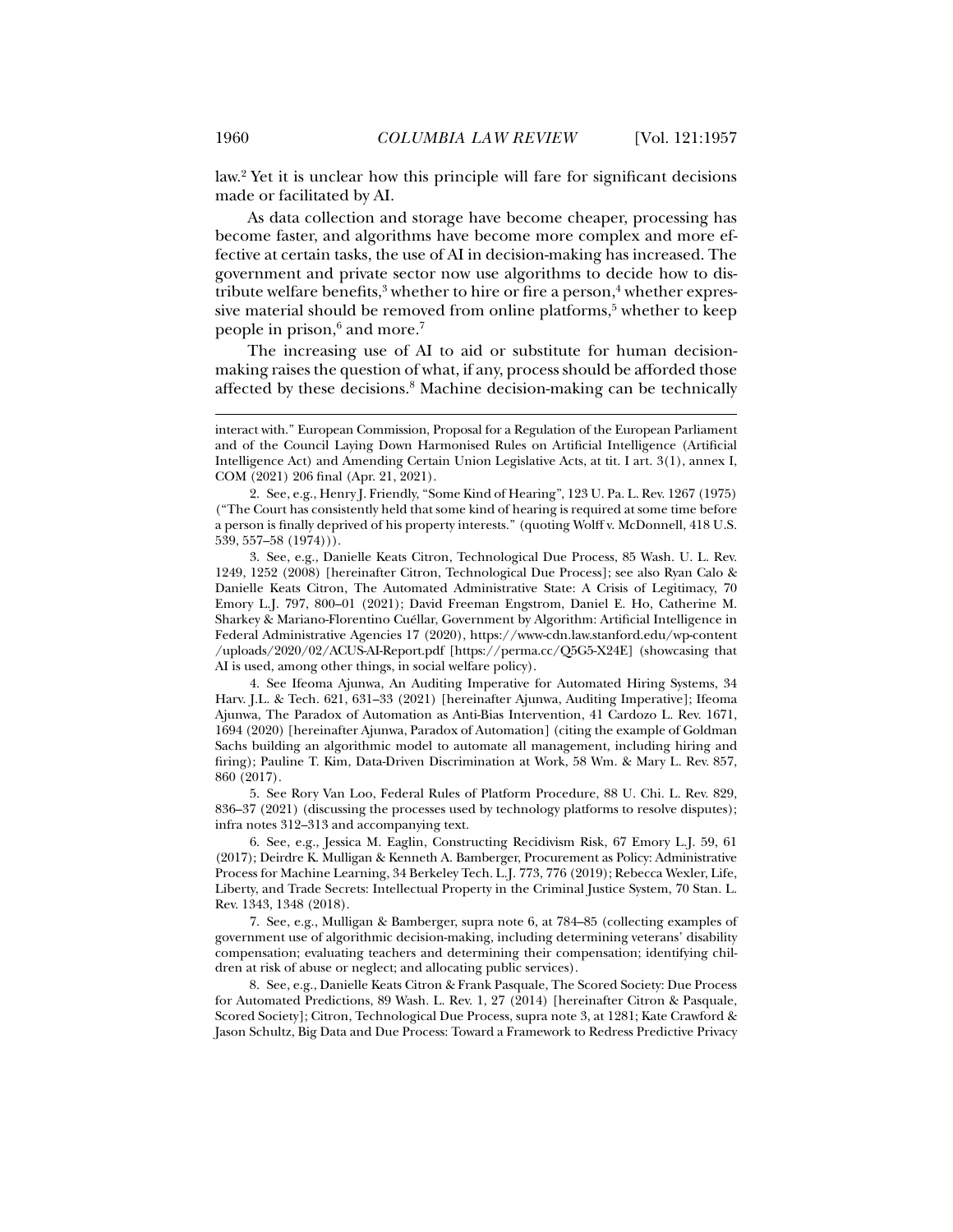inscrutable and thus difficult to contest; it is likely to become even less scrutable as black-box machine-learning techniques expand.<sup>9</sup> Humans may exhibit an "automation bias" that creates overconfidence in machine decisions,<sup>10</sup> and an ensuing bias against challenges to those decisions.<sup>11</sup> It is unclear how challenges, especially if they come with meaningful process rights, will affect the cost efficiencies that automated decision-making promises to deliver. And if related due process protections such as transparency and notice are implemented badly or not at all, meaningful challenges will not be possible.

In the United States, regulatory proposals directed at algorithmic decision-making have largely ignored calls for individual due process in favor of system-wide regulation aimed at risk mitigation. To the extent there has been convergence among recent U.S. policy proposals, it has been on the need for systemic policy solutions, such as algorithmic impact assessments or auditing, rather than an individual right to contest. $12$ 

 9. See, e.g., Mike Ananny & Kate Crawford, Seeing Without Knowing: Limitations of the Transparency Ideal and Its Application to Algorithmic Accountability, 20 New Media & Soc'y 973, 981–82 (2016);Jenna Burrell, How the Machine 'Thinks': Understanding Opacity in Machine Learning Algorithms, Big Data & Soc'y Jan.–June 2016, at 3 ("At the heart of this challenge is an opacity that relates to the specific techniques used in machine learning."); Tal Zarsky, The Trouble With Algorithmic Decisions: An Analytic Road Map to Examine Efficiency and Fairness in Automated and Opaque Decision Making, 41 Sci. Tech. & Hum. Values 118, 123–27 (2016) [hereinafter Zarsky, The Trouble With Algorithmic Decisions]. See generally Emre Bayamlıoğlu, Transparency of Automated Decisions in the GDPR: An Attempt for Systemisation 17 (Jan. 16, 2018) (unpublished manuscript) (on file with the *Columbia Law Review*) [hereinafter Bayamlıoğlu, Transparency of Automated Decisions] ("Automated data-driven systems are distinguished by their complex, increasingly autonomous, and adaptive properties which render their technical dimension and inner workings obscure to human cognition."); Tal Z. Zarsky, Transparent Predictions, 2013 U. Ill. L. Rev. 1503 [hereinafter Zarsky, Transparent Predictions] (describing the importance of transparency and advancing a framework for understanding the role it must play in AI regulation).

 10. Lee A. Bygrave, Minding the Machine: Article 15 of the EC Data Protection Directive and Automated Profiling, 17 Comput. L. & Sec. Rep. 17, 18 (2001) [hereinafter Bygrave, Minding the Machine] (describing humans' "automatic acceptance of the validity of the decisions reached"); Citron, Technological Due Process, supra note 3, at 1271–72; Isak Mendoza & Lee A. Bygrave, The Right Not to Be Subject to Automated Decisions Based on Profiling, *in* EU Internet Law 77, 83 (Tatiani-Eleni Synodinou, Philippe Jougleux, Christiana Markou & Thalia Prastitou eds., 2017) ("The Commission . . . expressed a fear that such processes will cause humans to take for granted the validity of the decisions reached and thereby reduce their own responsibilities to investigate and determine the matters involved.").

11. See, e.g., Citron, Technological Due Process, supra note 3, at 1271–72.

 12. See, e.g., Algorithm Accountability Act of 2019, S. 1108, 116th Cong. (2019); H.R. 1655, 66th Leg., 2019 Reg. Sess. (Wash. 2019) (explaining that the act, "[r]elating to establishing guidelines for government procurement and use of automated decision systems," attempts to establish "algorithmic accountability report[s]"); Margot E. Kaminski, Binary Governance: Lessons From the GDPR's Approach to Algorithmic Accountability, 92 S. Cal.

Harms, 55 B.C. L. Rev. 93, 109 (2014); Aziz Z. Huq, A Right to a Human Decision, 106 Va. L. Rev. 611, 651 (2020) [hereinafter Huq, A Right to a Human Decision]; Aziz Z. Huq, Constitutional Rights in the Machine-Learning State, 105 Cornell L. Rev. 1875, 1905 (2020) [hereinafter Huq, Constitutional Rights in the Machine-Learning State].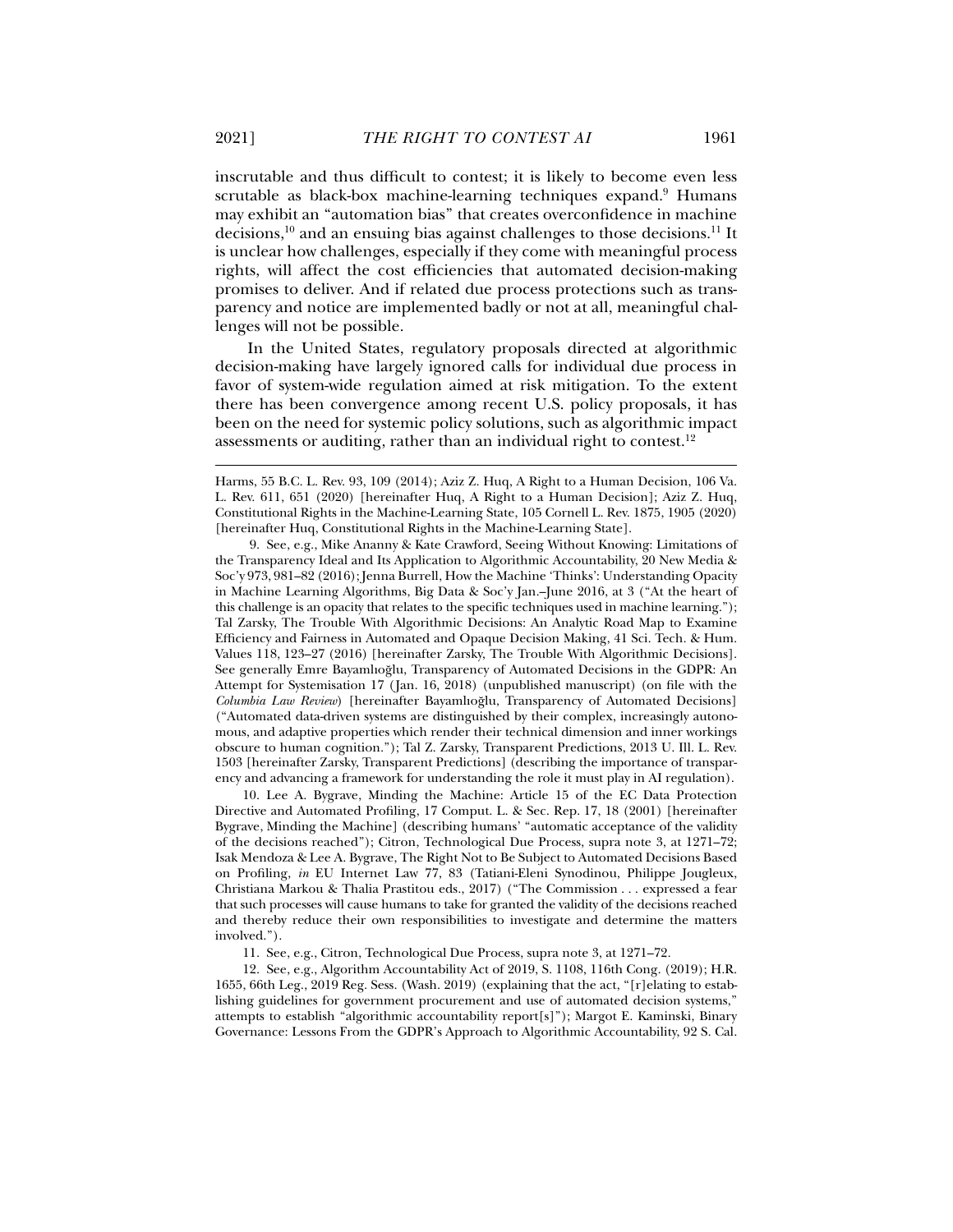In Europe, by contrast, regulators are taking a more holistic approach to algorithmic decision-making. The European Union's (EU) General Data Protection Regulation (GDPR), which went into effect in May 2018, establishes a complex set of regulations of algorithmic decision-making that span multiple contexts and sectors.13 The GDPR incorporates both systemic governance measures and various individual rights for data subjects: transparency, notice, access, a right to object to processing, and, for those subject to automated decision-making, the *right to contest* certain decisions.14

Likewise, the Council of Europe has articulated a right to contest in its amended data protection convention, known as Convention 108.15 The Council of Europe is an international human rights organization that consists of all the EU Member States plus additional non-EU members.16 As of now, forty countries have signed on to the amended Convention.17 Twelve have ratified it.<sup>18</sup> The amended Convention states that "[e]very individual shall have a right[] . . . not to be subject to a decision significantly affecting him or her based solely on an automated processing of data without *having his or her views taken into consideration*."19 In 2020, the Council of Europe adopted recommendations on AI, explaining that individuals should be

regulations governing access and opt‐out rights with respect to businesses' use of automated decisionmaking technology, including profiling and requiring businesses' response to access requests to include meaningful information about the logic involved in those decisionmaking processes, as well as a description of the likely outcome of the process with respect to the consumer.

Cal. Civ. Code § 1798.185(16) (2020).

 13. See Commission Regulation 2016/679, 2016 O.J. (L 119/1) 1 (EU) [hereinafter GDPR]; Kaminski, Binary Governance, supra note 12, at 1538–40 (comparing human and algorithmic decision-making).

14. See GDPR, supra note 13, art. 22(3).

 15. Council of Eur., Convention 108+: Convention for the Protection of Individuals With Regard to Automatic Processing of Personal Data 15 (2018), https://rm.coe.int/ convention-108-convention-for-the-protection-of-individuals-with-regar/16808b36f1 [https: //perma.cc/N5DL-DUWQ] [hereinafter Convention 108].

16. Id. at 34.

 17. Modernisation of the Data Protection "Convention 108", Council of Eur., https://www.coe.int/en/web/portal/28-january-data-protection-day-factsheet [https://perma .cc/C5FR-HK7E] (last visited July 31, 2021).

 18. Italy, a 12th Ratification for Convention 108+, Council of Eur. (July 8, 2021), https://www.coe.int/en/web/data-protection/-/italy-a-12th-ratification-for-convention-10-1 [https://perma.cc/P8TN-7CCS].

19. Convention 108, supra note 15, art. 9(1)(a) (emphasis added).

L. Rev. 1529, 1582–1607 (2019) [hereinafter Kaminski, Binary Governance] (contrasting and analyzing the GDPR's interplay between individual rights and collaborative governance) [hereinafter Kaminski, Binary Governance]. But see California's newly enacted amendment to the California Consumer Privacy Act (CCPA), the California Privacy Rights Act (CPRA), which includes a provision on individual rights requiring the California Privacy Protection Agency to issue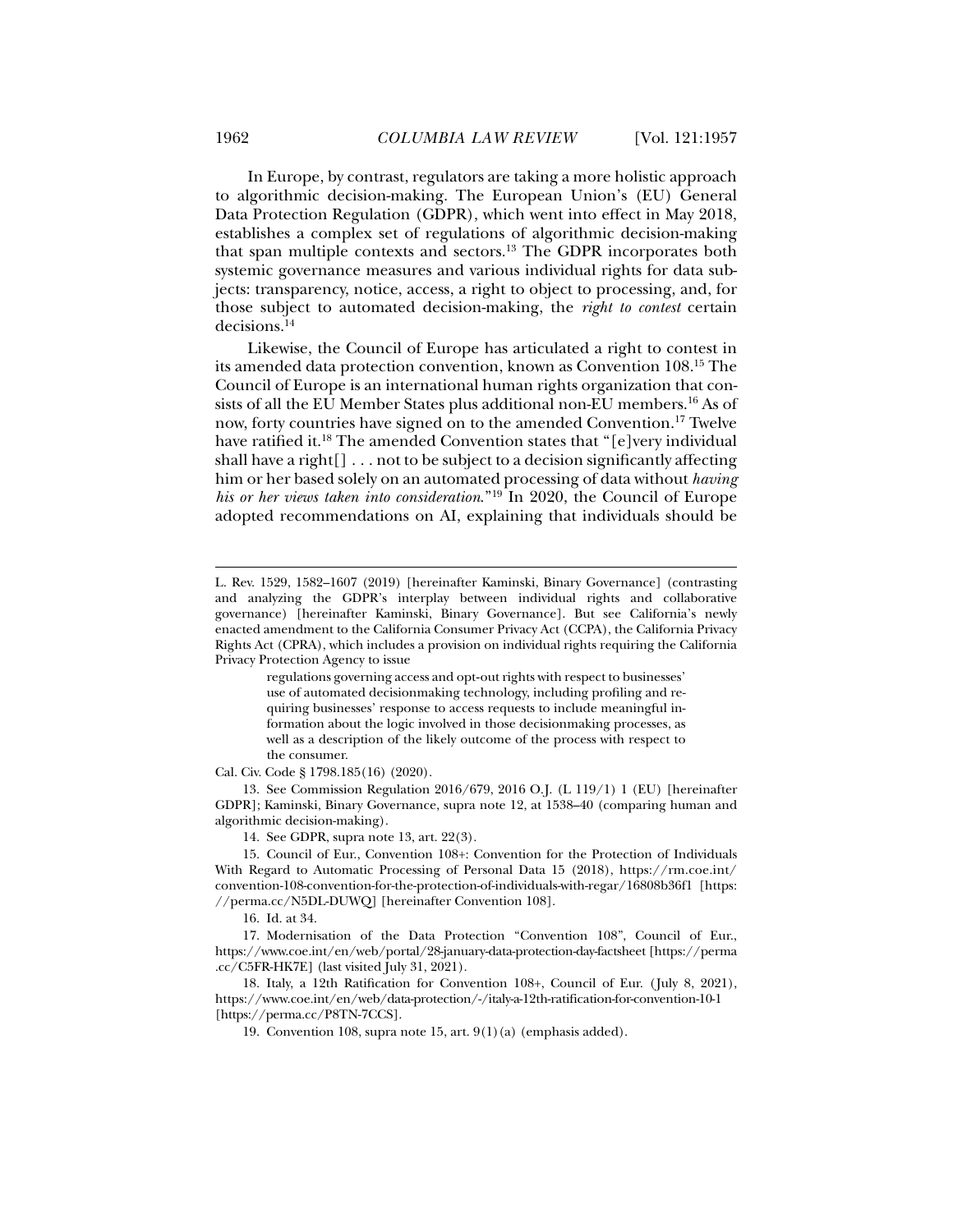provided "effective *means to contest* relevant determinations and decisions."20

The right to contest AI is developing traction outside of Europe, too. The Organisation for Economic Co-operation and Development (OECD), an intergovernmental economic organization focused on stimulating world trade, includes a right to contest in its recommendations on AI.<sup>21</sup> The OECD's recommendations have historically formed the basis of data protection laws around the world, and its recommendations on AI are likely to be similarly influential. Brazil's comprehensive data protection law, enacted in 2018, includes "the right to request a review of decisions taken" by AI.22 In November 2020, the Office of the Privacy Commissioner of Canada recommended that Canadian data privacy law be revised to include a right to contest AI decisions.<sup>23</sup> The proposed amendments to Quebec's privacy law, Bill 64, include a limited right to contest. $24$ 

Despite this, few have given attention to the right to contest AI. Although the GDPR's notice and transparency requirements for AI, especially the so-called "right to explanation," have attracted a flurry of scholarly analysis, $^{25}$  contestation has not garnered as much attention.  $^{26}$  And although the right to contest is clearly established in the GDPR, regulators

 <sup>20.</sup> Council of Eur., Recommendation CM/Rec(2020)1 of the Committee of Ministers to Member States on the Human Rights Impacts of Algorithmic Systems 9, 13 (2020) https://rm.coe.int/CoERMPublicCommonSearchServices/DisplayDCTMContent?docume ntId=09000016809e1154 [https://perma.cc/YC8H-QUTX] [hereinafter Council of Eur., Recommendation on the Human Rights Impacts of Algorithmic Systems] (emphasis added).

 <sup>21.</sup> OECD, Recommendation of the Council on Artificial Intelligence, § 1.3.iv, OECD Legal Instruments (May 5, 2019), https://legalinstruments.oecd.org/en/instruments/ OECD-LEGAL-0449 (on file with the *Columbia Law Review*).

 <sup>22.</sup> See General Personal Data Protection Act (LGPD), Law No. 13,709, art. 20, 2018, https://lgpd-brazil.info/chapter\_03/article\_20 [https://perma.cc/W2CL-SFTW] (Braz.).

 <sup>23.</sup> A Regulatory Framework for AI: Recommendations for PIPEDA Reform, Off. of the Priv. Comm'r of Can., (Nov. 2020), https://www.priv.gc.ca/en/about-the-opc/what-we-do/ consultations/completed-consultations/consultation-ai/reg-fw\_202011/ [https://perma.cc/ E6ZL-AP7H]; see also Ignacio Cofone, Policy Proposals for PIPEDA Reform to Address Artificial Intelligence Report, Off. of the Priv. Comm'r of Can. (Nov. 2020), https://www.priv. gc.ca/en/about-the-opc/what-we-do/consultations/completed-consultations/consultation-ai /pol-ai\_202011/#fn190-rf [https://perma.cc/Y4MH-YZ2X] (last updated Nov. 12, 2020).

 <sup>24.</sup> An Act to Modernize Legislative Provisions as Regards the Protection of Personal Information, National Assembly of Québec, Bill 64, 102.12.1, 102.12.1(3) (2020) (Can.). In addition to the right to correct erroneous information used to arrive at the decision, "[t]he person concerned must be given the opportunity to submit observations to a member of the personnel of the enterprise who is in a position to review the decision." Id.

 <sup>25.</sup> See, e.g., Margot E. Kaminski, The Right to Explanation, Explained, 34 Berkeley Tech. L.J. 189, 192 n.8 (2019) [hereinafter Kaminski, Right to Explanation, Explained] (citing literature).

 <sup>26.</sup> A minority of European scholars have discussed contestation. See Mireille Hildebrandt, Privacy as Protection of the Incomputable Self: From Agnostic to Agonistic Machine Learning, 20 Theoretical Inquiries L. 83, 119–20 (2019) [hereinafter Hildebrandt,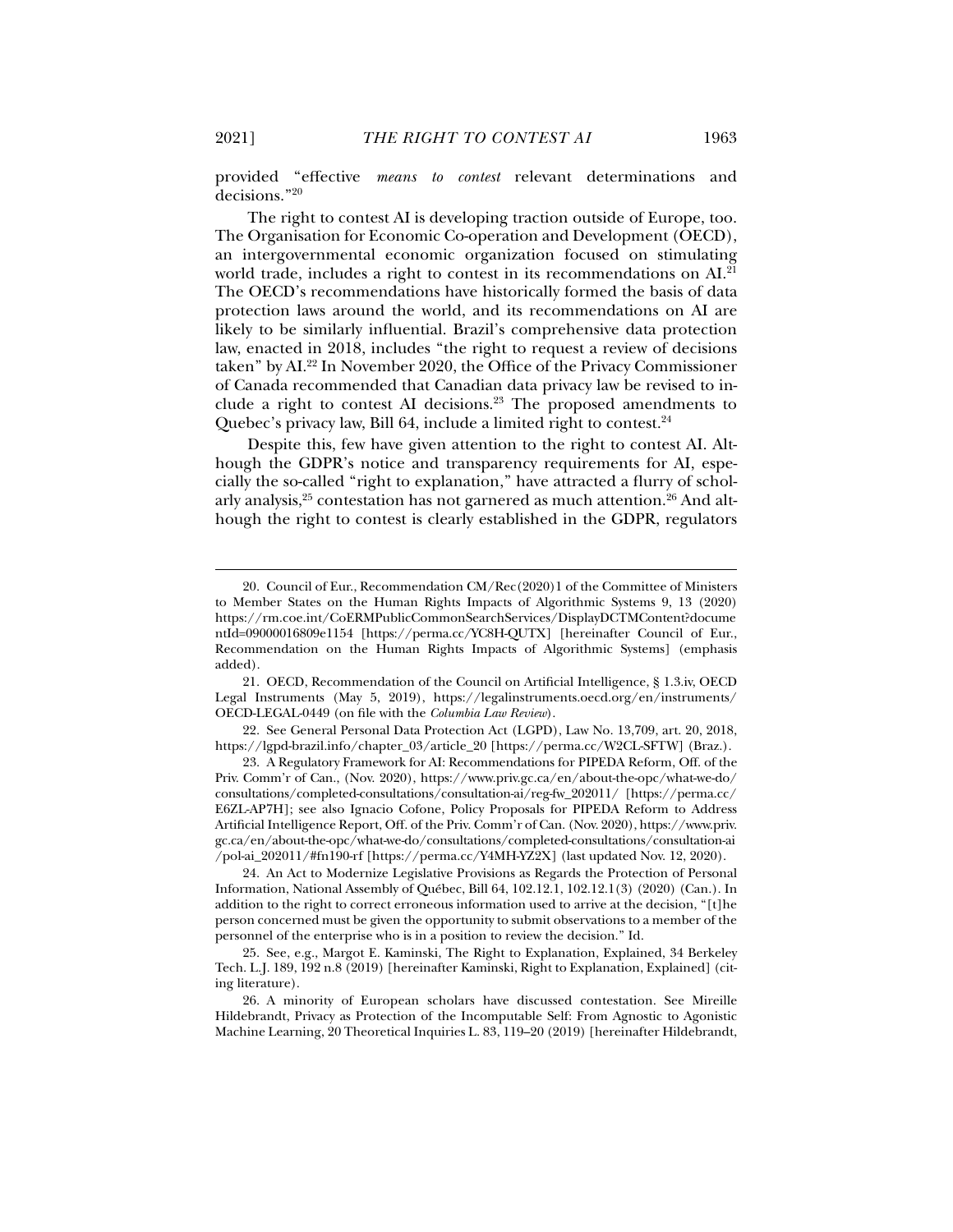have yet to give meaningful guidance on what the right is or how it should be implemented.

This Article takes on the right to contest, both descriptively and normatively. It seeks to fill the gap in commentary and bridge the U.S. and EU conversations. This Article is the first to examine at length this right and its content, and the first to provide an in-depth analysis of the GDPR right to contestation for a U.S. audience.<sup>27</sup>

This Article investigates a central question about regulating algorithmic decision-making: Should there be a right to contest AI decisions? In investigating this question, this Article uncovers and fills a substantial gap in the literature: the lack of a theoretical scaffolding for discussing contestation models for privatized process at speed and at scale. This Article probes this question theoretically, considering reasons frequently given for establishing individual due process rights, and comparatively, through indepth case studies of existing contestation systems. Ultimately, we find merit in the possibility of establishing a right to contest AI, including

Privacy as Protection of the Incomputable Self] ("This should result in testable and contestable decision-systems whose human overlords can be called to account, squarely facing the legal interpretability problem and its relationship with the computer science interpretability problem."); Mireille Hildebrandt, The Dawn of a Critical Transparency Right for the Profiling Era, *in* Digital Enlightenment Yearbook 2012, at 41, 49–54 (Jacques Bus Malcolm Crompton, Mireille Hildebrandt & George Metakides eds., 2012); Mendoza & Bygrave, supra note 10, at 93–94 ("[A] right of contest is not simply a matter of being able to say 'stop', but is akin to a right of appeal . . . . [T]o be meaningful, it must set . . . an obligation to hear and consider the merits of the appeal . . . . [I]t must additionally . . . provide . . . reasons for the decision.").

 <sup>27.</sup> Related work that touches on the right to contest includes Emre Bayamlıoğlu, Contesting Automated Decisions: A View of Transparency Implications, 4 Eur. Data Prot. L. Rev. 433, 433–35 (2018) [hereinafter Bayamlıoğlu, Contesting Automated Decisions] (discussing transparency requirements for effective contestation of automated decisions from a European perspective); Bayamlıoğlu, Transparency of Automated Decisions, supra note 9, at 3–4, 17 (proposing a transparency framework from a European perspective); Huq, A Right to a Human Decision, supra note 8, at 621–22 (interpreting Article 22 as establishing a "right to a human decision," and rejecting such a right). In an article arguing for counterfactuals as a method of providing the "explanation" required by Recital 71 of the GDPR, Sandra Wachter, Brent Mittelstadt, and Chris Russell assert that these explanatory counterfactuals could support contestation rights. Sandra Wachter, Brent Mittelstadt & Chris Russell, Counterfactual Explanations Without Opening the Black Box: Automated Decisions and the GDPR, 31 Harv. J.L. & Tech. 841, 872–78 (2018) [hereinafter Wachter et al., Counterfactual Explanations Without Opening the Black Box].

Deirdre K. Mulligan and coauthors have developed the related concept of "contestable design": system design that encourages and allows iterative human engagement in a system's evolution and deployment. Contestable design operates differently from ex post contestation, but systems designed for contestability could support contestation in practice. See, e.g., Daniel Kluttz, Nitin Kohli & Deirdre K. Mulligan, Shaping Our Tools: Contestability as a Means to Promote Responsible Algorithmic Decision Making in the Professions, *in* After the Digital Tornado: Networks, Algorithms, Humanity 137, 139 (Kevin Webach ed., 2020); Daniel N. Kluttz & Deirdre K. Mulligan, Automated Decision Support Technologies and the Legal Profession, 34 Berkeley Tech. L.J. 861 (2019); Mulligan & Bamberger, supra note 6, at 791, 850–57.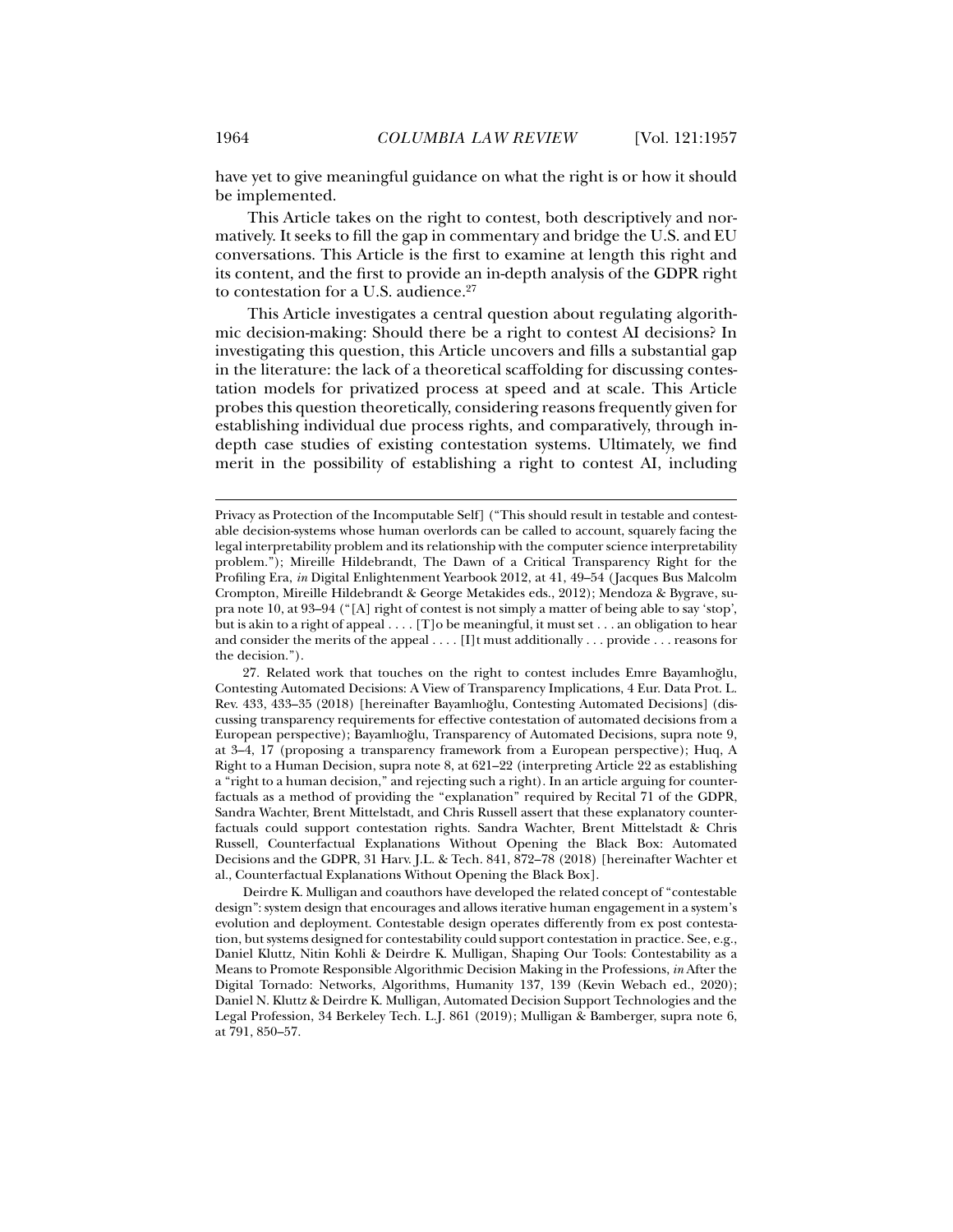where decisions are made by private actors, to further due process values. We consider how to design an effective right.

Part I introduces some of the challenges algorithmic decision-making presents and how they might relate to contestation. Part II turns to whether a right to contest AI decision-making can find theoretical purchase. Part III looks to models for contestation, establishing four contestation archetypes and examining them in action through comparative case studies. It considers the GDPR's right to contest and Member State implementations of it, the Digital Millennium Copyright Act's "notice-andtakedown" scheme for online copyright infringement, the Fair Credit Billing Act's contestation scheme for credit card charges, and the EU's socalled "right to be forgotten." Part IV integrates the findings from these investigations and develops normative and practical guidance for designing a right to contest AI.

#### I. AI DECISION-MAKING: KNOWN PROBLEMS AND CONTESTATION AS A POSSIBLE SOLUTION

On March 23, 2020, the International Baccalaureate Organization (IBO) canceled spring exams in response to the COVID-19 pandemic.<sup>28</sup> More than 170,000 students in nearly 150 countries<sup>29</sup> faced this final hurdle in their two-year journey toward an International Baccalaureate (IB) Diploma—a credential used by universities around the world to determine admissions and scholarships and to award advanced course credits.<sup>30</sup> In lieu of exams, the IBO chose to evaluate students using an algorithm.<sup>31</sup>

On July 6, the IBO released final "grades," to international uproar.<sup>32</sup> Many students discovered that their grades were lower than they and their

 30. University Admission, Int'l Baccalaureate Org., https://www.ibo.org/university-admission/ [https://perma.cc/84UW-GV6R] (last visited July 31, 2021).

 31. The IBO announced that it would employ a "method that uses data, both historical and from the present session, to arrive at the subject grades for each student," and that it would be "undertaking significant data analysis" as part of "a rigorous process of due diligence in what is a truly unprecedented situation." The Assessment and Awarding Model for the Diploma Programme May 2020 Session, Int'l Baccalaureate Org. (May 13, 2020), https://www.ibo.org/news/news-about-ib-schools/the-assessment-and-awarding-model-forthe-diploma-programme-may-2020-session/ [https://perma.cc/5TBD-36LP].

 32. See, e.g., Anam Rizvi, International Baccalaureate Organisation Defends Awarding Model After Backlash from Pupils, National (July 15, 2020), https://www.thenational.ae/ uae/education/international-baccalaureate-organisation-defends-awarding-model-after-back lash-from-pupils-1.1049550/ [https://perma.cc/9F3H-FQHA]; Tom Simonite, Meet the Secret Algorithm That's Keeping Students Out of College, WIRED (July 10, 2020), https://www.wired.com/story/algorithm-set-students-grades-altered-futures/ [https://perma

 <sup>28.</sup> May 2020 Examinations Will No Longer Be Held, Int'l Baccalaureate Org. (Mar. 23, 2020), https://www.ibo.org/news/news-about-the-ib/may-2020-examinations-will-no-longerbe-held/ [https://perma.cc/ZY2C-ALTU].

 <sup>29.</sup> Int'l Baccalaureate Org., The IB Diploma Programme Final Statistical Bulletin: May 2020 Assessment Session 2 (2020), https://www.ibo.org/contentassets/bc850970f4e54b 87828f83c7976a4db6/dp-statistical-bulletin-may-2020-en.pdf [https://perma.cc/W2EJ-HVUP].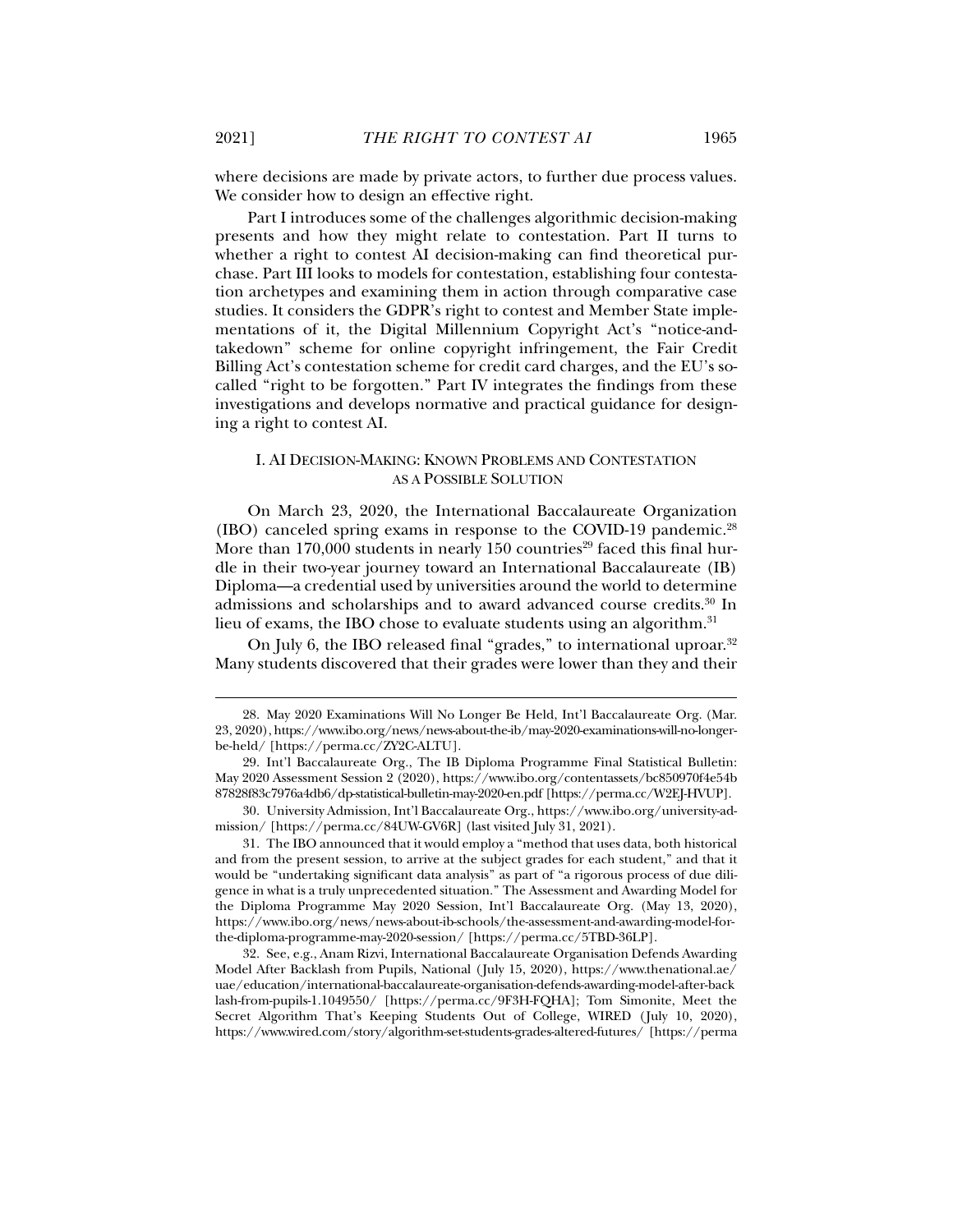teachers had expected.<sup>33</sup> Some students lost scholarships, leaving them uncertain how to pay for college. $34$  Others feared losing provisional acceptances to universities.35 In Colorado, Isabel Castaneda's "heart sank" when she saw that she had failed a number of IB courses, including highlevel Spanish, her native language. In an interview, Castaneda said, "I come from a low-income family—and my entire last two years were driven by the goal of getting as many college credits as I could to save money on school."36

By July, more than 15,000 students and parents had signed an online petition asserting that the magnitude of downgrading some students experienced "is . . . blatant evidence of a faulty algorithm."37 The IBO updated grades based on feedback it received but ultimately stood by its method.38 The IBO refused to answer questions about its system, which it characterized as an "IB awarding model, not a computer-based algorithm."39 The IBO stated, however, that the model combined completed coursework, predictive grades, and "school context" to determine grades.40

All of this only raised more red flags for critics. It suggested that students from historically poorer-performing schools could be disadvantaged, and that this would disproportionately harm students from

34. Simonite, Meet the Secret Algorithm, supra note 32.

35. Id.

 $\overline{a}$ 

 36. Avi Asher-Schapiro, Global Exam Grading Algorithm Under Fire for Suspected Bias, Reuters (July 21, 2020), https://www.reuters.com/article/us-global-tech-educationanalysis-trfn/global-exam-grading-algorithm-under-fire-for-suspected-bias-idUSKCN24M29L/ [https://perma.cc/7YLM-GNX2].

 37. Ali Zagmout, Justice for May 2020 IB Graduates—Build a Better Future! #IBSCANDAL, Change.org, https://www.change.org/p/international-baccalaureate-organ isation-ibo-justice-for-may-2020-ib-graduates-build-a-better-future/ [https://perma.cc/952Z -88VH] (last visited July 31, 2021).

38. Int'l Baccalaureate Org., supra note 29, at 1.

 40. Asher-Schapiro, supra note 36. According to a statement by the IB, a "school's own record was built into the model," which used "historical data to model predicted grade accuracy, as well as the record of the school to do better or worse on examinations compared with coursework." Id. For schools with little historical data, IB would use data pooled from other schools. Simonite, Meet the Secret Algorithm, supra note 32.

<sup>.</sup>cc/QYM4-53EG] [hereinafter Simonite, Meet the Secret Algorithm] (last updated July 13, 2020).

 <sup>33.</sup> Chan Ho-him, Number of Hong Kong Students With Perfect Scores in International Baccalaureate Drops by Nearly a Third After Grading System Change Amid Pandemic, S. China Morning Post (July 6, 2020), https://www.scmp.com/news/hong-kong/ education/article/3092054/number-hong-kong-students-perfect-scores-international/ [https:/ /perma.cc/NMX9-RV6T]; see also Simonite, Meet the Secret Algorithm, supra note 32 (explaining that several students received results much lower than expected by their teachers).

 <sup>39.</sup> Awarding May 2020 Results Further Information, Int'l Baccalaureate Org. (Mar. 23, 2020), https://www.ibo.org/news/news-about-the-ib/awarding-may-2020-results-further -information [https://perma.cc/57NU-WRVN]; see also Simonite, Meet the Secret Algorithm, supra note 32. Experts considered this characterization implausible. See Asher-Schapiro, supra note 36.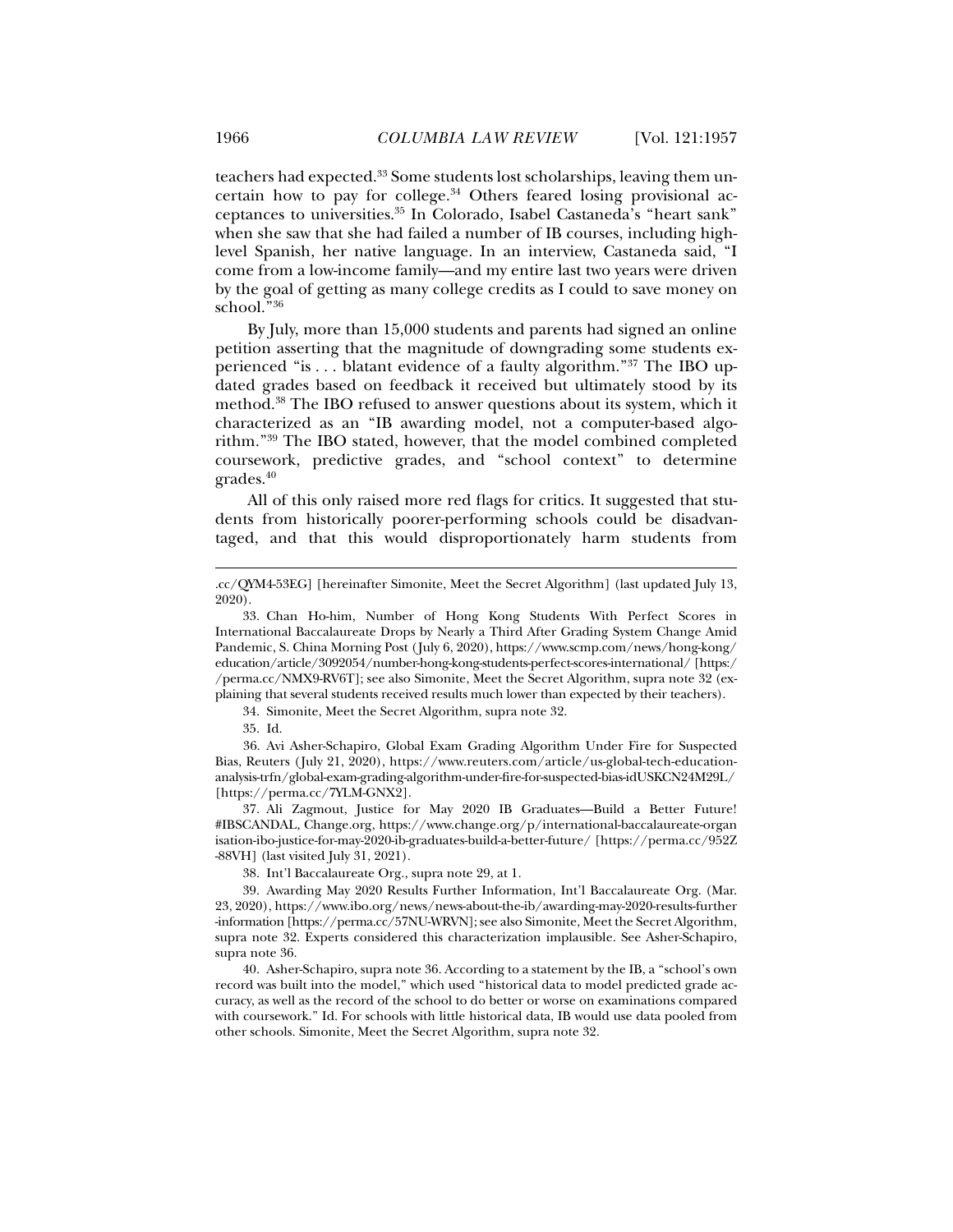historically marginalized groups.<sup>41</sup> Others pointed out that a school's record might not be a reliable indicator for individual students, pointing to the surprisingly large drops from predictive to final grade that some students experienced as evidence that the statistical model was inaccurate for individuals.42

At first, the IBO offered only its usual appeals route or for students to retake exams in November, both of which require paying fees.<sup>43</sup> On July 14, the IBO relented to an extent by making changes to its appeals process.<sup>44</sup> It still did not release details about its decision-making system, leaving open the question of how students and universities could know whether the grading model was accurate or fair.45 A recent article in the *Harvard Business Review* notes that "what the IBO could have done instead was offer appellants the right to a human-led re-evaluation of anomalous grades, specify what input data the appeal committee would focus on in reanalyzing the case, and explain how the problem would be fixed."46 In other words, the IBO could have afforded students a right to contest the algorithm.

The IBO's decision to use an algorithm to determine important outcomes for a class of people is far from uncommon today. Indeed, the IB controversy is not the only algorithmic grading controversy. In England, Wales, and Northern Ireland, officials also responded to the pandemic by using an algorithm to grade the exams taken by university-bound students.47 Met with vehement opposition when nearly 40% of students were assigned lower grades than predicted,<sup>48</sup> education officials reverted to the predicted grades.49

 <sup>41.</sup> Asher-Schapiro, supra note 36. The student and parent petition expressed that the average grades masked and exacerbated this inequality, arguing that "[t]he global average has increased obviously due to the fact that certain schools around the world achieved much higher grades than before." Zagmout, supra note 37.

 <sup>42.</sup> Scott Jaschik, What's Wrong With This Year's IB Scores?, Inside Higher Ed (July 13, 2020), https://www.insidehighered.com/admissions/article/2020/07/13/algorithmused-ib-scores-year-blamed-students-low-marks/ [https://perma.cc/6268-XH8E].

 <sup>43.</sup> Simonite, Meet the Secret Algorithm, supra note 32.

 <sup>44.</sup> Catherine Lough, Exclusive: IB 'Concession' Over Grade Appeals, Tes (July 14, 2020), https://www.tes.com/news/coronavirus-ib-concession-over-grades-welcomed-head teachers [https://perma.cc/D7CK-RR22] (reporting that the IB changed its appeals process to "make[] it potentially easier for students to receive higher grades if they appeal against their results").

 <sup>45.</sup> Theodoros Evgeniou, David R. Hardoon & Anton Ovchinnikov, What Happens When AI Is Used to Set Grades?, Harv. Bus. Rev. (Aug. 13, 2020), https://hbr.org/2020/08/ what-happens-when-ai-is-used-to-set-grades/ [https://perma.cc/E2PG-495U] (noting that, "[s]ince the specifics of the program are not disclosed, all people can see are the results").

 <sup>46.</sup> Id.

 <sup>47.</sup> A-Levels and GCSEs: How Did the Exam Algorithm Work?, BBC (Aug. 20, 2020), https://www.bbc.com/news/explainers-53807730 [https://perma.cc/28WT-9YS5].

 <sup>48.</sup> Matt Burgess, The Lessons We All Must Learn From the A-Levels Algorithm Debacle, WIRED (Aug. 20, 2020), https://www.wired.co.uk/article/gcse-results-alevelsalgorithm-explained [https://perma.cc/G8NE-4FMB].

 <sup>49.</sup> A-Levels and GCSEs: How Did the Exam Algorithm Work?, supra note 47.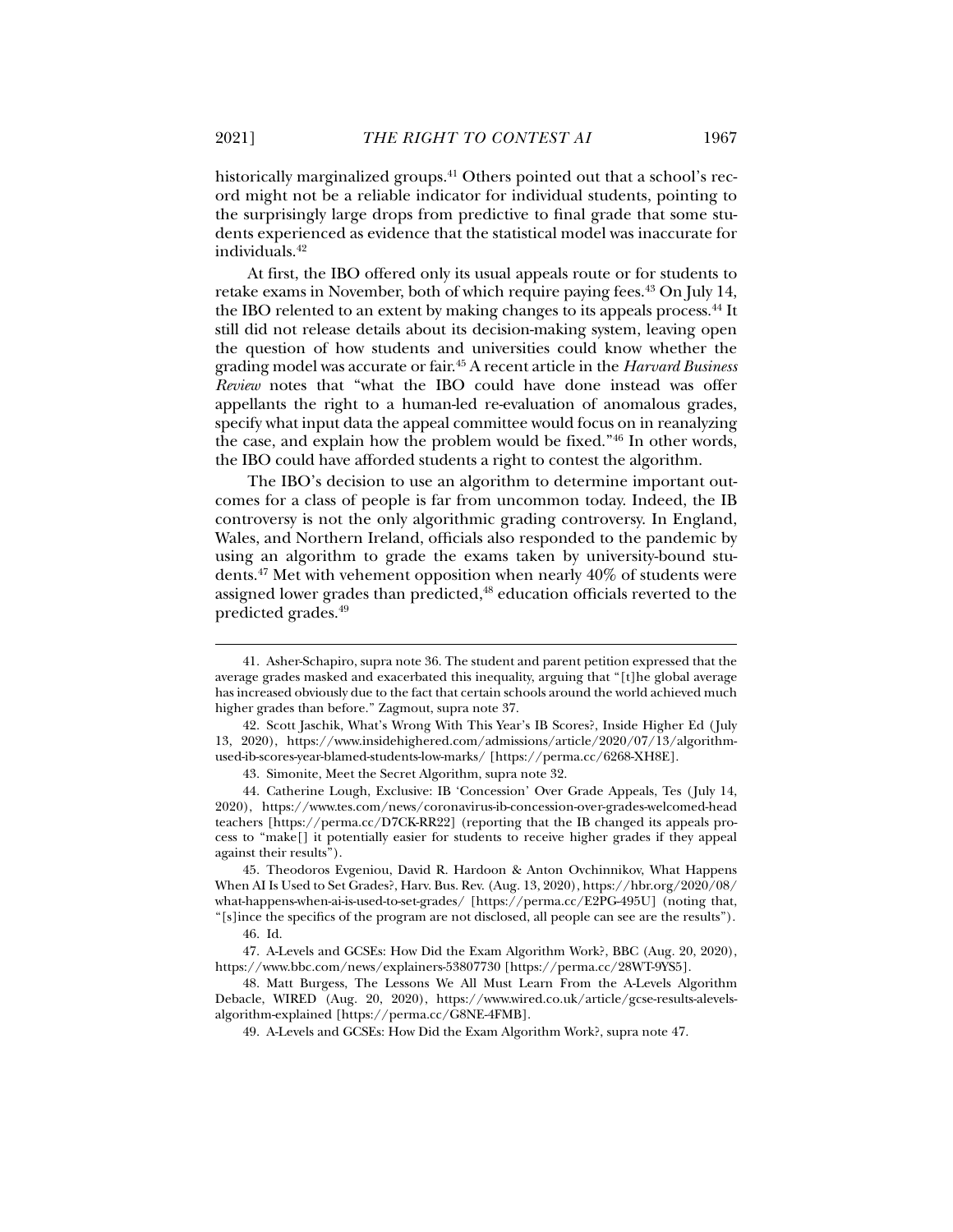As important as entrance-exam grades are for students, even more significant decisions are now entrusted to algorithms. Both the public and private sectors now regularly delegate decision-making to AI. Algorithms have been used for employment decisions,<sup>50</sup> welfare benefits distribution and denials,  $51$  policing,  $52$  housing advertisements,  $53$  risk assessments at criminal sentencing,<sup>54</sup> COVID-19 vaccine allocation,<sup>55</sup> and home-healthcare resources,56 among many other applications.

The use of AI is growing in large part because of efficiency: AI can be cheaper and faster than human decision-makers. It may be the only viable

 <sup>50.</sup> Ajunwa, Auditing Imperative, supra note 4, at 631–40 (discussing "the business case for the trend toward automated hiring," noting "the potential for automated hiring systems to be misused to produce unlawful employment discrimination," and describing how such systems may serve to mask employment discrimination or impede its detection"); Ajunwa, Paradox of Automation, supra note 4, at 1692–704 ("The automation of the hiring process represents a particularly important technological trend and one that requires greater legal attention given its potential for employment discrimination."); Kim, supra note 4, at 867– 92 (considering "the potential for data models to eliminate" bias in the workplace).

 <sup>51.</sup> Calo & Citron, supra note 3, at 799–801 (explaining that Idaho and Michigan are among the states whose agencies have used flawed systems to automate public-benefits determinations); Citron, Technological Due Process, supra note 3, at 1256 (recounting how the Colorado Benefits Management System issues thousands of incorrect eligibility determinations and benefit calculations, many as a result of coding errors); Engstrom et al., supra note 3, at 17 (explaining that a study of AI and machine learning in U.S. federal agencies found social welfare agencies to have the fourth-highest number of use cases).

 <sup>52.</sup> Andrew Guthrie Ferguson, The Rise of Big Data Policing: Surveillance, Race, and the Future of Law Enforcement 18–19 (2017) ("Big data tools create the potential for big data policing.").

 <sup>53.</sup> See Charge of Discrimination, Facebook, FHEO No. 01-18-0323-8, slip op. ¶¶ 7–21 (Mar. 28, 2019) (alleging that Facebook "uses machine learning and other prediction techniques to classify and group users" to determine the audience for advertisements, including housing advertisements).

 <sup>54.</sup> See Eaglin, supra note 6, at 67–88 (observing that "the use of actuarial tools heralds a new, data-centric approach to prediction in sentencing"); Mulligan & Bamberger, supra note 6, at 776–77 (discussing a case involving the constitutionality of risk assessment software used in sentencing in Wisconsin); Wexler, supra note 6, at 1348 (observing that "[r]isk assessment instruments are among the most controversial" automated criminal justice technologies).

 <sup>55.</sup> Noah Weiland, At a National Kickoff Event, Officials Plead With the Public to Get Vaccinated, N.Y. Times (Dec. 14, 2020), https://www.nytimes.com/live/2020/12/14/ world/covid-19-coronavirus/ (on file with the *Columbia Law Review*) (last updated Jan. 4, 2021) ("The five people were selected by an algorithm the hospital used to assign the first doses, the result of a survey hospital employees filled out that asked about age and underlying medical conditions."); see also Lenny Bernstein, Lateshia Beachum & Hannah Knowles, Stanford Apologizes for Coronavirus Vaccine Plan That Left Out Many Front-Line Doctors, Wash. Post (Dec. 18, 2020), https://www.washingtonpost.com/health/2020/12/18/stanford -hospital-protest-covid-vaccine/ (on file with the *Columbia Law Review*).

 <sup>56.</sup> See Erin McCormick, What Happened When a 'Wildly Irrational' Algorithm Made Crucial Healthcare Decisions, Guardian (July 2, 2021), https://www.theguardian.com/usnews/2021/jul/02/algorithm-crucial-healthcare-decisions/ [https://perma.cc/67MD-SDDP] (explaining the effects of an algorithm the state of Idaho created to apportion home care assistance).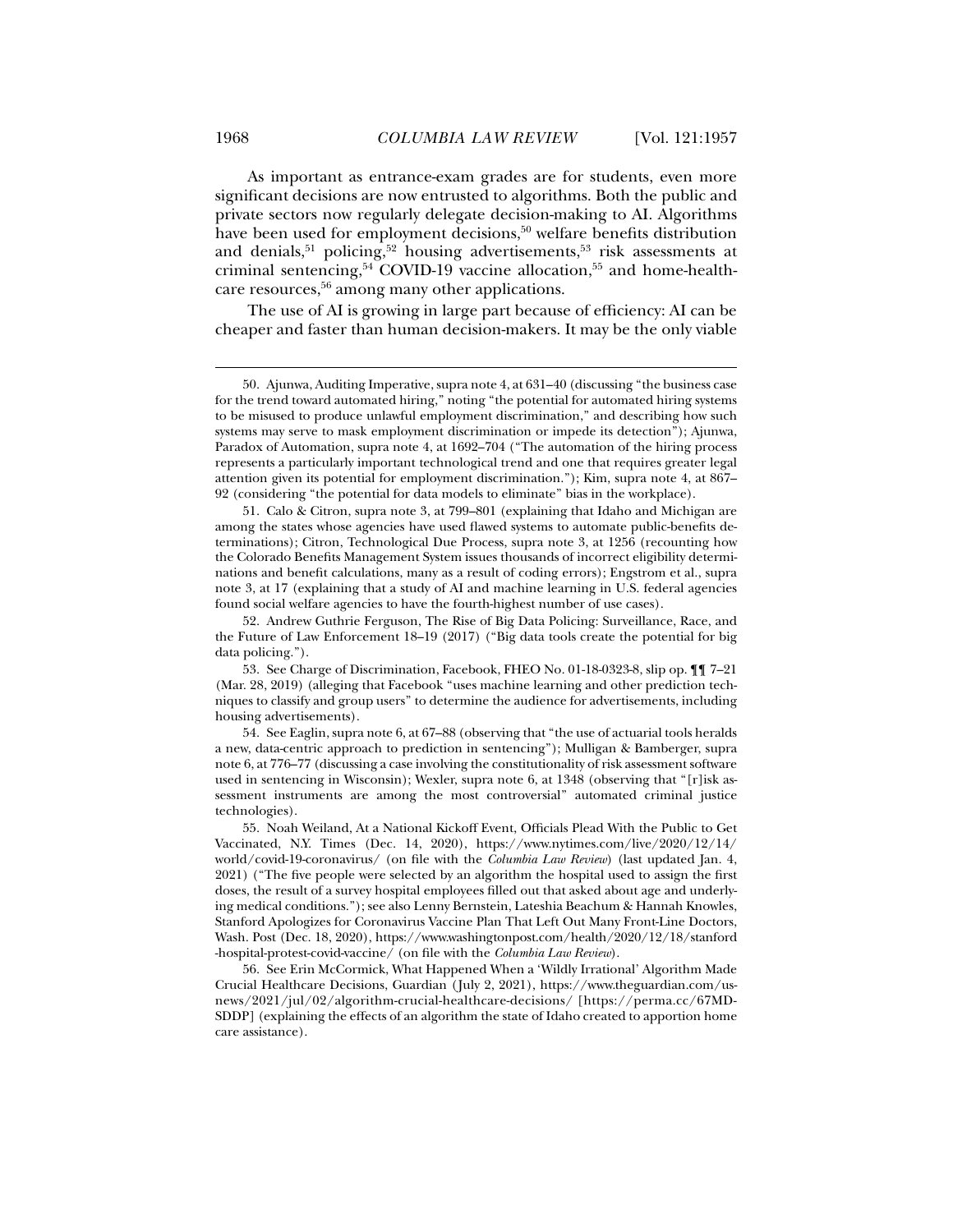option when decisions must be made at scale.<sup>57</sup> Proponents also claim that algorithms can be fairer, less biased, and more accurate than human decision-makers.58 Indeed, despite substantial evidence of mistakes and discriminatory effects,59 scholars see an unsettling tendency for humans to place excessive trust in algorithmic decisions, $60$  tempted by what Paul Schwartz in 1992 called the "seductive precision" of computational outputs.61 There is evidence that human decision-makers may rely more readily on these machine decisions, trusting them as "objective" even when they are not. $62$ 

But AI is not always accurate and does not eliminate human bias. In some cases, it instead obfuscates bias with layers of ostensibly objective mathematical authority. As the IBO example and others illustrate, the use of and reliance on AI for significant decision-making raises a host of concerns about inaccuracy, bias, discrimination, and other errors. For example, an algorithm used to allocate home-health-care resources in multiple U.S. states failed to take into account important aspects of patients' situations—including whether they had diabetes or cerebral palsy—resulting in cuts in care, "incalculable human suffering," and death. $63$  An algorithm used by the Mass General Brigham health system to estimate kidney func-

 61. Paul Schwartz, Data Processing and Government Administration: The Failure of the American Legal Response to the Computer, 43 Hastings L.J. 1321, 1341–42 (1992) (attributing the computer's "seductive precision" to "the difference between the power that we attribute to it and its actual capacities and limitations").

 <sup>57.</sup> See, e.g., infra note 358 and accompanying text (describing how receiving millions or billions of copyright takedown notices impels online service providers to implement algorithmic processing systems).

 <sup>58.</sup> E.g., Jane Bambauer & Tal Zarsky, The Algorithm Game, 94 Notre Dame L. Rev. 1, 7–8 (2018); Huq, A Right to a Human Decision, supra note 8, at 654 –55.

 <sup>59.</sup> See, e.g., Virginia Eubanks, Automating Inequality: How High-Tech Tools Profile, Police, and Punish the Poor 168 (2018) (describing machines' lack of empathy); Andrew D. Selbst, Disparate Impact in Big Data Policing, 52 Ga. L. Rev. 109, 120–21 (2017) [hereinafter Selbst, Disparate Impact in Big Data Policing] (noting examples of algorithm use with discriminatory outcomes).

 <sup>60.</sup> See Bygrave, Minding the Machine, supra note 10, at 18 (observing that the European Commission expressed a fear that "the increasing automatisation of decisionmaking processes engenders automatic acceptance of the validity of the decisions reached and a concomitant reduction in the investigatory and decisional responsibilities of humans"); Citron, Technological Due Process, supra note 3, at 1271–72 (observing that "[t]he cognitive system's engineering literature has found that human beings view automated systems as error-resistant" and that "[o]perators of automated systems tend to trust a computer's answers"); Mendoza & Bygrave, supra note 10, at 83 ("The Commission also expressed anxieties over the quality of fully automated decision-making processes, more specifically a fear that such processes will cause humans to take for granted the validity of the decisions reached . . . .").

 <sup>62.</sup> See Citron, Technological Due Process, supra note 3, at 1271–72 ("Studies show that human beings rely on automated decisions even when they suspect system malfunction.").

 <sup>63.</sup> McCormick, supra note 56.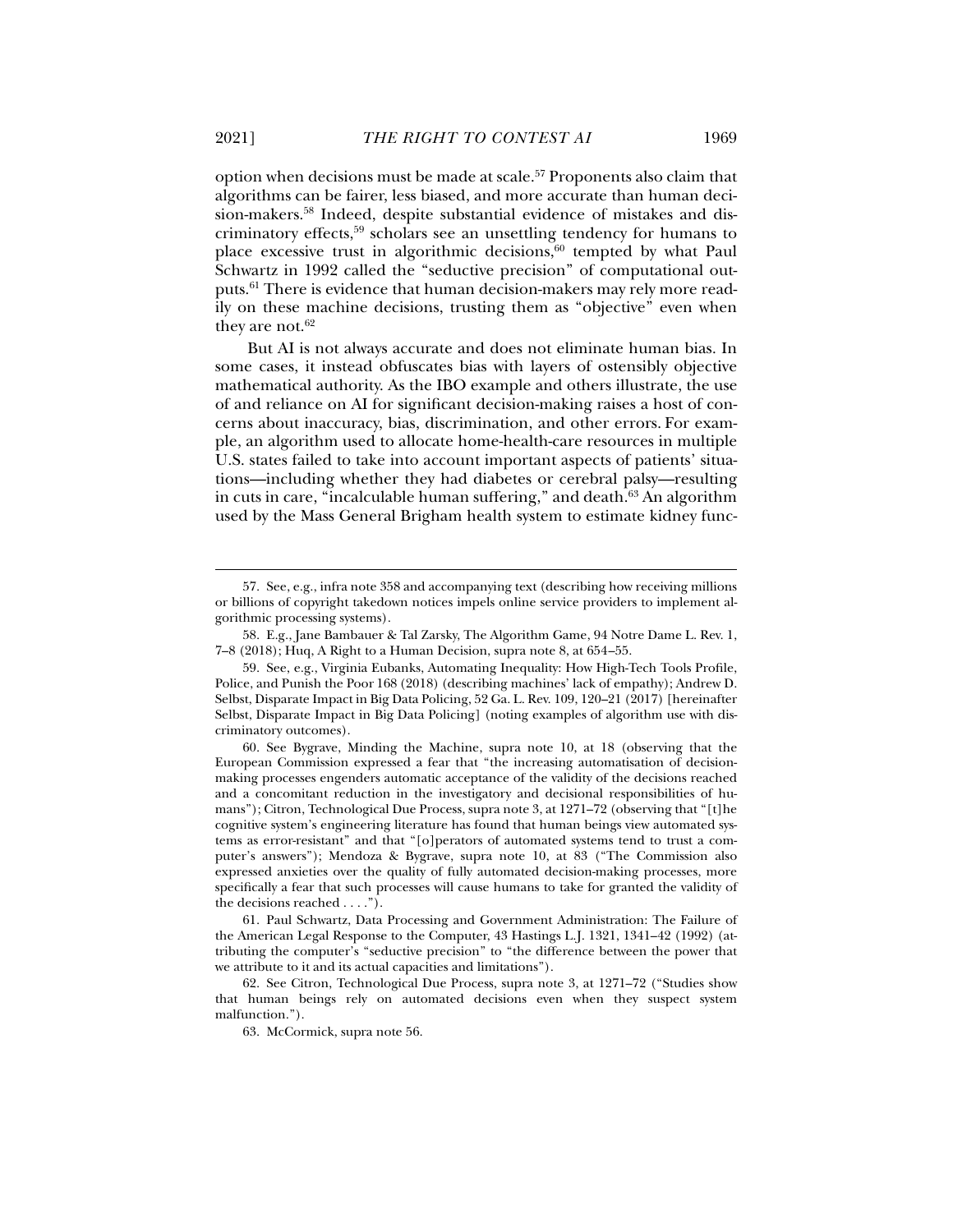tion assigned Black people healthier scores than it assigned to white people with similar kidney function, leaving Black patients less likely to be referred to a specialist or referred for a kidney transplant.<sup>64</sup> Amazon's AI recruiting tool consistently assigned women a lower score than men.65 The Apple Card's creditworthiness algorithm has been accused of giving women lower credit limits.<sup>66</sup>

Biased outcomes like these do not necessarily occur because the programmers of algorithms intend to discriminate. A study of facial recognition software led by an MIT researcher revealed that baked-in bias from training data (that primarily included white men) predictably resulted in biased decisions (that failed, for example, to accurately recognize Black women).<sup>67</sup> Algorithms also reflect programmer decisions that implicate substantive values, from what model programmers choose to deploy to how they choose to weigh false positives versus false negatives.<sup>68</sup>

These issues apply across a range of technologies. Concerns about inaccuracy, bias, and discrimination are raised even by relatively simple actuarial algorithms—that is, statistically derived algorithms—used in criminal sentencing.69 More complex machine-learning algorithms present additional challenging and important questions about transparency and accountability.<sup>70</sup> Some black-box algorithms cannot be assessed  $ex$ 

 66. See Evelina Nedlund, Apple Card Is Accused of Gender Bias. Here's How That Can Happen, CNN Bus. (Nov. 12, 2019), https://www.cnn.com/2019/11/12/business/applecard-gender-bias/index.html/ [https://perma.cc/4U6T-RH3X].

 67. See Larry Hardesty, Study Finds Gender and Skin-Type Bias in Commercial Artificial-Intelligence Systems, MIT (Feb. 11, 2018), https://news.mit.edu/2018/study-findsgender-skin-type-bias-artificial-intelligence-systems-0212/ [https://perma.cc/E36B-S5VP].

 68. See generally U.S. Dept. of Health, Educ. & Welfare, Records, Computers and the Rights of Citizens: Report of the Secretary's Advisory Committee on Automated Personal Data Systems 23 (1973) [hereinafter HEW Report] ("[A] serious[] consequence of putting record keeping in the hands of a new class of data-processing specialists is that questions . . . which involve issues of social policy are sometimes treated as if they were nothing more than questions of efficient technique."); Citron, Technological Due Process, supra note 3, at 1267 (describing programmers' substantive policy decisions); Lehr & Ohm, supra note 1 (explaining how the benefit and harm "of choosing certain machine-learning algorithms is the ability to place weight on particular types of errors over others").

69. Eaglin, supra note 6, at 68–69 n.41.

 70. See, e.g., Solon Barocas & Andrew D. Selbst, Big Data's Disparate Impact, 104 Calif. L. Rev. 671, 674 (2016) [hereinafter Barocas & Selbst, Big Data's Disparate Impact]

 <sup>64.</sup> See Tom Simonite, How an Algorithm Blocked Kidney Transplants to Black Patients, WIRED (Oct. 26, 2020), https://www.wired.com/story/how-algorithm-blockedkidney-transplants-black-patients/ [https://perma.cc/QYW5-Y8SS] [hereinafter Simonite, Kidney Transplants]. If the same formula used for white patients had been used for Black patients, a full third of Black patients—more than 700 people—would have had their kidney disease classified into a more severe category. Id.

 <sup>65.</sup> See Jeffrey Dastin, Amazon Scraps Secret AI Recruiting Tool That Showed Bias Against Women, Reuters (Oct. 10, 2018), https://www.reuters.com/article/us-amazoncom-jobs-automation-insight/amazon-scraps-secret-ai-recruiting-tool-that-showed-biasagainst-women-idUSKCN1MK08G/ [https://perma.cc/V2S7-K4FP] ("[Amazon's system] penalized resumes that included the word 'women's,' as in 'women's chess club captain.' ").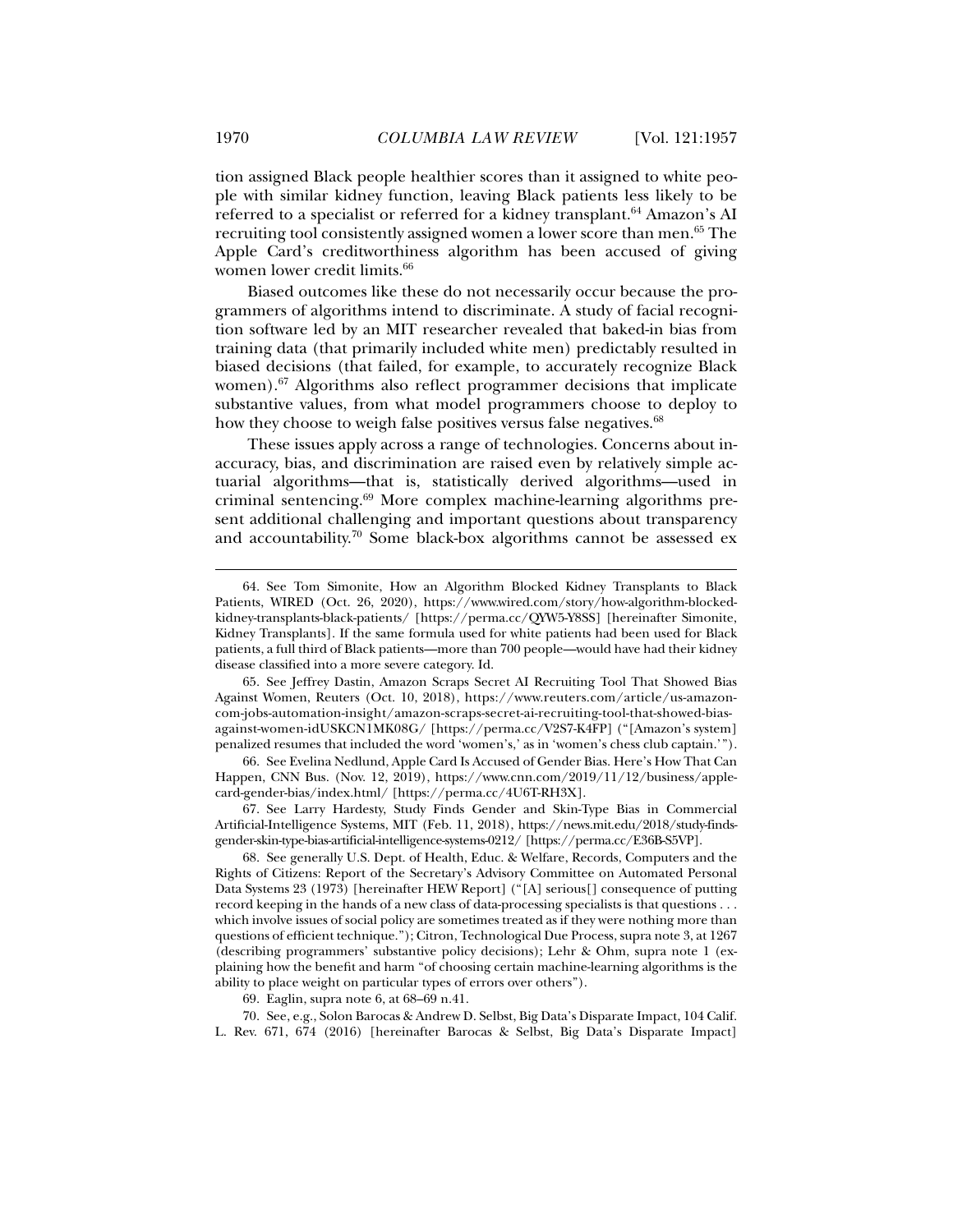post to determine how decisions were made, and programming decisions can distort policy in application.71

At the limit, AI decision-making can raise concerns about "what it means to be human."72 In both the private sector and public sector contexts, human decision-makers who might employ discretion, exercise compassion, tailor statistics to a specific application, or otherwise apply human expertise are being removed from the decisional loop.73 Eliminating human decision-makers and replacing them with a machine arguably affects the dignity of the human subject of the decision.<sup>74</sup> As an attorney for home-health-care patients whose care was cut by a new algorithmic decision-making system put it, "we move into unsettling territory when we rely solely upon algorithms and data to make determinations about health care needs . . . . We reduce a person's humanity to a number."75

This is not to say that human decision-makers are necessarily better than algorithms. The same human who introduces compassion can also introduce error or bias. Human judges can be racist, both explicitly and implicitly.76 Discrimination by a human decision-maker can also harm the dignity of a human subject.

 71. Citron, Technological Due Process, supra note 3, at 1261 ("Policy is often distorted when programmers translate it into code.").

 72. Meg Leta Jones, The Right to a Human in the Loop: Political Constructions of Computer Automation and Personhood, 47 Soc. Stud. Sci. 216, 219 (2017) [hereinafter Jones, The Right to a Human in the Loop].

 73. See, e.g., Rebecca Crootof, "Cyborg Justice" and the Risk of Technological-Legal Lock-In, 119 Colum. L. Rev. Forum 233, 236 (2019) (comparing human judges to AI judges); A. Michael Froomkin, Ian Kerr & Joelle Pineau, When AIs Outperform Doctors: Confronting the Challenges of a Tort-Induced Over-Reliance on Machine Learning, 61 Ariz. L. Rev. 33, 37 (2019) ("The reduction in new data from physicians . . . creates scenarios in which we cannot rule out the risk that sub-optimal conclusions are reached."); Mulligan & Bamberger, supra note 6, at 791 (describing how the algorithmic system used in the food stamp program resulted in a discriminatory effect).

 74. See Jones, The Right to a Human in the Loop, supra note 72, at 219 ("[T]echnological developments . . . significantly challenge our notions of human agency and autonomy—what it means to be human in light of computational technical advances like artificial intelligence and robotics."); Zarsky, The Trouble With Algorithmic Decisions, supra note 9, at 129 ("Algorithmic decision-making processes raise . . . autonomy-related concerns that also involve harms to individual dignity.").

75. McCormick, supra note 56.

 76. E.g., Justin D. Levinson, Forgotten Racial Equality: Implicit Bias, Decisionmaking, and Misremembering, 57 Duke L.J. 345, 350 (2007); Gregory Scott Parks, Judging Racism, 2012 Cardozo L. Rev. de novo 238, 246–47, https://ssrn.com/abstract=3004078 [https:// perma.cc/8SYU-VDE3].

<sup>(&</sup>quot;[B]ecause the mechanism through which data mining may disadvantage protected classes is less obvious in cases of unintentional discrimination, the injustice may be harder to identify and address."); Crawford & Schultz, supra note 8, at 108 (describing the privacy risk that may arise due to the complex nature of Big Data); Lehr & Ohm, supra note 1, at 705–10 (laying out the importance of increasing the explainability of AI to reduce potential bias); Surden, supra note 1, at 1311–12 ("[A]lgorithms improve their performance by examining more data and detecting additional patterns in that data that assist in making better automated decisions.").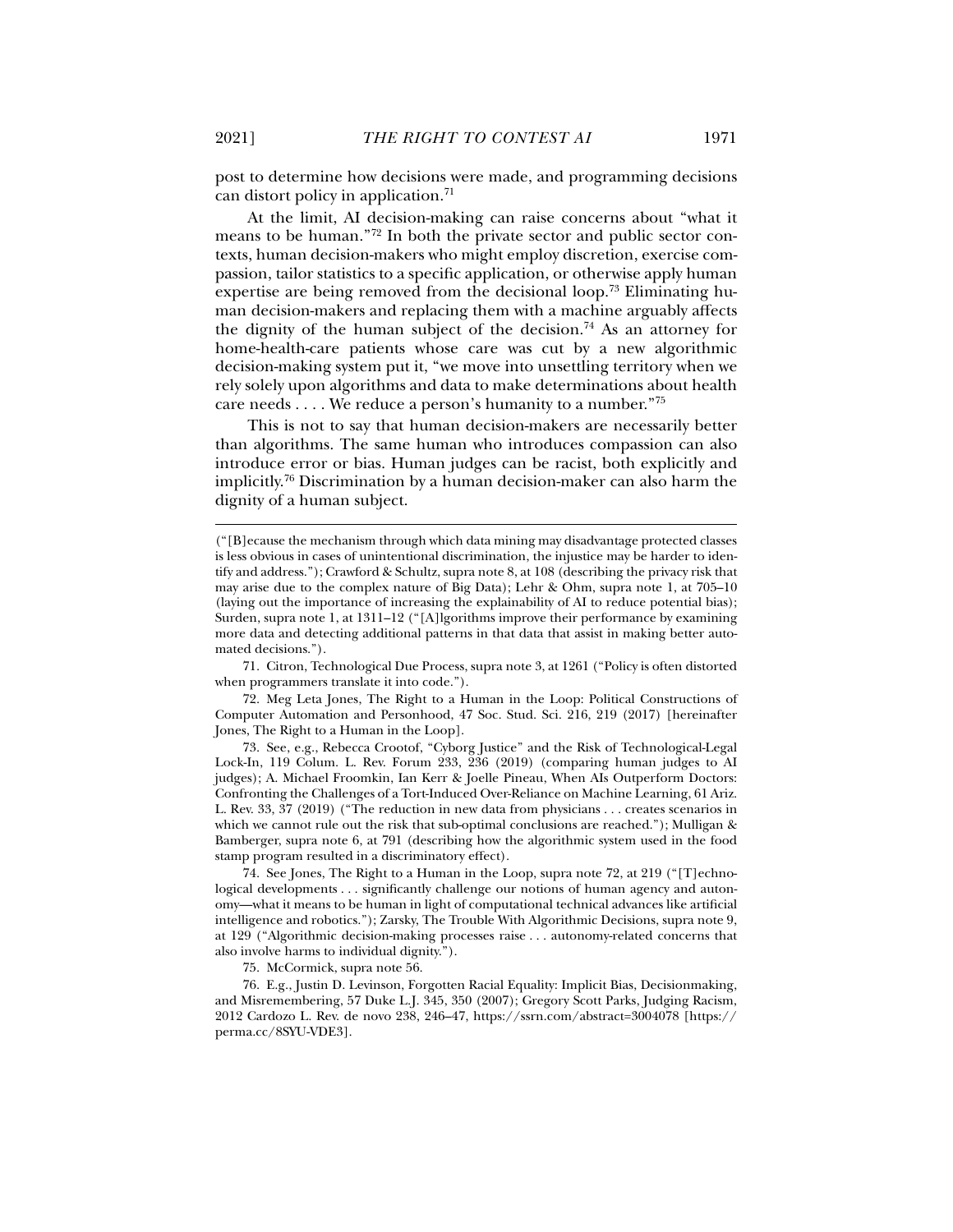The shift from human decision-making to AI or hybrid human–AI decision-making systems, however, decisively alters the policy landscape and thus affects social values.<sup>77</sup> For example, instead of having a human decision-maker evaluate a particular individual's particular circumstances ex post, AI decision-making shifts some policy decisions early on to the designers of an algorithm.78 In some cases, other policy decisions are shifted into the "black box" of the algorithm itself, unobservable, perhaps, even to the designers. *Who* makes decisions and *when* decisions are made change. This can affect both the outcome of decisions and accountability, as parts of the decision-making process become less visible. If a doctor tells you that you have not been recommended for a kidney transplant, you can ask why. If AI makes the decision, you can't (currently) ask the programmer to explain it.79 As one patient whose home health care was drastically cut by an algorithm described, neither she nor the assessor who entered her data into the program could "quite understand what was happening."80 In addition, at least one third-party software vendor implementing the algorithm simply didn't know that the program improperly accounted for diabetes, saying, "As far as we knew, we were doing it the right way."81

A shift to AI decision-making can entail, too, a shift to *categorically based* decisions instead of individual tailoring.<sup>82</sup> This leads to what has been referred to as the long-tail problem, where an AI inappropriately applies familiar categories to "[w]eird stuff that's hard to deal with."83 For example, a self-driving car trained to avoid cats, dogs, and deer can be incapable of "seeing" kangaroos in the road.<sup>84</sup> The USDA's fraud alert algorithm for food stamps (SNAP) that was trained to alert for fraud on whole-number

 $\overline{a}$ 

84. Id.

 <sup>77.</sup> See Meg Leta Jones, Ironies of Automation Law: Tying Policy Knots With Fair Automation Practices Principles, 18 Vand. J. Ent. & Tech. L. 77, 88–92 (2015) (explaining the inherent flaws and risks of automation); see also Kaminski, Binary Governance, supra note 12, at 1538–40 (comparing human and algorithmic decision-making).

 <sup>78.</sup> See Citron, Technological Due Process, supra note 3, at 1261 ("Code writers also interpret policy when they translate it from human language to computer code."); Eaglin, supra note 6, at 88 ("Tools constructed to estimate recidivism risk reflect numerous normative choices.").

 <sup>79.</sup> See generally Andrea Roth, Machine Testimony, 126 Yale L.J. 1972 (2017) (offering a framework for conceptualizing and regulating machine evidence).

 <sup>80.</sup> Colin Lecher, What Happens When an Algorithm Cuts Your Health Care, Verge (Mar. 21, 2018), https://www.theverge.com/2018/3/21/17144260/healthcare-medicaidalgorithm-arkansas-cerebral-palsy/ (on file with the *Columbia Law Review*).

 <sup>81.</sup> Id.

 <sup>82.</sup> Kaminski, Binary Governance, supra note 12, at 1538–40 ("Algorithmic decisionmaking can be biased, reflecting biased decisions made by programmers or historic discrimination baked into the data sets on which algorithms are trained."); see also Crootof, supra note 73, at 236.

 <sup>83.</sup> Evan Ackerman, Autonomous Vehicles vs. Kangaroos: The Long Furry Tail of Unlikely Events, IEEE Spectrum (July 5, 2017), https://spectrum.ieee.org/cars-that-think/ transportation/self-driving/autonomous-cars-vs-kangaroos-the-long-furry-tail-of-unlikelyevents [https://perma.cc/S27X-7RBT].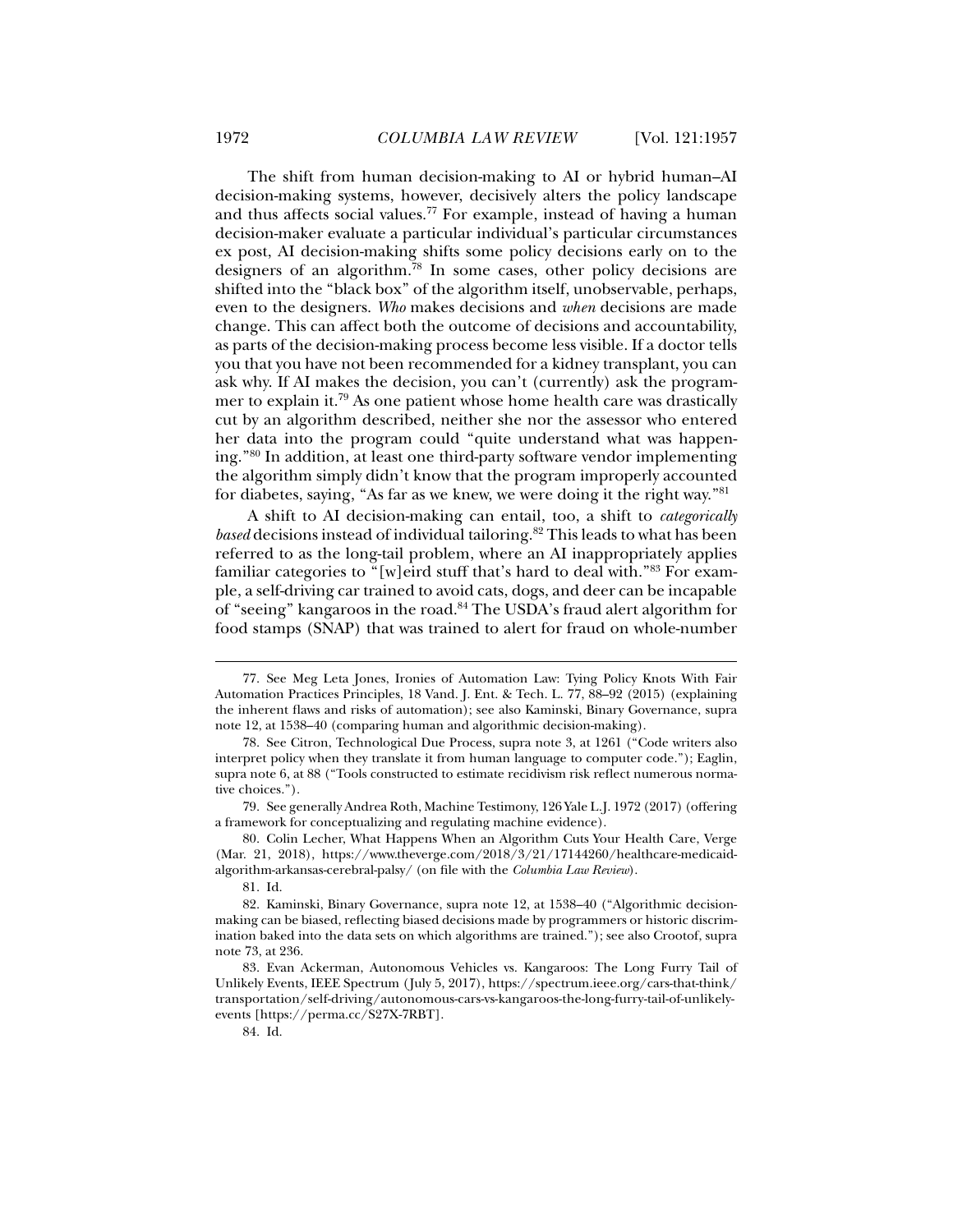purchases mistakenly identified fraud at Somali-American grocers, where

customers would purchase meat in whole-dollar amounts.85 In practice, the "long tail" can include things that aren't "weird" in any objective sense: For example, the error-prone home-health-care allocation algorithms failed to appropriately consider diabetes or cerebral palsy, hardly outlier conditions.<sup>86</sup>

All this is to say: Human decision-making may not always be better than AI decision-making. But AI decision-making raises distinct challenges to our assumptions about how decision-making works, which in turn structure how we have regulated—or not regulated—decision-making.

#### A. *A Right to Contest AI Decisions*

As the use of AI decision-making grows, so does the importance of addressing the challenges it presents. As discussed below, some U.S. scholars have responded to these concerns with calls for updated procedural and substantive protections designed to address the risks created by algorithmic decision-making.<sup>87</sup> One tool for addressing bad AI decisions, gaining traction in some parts of the world but largely ignored in the United States, is contestation: giving individuals affected by AI decisions the right to challenge those decisions.

Contestation is a core mechanism for establishing and preserving justice in the Western adversarial tradition. The right takes many forms. Sometimes it appears within a broader adversarial process. For example, criminal defendants have the right to confront witnesses against them,<sup>88</sup> and civil defendants have the right to reply to plaintiffs' complaints and make counter-claims. Sometimes it requires the provision of "some kind

87. See infra section I.D.

 <sup>85.</sup> H. Claire Brown, How an Algorithm Kicks Small Businesses Out of the Food Stamps Program on Dubious Fraud Charges, Counter (Oct. 8, 2018), https://thecounter.org/usdaalgorithm-food-stamp-snap-fraud-small-businesses/ [https://perma.cc/UEZ7-GYFH]; Chris McGann, Somali Grocers Lose Right to Use Food Stamps, Seattle PI (Apr. 8, 2002), https:// www.seattlepi.com/news/article/Somali-grocers-lose-right-to-use-food-stamps-1084746.php/ [https://perma.cc/GPZ3-LPLN].

 <sup>86.</sup> See Lecher, supra note 80; McCormick, supra note 56.

 <sup>88.</sup> The right to confront witnesses was established in the United States by the Sixth Amendment. As Frank R. Herrmann and Brownlow M. Speer establish, the confrontation right extends back at least 1,500 years and probably much further. Frank R. Herrmann & Brownlow M. Speer, Facing the Accuser: Ancient and Medieval Precursors of the Confrontation Clause, 34 Va. J. Int'l L. 481, 483 (1994). It can be found in recognizable form in legislation of Emperor Justinian from 539 CE. As the Supreme Court noted in *Coy v. Iowa*, Acts 25:16, which was composed between the years 80 CE and 90 CE, quotes a Roman general explaining that the prisoner Paul will be afforded customary Roman confrontation rights. The same rights were described by Cicero in 70 BCE. Id. at 482–83. As noted infra section II.A.1, it is also found in the even more ancient Book of Proverbs, which teaches, "The one who first states a case seems right, until the other comes and cross-examines." Proverbs 18:17 (NSRV).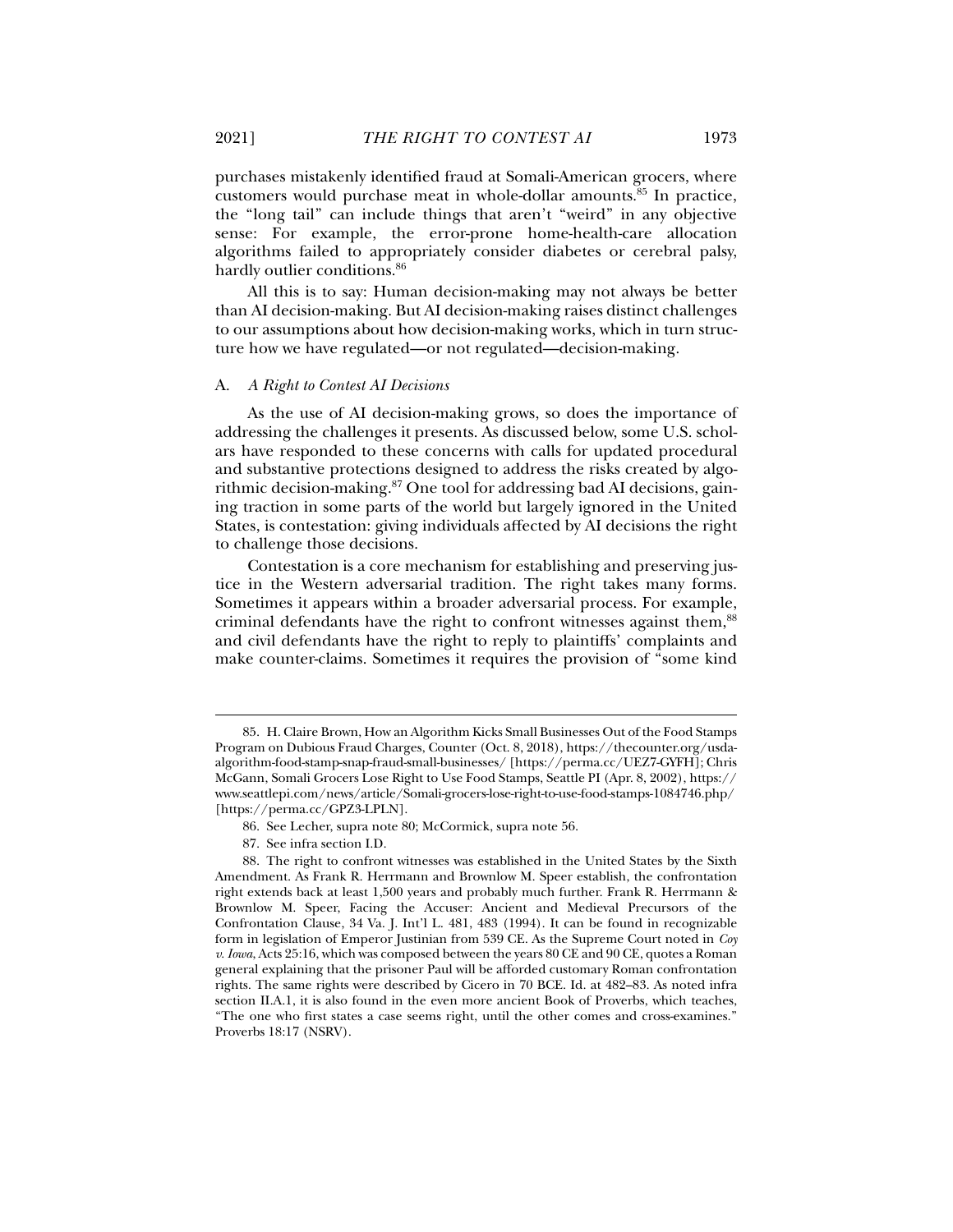of" process for challenging a decision—i.e., the contestation itself, effected.89 Accordingly, in the United States, administrative decisions with significant effects may be subject to appeal and are generally subject to the recipient's "opportunity to be heard."90 Similarly, in the EU, the "right to be heard" is considered a fundamental principle that both Member States and individual citizens are guaranteed.<sup>91</sup> Nor are contestation rights confined to government decisions. Both legislatures<sup>92</sup> and courts<sup>93</sup> have imposed some forms of contestation (and other due process) responsibilities on private companies.

The right to contest decisions is central to due process. Indeed, other familiar due process protections—for example, transparency, notice, and the right to an impartial arbiter—serve to strengthen contestation rights. The U.S. Constitution guarantees additional procedural protections for individuals, such as the right to trial by jury, and the right to counsel, which allow individuals to contest certain decisions with serious ramifications.<sup>94</sup> As Part II discusses below, contestation, in turn, serves to perfect more substantive rights of fairness and justice and to preserve rule of law values, by

Every person has the right to have his or her affairs handled impartially, fairly and within a reasonable time by the institutions, bodies, offices, and agencies of the Union. This right includes: the right of every person to be heard, before any individual measure which would affect him or her adversely is taken; . . . [and] the obligation of the administration to give reasons for its decisions.

Charter of Fundamental Rights of the European Union, 2012 O.J. (C 326) 391, 403–04.

 92. See, e.g., Fair Credit Reporting Act of 1970, 15 U.S.C. § 1681 (2018) (imposing dispute resolution requirements for consumer credit bureaus); Digital Millennium Copyright Act, 17 U.S.C. § 512 (2018) (imposing copyright dispute resolution responsibilities on Internet intermediaries in return for a safe harbor from secondary copyright liability).

 93. See, e.g., Cotran v. Rollings Hudig Hall Int'l, Inc., 948 P.2d 412, 422 (Cal. 1998) (noting that "good cause" in the context of an implied employment contract requires an "appropriate investigation" that includes "notice of the claimed misconduct and a chance for the employee to respond"); Silva v. Lucky Stores, Inc., 76 Cal. Rptr. 2d 382, 387 (Ct. App. 1998) ("[I]nvestigative fairness contemplates listening to both sides and providing employees a fair opportunity to present their position and to correct or contradict relevant statements prejudicial to their case, without the procedural formalities of a trial." (citing *Cotran*, 948 P.2d at 422)); Jody Freeman, The Private Role in Public Governance, 75 N.Y.U. L. Rev. 543, 589 nn.184 –88, 590 nn.189–90 (2000) (collecting cases).

94. See Huq, A Right to a Human Decision, supra note 8, at 625–26.

 <sup>89.</sup> Friendly, supra note 2, at 1274.

 <sup>90.</sup> See id. at 1273, 1300 n.168 (collecting cases); see also, e.g., Goldberg v. Kelly, 397 U.S. 254, 267–68 (1970) (ruling that a hearing including an "effective opportunity to defend" is required before terminating welfare benefits). A sufficient "opportunity to be heard," however, does not necessarily mean an evidentiary hearing. Mathews v. Eldridge, 424 U.S. 319, 340 (1976).

 <sup>91.</sup> See, e.g., Marco Borraccetti, Fair Trial, Due Process and Rights of Defence in the EU Legal Order, *in* The EU Charter of Fundamental Rights: From Declaration to Binding Instrument 95, 105–06 (Giacomo Di Federico ed., Springer 2011). Article 41 of the Charter reads: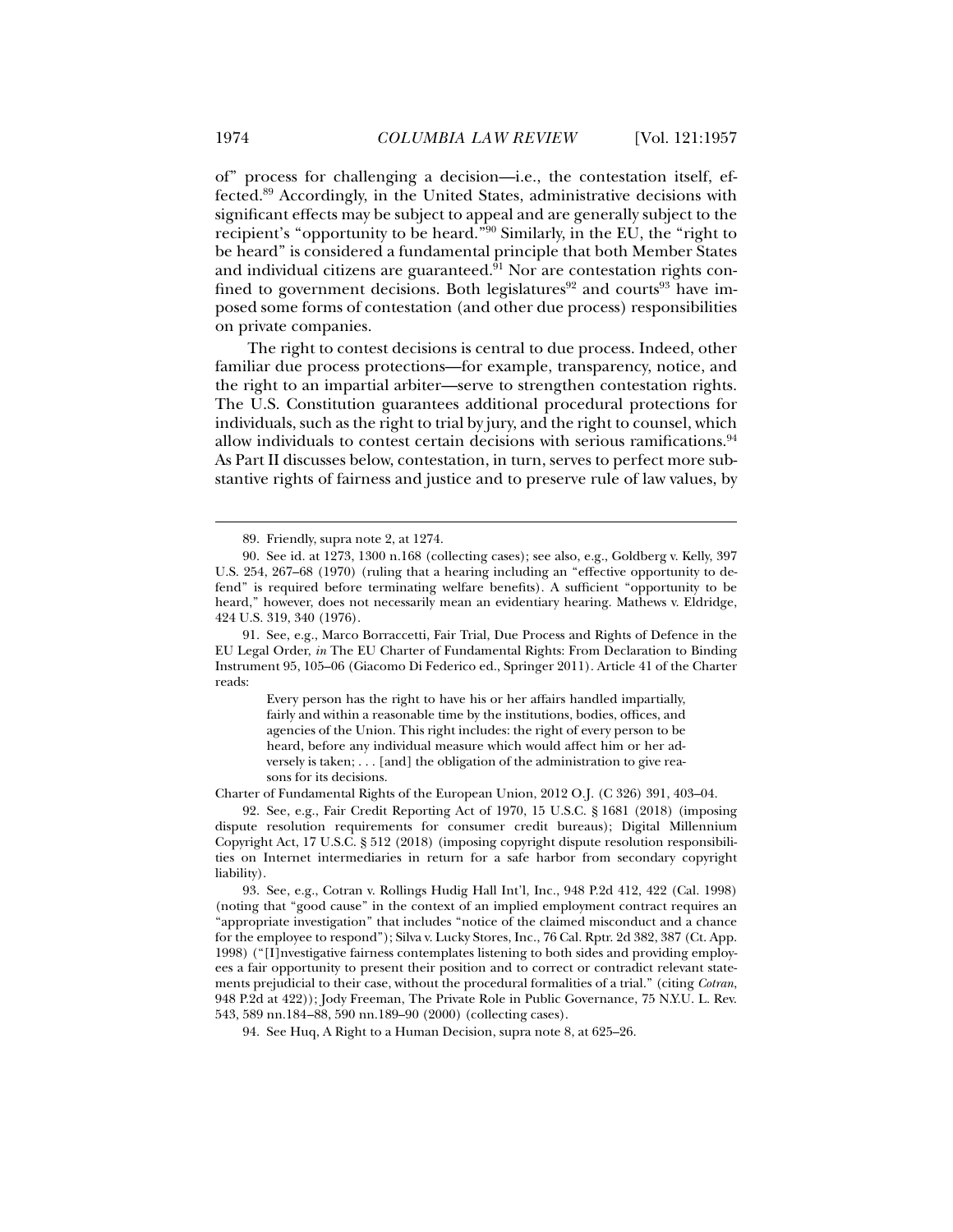correcting errors, preventing or changing unjust outcomes, and enhancing the predictability and consistency of decisions. A fair contestation process can enhance the perceived legitimacy of both the law itself and specific outcomes.<sup>95</sup>

Despite this robust tradition, U.S. policymakers have largely eschewed individual rights in recently proposed laws governing AI, both at the state and federal levels.96 By contrast, in the EU, the GDPR's Article 22 established an individual "right to contest" an AI decision, and this model has recently gained traction in Europe and beyond.

#### B. *The GDPR's Right to Contestation*

The GDPR's right to contestation, though largely ignored in the United States, has become increasingly influential in AI policy discussions around the world. In Article 22, the GDPR dictates that for certain automated decisions, affected individuals must be provided "at least the right to obtain human intervention . . . to express his or her point of view and *to contest the decision*."97

The GDPR applies to all processing of personal data (with some exceptions). Thus Article 22 applies to automated decisions that entail processing personal data, which includes many if not most AI decisions affecting individuals on an individual level.<sup>98</sup> The GDPR applies to both the government and the private sector.<sup>99</sup> The GDPR's right to contestation,

 $\overline{a}$ 

 99. See, e.g., GDPR, supra note 13, arts. 3(1), 4(7)–(8) (stating that "[t]his Regulation applies to the processing of personal data" by a "controller or processor in the Union" and defining both "controller" and "processor" to include a "legal person, public authority, agency or other body"). The GDPR has law enforcement exceptions for things like journalism or public health research, for example. Id. art. 23(1) (providing exceptions where necessary to safeguard, among other things, national security, public security, public health

 <sup>95.</sup> On legitimacy, see generally E. Allan Lind & Tom R. Tyler, The Social Psychology of Procedural Justice (1988) (exploring the view that people may be more interested in issues of process than issues of outcome); John Thibaut & Laurens Walker, Procedural Justice: A Psychological Analysis (1975) (offering objective data indicating that individuals feel more fairly treated in adversarial than in inquisitorial proceedings).

 <sup>96.</sup> See supra note 12.

 <sup>97.</sup> GDPR, supra note 13, art. 22(3) (emphasis added).

 <sup>98.</sup> For AI that is not subject to the GDPR, the European Commission has recently proposed draft regulations on AI. Proposal for a Regulation of the European Parliament and of the Council Laying Down Harmonised Rules on Artificial Intelligence (Artificial Intelligence Act) and Amending Certain Union Legislative Acts, § 1.2, COM (2021) 206 final (Apr. 4, 2021), https://digital-strategy.ec.europa.eu/en/library/proposal-regulationlaying-down-harmonised-rules-artificial-intelligence/ [https://perma.cc/AG8H-FLD2]; see also Proposal for a Regulation on a European Approach for Artificial Intelligence, Legislative Train, Eur. Parl. (June 24, 2021), https://www.europarl.europa.eu/legislative-train/themea-europe-fit-for-the-digital-age/file-regulation-on-artificial-intelligence/ [https://perma.cc /5X7L-2FH6] (noting that regulations on AI have been proposed and will be discussed in the European Parliament). The proposed regulations are built on risk mitigation, and do not include a right to contest AI that does not involve processing personal data. They would act, however, as an overlay on the GDPR, leaving its right to contest in place.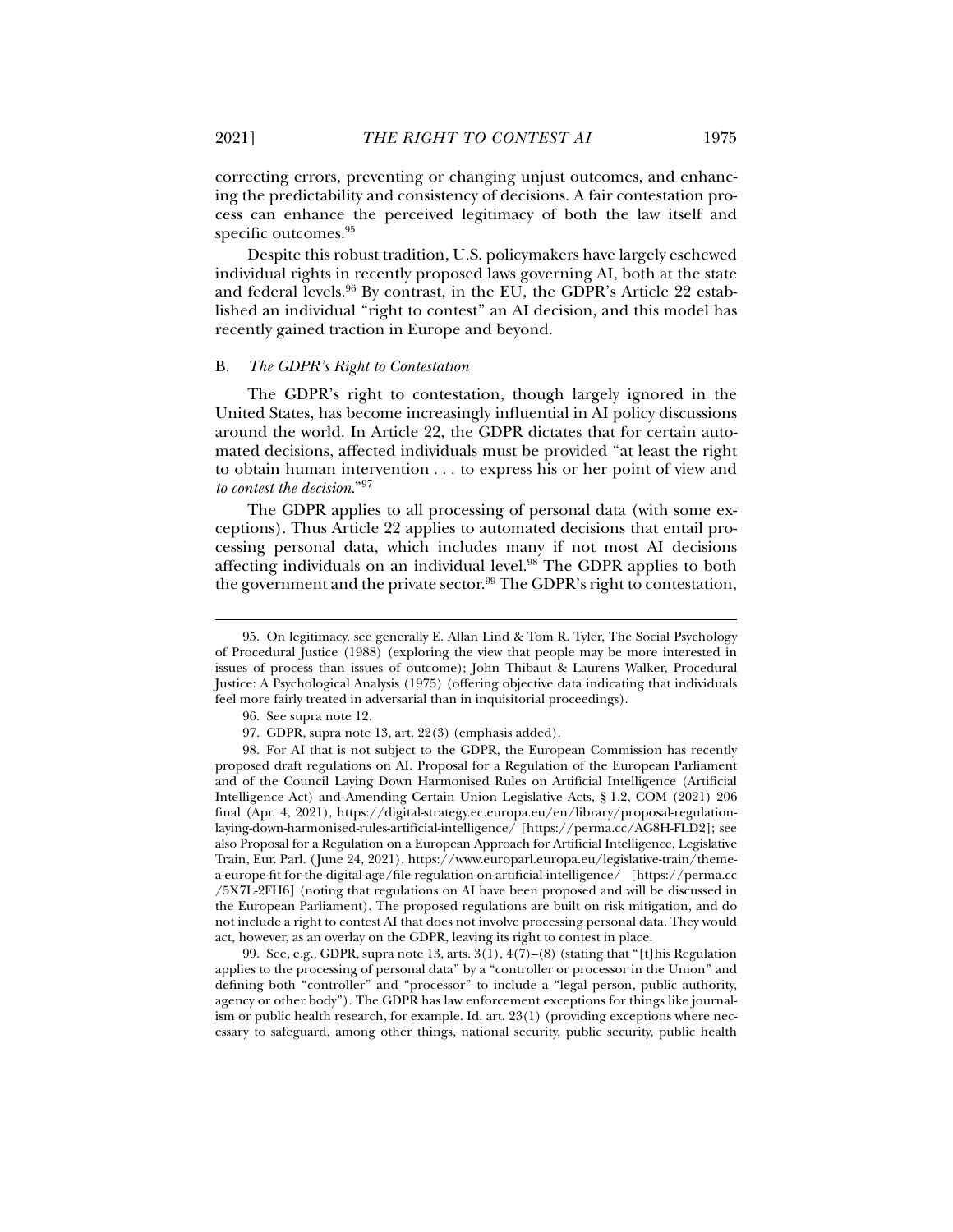therefore, at least in theory, establishes due process rights for individuals significantly affected by many uses of AI in the EU. There are, however, several limits to its scope, discussed further below: It applies only to decisions that are "based solely on automated processing" and that have "significant[]" effects on the concerned individual.<sup>100</sup>

The GDPR's right to contestation has its origins in earlier European laws on automated decision-making. Prior to Europe-wide efforts to harmonize data protection laws, a subset of European countries enacted these laws as part of their data protection regimes. A French data protection law, enacted in 1978, proscribed both governmental and private decisions "based solely on any automatic processing of data which describes the profile or personality of the citizen concerned."101 French law established an early version of algorithmic due process, stating that a "person shall be entitled to . . . *dispute the data and logic* used in automatic processing, the results of which are asserted against him."102 Both the first Spanish data protection law and the first Portuguese data protection law contained similar provisions.103

The 1995 EU-wide Data Protection Directive (Directive), which preceded the GDPR, contained the direct precursor to the GDPR's right to contestation: a little-known, little-used provision on "Automated individual decisions," Article  $15(2)$ .<sup>104</sup> It required, in most cases where automated decision-making was permitted, that a company or a state adopt "suitable measures to safeguard [a person's] legitimate interests."105 These "suitable measures" included "arrangements allowing [a person] . . . *to put his point* 

objectives). In general, the GDPR starts from broad coverage, limited by EU "competencies" (meaning, it doesn't cover things the EU itself cannot reach, such as national security), and then carves out exceptions. This differs from U.S. sectoral privacy laws, which start by covering a particular type of information or a particular sector or particular entities.

 <sup>100.</sup> Id. art. 22(1).

 <sup>101.</sup> Loi 78-17 du 6. Janvier 1978 Relative à l'Informatique, aux Fichiers et aux Libertés, Section 2 of the Act, translated in Data Protection in the European Community: the Statutory Provisions (Spiros Simitis, Ulrich Dammann, Marita Körner-Dammann & Anne-Arendt eds., 1992); see also Bygrave, Minding the Machine, supra note 10, at 17 n.2.

 <sup>102.</sup> Loi 78-17 du 6. Janvier 1978, § 3 (emphasis added).

 <sup>103.</sup> Bygrave, Minding the Machine, supra note 10, at 17 n.3; see also Art. 12 of first Spanish law (Ley organica 5/1992 de 29. De octubre 1992, de Regulacion del Tratamiento Automatizado de los Datos de Caracter Personal; replaced and repealed by Law 15/1999 of 13.12.1999); Art. 16 of Portuguese data protection law (Lei. No. 10/91 de 12. De Abril 1991, da Proteccao de Dados Pessoais face a Informatica), replaced and repealed by Law no. 67/98 of 26.10.1998.

 <sup>104.</sup> Council Directive 95/46, art. 15, 1995 O.J. (L 281) 43 (EC) [hereinafter DPD].

<sup>105.</sup> Id. arts.  $15(2)(a)$ ,  $15(2)(b)$ . The one case in which an automated decision was permitted but no suitable safeguards were required was when a data subject's request for entering into a contract had been satisfied (meaning, there was a positive outcome for the data subject). See DPD, supra note 104, art. 15(2)(a); Bygrave, Minding the Machine, supra note 10, at 21.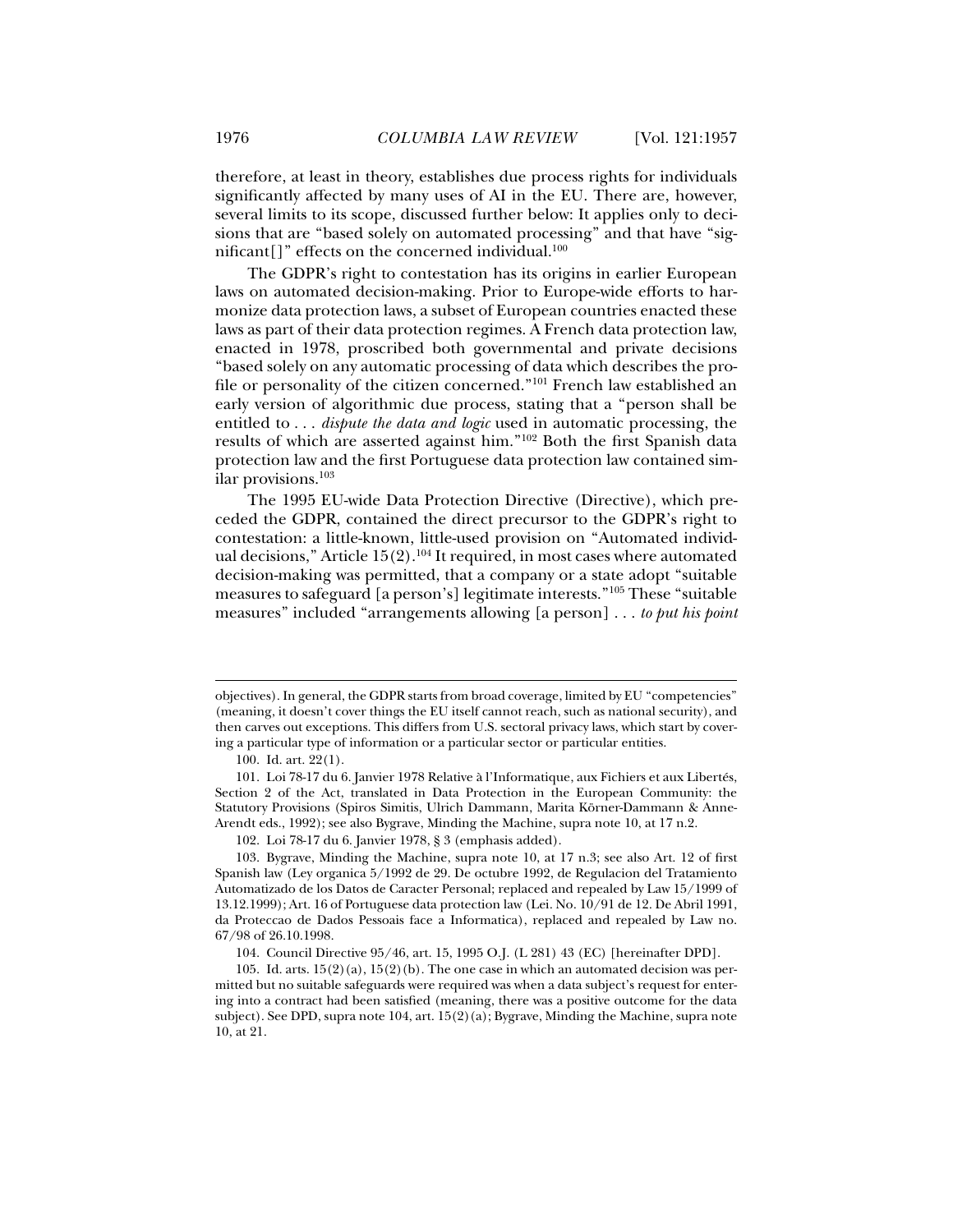*of view*" to the entity using automated decision-making.<sup>106</sup> Article 15, however, lacked the GDPR's explicit mention of a "right . . . to contest the decision."107

Lee Bygrave has noted that the Directive's Article 15 had very little effect on the ground.108 Article 15 applied only when "a large number of conditions [were] satisfied."109 Moreover, the Directive did not have direct effect as law, and Member State implementation of Article 15 arguably weakened it.110 Some Member States (Austria, Belgium, Germany, and others) implemented Article 15 as a prohibition on algorithmic decisionmaking; others, like the United Kingdom, implemented it as a right to opt out of algorithmic decision-making.111 The opt-out approach put the onus on individuals, few of whom invoked the right.<sup>112</sup> Thus Article 15, in practice, became according to Bygrave a "second-class data protection right . . . rarely enforced, poorly understood and easily circumvented."<sup>113</sup>

Article 22 of the GDPR supersedes the Directive's Article 15. Though the two provisions exhibit strong similarities, the GDPR's Article 22 appears to provide "broader, stronger, and deeper" protections than the Directive's Article 15.<sup>114</sup> One of the ways in which Article 22 is deeper that is, provides more protections—than Article 15 is that it includes not just a right to express one's view, but a right to contest an automated decision.

Like its predecessor, the GDPR makes the right to contestation available only in limited circumstances. The right arises only in cases in which "solely" algorithmic decisions have legal or "similarly significant[]" effects on data subjects.115 Elsewhere, one of us has discussed these restrictions in

 $\overline{a}$ 

 111. Sandra Wachter, Brent Mittelstadt & Luciano Floridi, Why a Right to Explanation of Automated Decision-Making Does Not Exist in the General Data Protection Regulation, 7 Int'l Data Priv. L. 76, 94 –95 (2017) [hereinafter Wachter et al., Why a Right to Explanation of Automated Decision-Making Does Not Exist].

 112. Id. at 95 ("If Article 22 is interpreted as a right to object, automated decisionmaking is restricted only to cases in which the data subject actively objects.").

 <sup>106.</sup> DPD, supra note 104, art. 15(2)(a) (emphasis added).

 <sup>107.</sup> GDPR, supra note 13, art. 22(3).

 <sup>108.</sup> Bygrave describes it as "[a]ll dressed up but nowhere to go," and a "house of cards." Bygrave*,* Minding the Machine, supra note 10, at 21.

 <sup>109.</sup> Id.

 <sup>110.</sup> See id. at 17–18 ("[Article 15] directs each EU Member State to confer on persons a right to prevent them being subjected to such decision making. Hence, a legally adequate implementation of Art.15(1) may occur when national legislators simply provide persons with the opportunity to exercise such a right.").

 <sup>113.</sup> Mendoza & Bygrave, supra note 10, at 3.

 <sup>114.</sup> Kaminski, Right to Explanation, Explained, supra note 25, at 201.

 <sup>115.</sup> We accept the Article 29 Working Party's view that "Article 22(1) establishes a general prohibition for decision-making based solely on automated processing," some exceptions to the general prohibition, and safeguards for the exceptions. Article 29 Data Prot. Working Party, Guidelines on Automated Individual Decision-Making and Profiling for the Purposes of Regulation 2016/679, 17/EN. WP 251rev.01, at 19 (Feb. 6, 2018) [hereinafter Guidelines on Automated Individual Decision-Making]; see also Kaminski, Right to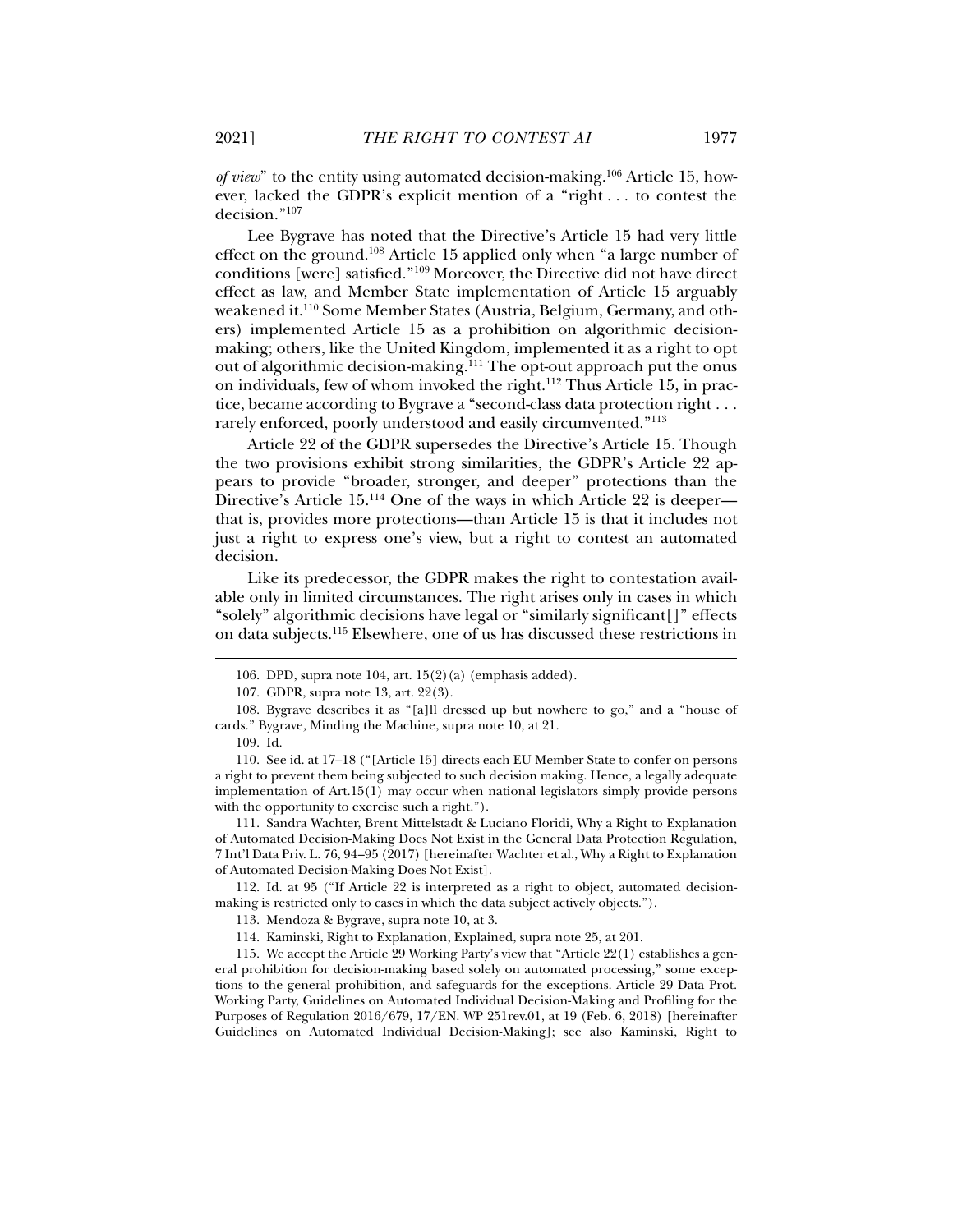greater detail and has argued that Article 22's scope is nonetheless broader than the Directive's; it covers not only algorithmic decision-making but also such decision-making with some degree of human involvement. Also, Article 22 covers decision-making having a comparatively broad range of significant effects, including not just legal effects but also things like particularly manipulative targeted advertising.<sup>116</sup>

Article 22 begins with a general prohibition of automated decisionmaking with significant effects. There are, however, three exceptions: if a decision is necessary for a contract; if it is authorized by EU or Member State law; or if it is based on the data subject's *explicit* consent—a stronger form of consent than envisioned elsewhere in the GDPR.<sup>117</sup>

Companies that use automated decision-making under one of these exceptions are not unfettered. They must implement "suitable measures to safeguard [an individual's] rights and freedoms and legitimate interests."118 Such safeguards must include "at least the right to obtain human intervention on the part of the controller, to express his or her point of view and *to contest the decision*."119

116. Kaminski, Right to Explanation, Explained, supra note 25, at 201–03.

 117. GDPR, supra note 13, art. 22(2). For further discussion, see Kaminski, Right to Explanation, Explained, supra note 25, at 197–98 (explaining that both the contractual exception and the explicit consent exception could be interpreted to be broader or narrower, depending on the interpretation of when a decision is "necessary" for a contract).

Explanation, Explained, supra note 25, at 197. Beyond the Guidelines' persuasive power, we think this is the most sensible interpretation. Others, however, interpret Article 22(1) as only a "right" that the data subject must actively invoke. For a detailed account of the arguments for each interpretation, see Emily Pehrsson, The Meaning of the GDPR Article 22, at 17–22 (Stan.-Vienna Transatlantic Tech. L. F., Working Paper No. 31, 2018), https://wwwcdn.law.stanford.edu/wpcontent/uploads/2018/05/pehrsson\_eulawwp31.pdf [https:// perma.cc/T566-EZDK].

In any event, these "limited cases" may be more common than they first appear. Article 22(2) allows automated decision-making when "necessary" to execute a contract, when it is authorized by Member State law, or when there is explicit consent, a set of exceptions that Giancarlo Malgieri characterizes as "wide and general." GDPR, supra note 13, art. 22(2); Gianclaudio Malgieri, Automated Decision-Making in the EU Member States: The Right to Explanation and Other "Suitable Safeguards" in the National Legislations, Comput. L. & Sec. Rev., Oct. 2019, at 1, 4 [hereinafter Malgieri, Automated Decision-Making in the EU Member States]. Article 23 allows Member States to create legislative exemptions to many of the GDPR's algorithmic process protections for a laundry list of purposes, such as national security, criminal and civil enforcement, ethics investigations, and "other important objectives of general public interest of the Union or a Member State." GDPR, supra note 13, art. 23(1). Further, it is still unclear at what point human involvement would exempt a decision-making process from Article 22's protections. The Guidelines on Automated Individual Decision-Making and Profiling say that a human with "authority and competence" must have an "actual influence on the result" to take a decision out of Article 22, Guidelines on Automated Individual Decision-Making, supra, at 21, but some think that "even nominal involvement of a human" would accomplish this, Wachter et al., Why a Right to Explanation of Automated Decision-Making Does Not Exist, supra note 111, at 88.

 <sup>118.</sup> GDPR, supra note 13, art. 22(3).

 <sup>119.</sup> Id. art. 22(3) (emphasis added).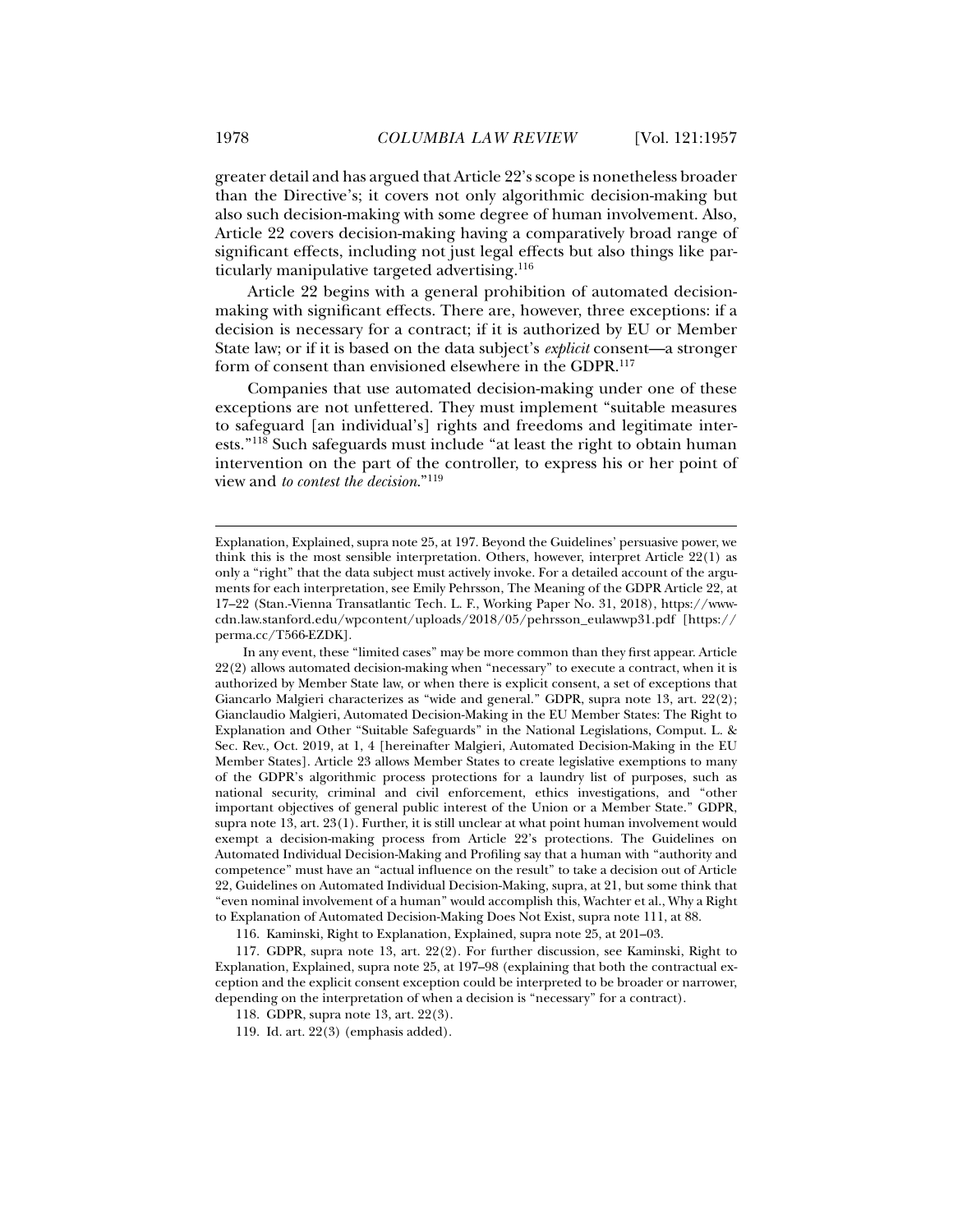What this right to contest means is unclear from the text. It is clear, however, that the right to contest is more than a right to correct inaccurate data on which a decision is based.120 Elsewhere, the GDPR provides general access and correction rights for data processing.121 The right to contest must be something more than just the generally applicable right to correction.

The relationship between the three safeguards/rights named in Article 22 is also unclear. These rights—to human intervention, expression of a point of view, and contestation—could be understood independently. Or they could be understood to be redundant, naming aspects of the same envisioned process.122

Arguably, however, the "right to contest is the backbone" of Article 22's protections.123 As Emre Bayamlıoğlu observes, the GDPR's new wording compared to the Directive's "points at . . . at least, an obligation to hear the merits of the appeal and to provide a justification for the decision."124 This right "obliges the data controller either to render automated decisions contestable or to cease [automated decision-making] at all."125 Thus other individual rights in the GDPR, including both transparency and process rights, are understood to be necessary for, or precursors to, this central right to contestation.126

Contestability relies on transparency—just as due process requires notice, in addition to an opportunity to be heard. The GDPR compels multiple forms of transparency, including a general right to notice of personal data processing, and a more specific right to "meaningful information about the logic involved" in automated decision-making.127 It also contains

 123. Id. at 5; Kaminski, Binary Governance, supra note 12, at 1592 (characterizing Article 22 as establishing a version of algorithmic due process).

 <sup>120.</sup> For a related query, see Sandra Wachter & Brent Mittelstadt, A Right to Reasonable Inferences: Re-Thinking Data Protection Law in the Age of Big Data and AI, 2019 Colum. Bus. L. Rev. 494, 568–71 ("Although there is no consensus about the legal rights over inferences, there is an argument to be made that even the GDPR goes beyond procedural data control and management (informational self-determination), and provides safeguards against inferences and decisions based on inferences with the right to contest in Article 22(3).").

 <sup>121.</sup> GDPR, supra note 13, art. 15 (access) & art. 16 (correction).

 <sup>122.</sup> Emre Bayamlıoğlu, The Right to Contest Automated Decisions Under the General Data Protection Regulation: Beyond the So-Called "Right to Explanation", Regul. & Governance, Mar. 2021, at 1, 5 [hereinafter Bayamlıoğlu, Beyond the So-Called "Right to Explanation"] (explaining that the rights are usually treated as though they are on equal footing as alternatives, without clarity regarding whether they are "complementary, gradual, or distinct rights, or they should be treated as a unity").

 <sup>124.</sup> Bayamlıoğlu, Beyond the So-Called "Right to Explanation", supra note 122, at 6. 125. Id.

 <sup>126.</sup> Guidelines on Automated Individual Decision-Making, supra note 115, at 27 (providing that an individual "will only be able to challenge a decision or express their view if they fully understand how it has been made and on what basis").

 <sup>127.</sup> See Andrew D. Selbst & Julia Powles, Meaningful Information and the Right to Explanation, 7 Int'l Data Priv. L. 233, 235 (2017) ("When an individual is subject to 'a deci-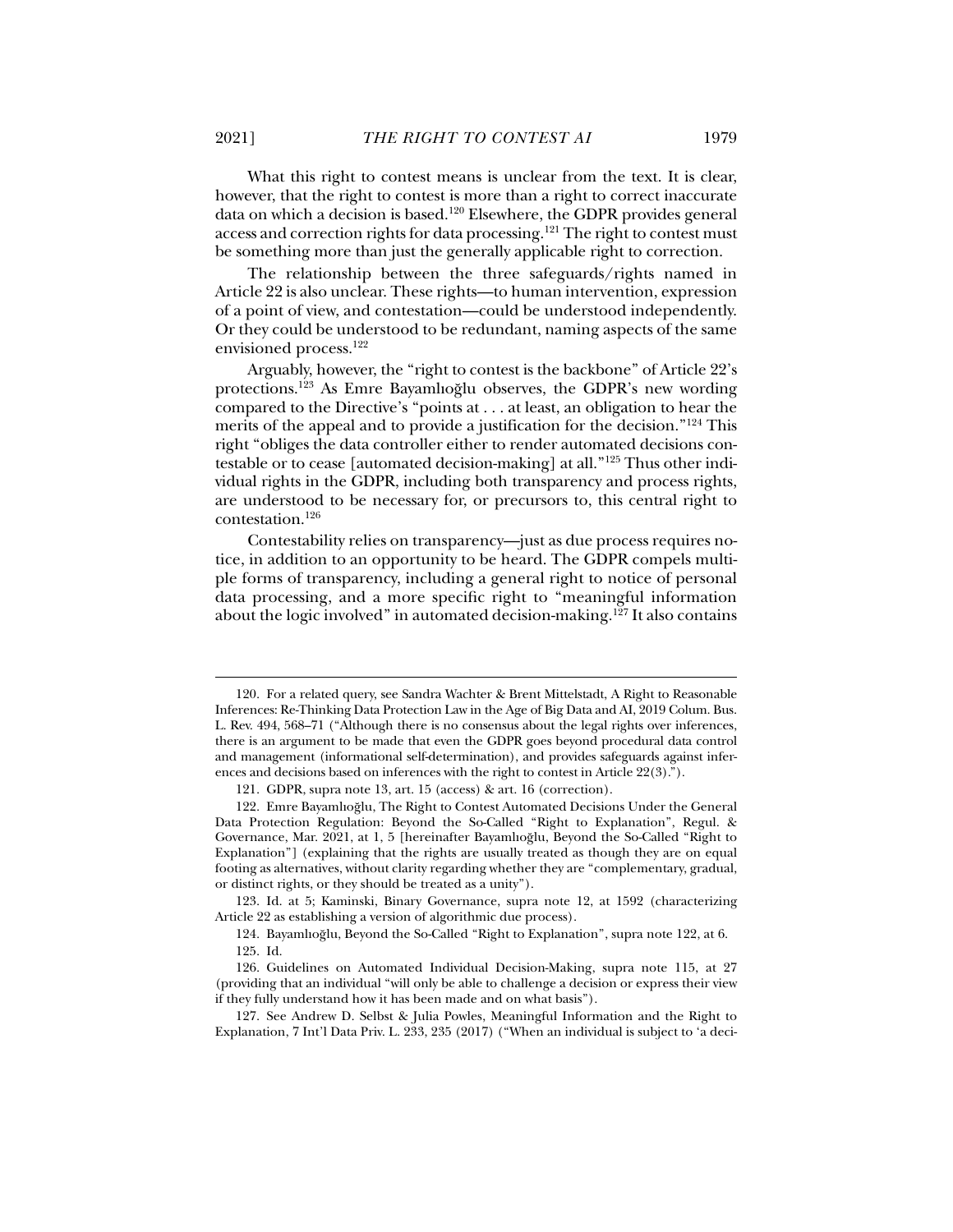a right to an explanation of automated decisions.128 While Article 22 is by its nature procedural and not substantive, $129$  the existence of an underlying right to contest gives substance to its transparency requirements.130 That is, according to regulators' guidance, the "right to explanation" of an automated decision requires processors to disclose at least enough information to affected individuals to make contestation actionable.131 The GDPR's individualized algorithmic transparency requirements are "not about informing or disclosing but rendering the decision contestable at least against a human arbiter."132

The right to contestation, like other aspects of the GDPR, in effect obligates companies to both comprehend and to disclose, in the words of Mireille Hildebrandt, "the justification of such decision-making rather than its explanation in the sense of its heuristics."133 For complex machine-learning systems, this may be challenging if not impossible. It will require creative thinking about how to build such systems so they are not just "explainable" in terms of counterfactuals, but "justifiable" in terms of understanding, revealing, and making challengeable the normative grounds of a decision.

The right to contestation is thus strangely both central to the GDPR's system of algorithmic accountability and barely articulated. Despite its centrality to the GDPR's Article 22, it is not spelled out in the text. Nor does it receive much coverage in the Guidelines issued by the central EU data privacy regulator (the European Data Protection Board) or in the Recitals (the nonbinding preambulatory text accompanying the GDPR).134 Recital 71 simply and redundantly characterizes the right to contest as a right to "challenge" a decision.<sup>135</sup> The Guidelines largely parrot the text of the

 129. Bayamlıoğlu, Beyond the So-Called "Right to Explanation", supra note 122, at 5–6 ("Due to its procedural character, Article  $22/3$  is inevitably silent on the substantial grounds which could be relied upon to challenge the reasoning or the criteria underlying the automated decisions . . . whether or when certain [machine-learning] outcome[s] could be regarded as unfair or unlawful is a conclusion . . . [requiring] . . . normative propositions . . . .").

 130. Id. at 6 ("In principle, the data controller has to 'explain' the decision in such a way that enables the data subject to assess whether the reasons that led to a particular outcome were legitimate and lawful.").

sion based solely on automated processing' that 'produces legal effects . . . or similarly significantly affects him or her,' the GDPR creates rights to 'meaningful information about the logic involved.'" (quoting GDPR, supra note 13, art. 22(1))).

 <sup>128.</sup> Kaminski, Right to Explanation, Explained, supra note 25, at 204 ("[A]n individual has a right to explanation of an individual decision because that explanation is necessary for her to invoke the other rights—e.g., to contest a decision, to express her view—that are explicitly enumerated in the text of the GDPR.").

<sup>131.</sup> Kaminski, Right to Explanation, Explained, supra note 25, at 204-05.

 <sup>132.</sup> Bayamlıoğlu, Beyond the So-Called "Right to Explanation", supra note 122, at 6.

 <sup>133.</sup> Hildebrandt, Privacy as Protection of the Incomputable Self, supra note 26, at 113.

 <sup>134.</sup> For an explanation of the difference between GDPR text, Recitals, and Guidelines, see Kaminski, Right to Explanation, Explained, supra note 25, at 193–95.

 <sup>135.</sup> See GDPR, supra note 13, Recital 71 (advocating for individuals' right to "obtain human intervention," receive "an explanation of the decision," and "to challenge the decision").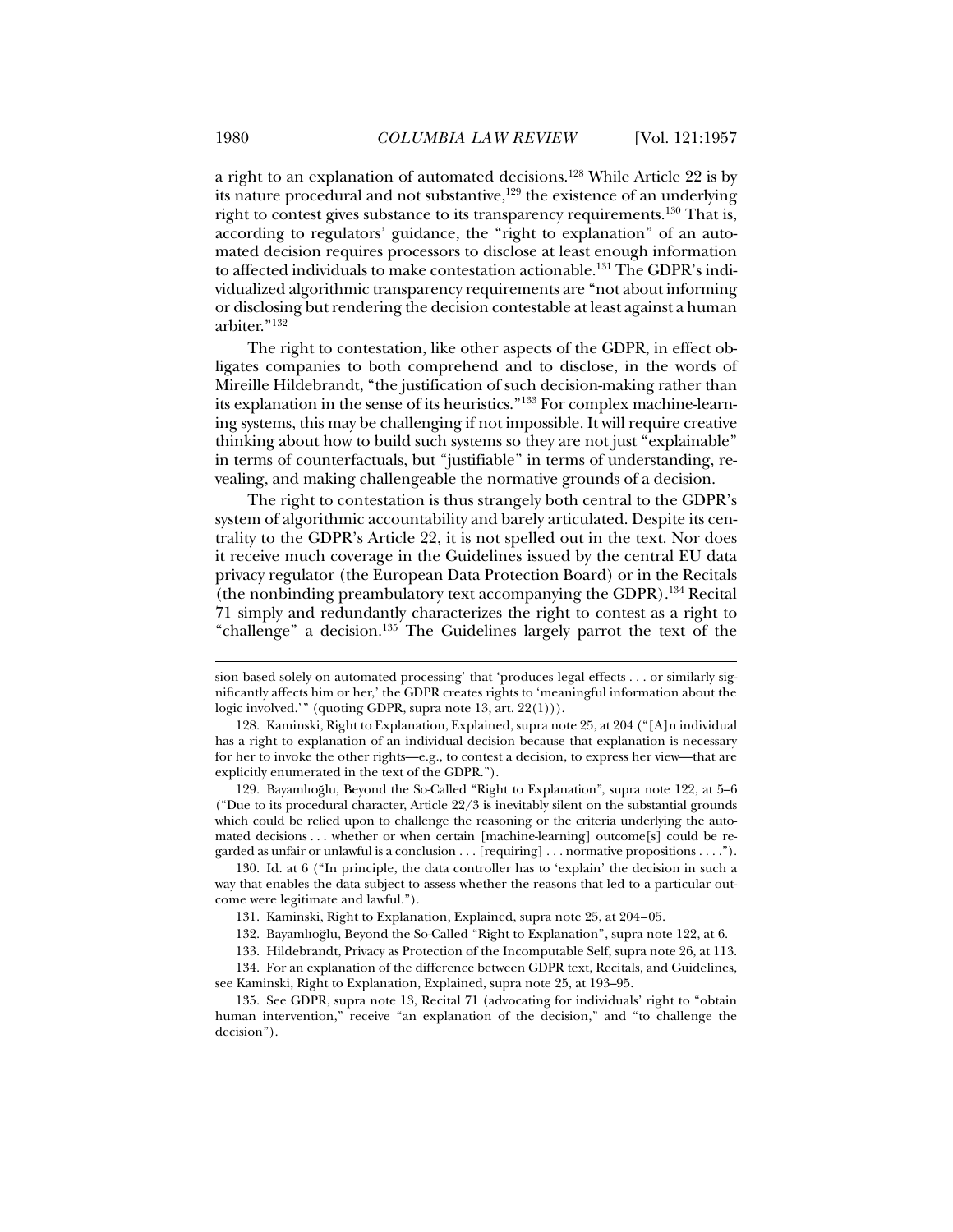GDPR, and appear in places to conflate contestation with the parallel rights to human intervention and to express one's view.136

There has previously been little academic attention to the GDPR's right to contest, and effectively none by U.S. scholars.137 At one level, this is surprising. The GDPR is one of the first regulatory regimes in the world to regulate AI decision-making, and the right to contestation appears central to its approach, arguably at the core of the individual rights envisioned by the GDPR.138

At another level, the lack of attention is understandable. The GDPR is complex and challenging for a U.S. audience to understand.139 The right to contest may yet be a "paper tiger"—existing on paper but limited in practice.140 There is little information, even now several years after the GDPR went into effect, about what the right to contestation looks like.<sup>141</sup> The GDPR's contestation rights arise only for "solely automated" decisions with significant effects.<sup>142</sup> And, as is generally the case with individual due process measures, the right to contestation is deeply, and sometimes confusingly, intertwined with other due process measures, especially the morediscussed transparency and notice rights that give it effect.

As section III.B discusses below, the GDPR's right to contestation exists largely for now as a standard, rather than a set of specific procedural rules.143 Companies must allow individuals to challenge certain automated decisions, but there are as of yet few details about what that process must

 139. See Meg Leta Jones & Margot E. Kaminski, An American's Guide to the GDPR, 98 Denv. L. Rev. 93, 106–11 (2020) (discussing common errors U.S. readers make when trying to understand the GDPR).

140. Bygrave, Minding the Machine, supra note 10, at 21.

 141. Raphaël Gellert, Marvin van Bekkum & Frederik Zuiderveen Borgesius, The Ola & Uber Judgments: For the First Time a Court Recognises a GDPR Right to an Explanation for Algorithmic Decision-Making, EU L. Analysis (Apr. 28, 2021), http://eulawanalysis. blogspot.com/2021/04/the-ola-uber-judgments-for-first-time.html [https://perma.cc/7KP 3-2JFV] ("This is the first time that a court in the Netherlands recognises such a right . . . . [I]t is also the first time that a Court anywhere in Europe recognises such a right.").

142. See Kaminski, Right to Explanation, Explained, supra note 25, at 197, 207.

 143. See generally Louis Kaplow, Rules Versus Standards: An Economic Analysis, 42 Duke L.J. 557 (1992).

 <sup>136.</sup> Guidelines on Automated Individual Decision-Making, supra note 115, at 27, 32.

 <sup>137.</sup> But see Huq, A Right to a Human Decision, supra note 8, at 620–24 (discussing Article 22 as an example of a "right to a human decision," but forgoing deep analysis of its requirements).

 <sup>138.</sup> The regulators that interpret the GDPR have explained that the GDPR's muchdebated algorithmic transparency provisions (the "right to explanation") are in service of a more central right to contestation. Guidelines on Automated Individual Decision-Making, supra note 115, at 27. These regulators explain that individuals need a right to explanation in order to be able to contest automated decisions. See Bayamlıoğlu, Contesting Automated Decisions, supra note 27, at 2 ("[T]he right to contest is regarded as the backbone provision with a key role in determining the scope of algorithmic transparency under the GDPR."). But see Antoni Roig, Safeguards for the Right Not to Be Subject to a Decision Based Solely on Automated Processing (Article 22 GDPR), 8 Euro. J.L. & Tech. 1, 6 (2017) (claiming that these rights all could be meaningless).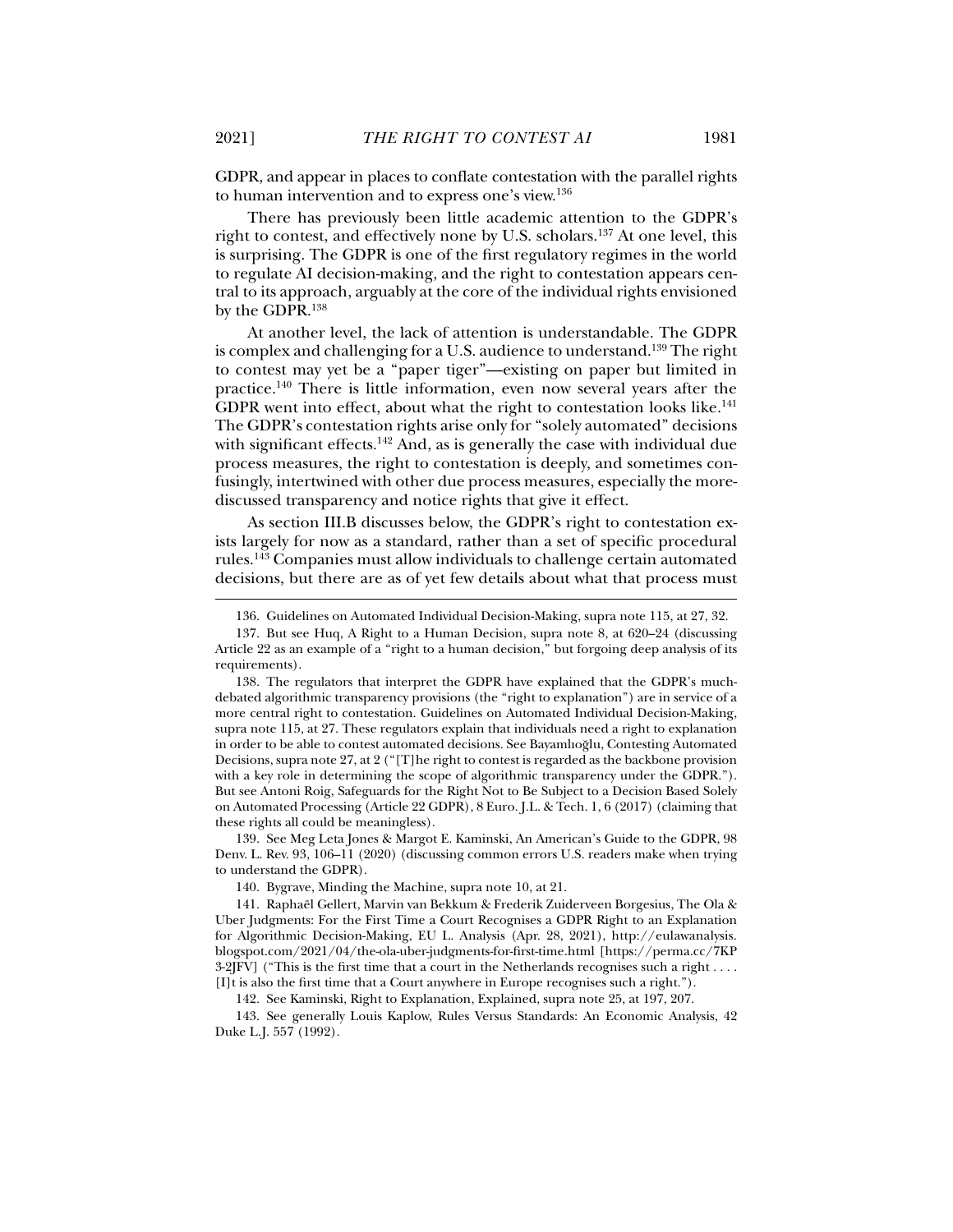be. This leaves companies, regulators, EU Member States, and eventually courts with a fairly blank (but not entirely blank) slate for implementing the right.

#### C. *The Right to Contestation Beyond the GDPR*

Despite the nascent state of the GDPR's right to contest, other institutions beyond the EU have already picked up on its importance to algorithmic accountability. The Council of Europe is an international organization, distinct from the EU, that was founded in 1949.<sup>144</sup> At its core is a human rights system, comprising the 1953 European Convention on Human Rights, which is interpreted by the European Court of Human Rights. In April 2020, the Council of Europe adopted a recommendation setting out guidelines to address the human rights impacts of algorithmic systems. It included the guideline to provide "effective *means to contest* relevant determinations and decisions."145

The right to contest has also begun to appear in contexts beyond Europe. The 2020 Recommendation of the OECD Council on AI includes a recommendation that users of AI should "enable those adversely affected by an AI system *to challenge its outcome* based on plain and easy-tounderstand information on the factors, and the logic that served as the basis for the prediction, recommendation or decision."146 The OECD recommendations may influence lawmaking and practices in countries around the world.

Individual countries have already adopted or are considering adopting the right to contest. As noted above, Brazil adopted the right in 2018.147 In November 2020, the Office of the Privacy Commissioner of Canada recommended that Canada revise its data privacy law to afford a right to contest automated decisions.148 Reasoning that AI decisionmaking "introduces unique risks that warrant distinct treatment in the

 <sup>144.</sup> Jones & Kaminski, supra note 139, at 101. Note that all EU Member States are parties to the Council of Europe. See Our Member States, Council of Eur., https://www.coe.int /en/web/about-us/our-member-states [https://perma.cc/72W5-ZSGT] (last visited Sept. 7, 2021).

 <sup>145.</sup> Council of Eur., Recommendation CM/Rec (2020) of the Committee of Ministers to Member States on the Human Rights Impacts of Algorithmic Systems 9, 13 (Apr. 8, 2020), https://rm.coe.int/09000016809e1154 [https://perma.cc/2MMJ-WVVC].

 <sup>146.</sup> OECD, Recommendation of the Council on Artificial Intelligence, § 1.3.iv, at 8, OECD Legal Instruments (May 22, 2019), https://legalinstruments.oecd.org/en/instrume nts/OECD-LEGAL-0449 [https://perma.cc/6KCV-BL2R].

 <sup>147.</sup> LGPD, Art. 20, Law No. 13,709 (Aug. 18, 2018), https://lgpd-brazil.info/chapter\_ 03/article\_20 [https://perma.cc/W2CL-SFTW] (Braz.).

 <sup>148.</sup> A Regulatory Framework for AI: Recommendations for PIPEDA Reform, Off. of the Priv. Comm'r of Can. (Nov. 12, 2020), https://www.priv.gc.ca/en/about-the-opc/whatwe-do/consultations/completed-consultations/consultation-ai/reg-fw\_202011/ [https:// perma.cc/E6ZL-AP7H].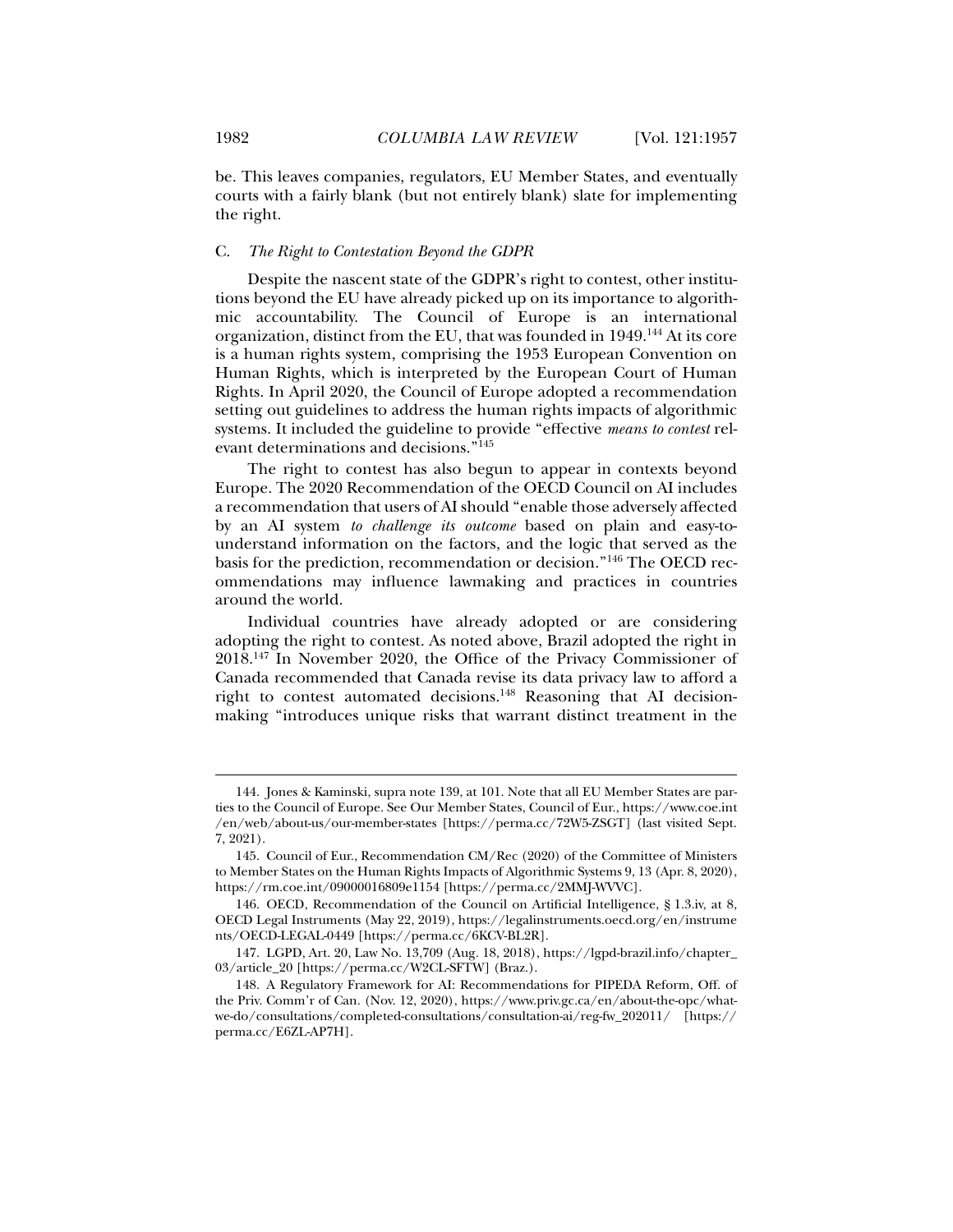law," the Commissioner recommended establishing two specific individual rights: a right to explanation and a right to contest.<sup>149</sup>

The Commissioner called for the right to contest to be similar to the GDPR, but explicitly rejected including qualifiers like "solely" in order to ensure that the right applies when automated decisions include more human involvement.150 The right to contest would, per the Commissioner's Recommendations, entail the ability to "express [one's] point of view to a human intervener, and contest the decision." The Commissioner distinguished between the right to contest and the already existing right to object to data processing, since "contestation provides individuals with recourse even when they choose to continue to participate in the activity for which automated decision-making was employed."151

Yet in the United States, proposed and enacted laws fail to include a right to contest AI decisions. The proposed federal Algorithmic Accountability Act of 2019 aimed to create risk assessments for AI systems but did not establish individual rights.152 A proposed law in Washington State, too, focused on risk assessments and did not establish a right to contest.153 The newly enacted California Privacy Rights Act, the first in the country to address AI decision-making writ large, tasks the new California Privacy Protection Agency with establishing through regulations a right to opt out of certain kinds of automated decision-making, accompanied by a right to access "meaningful information" about the decision-making process.<sup>154</sup> It does not, however, explicitly describe a right to contest.

One can argue that a number of technology-neutral laws effectively establish a right to contest AI decisions in the United States in certain policy contexts. Litigants have already successfully used due process and administrative procedure claims to challenge government use of AI.155

 <sup>149.</sup> Id.; see also Cofone, supra note 23.

 <sup>150.</sup> A Regulatory Framework for AI: Recommendations for PIPEDA Reform, supra note 148 ("Unlike the GDPR or Quebec's Bill 64, the term should drop any qualifier such as 'solely' or 'exclusively', which scopes the applicability of specific protections very narrowly. These also make the term susceptible to subversion where a human role is added in the process to merely evade additional obligations.").

 <sup>151.</sup> Id.

 <sup>152.</sup> See, e.g., Algorithmic Accountability Act, S. 1108, 116th Cong. §§ 2–3 (2019).

 <sup>153.</sup> H.B. 1655, 66th Leg., 2019 Reg. Sess. (Wash. 2019) (attempting to establish "algorithmic accountability reports"). Additionally, the latest proposed Washington Privacy Act mimics the GDPR in calling for data impact assessments but fails to establish an individual right to contest automated decisions. See S.B. 5062, 67th Leg., 2021 Reg. Sess. (Wash. 2021).

 <sup>154.</sup> Cal. Civ. Code § 1798.185(16) (2021).

 <sup>155.</sup> Huq, Constitutional Rights in the Machine-Learning State, supra note 8, at 1895– 98 (citing successful due process claims against the government's use of machine-learning algorithms for significant decisions); see also Rashida Richardson, Jason M. Schultz & Vincent M. Southerland, AI Now Inst., Litigating Algorithms 2019 US Report: New Challenges to Government Use of Algorithmic Decision Systems 28–32 (2019), https:// ainowinstitute.org/litigatingalgorithms-2019-us.html [https://perma.cc/MJF4-3T3E].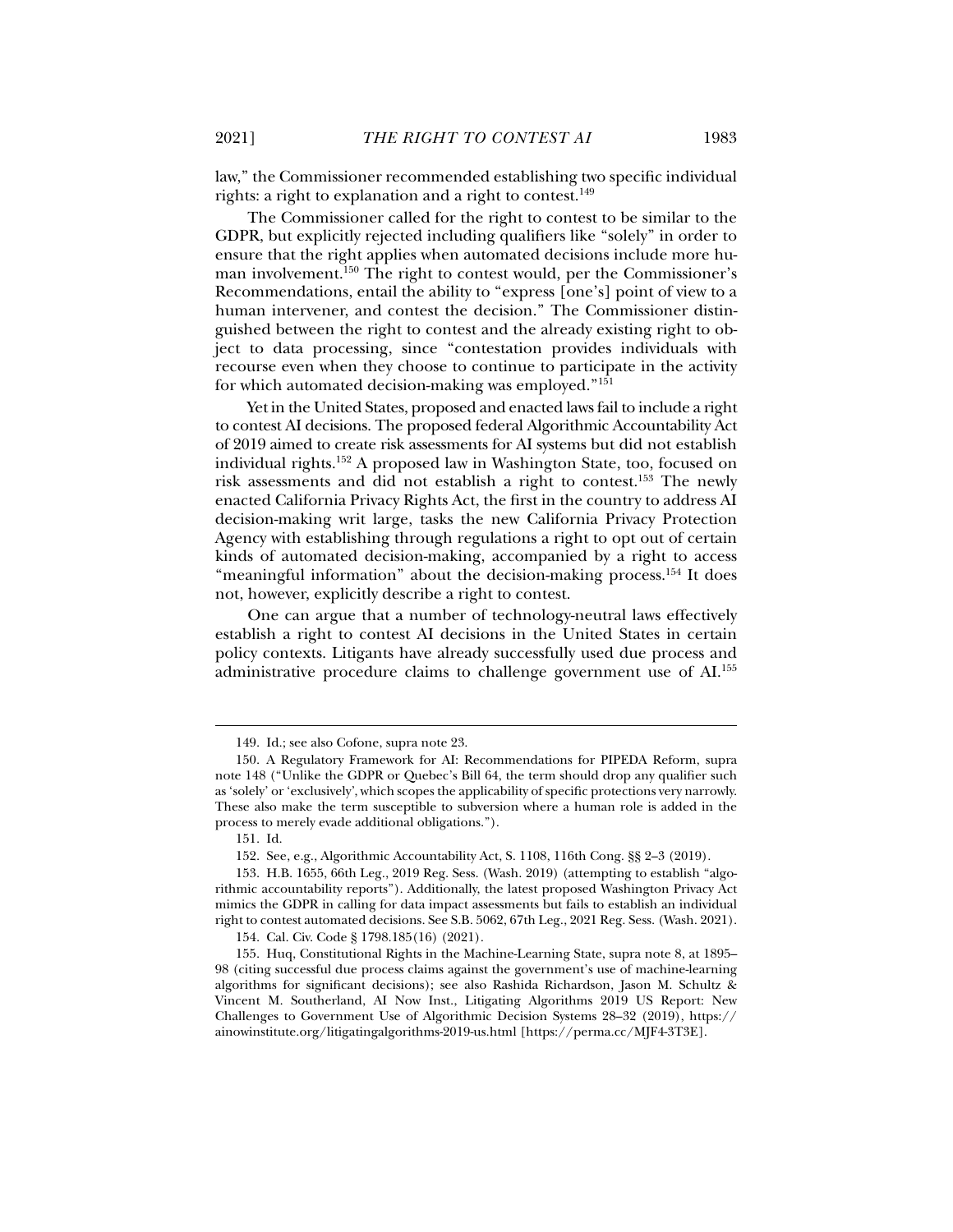Antidiscrimination law, too, might in some circumstances be used to challenge decisions made using AI.156 Existing doctrines, however, present hurdles in the AI context, not the least of which is evidentiary.157 There are benefits to a clearly established and cross-contextual right to contest AI.

#### D. *Academic Views on Regulating AI*

Academic views on regulating AI can both illustrate and influence policymakers' thinking on whether to establish a right to contest AI. There is a fast-growing literature considering how to regulate complex computer algorithms. Yet while earlier scholars called for some kind of due process, the recent trend has been to favor systemic governance over the companies or government entities that build and use AI over establishing individual rights such as a right to contest.<sup>158</sup>

A first wave of scholars on algorithmic accountability called for "technological due process" or "big data . . . due process."159 In *Technological* 

[A] plaintiff [could] assert that a hiring practice (for example, the use of proxy variables [in automated hiring] resulting or *with the potential to result in* adverse impact to protected categories) is so egregious as to amount to *discrimination per se*, and this would shift the burden of proof from the plaintiff to the defendant (employer) to show that its practice is nondiscriminatory.

Ajunwa, Paradox of Automation, supra note 4, at 1728.

 157. Huq, Constitutional Rights in the Machine-Learning State, supra note 8, at 1897 ("I have not been able to find examples of challenges to algorithmic allocation systems based on equality or privacy concerns. This may be because due process claims are easier to allege."); see also Barocas & Selbst, Big Data's Disparate Impact, supra note 70, at 694 –714 (describing challenges for Title VII claims about machine-learning algorithms).

 158. Kaminski, Binary Governance, supra note 12, at 1540 n.34; see also Huq, Constitutional Rights in the Machine-Learning State, supra note 8, at 1550 ("Those scholars who reject individualized algorithmic due process and individualized transparency largely implicitly reject both the dignitary and justificatory rationales for them. They understand regulating private-sector algorithms as being largely about correcting error or discrimination and bias."); id. at 1557 ("A growing body of literature calls for moving away from ex post, individualized transparency and due process or, at least, supplementing them with regulations that target algorithmic design at earlier stages and target the human systems around algorithms.").

 159. Citron, Technological Due Process, supra note 3, at 1301; Citron & Pasquale, Scored Society, supra note 8, at 27; Crawford & Schultz, supra note 8, at 124; see also Maayan Perel & Niva Elkin-Koren, Accountability in Algorithmic Copyright Enforcement, 19 Stan. Tech. L. Rev. 473, 496 (2016) ("Affected individuals should have the rights to inspect, correct, and dispute what they believe to be inaccurate adjudication decisions made with respect to their online conduct."); Schwartz, supra note 61, at 1343–74; Daniel J. Steinbock,

 <sup>156.</sup> Plaintiffs do face an "uphill battle," both for disparate impact claims generally and with regards to big data inferences in particular. See Ajunwa, Auditing Imperative, supra note 4, at 647 ("[P]laintiffs aiming to bring an employment discrimination claim on a theory of disparate impact, rather than disparate treatment, face an uphill battle."); Barocas & Selbst, Big Data's Disparate Impact, supra note 70, at 674 ("[A]ttempts to certify the absence of prejudice on the part of those involved in the data mining process may wrongly confer the imprimatur of impartiality on the resulting decisions."). Ajunwa has instead proposed a third cause of action under Title VII of "discrimination per se" whereby: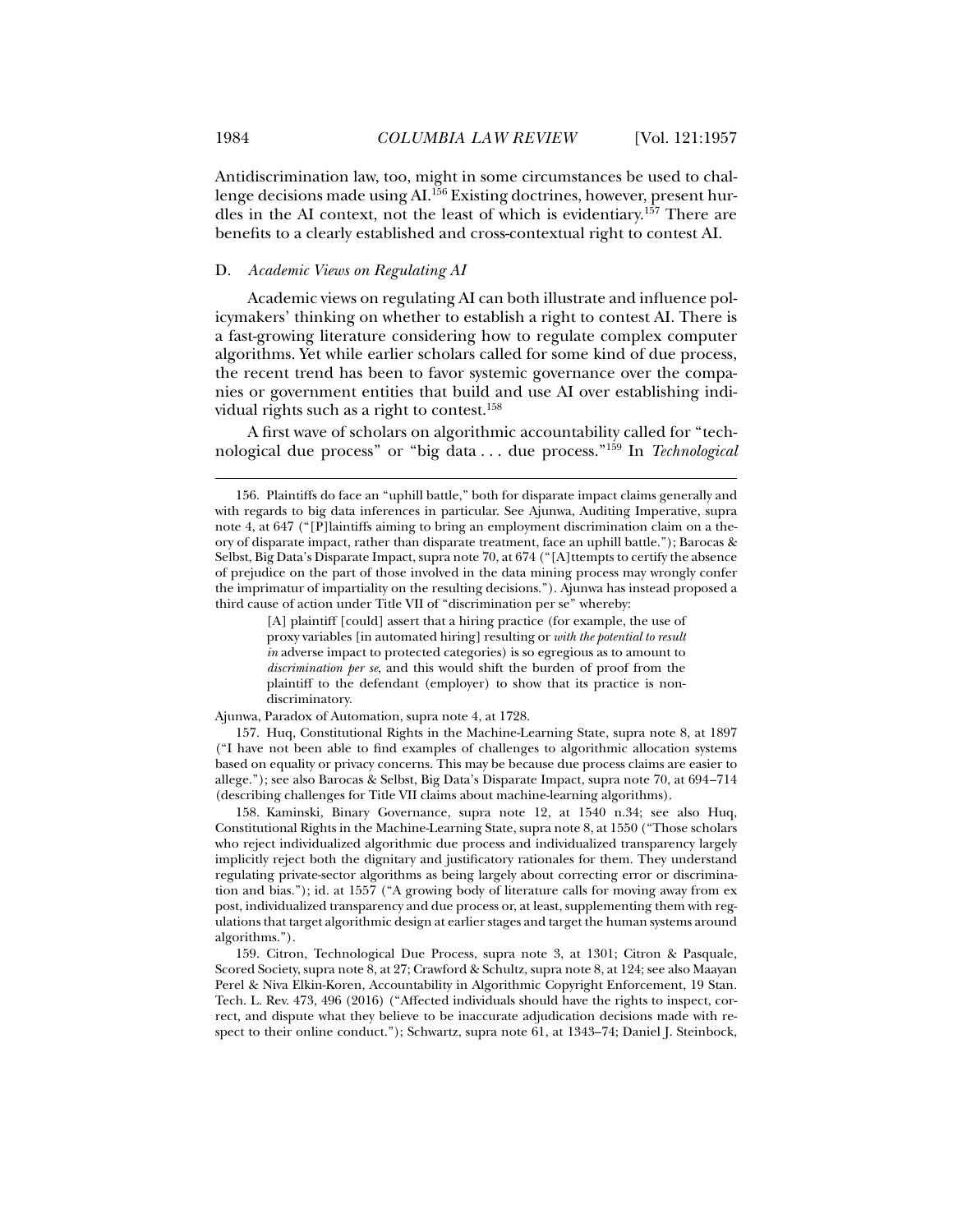*Due Process*, Danielle Citron observed the increasing governmental use of computer algorithms for decision-making.160 Citron called for systemic regulation, drawing on the Administrative Procedure Act as both a model and a legal constraint, and for individualized due process. She noted, however, that *Mathews v. Eldridge* could present hurdles to individual challenges in practice because of the potential expense involved in challenging algorithmic systems.161

Several years later, two sets of scholars called for extending "due process"-like protections to private sector decisions.162 Kate Crawford and Jason Schultz drew heavily on due process theory—drawing on the work of Martin Redish and Lawrence Marshall,<sup>163</sup> and Judge Henry Friendly<sup>164</sup> to build an argument for individualized process in the face of predictive data analytics.165 In *The Scored Society: Due Process for Automated Predictions*, Citron and Frank Pasquale similarly explained that "[p]rocedural protections should apply not only to the scoring algorithms themselves (a kind of technology-driven rulemaking), but also to individual decisions based on algorithmic predictions (technology-driven adjudication)."166 These scholars called for systemic regulatory oversight, but not to the exclusion of process protections (or rights) for individuals.

These pathbreaking works, however, do not provide much guidance for implementing an individual right to contest automated decisions. Citron suggested that government decision-makers could be required to explain their use of an automated system's decision and should be educated about such systems' biases, while the systems should be tested for error and bias.<sup>167</sup> Crawford and Schultz called for a "neutral data arbiter" such as the FTC to investigate complaints against private parties "based on predictive privacy harms and, in the process of those complaints, investigate the basis of the predictions."168 It is not clear whether *every* individual complaint would result in an individualized hearing; this seems unlikely

- 160. Citron, Technological Due Process, supra note 3, at 1259, 1263–67.
- 161. Id. at 1284 –85.

 $\overline{a}$ 

162. Citron & Pasquale, Scored Society, supra note 8; Crawford & Schultz, supra note 8.

- 164. See Friendly, supra note 2, at 1268–1304.
- 165. Crawford & Schultz, supra note 8, at 114 –20.
- 166. Citron & Pasquale, Scored Society, supra note 8, at 19.
- 167. Citron, Technological Due Process, supra note 3, at 1304 –11.
- 168. Crawford & Schultz, supra note 8, at 127.

Data Matching, Data Mining, and Due Process, 40 Ga. L. Rev. 1, 64 –81 (2005) (addressing government use of data mining in the context of air passenger screening and the creation of watch lists); Zarsky, Transparent Predictions, supra note 9, at 1553–68 (offering an exhaustive analysis of transparency in algorithmic decision-making and calling for procedural protections).

 <sup>163.</sup> See Martin H. Redish & Lawrence C. Marshall, Adjudicatory Independence and the Values of Procedural Due Process, 95 Yale L.J. 455, 474 (1986) (describing the need for "a model of procedural due process that simultaneously allows the flexibility central to the due process concept as it has evolved, while providing a principled and workable structure").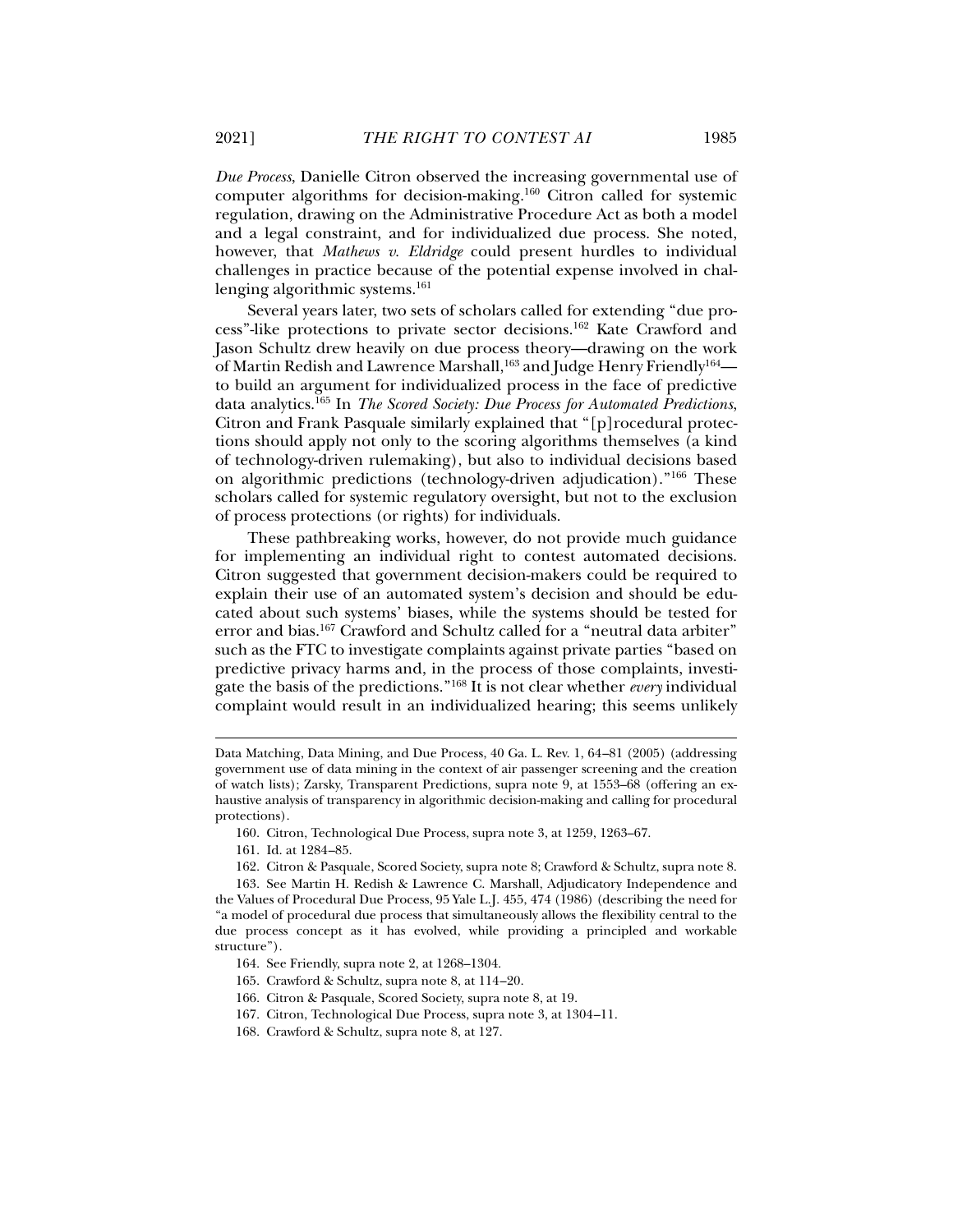given the limited capacities of the FTC.169 Citron and Pasquale called, too, for regulatory oversight by the FTC.170 They also called for individualized notice guaranteed by audit trails,<sup>171</sup> and interactive modeling to let individuals better understand the scoring algorithms used against them.172 While they referred to "challenge[s]" against algorithmic scoring, they did not go into detail about what such an "opportunity to be heard" might constitute in practice.173

In any event, despite this initial enthusiasm for individual due process, more recent proposals have largely shied away from it. Some scholars have simply ignored individual due process and related transparency rights; others have explicitly rejected them. In *Accountable Algorithms*, a bevy of interdisciplinary authors listed potential harms of transparency—obviating the "notice" portion of individual due process rights.174 Other scholars have critiqued individual rights as ineffective fallacies, citing a lack of individual capacity and access to justice issues.175 Several scholars have noted that due process applies only in the context of state action.<sup>176</sup>

Aziz Huq has gone further, arguing that due process rights should not apply even to state action—or rather, that instead of individualized challenges to algorithmic decision-making, individuals should be able to challenge whether the algorithm is systemically "well-calibrated."177

There are limited exceptions to the trend. Rory Van Loo, for example, calls for a complex appeals system to apply to platform decision-making, involving transparent precedent established by neutral human arbiters.<sup>178</sup> In the criminal trial context, Andrea Roth calls for a confrontation right with respect to machine-created evidence, including tools ranging from

 $\overline{a}$ 

 177. Huq, A Right to a Human Decision, supra note 8, at 686; Huq, Constitutional Rights in the Machine-Learning State, supra note 8, at 1909–10.

 <sup>169.</sup> Crawford and Schultz seem more concerned about obtaining transparency and checking bias at the level of the general public. Id. at 127 ("The presence of a neutral data arbiter would provide the public with an opportunity to be heard, to examine the evidence used in adjudicative predictions, and to challenge it.").

 <sup>170.</sup> Citron & Pasquale, Scored Society, supra note 8, at 20–27.

 <sup>171.</sup> Id. at 28.

 <sup>172.</sup> Id. at 28–29.

 <sup>173.</sup> Id. at 27–28, 33.

 <sup>174.</sup> See Joshua A. Kroll, Joanna Huey, Solon Barocas, Edward W. Felten, Joel R. Reidenberg, David G. Robinson & Harlan Yu, Accountable Algorithms, 165 U. Pa. L. Rev. 633, 657–60 (2017).

 <sup>175.</sup> See, e.g., Lilian Edwards & Michael Veale, Slave to the Algorithm? Why a 'Right to an Explanation' Is Probably Not the Remedy You Are Looking for, 16 Duke L. & Tech. Rev. 18, 74 –75 (2017).

 <sup>176.</sup> See, e.g., Deven R. Desai & Joshua A. Kroll, Trust but Verify: A Guide to Algorithms and the Law, 31 Harv. J.L. & Tech. 1, 43, 46 (2017) ("Although due process concerns explain why we would require the creation of robust trails of evidence for software-driven decision processes in government, whether the same is true for private sector uses turns on the nature of the private activity at issue.").

 <sup>178.</sup> Van Loo, supra note 5, at 867–78.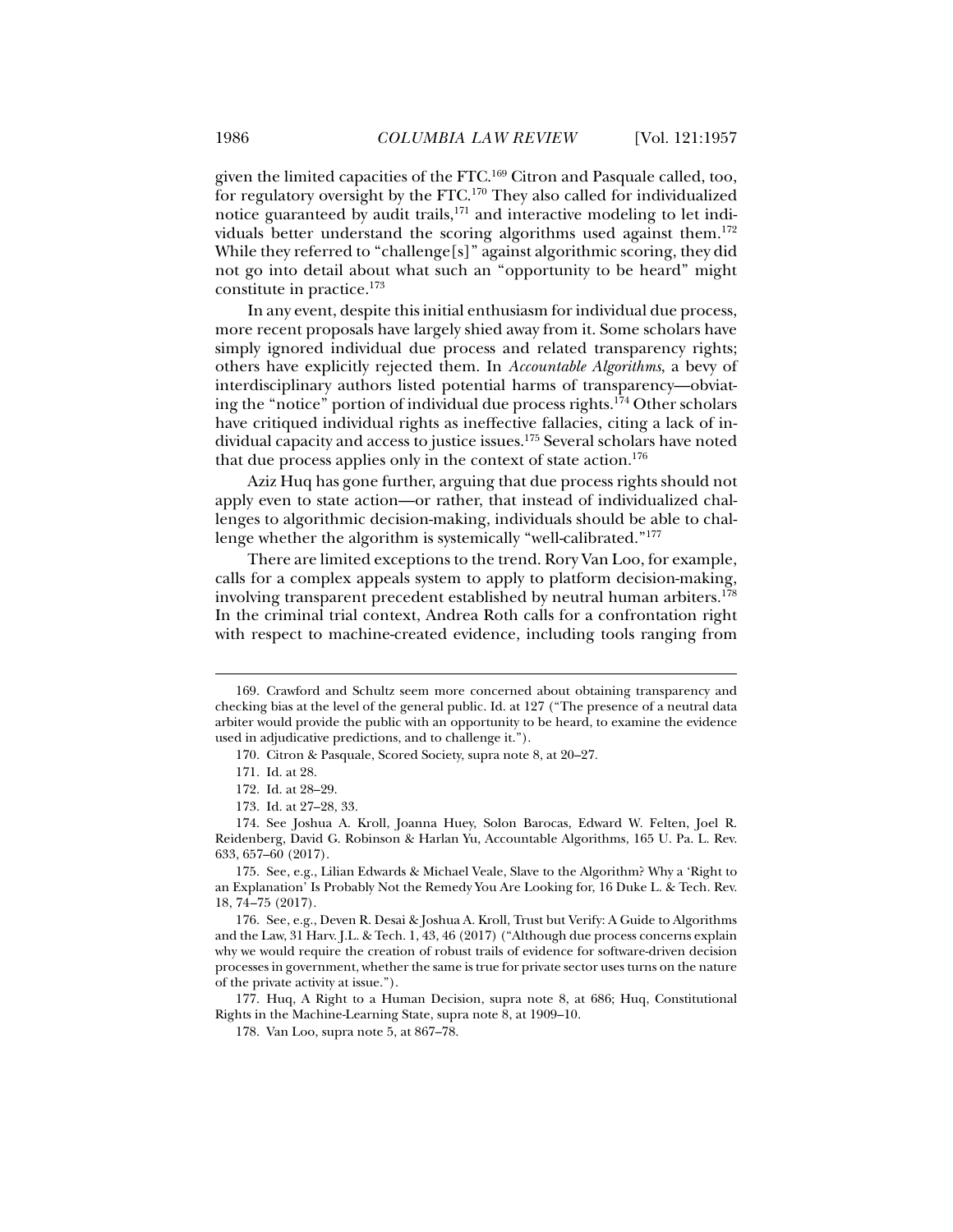courtroom testing to cross-examination of responsible programmers.179 These arguments, however, are site specific, and do not call for a general right to contest AI.

We turn, then, to the limited academic literature on the legal right most analogous to what we propose: the GDPR's right to contest an automated decision. The GDPR's right to contestation has received surprisingly little scholarly attention. Instead, much ink has been spilled over the related "right to explanation" of an algorithmic decision.<sup>180</sup> There, again, we see considerable backlash against an individualized transparency right.<sup>181</sup> Even in Europe, where there is a relatively robust conception of data privacy as a human right that contributes to protecting individual dignity, much of the literature has focused on the efficacy of systemic oversight, rather than the individual rights the GDPR has to offer.<sup>182</sup> One of the only European scholars to examine the GDPR's right to contestation, Emre Bayamlıoğlu, does argue that contestation is a necessity and "requires a mechanism which will enable data subjects to have their objection heard in a process intelligible to them—with the possibility of an outcome for the annulment or the amendment of the decision."183 By contrast, Huq, who is one of the only U.S. scholars to directly address the GDPR's right to contestation, explicitly rejects it in favor of a "right to a well-calibrated machine decision"—that is, a right not to an individual challenge, but to a systemically well-functioning machine.<sup>184</sup>

Instead of an individualized right to contest, scholars recently have proposed systemic measures that regulate the companies or government agencies that build or use the AI. These measures include: ex ante testing, design requirements, impact assessments, recording requirements that document how an algorithm was trained and what data was chosen to train it, whistleblower protections, and creation of a public interest cause of action.<sup>185</sup>

183. Bayamlıoğlu, Transparency of Automated Decisions, supra note 9, at 39.

 <sup>179.</sup> Roth, supra note 79, at 2050 (suggesting the use of programmer testimony before an expert panel, written interrogatories to programmers, access to source code, and the disclosure of prior statements of machines).

 <sup>180.</sup> Kaminski, Right to Explanation, Explained, supra note 25, at 192 n.8.

 <sup>181.</sup> See, e.g., Edwards & Veale, supra note 175, at 74 –75; Wachter et al., Why a Right to Explanation of Automated Decision-Making Does Not Exist, supra note 111.

 <sup>182.</sup> See, e.g., Edwards & Veale, supra note 175, at 74. On the EU and dignity, see Jones, The Right to a Human in the Loop, supra note 72, at 231; Tal Z. Zarsky, Incompatible: The GDPR in the Age of Big Data, 47 Seton Hall L. Rev. 995, 1016–17 (2017) [hereinafter Zarsky, Incompatible].

 <sup>184.</sup> Huq, A Right to a Human Decision, supra note 8, at 686.

 <sup>185.</sup> See Desai & Kroll, supra note 176, at 43 ("We begin this Part by looking at public sector decision-making and explain why technical accountability is necessary as a matter of due process . . . we [also] offer a possible statutory change—the passage of law to encourage and protect whistleblowers who know of prohibited practices."); Huq, Constitutional Rights in the Machine-Learning State, supra note 8, at 1940 ("Aggregate challenges (such as class actions, facial challenges, and the like) usefully direct attention to system-wide causes of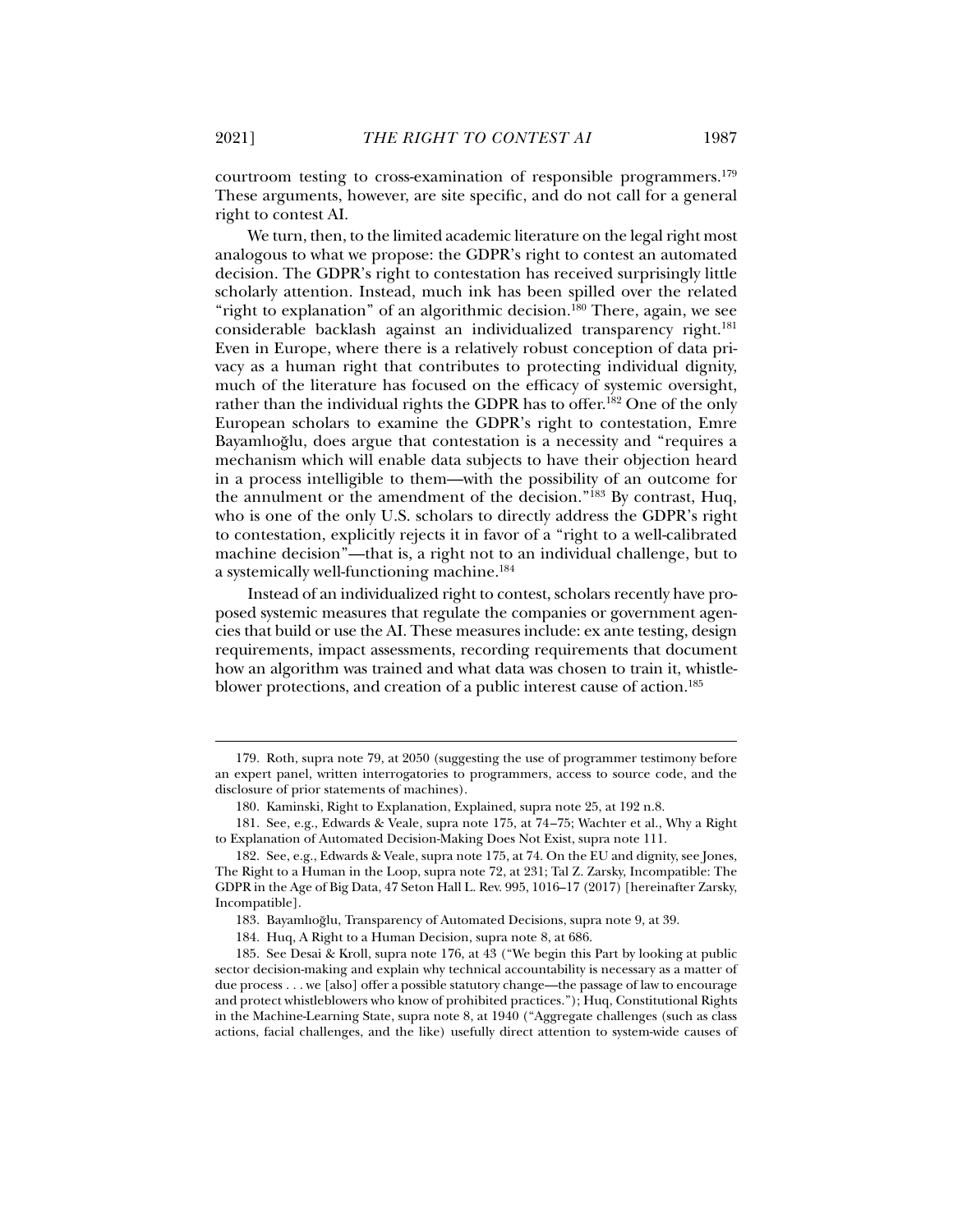These systemic governance proposals have value. Systemic governance is likely necessary for governing AI, given the very real challenges individuals face in contesting such systems.<sup>186</sup> An individual right to contest by itself would likely fail to fully address or mitigate harms. Because of the nature of the technology and the locus of expertise in the private sector, AI, too, may be particularly well suited to innovative "new governance" or "collaborative governance" models that harness the strengths of both government and industry.187

But current scholarship leaves largely unsettled the question of whether there also is value in subjecting algorithmic decision-making to contestation. Consequently, it also fails to address how to design and implement an effective contestation right.

#### II. WHY HAVE A RIGHT TO CONTEST AI?

This Part takes a deeper look at the theory underpinning the Western tradition of individual due process and considers whether it provides purchase for an individual right to contest AI decisions.

 186. Kaminski, Binary Governance, supra note 12, at 1557 ("While individual rights can address important dignitary and justificatory concerns, there are better ways to identify and fix systemic problems in algorithmic decision-making.").

constitutional harm."); Sonia K. Katyal, Private Accountability in the Age of Artificial Intelligence, 66 UCLA L. Rev. 54, 115–17, 126–29 (2019) (encouraging a thorough examination ex ante and ex post of the algorithm and the training data employed to refine the algorithm); Selbst, Disparate Impact in Big Data Policing, supra note 59, at 169–72 (discussing the possibility of an Algorithmic Impact Statement requirement in the model of Environmental Impact Statements); Andrew D. Selbst & Solon Barocas, The Intuitive Appeal of Explainable Machines, 87 Fordham L. Rev. 1085, 1100–05, 1110–17 (2018) [hereinafter Selbst & Barocas, Intuitive Appeal] (discussing how the techniques available within machine learning for ensuring interpretability correspond well to the different types of explanation required by existing law); Andrew D. Selbst, An Institutional View Of Algorithmic Impact Assessments, 35 Harvard J.L. & Tech. (forthcoming 2021) (UCLA Sch. of Law, Public Law Research Paper No. 21–25) (manuscript at 4 –5), https://ssrn.com/abstract=3867634 [https://perma.cc/667V-3XAG] (discussing the goals and potential efficacy of [algorithmic impact assessments] and arguing that the regime requires good-faith participation by the private sector).

 <sup>187.</sup> Id. at 1559–77 (discussing the promises and pitfalls of collaborative governance of algorithms, including a lack of accountability and enforcement mechanisms); Michael Guihot, Anne F. Matthew & Nicolas P. Suzor, Nudging Robots: Innovative Solutions to Regulate Artificial Intelligence, 20 Vand. J. Ent. & Tech. L. 385, 427, 441, 445 (2017) (calling for a mix of self-regulation and risk regulation in the form of soft-law, regulatory "nudge[s]"); Perel & Elkin-Koren, supra note 159, at 529–31 ("We advocate a collaborativedynamic regulation . . . ."); Alicia Solow-Niederman, Administering Artificial Intelligence, 93 S. Cal. L. Rev. 633, 640, 645 (2020). On collaborative governance generally, see Orly Lobel, New Governance as Regulatory Governance, *in* The Oxford Handbook of Governance 65, 66–67 (David Levi-Faur ed., 2012); Jody Freeman, Collaborative Governance in the Administrative State, 45 UCLA L. Rev. 1, 21–33 (1997); Orly Lobel, The Renew Deal: The Fall of Regulation and the Rise of Governance in Contemporary Legal Thought, 89 Minn. L. Rev. 342, 371–76 (2004).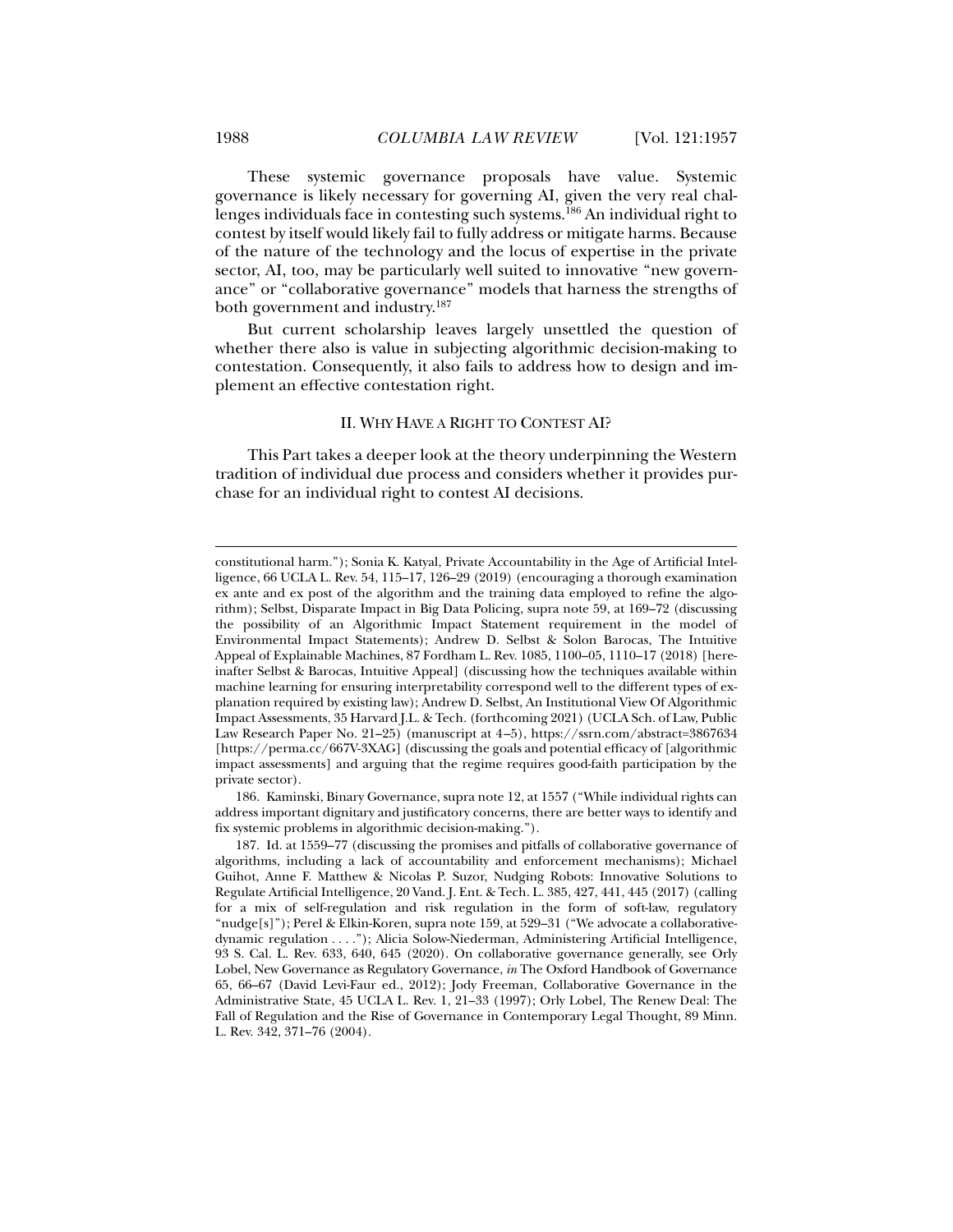As discussed above, contestation is an ancient concept that remains core to the Western tradition of justice.<sup>188</sup> In the U.S. legal system, contestation rights most prominently extend from the Due Process Clause of the Fifth Amendment.189 Contrary to what some may believe, however, in the United States, contestation is not limited to government decisions. Layers of positive law developed in specific policy contexts afford individuals procedural protections, including rights to access and correct personal information<sup>190</sup> and rights to contest credit card charges.<sup>191</sup> Understanding that U.S. law already imposes rights to contest the decisions of private companies is important context for any discussion of a right to contest AI, as private companies' algorithms can make decisions as significant as any government body's.192

Contestation rights do not always provide justice. Contestation may occur ex post, when some harms cannot be undone or ameliorated. Contestation may be too slow. It may be too costly.193 Information, power, and influence asymmetries between the disputants may tilt the process toward unfairness. A right to contest may be neither sufficient to protect fundamental rights nor self-executing.

But while a right to contestation may not be sufficient to protect fundamental rights, it may yet be necessary. The next section discusses the reasons frequently given for establishing individual process rights and notes their resonance with recent discussions of rights to contest AI decisions.

#### A. *Why Have Due Process?*

 $\overline{a}$ 

As discussed above, a few scholars have called for establishing individual due process for algorithmic decision-making, drawing on several core

191. Van Loo, supra note 5, at 851.

 <sup>188.</sup> See supra notes 88–91 and accompanying text.

 <sup>189.</sup> Rules of evidence, too, can be understood as an important aspect of contestation, mandating disclosure or limiting the use of particular pieces of information in legal challenges. See, e.g., Roth, supra note 79, at 2039–51; Wexler, supra note 6, at 1395–429.

 <sup>190.</sup> See California Consumer Privacy Act of 2018, Cal. Civ. Code §§ 1798.100– 1798.199.100; California Privacy Rights Act of 2020, Proposition 24 (2020) (to be codified at Cal. Civ. Code §§ 1798.100–1798.199.100); Virginia Consumer Data Protection Act, 2021 Va. Special Sess. Law I, ch. 52 (2021) (to be codified at Va. Code Ann. §§ 59.1-571–59.1-581 (2023)).

 <sup>192.</sup> See, e.g., Citron & Pasquale, Scored Society, supra note 8, at 8–13 (discussing credit scoring and other algorithmic ranking systems); Van Loo, supra note 5, at 836–50 (discussing decisions made by technology platforms about speech, lodging, commerce, elections, and reputation).

 <sup>193.</sup> Procedural safeguards that are too costly may not be required. See, e.g., Mathews v. Eldridge, 424 U.S. 319, 333–35 (1976) (providing for a cost-benefit analysis to decide which specific safeguards will be required as part of an "opportunity to be heard"). In *Technological Due Process*, Citron observes that *Mathews* likely poses a challenge to requiring expert analysis of automated decisions, though she argues that the cost of an expert to correct the computer logic in one case of erroneous automated decision-making should be weighed against the benefits the correction provides for all future cases. Citron, Technological Due Process, supra note 3, at 1284 –86.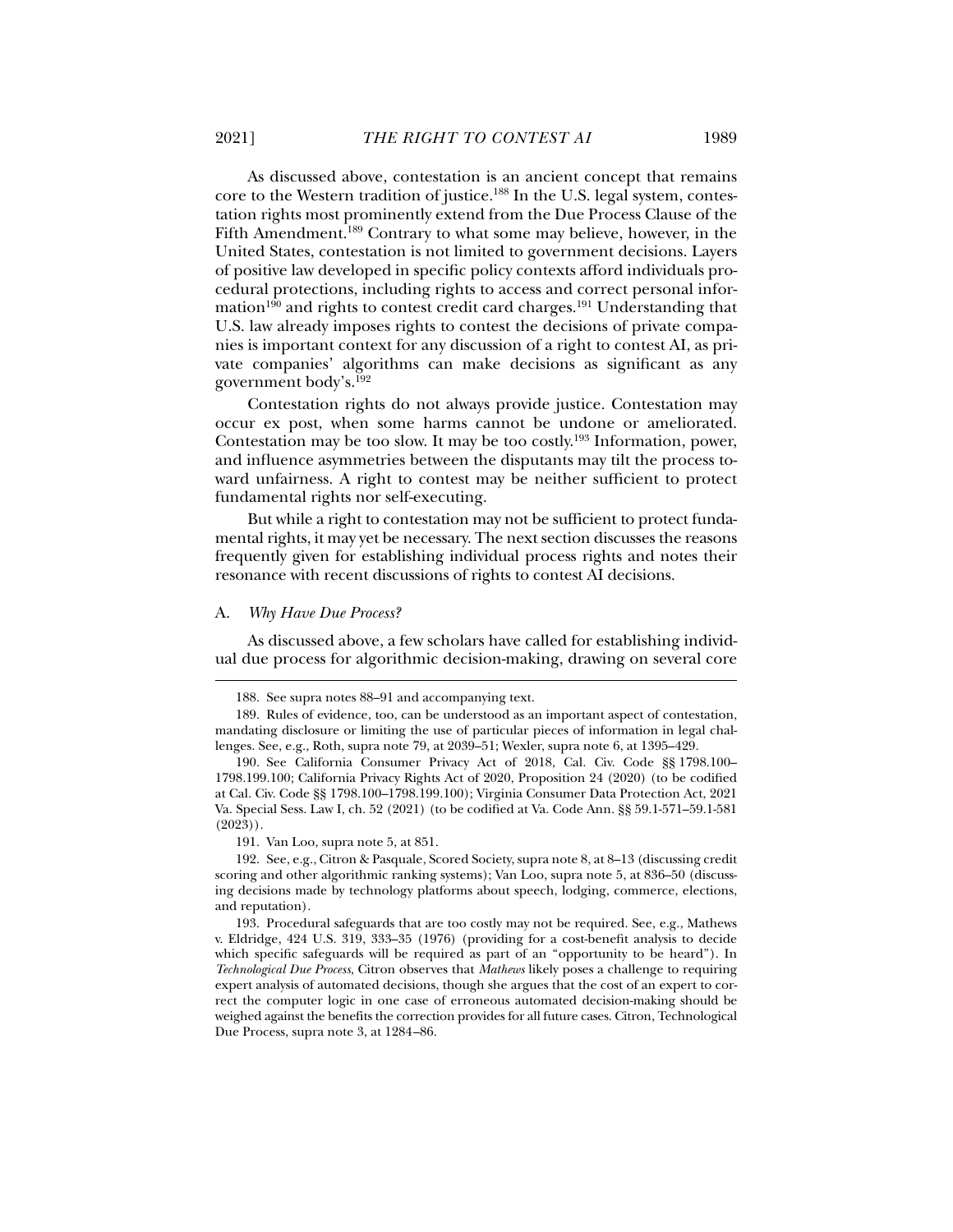texts of due process theory.194 Further exploration of the due process literature sheds additional light on the role of a right to contest.

The Due Process Clause of the Fifth Amendment requires that "[n]o person shall . . . be deprived of life, liberty, or property, without due process of law."195 In practice this requires notice and an opportunity to be heard "appropriate to the nature of the case."196 But why? The rationales for due process include obtaining accuracy, supporting rule of law values, and liberal theory—that is, theory that emphasizes the importance of the individual who is affected by a given decision.

1. *Accuracy*. — A common answer to the question of why we have due process is an instrumentalist one: to ensure accuracy.197 The Supreme Court has stated more than once that "[t]he function of legal process . . . is to minimize the risk of erroneous decisions."198 Accuracy is commonly named as a reason for robust contestation mechanisms.199 This is ancient reasoning: The Bible cautions that "[t]he one who first states a case seems right, until the other comes and cross-examines."200 This reasoning also retains force today. For example, only individual administrative appeals and lawsuits revealed the problems with the home-health-care allocation algorithm discussed above.201

But our legal system does not even in the highest-stakes contexts guarantee individuals an accurate decision.202 Rather, accuracy is often treated as a goal or value to be balanced against other goals or values, such as cost and efficiency.203 Some scholars have thus taken accuracy to be a systematic

 <sup>194.</sup> See, e.g., Citron, Technological Due Process, supra note 3, at 1258; Cary Coglianese & David Lehr, Transparency and Algorithmic Governance, 71 Admin. L. Rev. 1, 40–43 (2019); Crawford & Schultz, supra note 8, at 127.

 <sup>195.</sup> U.S. Const. amend. V.

 <sup>196.</sup> Cleveland Bd. of Educ. v. Loudermill, 470 U.S. 532, 542 (1985) (quoting Mullane v. Cent. Hanover Bank & Tr. Co., 339 U.S. 306, 313 (1950)).

 <sup>197.</sup> See Huq, A Right to a Human Decision, supra note 8, at 653; Redish & Marshall, supra note 163, at 476–81 (naming accuracy as one of seven values protected by procedural due process).

 <sup>198.</sup> Greenholtz v. Inmates of the Neb. Penal & Corr. Complex, 442 U.S. 1, 13 (1989); Huq, A Right to a Human Decision, supra note 8, at 653 n.201 (citing Heller v. Doe ex rel. Doe, 509 U.S. 312, 332 (1993)); see also Jerry L. Mashaw, The Supreme Court's Due Process Calculus for Administrative Adjudication in *Mathews v. Eldridge*: Three Factors in Search of a Theory of Value, 44 U. Chi. L. Rev. 28, 48 (1976) ("The *Eldridge* Court . . . views the sole purpose of procedural protections as enhancing accuracy . . . .").

 <sup>199.</sup> See, e.g., Crawford & Schultz, supra note 8, at 126–27 (touting a hearing before a neutral arbiter as a way to preserve fairness, accuracy, and other values); Redish & Marshall, supra note 163, at 476.

 <sup>200.</sup> Proverbs 18:17 (NSRV).

 <sup>201.</sup> See Lecher, supra note 80; McCormick, supra note 56.

 <sup>202.</sup> Huq, A Right to a Human Decision, supra note 8, at 653 ("But even in high-stakes contexts such as criminal cases or post-conviction review of capital punishment, the Supreme Court has shied away from a personal right to a *true* determination.").

 <sup>203.</sup> See Crawford & Schultz, supra note 8, at 115; Friendly, supra note 2, at 1276 ("[A]t some point, the benefit to individuals from an additional safeguard is substantially out-weighed by the cost of providing such protection . . . .").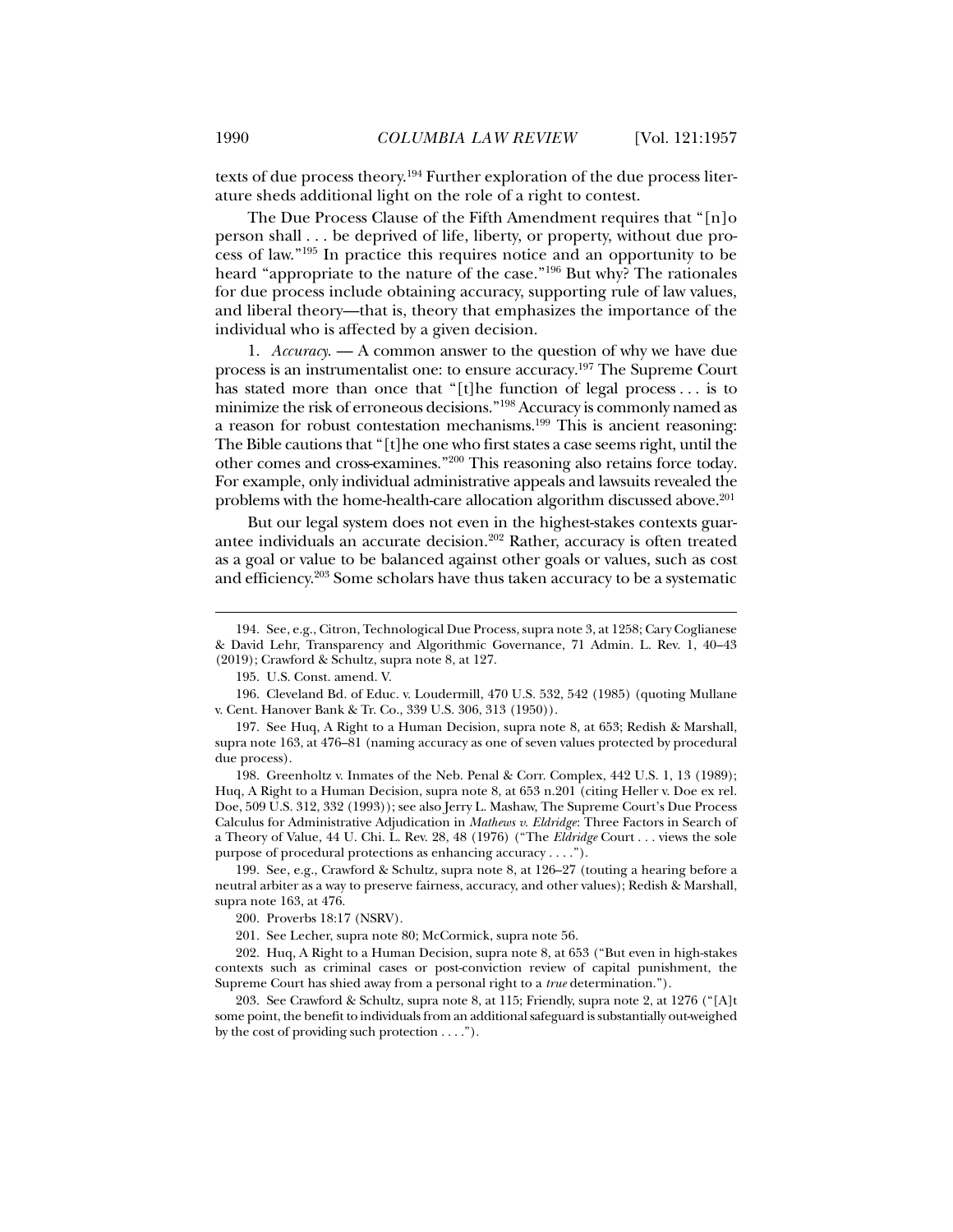management goal, meaning that to the extent individual due process can in the aggregate make a decisional system more accurate, it is worth protecting.204 If this were the only reason for protecting individual process, however, individual process would not be worth protecting to the extent it failed to make a decisional system more accurate. Accuracy thus may be a central goal of individual process, but it alone cannot account for strong intuitions people have about what is just or fair.

2. *Rule of Law Values*. — A second reason to establish individual rights to contest is to respect rule of law values. These values suggest that a decisional system should be fair, consistent, predictable, and rational across different individuals.<sup>205</sup> Allowing individuals to contest decisions reveals whether a decisional system is unfair, inconsistent, arbitrary, unpredictable, or irrational. Contestation and its accompanying procedural protections, such as reason giving, require that a decision-maker demonstrate examinable commitment to an outcome and describe the reasons for it.206 This aims to prevent arbitrariness and allow for quality control of decisions, including sniffing out bias or discrimination.<sup>207</sup> That is, contestation might help eliminate the pitfalls of decisional discretion, while leaving decision-makers the ability to tailor rules to individual circumstances.

But again, the rule of law rationale could be characterized as arguing for individual protections from an underlying focus on the decisional system as a whole. The central concern with the rule of law rationale is over the legitimacy of the system of decision-making, not necessarily the individuals within it. Thus, rule of law reasoning might leave space, like the accuracy rationale, for arguments that individual rights to contest are necessary only to the extent that they reveal unfairness, arbitrariness, unpredictability, and irrationality. Indeed, we see echoes of this reasoning in the literature on algorithmic accountability, with scholars rejecting individual rights in favor of other measures that in their view are adequate for ensuring that a decisional system as a whole is not arbitrary or irrational.208

3. *Liberal Theory*. — To fully consider the potential value of an individual right to contest, we need theory that is grounded in individuals. This

 <sup>204.</sup> See Crawford & Schultz, supra note 8, at 121; Jerry L. Mashaw, The Management Side of Due Process: Some Theoretical and Litigation Notes on the Assurance of Accuracy, Fairness, and Timeliness in the Adjudication of Social Welfare Claims, 59 Cornell L. Rev. 772, 815–16 (1974) (asserting that due process requires greater protection for the claimant and should include the application of systematic management).

 <sup>205.</sup> See Crawford & Schultz, supra note 8, at 119 (citing Redish & Marshall, supra note 162, at 483–86).

 <sup>206.</sup> Frederick Schauer, Giving Reasons, 47 Stan. L. Rev. 633, 649 (1995) [hereinafter Schauer, Giving Reasons].

 <sup>207.</sup> See id. at 657 ("But when institutional designers have grounds for believing that decisions will systematically be the product of bias, self-interest, insufficient reflection, or simply excess haste, requiring decisionmakers to give reasons may counteract some of these tendencies.").

 <sup>208.</sup> See Kroll et al., supra note 174, at 662–72 (discussing computational methods that can provide accountability for procedural regularity while balancing privacy concerns).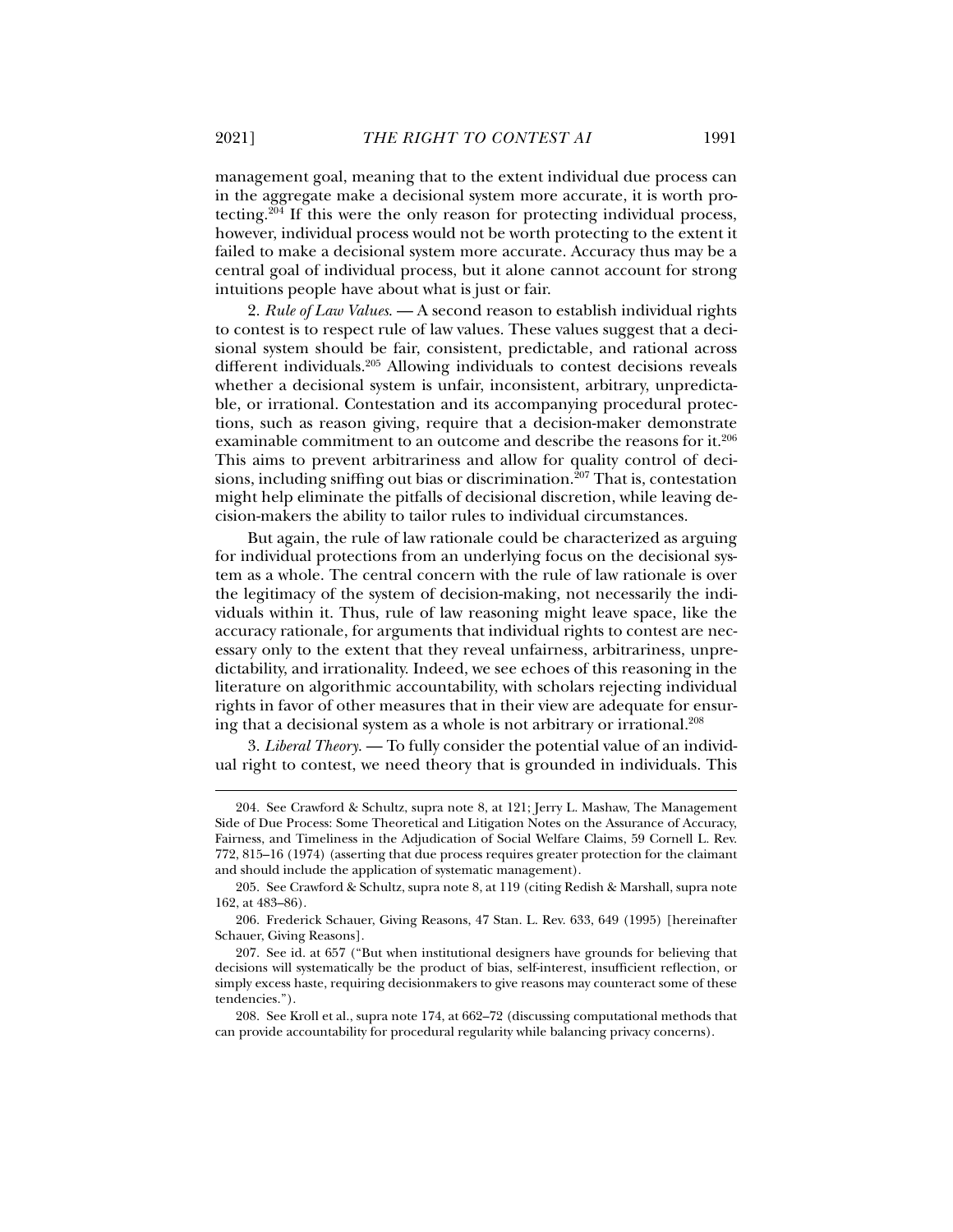section turns to what Jerry Mashaw terms "the liberal tradition" in U.S. constitutional theory, which "has at its core the notion that individuals are the basic unit of moral and political value."209 Mashaw has argued, convincingly, that there is a long tradition of at least three categories of liberal theory that could be behind calls for individual due process: Benthamite (utilitarian), Lockean (natural rights), and Kantian (personhood) theories.210 This section examines each in turn.

At first glance, utilitarianism might seem an ill fit for an argument that individual rights matter. Utilitarianism, after all, is primarily concerned with maximizing outcomes for society as a whole. $211$  There are, however, three ways in which utilitarianism can support an individual right to contest.212 First, utilitarians might argue through classic cost-benefit analysis that individual process produces acceptance or even happiness on the part of affected individuals, which makes it more likely that the decisional system as a whole will achieve social welfare goals. Second, utilitarians sometimes (albeit rarely) argue for individual rights based on the idea that certain protections are so likely to be correct in terms of social welfare maximization that it makes sense to establish those protections as default rules ("rule utilitarianism").213 Under rule utilitarianism, society should establish individual process as a rule when it is more likely to maximize social welfare—if it prevents pain or other seriously negative consequences.214 Finally, utilitarians do recognize the existence of a private sphere for individuals in which social welfare calculations have no place.<sup>215</sup> If a decisional system threatens to impinge on that private sphere, individual process rights arguably should apply.

From a Lockean or natural rights perspective, individual due process is understood as a means of protecting underlying natural entitlements. Lockean analysis centers around the idea of the "natural rights" inherent in individuals, such as the rights to life, liberty, and property.<sup>216</sup> If the government reallocates or significantly impinges upon these rights, it must do so through adequate process. The goal of process under a Lockean analysis is to (1) avoid errors, or if that is not possible, (2) indicate "consent" to

 <sup>209.</sup> Jerry L. Mashaw, Administrative Due Process: The Quest for a Dignitary Theory, 61 B.U. L. Rev. 885, 907 (1981) [hereinafter Mashaw, Administrative Due Process] (emphasis added).

 <sup>210.</sup> Id.

 <sup>211.</sup> Id. at 910.

 <sup>212.</sup> Id.

 <sup>213.</sup> Id. at 911.

 <sup>214.</sup> Id.

 <sup>215.</sup> Id. (referencing the work of John Stuart Mill in noting that "the approach [of separating the individual and the social] does yield at least a dignitary process restraint—some notion of individual privacy that is beyond social invasion because it is necessary to social welfare").

 <sup>216.</sup> Id. at 908–09 (discussing the work of John Locke and Robert Nozick).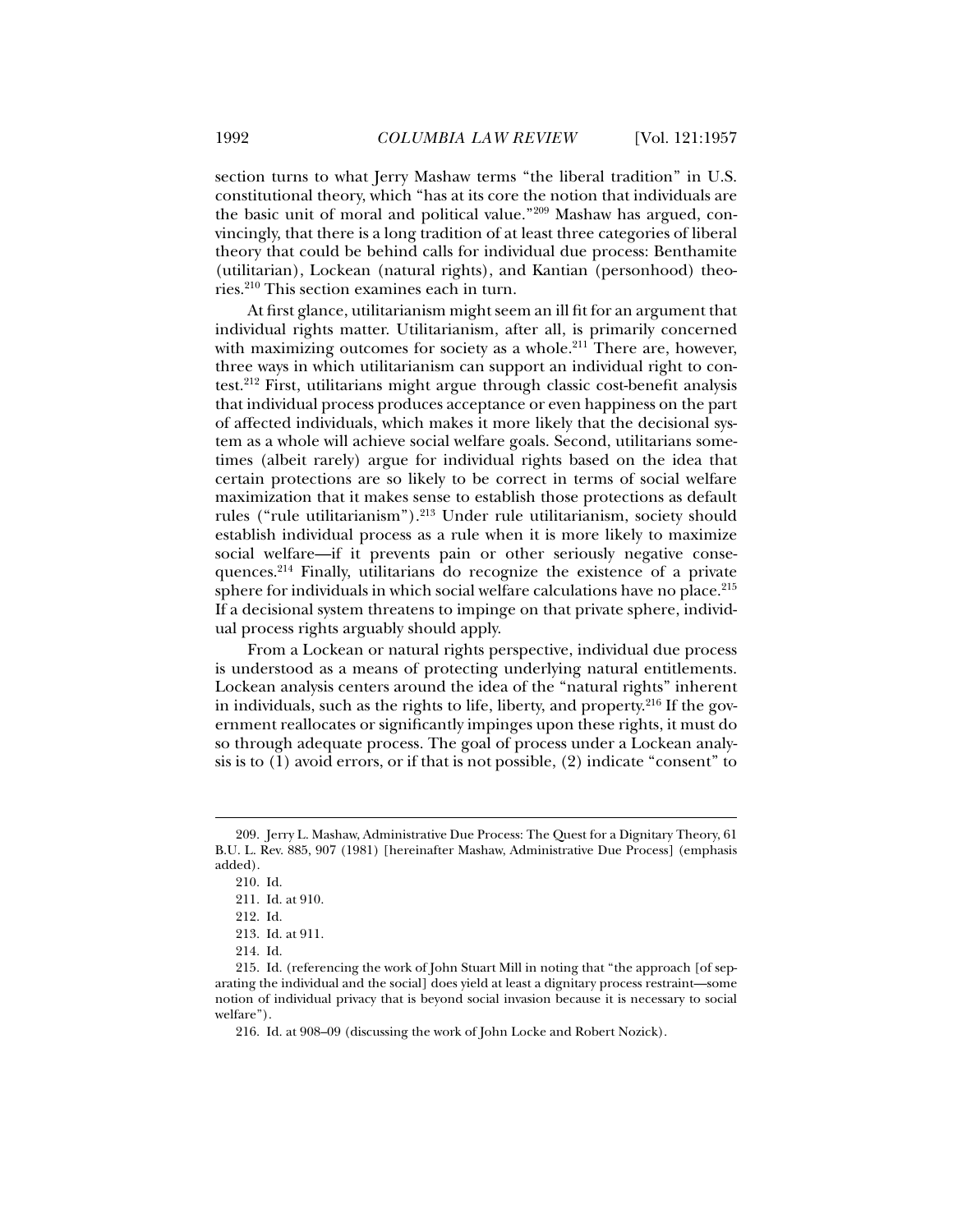such reallocations or impingements by the affected individuals.<sup>217</sup> Thus in circumstances where natural rights are affected, process is intended to help mitigate error, and evidences individual buy-in (if not consent). The limit to the Lockean argument for due process is that process is tied to protection of these certain core substantive rights; it is not justified in and of itself.

Finally, we turn to Kantian or dignitary theory. Current scholarship on algorithmic accountability largely ignores or rejects the dignitary tradition in U.S. thought.<sup>218</sup> More broadly, privacy scholarship for the most part concedes that while Europe is concerned about dignity, the United States is not.<sup>219</sup> This overstates the case. Examining due process theory shows that there is a long dignitary tradition in the United States, and we overlook it to our detriment.

The Kantian categorical imperative is that individuals must be treated as an end in themselves, not as the means to an end.220 A right to contest significant decisions is an expression of this value. The strongest form of a Kantian/dignitary argument for process is that using proxy categories to make decisions about individuals treats them as objects and thus violates their dignity—unless they are afforded opportunities for individualized judgment.<sup>221</sup> One need not subscribe to this strongest form, however, to acknowledge the dignitary argument for due process.

A Kantian approach argues that due process rights are necessary to respect individual selfhood. Opaque or arbitrary decisions fundamentally interfere in such self-respect. Offering a reason for a decision, by contrast,

 <sup>217.</sup> Id. at 909.

 <sup>218.</sup> See Huq, A Right to a Human Decision, supra note 8, at 652 (describing dignity as an "ambiguous and contested" concept); Selbst & Barocas, Intuitive Appeal, supra note 185, at 1119 ("To the extent that the personhood rationale can be converted to a more actionable legal issue, it is reflected in the concept of 'procedural justice[]' . . . .").

 <sup>219.</sup> See, e.g., Joel R. Reidenberg, Resolving Conflicting International Data Privacy Rules in Cyberspace, 52 Stan. L. Rev. 1315, 1341–54 (2000) (contrasting the United States' liberal approach to information privacy with Europe's social-protection approach); James Q. Whitman, The Two Western Cultures of Privacy: Dignity Versus Liberty, 113 Yale L.J. 1151, 1180–89 (2004) (describing the philosophical origins of privacy law); see also Jones, The Right to a Human in the Loop, supra note 182, at 217.

 <sup>220.</sup> Immanuel Kant, Foundations of the Metaphysics of Morals: And What is Enlightenment? 47 (Lewis White Beck trans., 1959) (1785) ("Act so that you treat humanity, whether in your own person or in that of another, always as an end and never as a means only."); Edmund L. Pincoffs, Due Process, Fraternity, and a Kantian Injunction, *in* Due Process: NOMOS XVIII 172, 179 (J. Roland Pennock & John W. Chapman eds., 1977) ("[P]articipation is an instrument by which the valuation of persons as ends in themselves is expressed."); Mashaw, Administrative Due Process, supra note 209, at 915 ("The direct application of the Kantian categorical imperative, in which dignity may be said to consist in being treated as an end in oneself rather than as instrumental to the ends of others, may thus yield a robust set of procedural rights.").

 <sup>221.</sup> Mashaw, Administrative Due Process, supra note 209, at 897, 901. According to Mashaw, this "principle has no obvious limits." Id. at 897; see also Kaminski, Binary Governance, supra note 12, at 1541–42.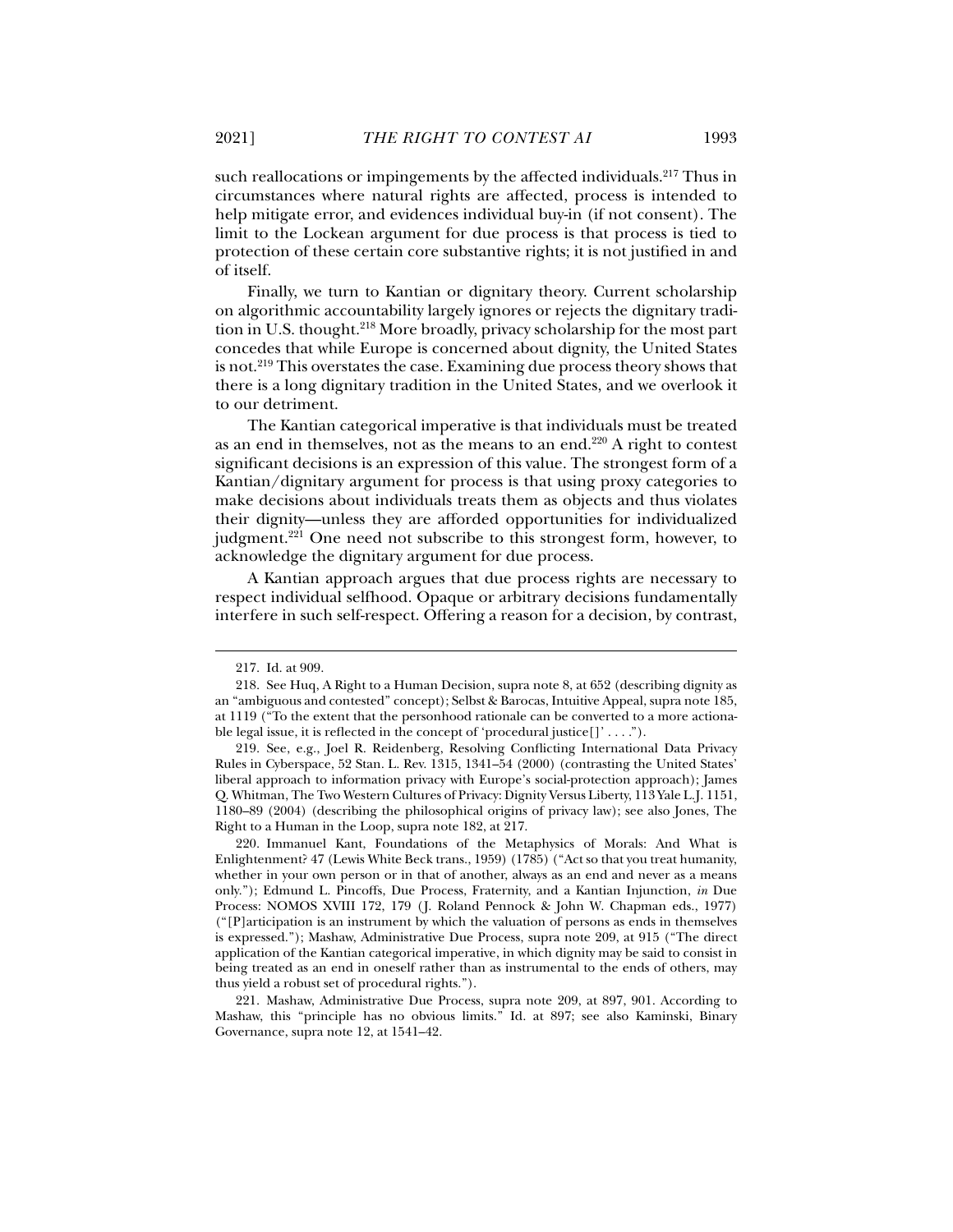shows a sign of respect for the decisional subject.<sup>222</sup> So does enabling participation in the legitimacy of the system by establishing a right to contest its outputs. When a decision affects certain fundamental rights, process is necessary as both a means for promoting accuracy with respect to rights deprivation and an end for enabling self-respect.<sup>223</sup>

## B. *AI Decisions and Due Process Values*

Centering the individual in the due process inquiry is thus not a foreign concept. The question remains whether AI decision-making, including by private entities, should be subject to a right to contest. This section begins with some history, addressing the influential 1973 HEW Report and its emphasis on due process. It then applies the reasoning above—instrumentalism, rule of law values, and liberal theory—to the question of whether individuals should be afforded due process in the face of significant decision-making by AI.

1. *The HEW Report: Due Process for Data Processing*. — The idea that automated data processing—including by private entities—implicates due process values has deep roots in the United States. In the early 1970s, then-Secretary of Health, Education, and Welfare Elliot L. Richardson established an Advisory Committee on Automated Personal Data systems.224 In establishing the Committee, Richardson declared that "there is a growing concern that automated personal data systems present a serious potential for harmful consequences, including infringement of basic liberties. This has led to the belief that special safeguards should be developed to protect against potentially harmful consequences for privacy and due process."225

In 1973, the Committee published an influential report (the HEW Report),226 often characterized as a foundational document for data privacy lawmaking. Data privacy laws both in the United States and around the world have since been based on the Report's core principles, though the United States diverged in significant ways from its counterparts abroad.

The HEW Report takes a highly procedural approach to information privacy, with due process principles running throughout. The Report notes that conventionally, privacy is often equated with secrecy or seclusion.227 That is, shared information is presumed to be no longer private.<sup>228</sup> This conception of privacy is a poor fit, however, for the privacy interests in personal

 <sup>222.</sup> Schauer, Giving Reasons, supra note 207, at 658.

 <sup>223.</sup> Mashaw, Administrative Due Process, supra note 209, at 919–20.

 <sup>224.</sup> HEW Report, supra note 68, at viii.

 <sup>225.</sup> Id.

 <sup>226.</sup> Id. at vi–vii.

 <sup>227.</sup> See id. at 38 ("Dictionary definitions of privacy uniformly speak in terms of seclusion, secrecy, and withdrawal from public view. They all denote a quality that is not inherent in most record-keeping systems.").

 <sup>228.</sup> See Margot E. Kaminski, Regulating Real-World Surveillance, 90 Wash. L. Rev. 1113, 1124 (2015) [hereinafter Kaminski, Regulating Real-World Surveillance] ("Courts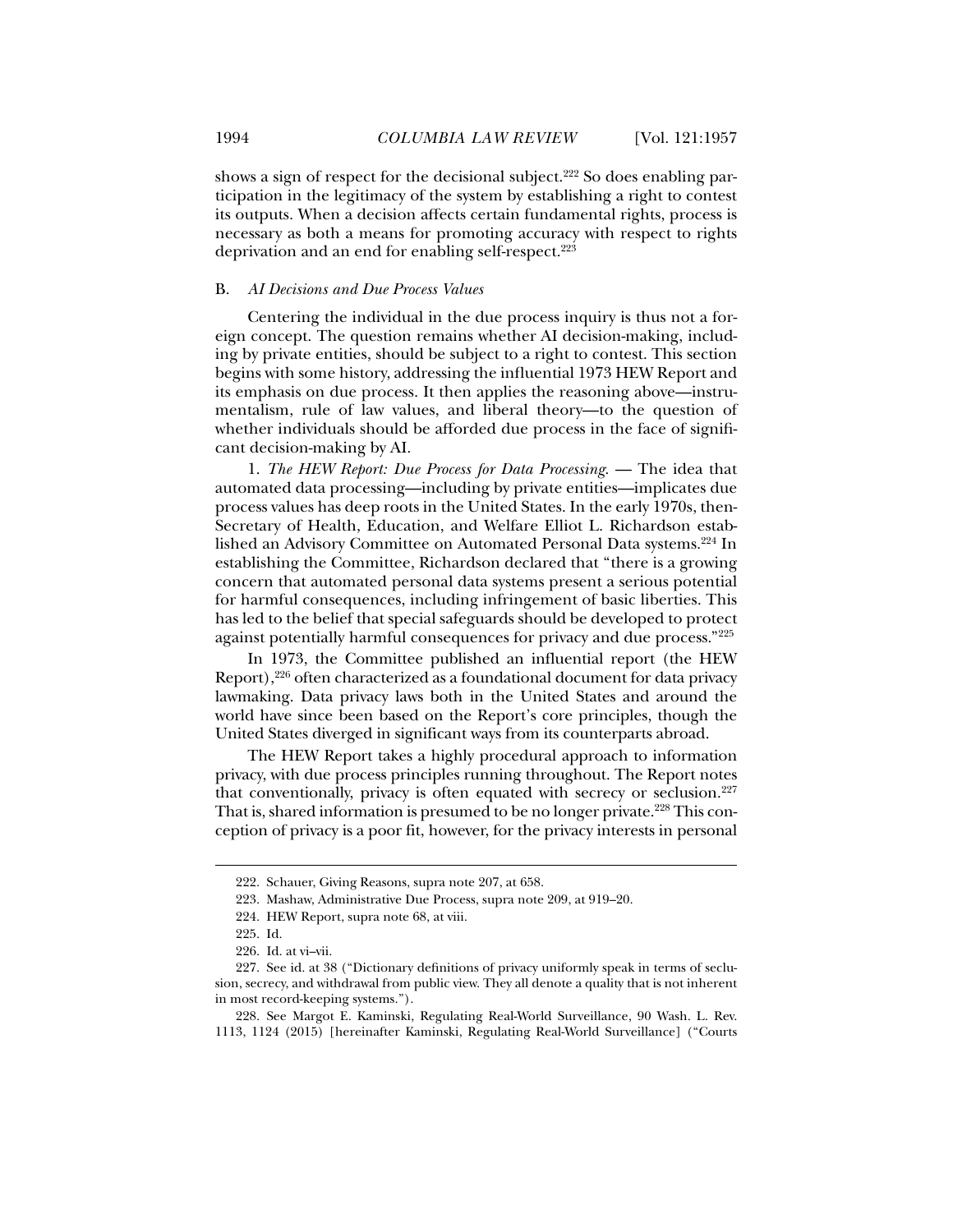data held and processed as part of a system of record keeping. Individuals often deliberately hand over personal data for limited use, yet still retain some expectation of privacy in them.<sup>229</sup>

The HEW Report thus formulates a conception of data privacy intended to both allow "some *disclosure* of data" and afford affected individuals at least some agency in deciding "the nature and extent of such disclosure."230 That is, the Report's founding principle is that both the organizations that process records and the individuals affected by such records should be able to participate in constructing what data privacy means in practice.231 As organizations typically control such decisions with little input by affected individuals, the HEW Report's safeguards (later known as the fair information practice principles or "FIPPs") are largely geared toward providing procedural protections for affected individuals.

The result is a set of procedures and standards rather than substantive determinations. The Report notes that its safeguards do not

provide the basis for determining *a priori* which data should or may be recorded and used, or why, and when. [They do], however, provide a basis for establishing procedures that *assure the individual a right to participate* in a meaningful way in decisions about what goes into records about him and how that information shall be used.232

Like due process, such procedural safeguards include notice<sup>233</sup> and various rights to be heard.234 As scholars later note, these are the foundations of a kind of due process for data processing.235

The HEW Report stands as a counterargument to the idea that only Europeans care about dignity and due process in the context of automation.<sup>236</sup> The Report's reasoning reflects the range of concerns about

230. HEW Report, supra note 68, at 39–40.

231. The HEW Report refers to this as "mutuality." Id. at 40.

232. Id. at 41.

 $\overline{a}$ 

 236. See generally supra note 218 (questioning or dismissing dignitary concerns as the basis of algorithmic due process and transparency). On the EU and dignity, see Jones, The Right to a Human in the Loop, supra note 72, at 220–24; Zarsky, Incompatible, supra note 182, at 1016–17.

have tended to rely on a privacy binary: information is either withdrawn and thus private, or available to others and thus public. Once information is shared with others under this rubric, it can no longer be protected as private."); Neil M. Richards & Daniel J. Solove, Prosser's Privacy Law: A Mixed Legacy, 98 Calif. L. Rev. 1887, 1920 (2010) (noting that the all-or-nothing nature of privacy makes it nearly impossible to keep information completely hidden).

 <sup>229.</sup> See Kaminski, Regulating Real-World Surveillance, supra note 228, at 1127 ("[People] choose to reveal information under particular circumstances, expecting that it will not travel beyond those settings.").

 <sup>233.</sup> See id. ("There must be no personal-data record-keeping systems whose very existence is secret.").

 <sup>234.</sup> See id. ("There must be a way for an individual to correct or amend a record  $\dots$ .").

 <sup>235.</sup> See Crawford & Schultz, supra note 8, at 108 (noting that the FIPPS provide "notice, choice, and control to users ex ante any privacy harm" and observing the challenges of doing so for Big Data privacy harms).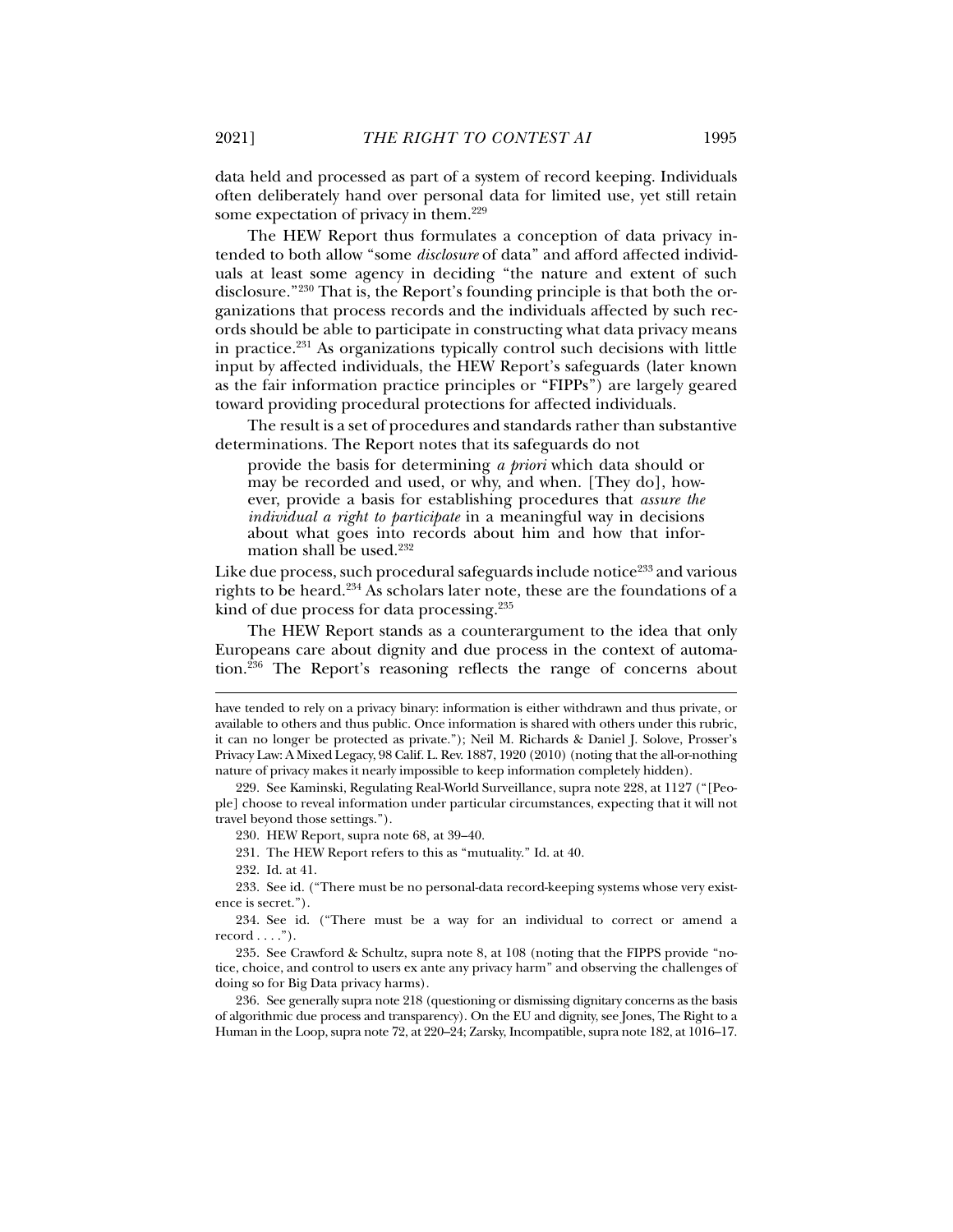computerized decision-making articulated in this Article: concerns about accuracy, fairness, individualized flexibility, dignity, and dehumanization. The Report observes that data processing can "sacrifice flexibility and accuracy" in the name of efficiency, contributing to the "the so-called 'dehumanizing' image of computerization."237 It evinces concern about both inaccuracy and unfairness.238 It identifies the problem of "statistical stereotyping," in which data processing is used to predict an individual's future behavior based on his placement into a "statistically defined group."239 The way to mitigate problems, the Report notes, is to "permit[] an individual to know that he has been labelled a risk and to *contest* the label as applied to him."240

The HEW Report, whose principles now form the backbone of federal U.S. sectoral data privacy laws such as HIPAA and COPPA, is thus as much about due process as it is about what most people would term privacy. It proposes process safeguards to mitigate the power asymmetries between individuals and the organizations, public and private, that hold records on them.<sup>241</sup>

To be clear, there have been many valid critiques of how the United States has since operationalized privacy regulation, outside of the above-named statutory regimes, around a watered-down version of individual control.242 The dominant U.S. approach to privacy protection has been "notice and choice," in which individuals are expected to "read [privacy] notices and make decisions according to their overall preferences."<sup>243</sup> This approach has been criticized for, among other things, creating a legal fiction of consent when nobody in fact reads privacy policies; overly relying on individuals' time, attention, and expertise; and overlooking the extent to which technology platforms manip-

 <sup>237.</sup> HEW Report, supra note 68, at 14.

 <sup>238.</sup> See id. at 19 ("[T]he likelihood of unfair or inappropriate decisions about the individual to whom any given record pertains will be a problem . . . .").

 <sup>239.</sup> See id. at 26.

 <sup>240.</sup> Id. (emphasis added).

 <sup>241.</sup> See id. at 28–29 ("[A]n individual's control over the personal information that he gives to an organization, or that an organization obtains about him, is lessening as the relationship between the giver and receiver of personal data grows more attenuated, impersonal, and diffused.").

 <sup>242.</sup> See, e.g., Julie E. Cohen, Configuring the Networked Self: Law, Code, and the Play of Everyday Practice 10 (2012) ("The consensus view in U.S. privacy theory tends to be that there is essentially no legitimate expectation of privacy under these circumstances and that the surveillance therefore should not trouble us."); Julie E. Cohen, What Privacy Is For, 126 Harv. L. Rev. 1904, 1927–30 (2013) (noting how the paradigm of "new privacy governance" evolving in the U.S. legal system is rooted in a regulatory ideology that downplays the "need to hold market actors accountable for harms to the public interest"); Daniel J. Solove, Introduction: Privacy Self-Management and the Consent Dilemma, 126 Harv. L. Rev. 1880, 1880–82 (2013) [hereinafter Solove, Privacy Self-Management and the Consent Dilemma] ("Although privacy self-management is certainly a laudable and necessary component of any regulatory regime, I contend that it is being tasked with doing work beyond its capabilities. Privacy self-management does not provide people with meaningful control over their data.").

 <sup>243.</sup> Chris Jay Hoofnagle & Jennifer M. Urban, Alan Westin's Privacy *Homo Economicus*, 49 Wake Forest L. Rev. 261, 261–62 (2014).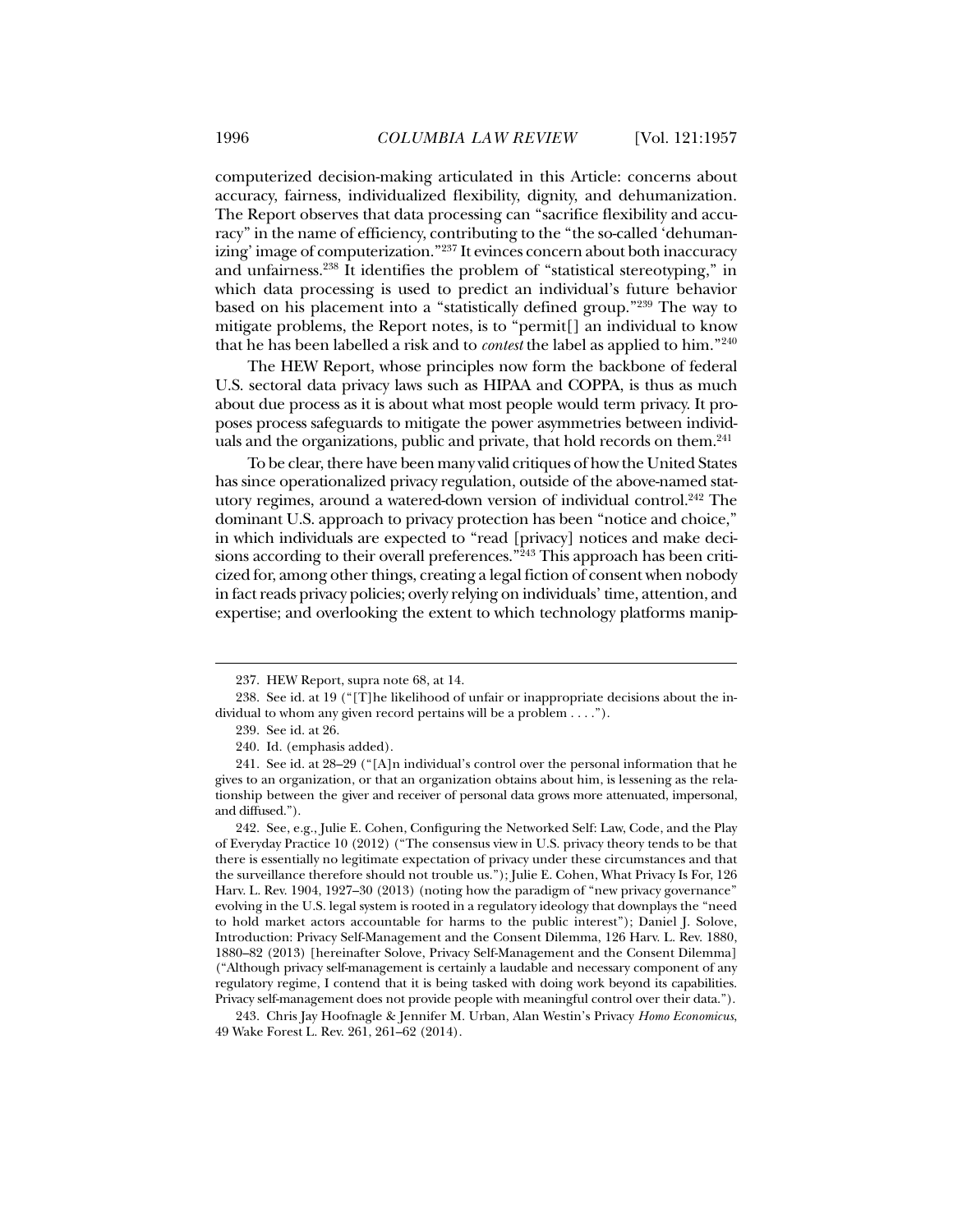ulate individuals into making choices that benefit companies and not individuals.244 Emphasizing individual rights to the exclusion of collective governance, too, ignores that many privacy problems—surveillance of neighborhoods or communities, discrimination against particular groups, and chilling minority viewpoints or speech—are collective in nature.<sup>245</sup>

Yet as both sectoral statutory schemes within the United States and contrasting data protection regulation around the world illustrate, operationalizing the HEW Report's principles need not mean idealizing ineffective individual control—especially if individual rights are coupled with more robust systemic regulation.246

At the time of the Report, the kind of AI decision-making discussed here was still a hypothetical future.<sup>247</sup> The Report reads as a prescient call for an American version of the right to contest: "Sometimes the individual does not even know that an organization maintains a record about him. Often he may not see it, much less contest its accuracy, control its dissemination, or challenge its use by others."248

2. *Due Process Theory and AI Decision-Making*. — One of the only U.S. scholars to directly address the GDPR's right to contestation explicitly rejects it.249

 245. See Hartzog, The Case Against Idealising Control, supra note 244, at 430 ("Notions of individual control don't fit well with privacy as a collective value . . . . 'Data privacy is more like air quality or safe drinking water, a public good that cannot be effectively regulated by trusting in the wisdom of millions of individual choices.'" (quoting Zeynep Tufekci, Opinion, The Latest Privacy Debacle, N.Y. Times (Jan. 30, 2018), https://www.nytimes.com/2018/01/30/opinion/stravaprivacy.html (on file with the *Columbia Law Review*))); Solove, Privacy Self-Management and the Consent Dilemma, supra note 242, at 1881 ("Privacy costs and benefits . . . are more appropriately assessed cumulatively and holistically—not merely at the individual level.").

 246. Kaminski, Binary Governance, supra note 12, at 1579 ("An accountable collaborative governance regime can also complement individual procedural rights. Establishing systemic accountability in a collaborative governance regime can bolster individual rights by providing oversight in the name of affected individuals.").

 247. See HEW Report, supra note 68, at 22 ("'Machine intelligence' is a subject with fascinating technical and philosophical aspects. To date, however, there is no evidence that a computer capable of 'taking over' anything it was not specifically programmed to take over is attainable.").

248. Id. at 29.

 <sup>244.</sup> Cohen, What Privacy Is For, supra note 242, at 1925, 1930 ("[Big Data techniques] subject individuals to predictive judgments about their preferences, and the process of modulation also shapes and produces those preferences . . . . [The] emphasis on privatized regulation and control of information flows via notice and choice reinforces precisely those aspects of modulation that are most troubling and most intractable."); see also Woodrow Hartzog, The Case Against Idealising Control, 4 Eur. Data Prot. L. Rev. 423, 426, 429 (2018) [hereinafter Hartzog, The Case Against Idealising Control] (noting that control individuals "are given online is mediated, which means it cannot help but be engineered to produce particular results" and observing that control can be "overwhelming," creating a bandwidth problem); Solove, Privacy Self-Management and the Consent Dilemma, supra note 242, at 1880–82 (noting how privacy self-management relies on consent but does not provide people with meaningful control over their data).

 <sup>249.</sup> See Huq, A Right to a Human Decision, supra note 8, at 651 ("[N]one of these clusters of reasons provide secure normative ground for a right to a human decision.").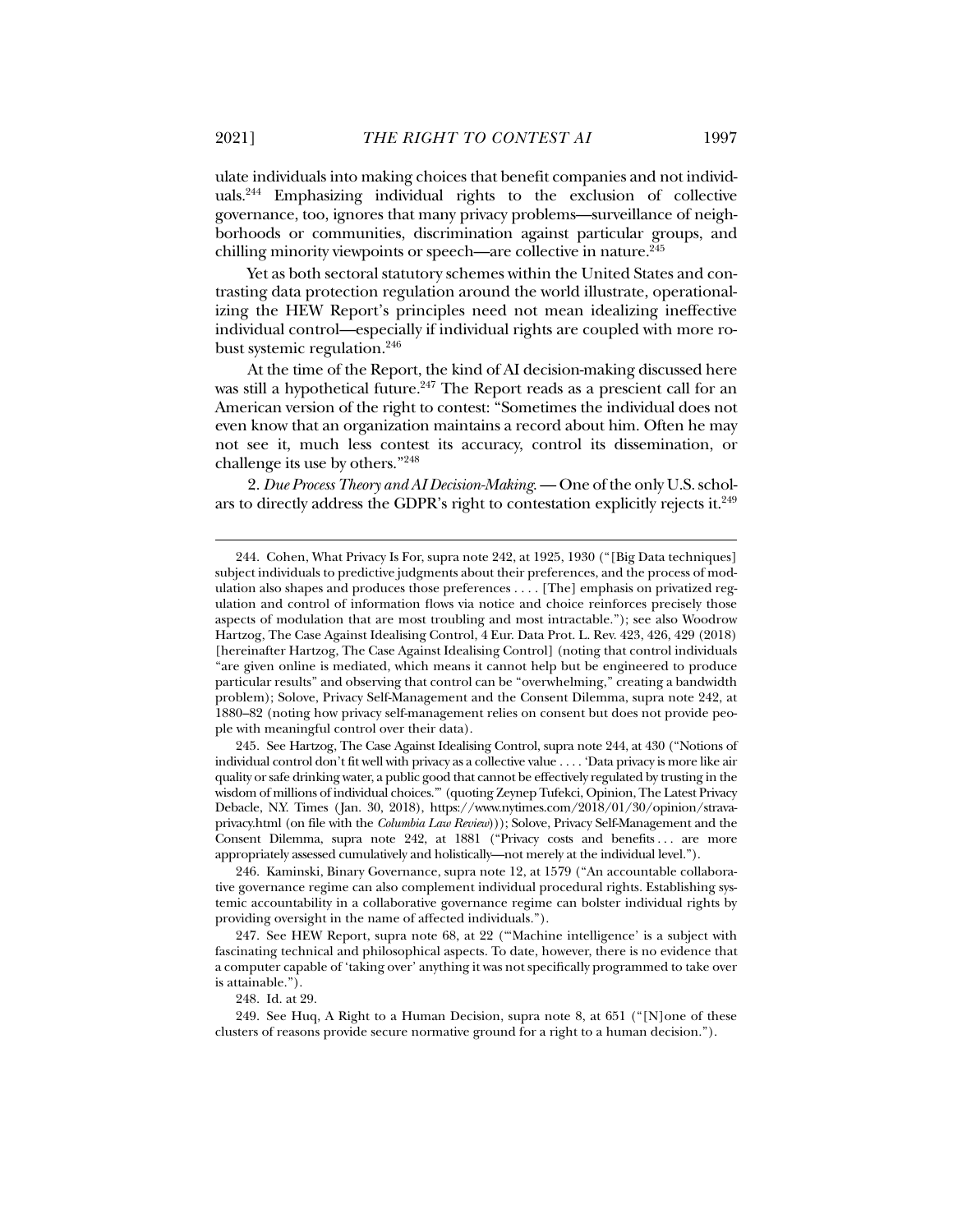Huq queries whether such a right can be justified. He rejects calls for transparency and accuracy, reasoning that human decision-makers can be just as opaque<sup>250</sup> and just as inaccurate<sup>251</sup> as machines. He rejects dignity as too nebulous a ground for a contestation right.252 He concludes that none of a host of concerns can justify a right to a human-made decision, even in the criminal law context.<sup>253</sup>

Instead, Huq reasons that the purpose of individualized due process is largely utilitarian: to ensure systemic accuracy and lack of bias.<sup>254</sup> Instead of individual due process challenges, he calls for a "right to a well-calibrated machine decision"—that is, a right to an unbiased and accurate system, rather than a right to engage with its individualized outputs.<sup>255</sup> Such a right could, per Huq, be vindicated through ex ante and systemic measures, or through ex post class action litigation.

We disagree. Challenges aimed at systemic issues are advisable, but cannot replace the ability of individual contestation rights to ameliorate real harms. This section applies the rationales we have identified for individual process in human decision-making—accuracy, rule of law considerations, utilitarianism, natural rights, and, yes, dignity—to decision-making by AI.

Decisions made by AI can be inaccurate. Due process mechanisms can improve the accuracy of the system as a whole.<sup>256</sup> For example, an individual person can best identify when the long-tail problem has occurred.257 The Somali-American grocers who were not permitted to accept food stamps because the USDA's algorithm mistakenly found fraud could have, through contestation, established that their customers were in fact making

 <sup>250.</sup> See id. at 643 ("Given the availability of mechanisms for investigating machinelearning decisions—some of which parallel methods for understanding human decision making—it cannot be said a priori that machines are any more opaque than humans.").

 <sup>251.</sup> See id. at 654 (arguing that, for the tasks that can be performed by both humans and machines, evidence suggests that machines will generate fewer false positives and negatives than most human decision-making).

 <sup>252.</sup> See id. at 652 ("I also try to avoid tautological reliance on ambiguous and contested concepts such as 'autonomy' and 'dignity.' ").

 <sup>253.</sup> Id. at 685. In a second article, Huq does argue for ex post litigation to challenge flawed algorithmic systems, but prefers what he calls "wholesale and not retail" litigation that is, litigation focused on "system-level operation" of machine-learning tools. Huq, Constitutional Rights in the Machine-Learning State, supra note 8, at 1949. This litigation would complement ex ante regulation and would take the form of agency-directed or class action litigation. Id. at 1950–51.

 <sup>254.</sup> See Huq, Constitutional Rights in the Machine-Learning State, supra note 8, at 1948 ("Indeed, a takeaway from my analysis is that there is a wide array of ex ante tools available to regulators wishing to promote constitutional norms in the machine-learning state.").

 <sup>255.</sup> Huq, A Right to a Human Decision, supra note 8, at 686.

 <sup>256.</sup> Crawford & Schultz, supra note 8, at 121 ("[D]ue process can serve as a systematic management technique for Big Data by uncovering errors, identifying their causes, and providing schemes and incentives to correct them . . . .").

 <sup>257.</sup> For a discussion of the long-tail problem, see supra note 83 and accompanying text.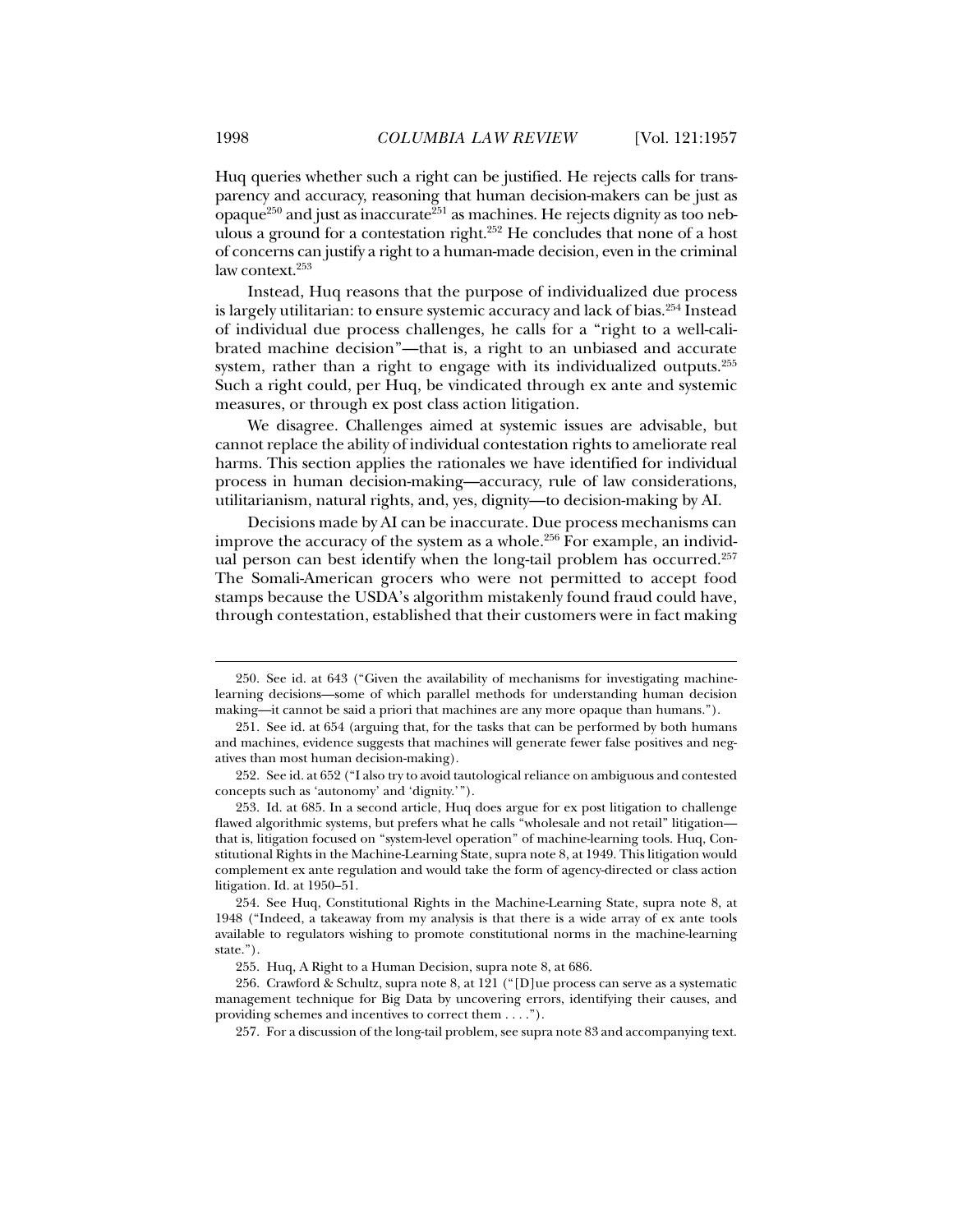whole-number purchases.<sup>258</sup> Similarly, individual actions contesting an algorithm's decisions about allocating home care visits for severely disabled individuals revealed both individual and broader inaccuracies.259 Court proceedings revealed that the algorithm accounted for only about sixty factors from a much longer list collected from patients, didn't account for diabetes issues, and was improperly coded for cerebral palsy.260 The cerebral palsy mistake alone had "caused incorrect calculations for hundreds of people, mostly lowering their hours [of home care]."261 Only an individual contestation in which "the other c[ame] and cross-examine[d]"<sup>262</sup> allowed these systemic accuracy problems to be identified.

Individual contestation rights can also support rule of law values. Rule of law values suggest that decisions should be fair, consistent, predictable, and rational across different individuals.263 But AI decisions can be arbitrary or subject to a logic we cannot understand or normatively reject. For example, an algorithm may find that credit risk correlates to the color of a person's socks.264 People with pink socks might get better credit than people with blue socks, or vice versa. Even if this correlation is backed by unimpeachable studies, it may still feel unreasonable, arbitrary, or even if sock color correlates with other features such as gender or sexual orientation—discriminatory.

An individual right to contest AI-made credit decisions could uncover the sock color irrationality. It could uncover, too, whether such rules are being applied consistently across individuals or whether the system instead has created sock color loopholes that make it normatively unfair.

A utilitarian argument for a right to contest AI could take three forms. First, giving individuals a right to contest AI decisions could produce greater acceptance of such decisional systems.265 Second, where such deci-

 <sup>258.</sup> See generally McGann, supra note 85.

 <sup>259.</sup> See Lecher, supra note 80 (noting how algorithms regarding home visits can work to the detriment of disabled individuals); McCormick, supra note 56 (explaining how disabled and elderly people have had to fight against decisions made by an algorithm to get the support services they need).

 <sup>260.</sup> Lecher, supra note 80.

 <sup>261.</sup> Id.

 <sup>262.</sup> Proverbs 18:17 (NSRV).

 <sup>263.</sup> Crawford & Schultz, supra note 8, at 119.

 <sup>264.</sup> See Ed Felten, What Does It Mean to Ask for an "Explainable" Algorithm?, Freedom to Tinker (May 31, 2017), https://freedom-to-tinker.com/2017/05/31/whatdoes-it-mean-to-ask-for-an-explainable-algorithm [https://perma.cc/BKJ8-LERE] ("For example, imagine that an algorithm for making credit decisions considers the color of a person's socks, and this is supported by unimpeachable scientific studies showing that sock color correlates with defaulting on credit, even when controlling for other factors."). Felten calls this "unreasonableness." Id.

 <sup>265.</sup> See Tom R. Tyler, Procedural Justice, Legitimacy, and the Effective Rule of Law, 30 Crime & Just. 283, 291 (2003) ("[D]eclining confidence in law and legal authorities may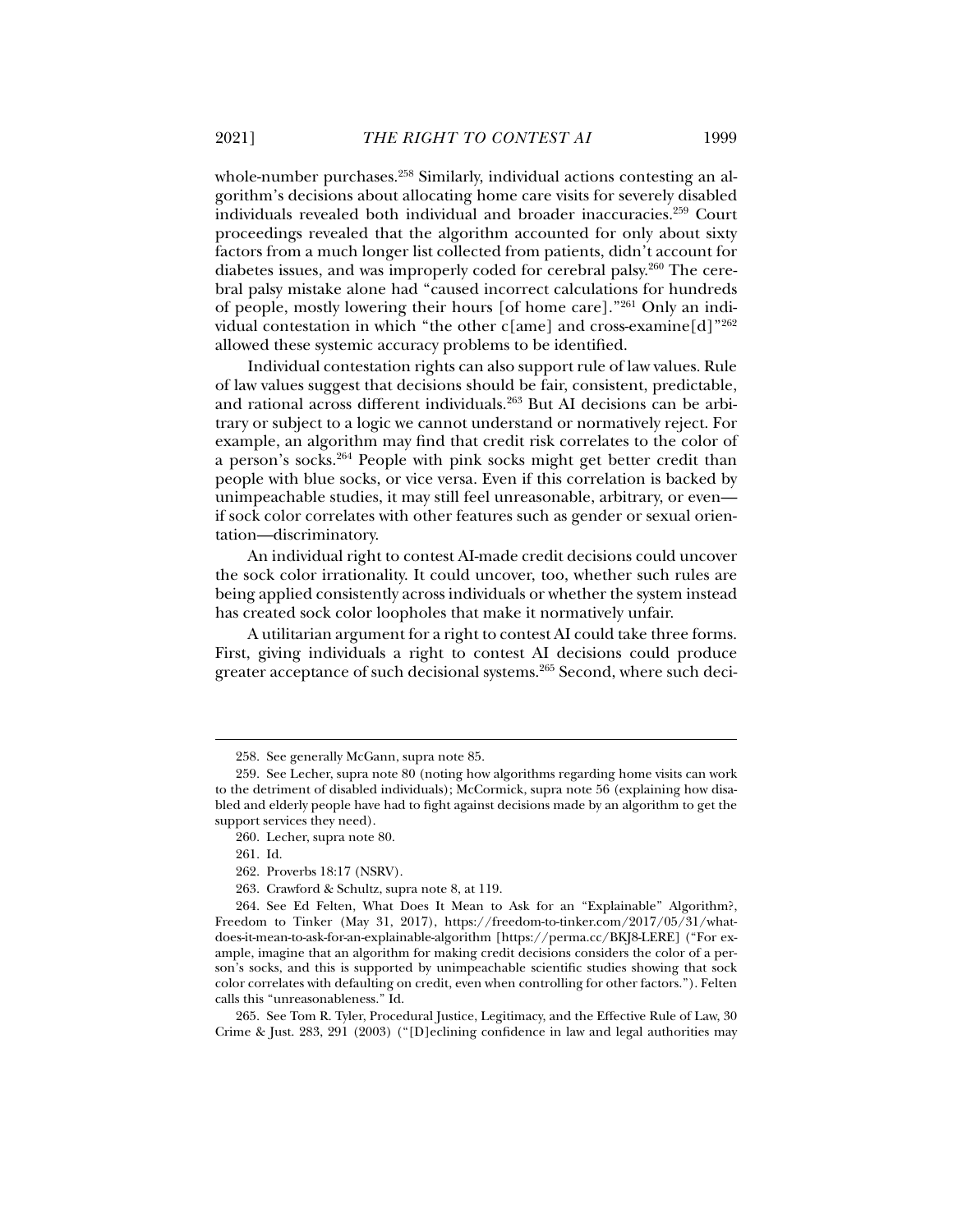sions have very significant effects, such as the deprivation of welfare benefits or the denial of child custody,  $266$  "rule utilitarianism" might suggest that process protections are more likely to maximize social welfare by preventing serious pain. Third, if AI decisions threaten the private sphere, even utilitarians may find that individual process rights should apply. The denial of child custody could be characterized as impinging upon the private sphere;267 so could, for example, an employer's use of AI to intrusively track employee behavior or attributes.<sup>268</sup>

From a Lockean perspective, individuals should have a right to contest AI decisions where such decisions impinge on natural entitlements such as the rights to life, liberty, and property. A right to contest could help mitigate error. Equally important is that a contestation process could evidence individual buy-in or even consent.

Finally, we come to dignity. The dignitary argument for a right to contest is perhaps the strongest, despite Huq's and others' objections to it. Decisions that affect people's lives implicate dignity. Specific examples are clear on this point. It is offensive to the dignity of Black kidney patients to deny them the same chance at life-saving treatment as white patients with kidney disease of the same severity.<sup>269</sup> It is offensive to the dignity of homehealth-care patients to severely limit their existing independence, to leave "people lying in their own waste . . . getting bed sores . . . being shut in . . . skipping meals," and fearing institutionalization, and to "reduce [their] humanity to a number."<sup>270</sup> AI, by its nature, categorizes people in order to make decisions. Categorizing individuals arguably objectifies them; affording a right to contest that categorization restores at least some form of dignity.271 Affording a right to contest affords a form of respect to

lead to declining feelings of obligation to obey the police, the courts, and the law . . . , raising the possibility that compliance may be increasingly problematic."); Tom R. Tyler, What Is Procedural Justice?: Criteria Used by Citizens to Assess the Fairness of Legal Procedures, 22 Law & Soc'y Rev. 103, 128 (1988); see also Selbst & Barocas, Intuitive Appeal, supra note 185, at 1119 ("Tyler and others have shown that people care deeply about procedural justice, to the point that they might find a proceeding more tolerable and fair if their proceduraljustice concerns are satisfied even if they do not obtain their preferred outcome in the proceeding.").

 <sup>266.</sup> Dan Hurley, Can an Algorithm Tell When Kids Are in Danger?, N.Y. Times (Jan. 2, 2018), https://www.nytimes.com/2018/01/02/magazine/can-an-algorithm-tell-when-kidsare-in-danger.html (on file with the *Columbia Law Review*).

 <sup>267.</sup> Stephanie Cuccaro-Alamin, Regan Foust, Rhema Vaithianathan & Emily Putnam-Hornstein, Risk Assessment and Decision Making in Child Protective Services: Predictive Risk Modeling in Context, 79 Child & Youth Servs. Rev. 291, 295 (2017).

 <sup>268.</sup> Pegah Moradi & Karen Levy, The Future of Work in the Age of AI: Displacement or Risk-Shifting?, *in* The Oxford Handbook of Ethics of AI 271, 282–83 (Markus D. Dubber, Frank Pasquale & Sunit Das eds., 2020).

 <sup>269.</sup> See Simonite, Kidney Transplants, supra note 64.

 <sup>270.</sup> See McCormick, supra note 56.

 <sup>271.</sup> See Kaminski, Binary Governance, supra note 12, at 1541 ("The dignitary argument—which for U.S. readers skeptical of dignity includes what are often characterized as autonomy concerns—posits that an individual human being should be respected as a whole,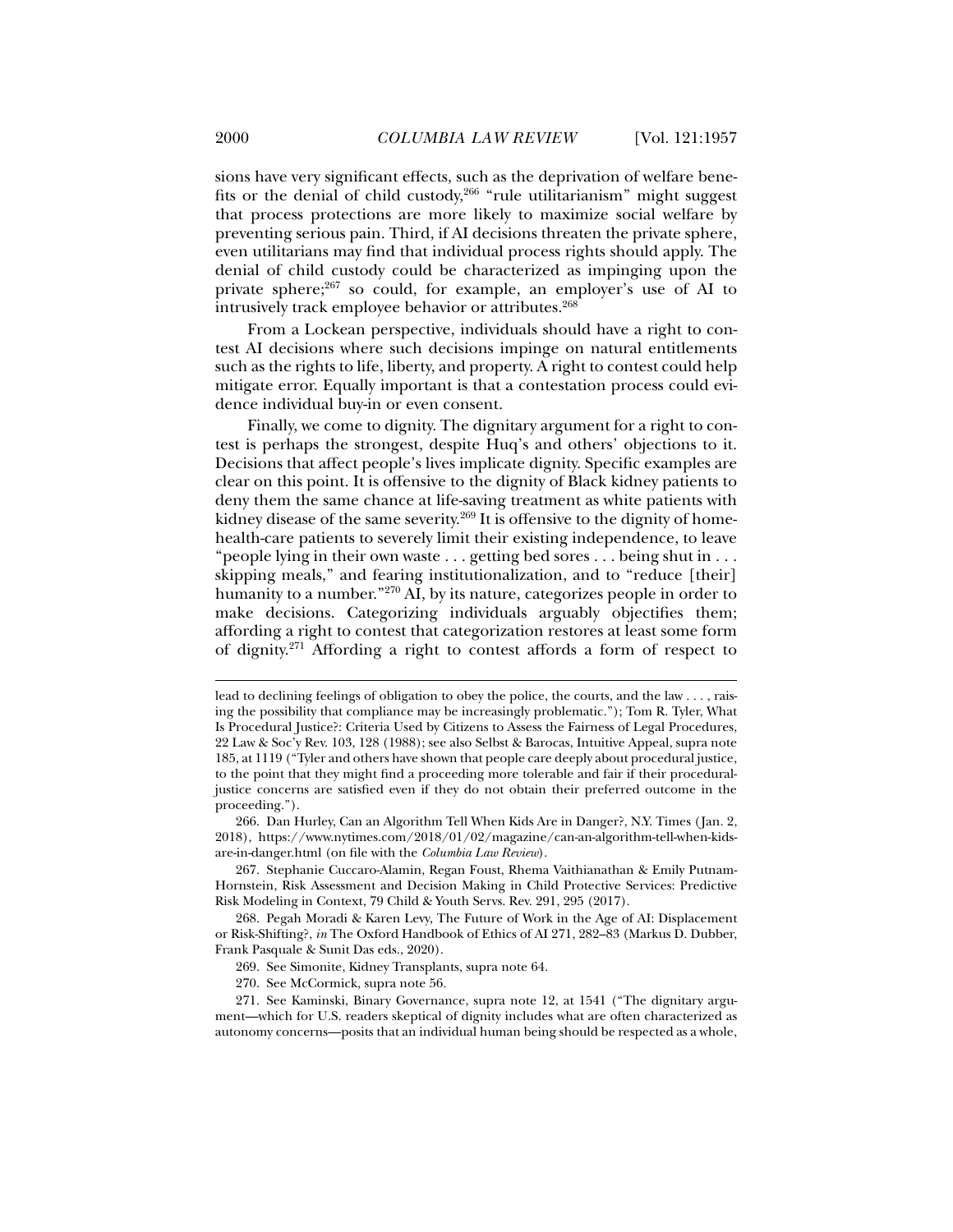individual people in the system. It permits participation. It establishes agency.

Rather than acting as mere "abstract and vague" concepts, dignity and autonomy interests animate calls for accuracy (to root out harmful mistakes) and rule of law constraints (to root out unequal, inconsistent effects), as well as values of rationality, respect, and individual participation in decision-making. Though dignity and autonomy may not, by themselves, provide sufficient justifications for contestation, they provide essential justifications. And because respecting dignity and autonomy enhances acceptance, including them in design rubrics may ultimately contribute to a decision-making system's legitimacy.

As noted above, dignitary theory is not new to U.S. law. It is not even new in the data privacy context. In fact, early calls for data governance echoed concerns about individual powerlessness and lack of autonomy that sound in similar dignitary notes.<sup>272</sup> These calls resulted in existing U.S. privacy laws that, while not as comprehensive or consolidated as European data privacy law, are founded on the notion that affording transparency and participation mitigates power disparities.

Thus, theories from the due process literature support a call for a right to contest AI. And when we look to the legal systems that have established or suggested establishing a right to contest, we see echoes of each of these theories.

For example, Europe's 1995 Directive protections grew, in part, from a concern about automation bias that sounded in accuracy—that human decision-makers "may attach too much weight" to an automated decision and fail to question its reasoning or catch its errors.<sup>273</sup> The Council of Europe, in its 2020 Recommendation, notes that "algorithmic systems are based on statistical models in which errors form an inevitable part," and that, owing to algorithmic systems' large-scale effects, the "number of people . . . who are affected by these errors and inbuilt bias, will also expand."274

Rule of law values, too, animate concerns about algorithmic decisionmaking. Both the scholarly literature and European policy-makers voice

free person. Being subjected to algorithmic decision-making threatens individuals' personhood by objectifying them."); see also supra note 182.

 <sup>272.</sup> See HEW Report, supra note 68, at 223 (noting how there had been little effort to examine new systems' potential to erode privacy and individual autonomy); Daniel J. Solove, A Taxonomy of Privacy, 154 U. Pa. L. Rev. 477, 487 (2006) (referring to the dignitary harms).

 <sup>273.</sup> Mendoza & Bygrave, supra note 10, at 83–84 (quoting Amended Proposal for a Council Directive on the Protection of Individuals With Regard to the Processing of Personal Data and on the Free Movement of Such Data, at 26, COM (92) 422 final (Oct. 15, 1992)).

 <sup>274.</sup> Council of Eur., Recommendation CM/Rec(2020)1 of the Committee of Ministers to Member States on the Human Rights Impacts of Algorithmic Systems, app. at 4 (2020), https://rm.coe.int/CoERMPublicCommonSearchServices/DisplayDCTMContent?docum entId=09000016809e1154 [https://perma.cc/YC8H-QUTX].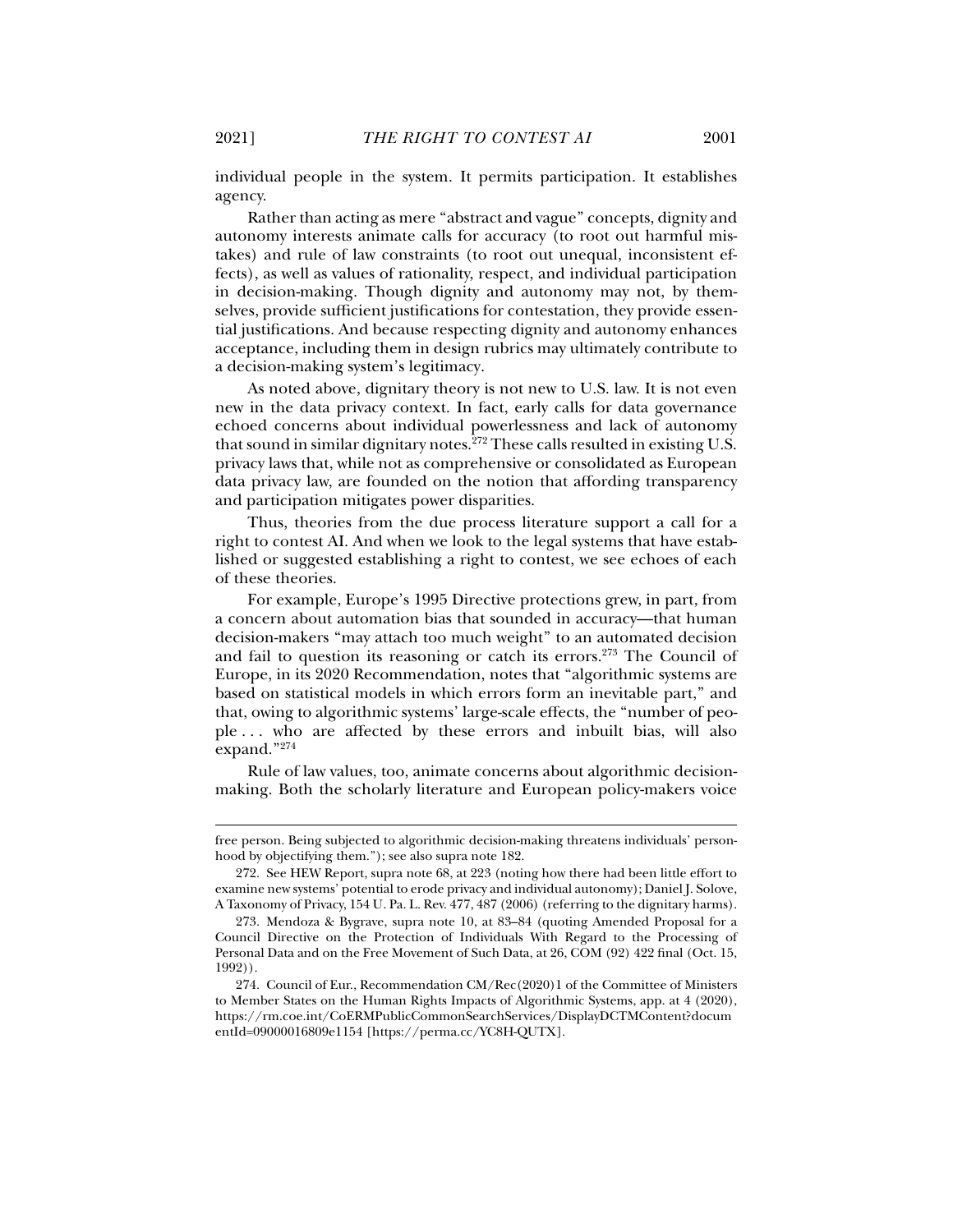concerns about fairness, predictability, accountability, and the need to discipline algorithmic decisions. The Council of Europe, in its Recommendation, directly invokes the rule of law, admonishing that "the rule of law standards that govern public and private relations, such as legality, transparency, predictability, accountability, and oversight, must also be maintained in the context of algorithmic systems."275

Both the GDPR and Council are motivated by autonomy and dignity rationales as well as accuracy.276 Article 15 of the Directive was, first, intended to protect an autonomy interest that an individual has in actively "participating in the making of decisions which are of importance to [an individual]." $^{277}$  The second, closely related, rationale was to protect individual dignity, by preventing machine decisions from being made based on objectified and uncontestable "data shadows."278

3. *Open Questions*. — Once we establish that a right to contest should exist, challenging questions remain, such as (1) when are process rights triggered? and (2) what sort of process might each theory require?

The first question—the threshold question—is beyond the scope of this Article and worthy of significant additional work.<sup>279</sup> However, due process theory provides some clues. Each of the theories discussed above suggests that due process is triggered when a significant right of some kind is meaningfully affected. Due process doctrine in practice does the same, asking whether an individual has been deprived of a liberty or property right.280 The GDPR's right to contestation, similarly, is triggered only when a decision based solely on automated processing, including profiling, produces "legal effects" or "similarly significant effects," or "similarly significantly affects" an individual.<sup>281</sup>

As to the kind of process required, much of the remainder of this Article is dedicated to answering that question. We briefly note here, however, that the arguments for reason giving are particularly salient to our task.282 AI decisions do not naturally provide reasons for outcomes. In fact,

 <sup>275.</sup> Id. at 1.

 <sup>276.</sup> See Mendoza & Bygrave, supra note 10, at 82–83; supra note 182.

 <sup>277.</sup> Mendoza & Bygrave, supra note 10, at 83 (quoting the Commission Proposal for a Council Directive Concerning the Protection of Individuals in Relation to the Processing of Personal Data, at 29, COM (1990) 314 final (Sept. 13, 1990), http://aei.pitt.edu/3768/1/ 3768.pdf [https://perma.cc/V4Q5-XETS]).

 <sup>278.</sup> Id. at 84 (discerning "a concern to uphold human dignity by ensuring that humans (and not their 'data shadows') maintain the primary role in 'constituting' themselves").

 <sup>279.</sup> See Kaminski, Binary Governance, supra note 12, at 1550–52 (discussing possible thresholds and reserving the question).

 <sup>280.</sup> Mathews v. Eldridge, 424 U.S. 319, 332 (1976); Goldberg v. Kelly, 397 U.S. 254, 263 (1970).

 <sup>281.</sup> GDPR, supra note 13, art. 22(1).

 <sup>282.</sup> See Schauer, Giving Reasons, supra note 207, at 657 ("[W]hen institutional designers have grounds for believing that decisions will systematically be the product of bias . . . or simply excess haste, requiring decisionmakers to give reasons may counteract . . . these tendencies.").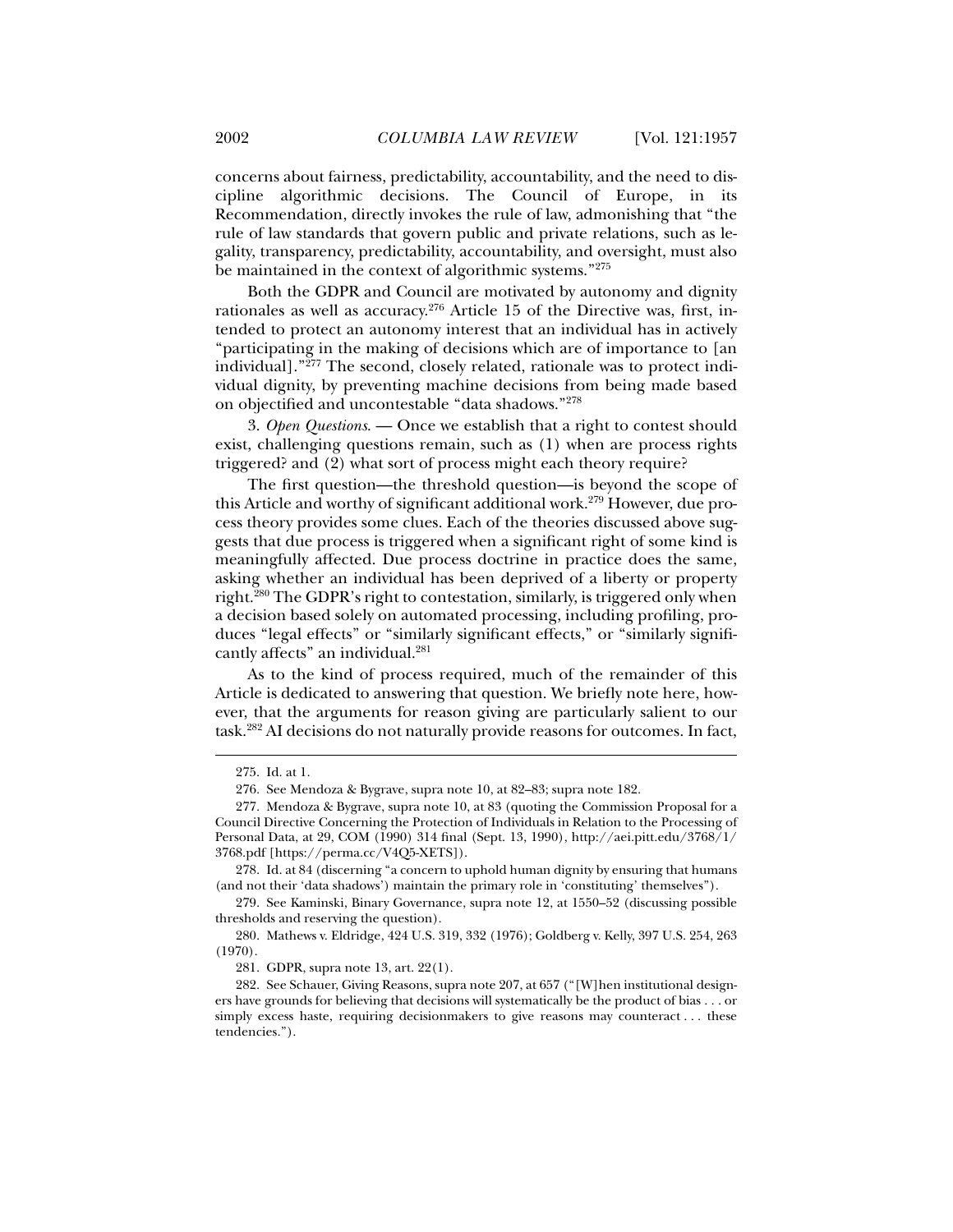some technologies cannot provide explanations unless they are programmed to do so. Reason giving is central to contestation, not just because it might increase accuracy, but because it commits to treating decisional subjects equally, contributes to consistency, allows for quality control, and demonstrates respect for the subject of a decision.283 Contestation without an explanation, in other words, is largely meaningless.284

Taken all together, the rationales behind individual process rights apply with force to AI decision-making. Effective contestation rights can ameliorate individual harms and give life to broader rule of law values. Contestation can play a valuable role in policing AI decision-making and directing it toward accuracy, consistency, reliability, and fairness.

However, a right to contest by itself is not a panacea. There has been an understandable backlash against mere process, or "procedural fetishism."285 And as Parts III and IV discuss, effective contestation is heavily dependent on both design and context. Systemic solutions—for example, testing, audits, algorithmic impact assessments, and documentation requirements286—are all important, too.287 Substantive law matters. Access to legal representation or expertise matters. Correcting historic and embedded systemic injustice matters.

The point is not that process alone matters. The point is that it matters, too.

### III. CONTESTATION MODELS

Under this normative analysis, the EU, Council of Europe, OECD, Brazil, Quebec, and the Office of the Privacy Commissioner of Canada are all correct in calling for or establishing a right to contest AI. What that right to contest should look like in practice, however, is an open question. The GDPR's right to contest AI, as noted, is more cipher than road map.

The second half of this Article thus turns to how the right to contest might be operationalized. The constitutional due process model, which

 <sup>283.</sup> See id.; see also Hildebrandt, Privacy as Protection of the Incomputable Self, supra note 26, at 109.

 <sup>284.</sup> See Bayamlıoğlu, Transparency of Automated Decisions, supra note 9, at 34.

 <sup>285.</sup> See, e.g., Nicholas Bagley, The Procedure Fetish, 118 Mich. L. Rev. 345 (2019).

 <sup>286.</sup> Desai & Kroll, supra note 176, at 6 (calling for ex ante testing); Selbst, Disparate Impact in Big Data Policing, supra note 59, at 169 (calling for Algorithmic Impact Statements); Selbst & Barocas, Intuitive Appeal, supra note 185, at 1100–05 (calling for algorithmic impact assessments and recoding requirements).

 <sup>287.</sup> Indeed, each of us in different policy contexts has spent a good amount of time and ink discussing a number of them. See Margot E. Kaminski & Gianclaudio Malgieri, Algorithmic Impact Assessments Under the GDPR: Producing Multi-Layered Explanations, 11 Int'l Data Privacy L. 125, 125–26 (2021) [hereinafter Kaminski & Malgieri, Impact Assessments]; Jennifer M. Urban, Joe Karaganis & Brianna L. Schofield, Notice and Takedown in Everyday Practice 133–40 (2017) (U.C. Berkeley Pub. L. Rsch. Paper No. 2755628), https://ssrn.com/abstract=2755628 [https://perma.cc/K2LF-NTBL] [hereinafter Urban et al., Notice and Takedown in Everyday Practice].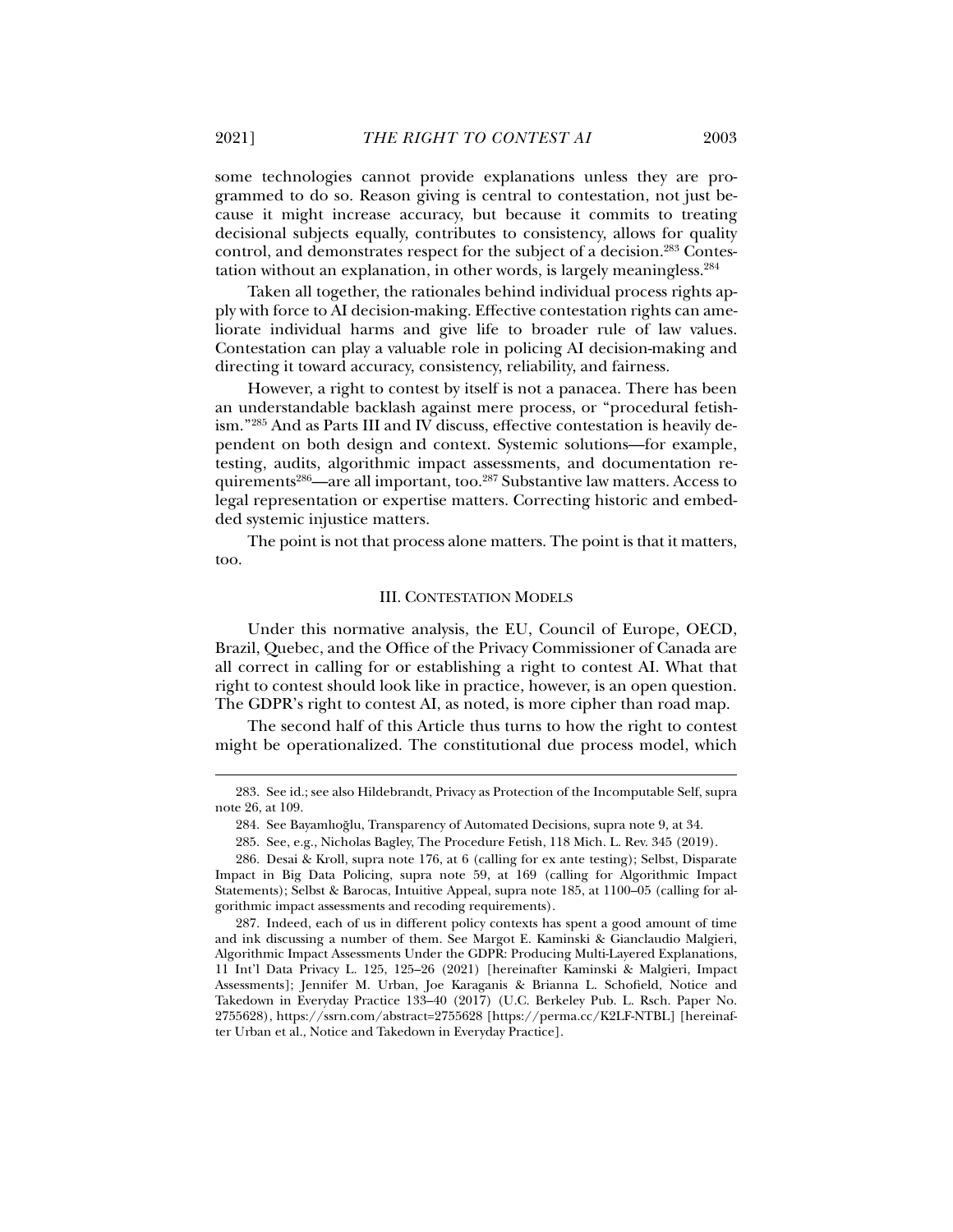affords notice and an opportunity to be heard before a neutral arbiter, encounters significant obstacles when applied to AI decision-making.288 AI decisions are made at speed and at scale—features that in fact can be core justifications for using AI in the first place.<sup>289</sup> To impose full judicial process on each AI decision would be to impose costs, both monetary and temporal, that might make the use of AI unwieldy.

Sometimes, as in the criminal context, this may be a good thing: The benefits of using AI may be so outweighed by the consequences of potential injustice that nothing short of full judicial process might suffice. Others have, for similar reasons, called for a moratorium on law enforcement use of facial recognition (a form of AI), reasoning that the costs in the law enforcement context are not worth any benefits the technology might afford.290

Often, however, AI decision-making may be either so useful or so established that an outright ban is not possible.<sup>291</sup> Affording judicial process in every contestation would outpace the resources of our judicial system.<sup>292</sup> What, then, should be done to afford process that is not perfect, but instead is good enough?

This problem is not new. The question of how to afford adequate individual process at speed and at scale has been at the core of several policy debates.<sup>293</sup> There are "offline" models for abbreviated process, too.<sup>294</sup> This Part identifies and examines four archetypes for process at speed and at scale: the GDPR's right to contestation, the Digital Millennium Copyright Act's "notice-and-takedown" process, the EU's so-called "Right to be Forgotten," and the Fair Credit Billing Act's process for challenging credit

 290. See, e.g., Woodrow Hartzog & Evan Selinger, Facial Recognition Is the Perfect Tool for Oppression, Medium (Aug. 2, 2018), https://medium.com/s/story/facial-recognitionis-the-perfect-tool-for-oppression-bc2a08f0fe66 (on file with the *Columbia Law Review*).

 291. For examples of automated decision-making that span sectors as diverse as employment, medical care, and copyright, see the archetypes described infra sections III.B–.E; supra text accompanying notes 50–67.

 <sup>288.</sup> Scholars who are proponents of individual "due process" in this context have considered ways in which process might be adapted from the traditional model. See, e.g., Citron & Pasquale, Scored Society, supra note 8, at 8; Citron, Technological Due Process, supra note 3, at 1258; Crawford & Schultz, supra note 8, at 107–09 (advocating a procedural data due process model that goes beyond existing government frameworks that rely on ex ante notice, choice, and control).

 <sup>289.</sup> Large-scale online copyright infringement, for example, has prompted both copyright holders and OSPs to use automated tools. See, e.g., Urban et al., Notice and Takedown in Everyday Practice, supra note 287, at 8.

 <sup>292.</sup> Similarly, Van Loo observes that "[i]t would be unrealistic to require a full trial for every account suspension, even if the risk of error would decrease. We must therefore examine what the burden would be of imposing a given procedure." Van Loo, supra note 5, at 864.

 <sup>293.</sup> Hannah Bloch-Wehba, Global Platform Governance: Private Power in the Shadow of the State, 72 SMU L. Rev. 27, 60 (2019) ("Scholars and civil society organizations have . . . criticized the procedural deficits of global speech governance.").

 <sup>294.</sup> See generally Van Loo, supra note 5, at 851–58 (describing longstanding procedures used by credit card companies and credit bureaus).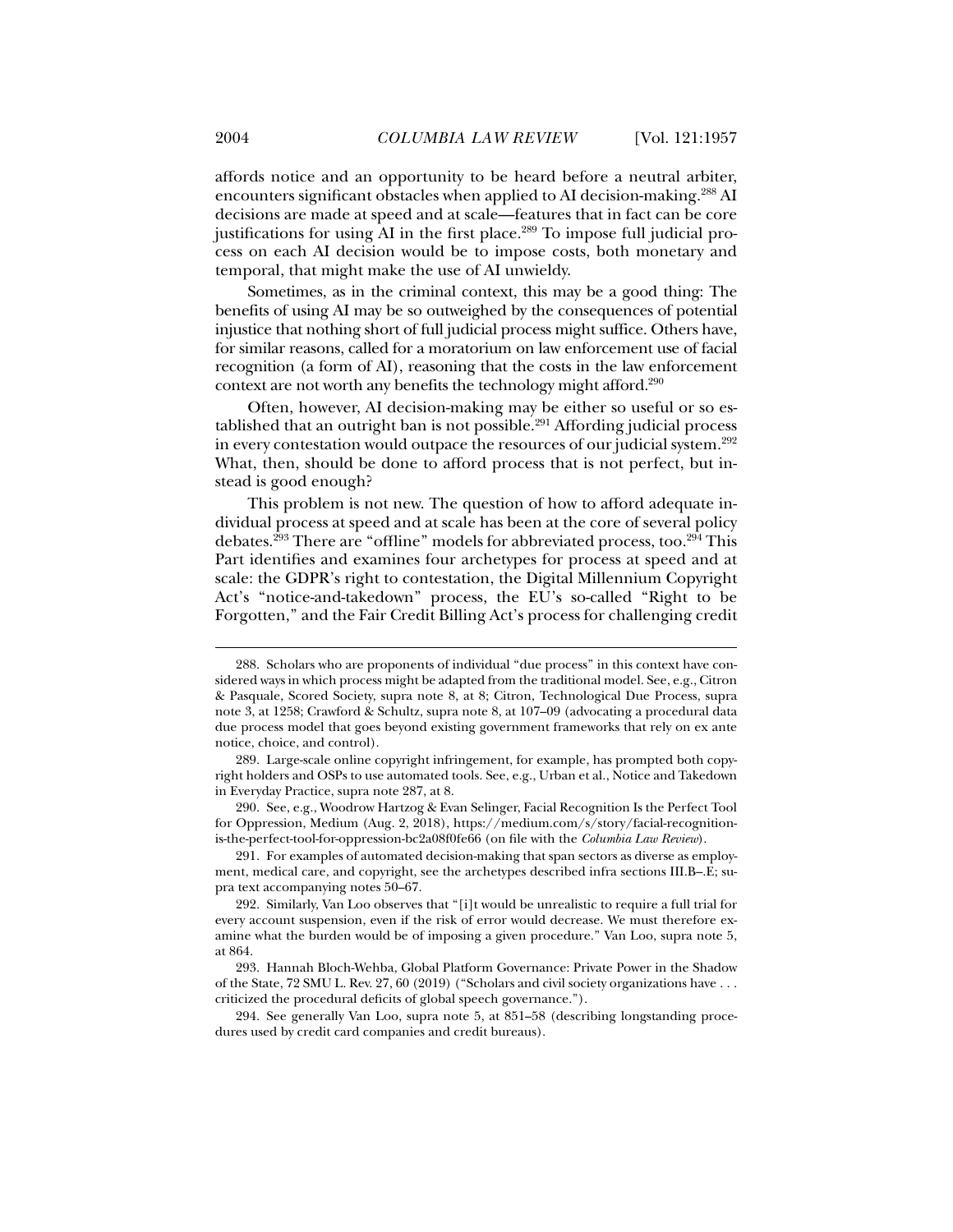card transactions. We show how the GDPR's right to contestation has been implemented by different EU Member States in ways that map onto the archetypes. After establishing these archetypes and observing them in action, this Article turns, in the next and final Part, to crafting a meaningful right to contest AI.

## A. *The Design of Privatized Process: Four Contestation Archetypes*

This Part establishes four contestation archetypes, drawn from models used in practice. These archetypes can frame discussions of contestation and provide theoretical clarity to often myopic conversations about process at speed and scale.

In this examination of extrajudicial contestation models, the devil is usually in the details. Contestation varies along a number of axes, with significant consequences for the efficacy and legitimacy of the system. How any one of these axes is calibrated can affect the success of the entire system. For purposes of the archetypes, contestation varies along two key axes; other considerations are addressed in section III.F below.

The first key axis is whether the contestation mechanism itself is established by what we call a "contestation rule" or by a "contestation standard."295 This distinction is related, but not identical, to the more general distinction between rules and standards in the law. The literature on legal rules and standards is robust.296 One way to understand the difference between a legal rule and a legal standard is that a legal rule provides clear and precise content ex ante ("do not drive above 75 mph"), while a standard's content is determined by an interpreter ex post ("drive reasonably"—what is reasonable?).<sup>297</sup> Another way to understand the distinction is that a rule ties the hands of future decision-makers, requiring them "to respond in a determinate way to the presence of delimited triggering facts,"298 while a legal standard provides more discretion, asking decisionmakers to apply a "background principle or policy . . . to a fact situation."<sup>299</sup> Rules may have the benefit of being clear and providing notice;<sup>300</sup>

 <sup>295.</sup> See Kaplow, supra note 143, at 559–62. We describe this as a "contestation standard" rather than a "standard" because this could be understood as a rule in a more general sense: It clearly contains some rule-like substance, and it decides there *should* be some sort of contestation right, rather than delegating *whether* there should be such a right to a later decision-maker.

 <sup>296.</sup> E.g., Frederick Schauer, Playing by the Rules: A Philosophical Examination of Rule-Based Decisionmaking in Law and in Life (1991); Colin S. Diver, The Optimal Precision of Administrative Rules, 93 Yale L.J. 65 (1983); Kaplow, supra note 143; Seana Valentine Shiffrin, Inducing Moral Deliberation: On the Occasional Virtues of Fog, 123 Harv. L. Rev. 1214 (2010).

 <sup>297.</sup> Kaplow, supra note 143, at 559.

 <sup>298.</sup> Kathleen M. Sullivan, The Supreme Court, 1991 Term—Foreword: The Justices of Rules and Standards, 106 Harv. L. Rev. 22, 58 (1992).

 <sup>299.</sup> Id.

 <sup>300.</sup> Id. at 62.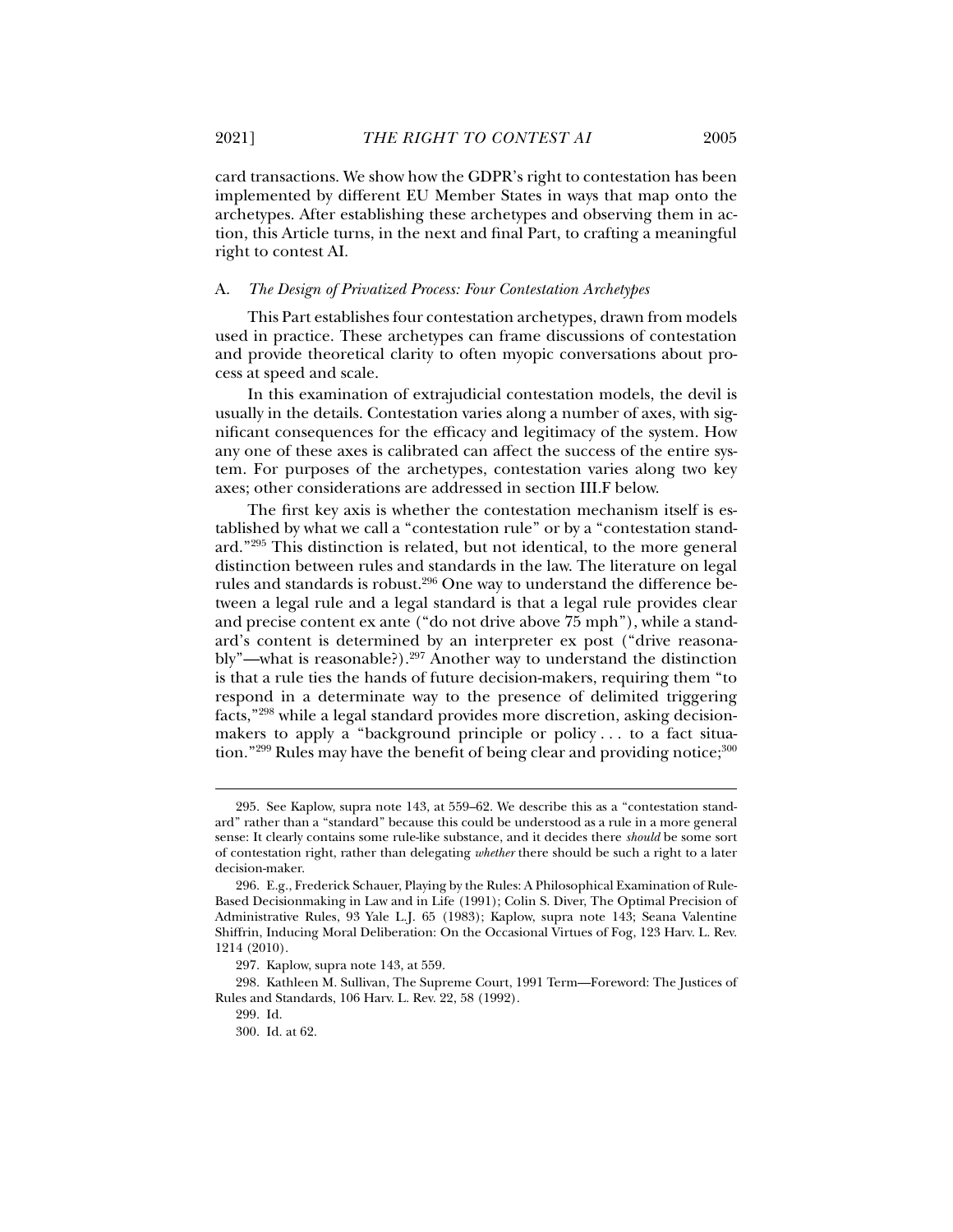standards may have the benefit of avoiding under- or over-inclusivity.<sup>301</sup> Standards also arguably have the benefit of inducing moral deliberation in citizens, including in the corporate context (what is "hostile"? or "offensive"?)302—but the corresponding disadvantage of leaving discretion to actors whose interpretations of such broader principles may be selfserving.

A *contestation rule*, as this Article defines it, is similar to a legal rule in that its precise details are spelled out ex ante, by legislators or regulators, including: a notice requirement, a timeline for complaining, a timeline for responses to complaints, or formal requirements for how to complain. A *contestation standard*, by contrast, merely states that there is a right to contest, leaving the procedural details to future decision-makers, private or public.

For example, a law could dictate that "individuals should be afforded a right to contest," without saying more about the parameters of the right, when and how it should be "afforded," and so forth. This would establish what this Article describes as a *contestation standard*, in the sense that without more information, someone other than the legislature will be left to fill in the gaps. At another level, however, a *contestation standard* still provides a legal rule: It establishes that there is a right to contest, rather than leaving that question vague. As another way of distinguishing the concepts, a *contestation rule* may itself contain legal standards—for example, requiring a business to respond to contestation within a "reasonable" time frame. As with legal rules and standards more generally, in practice these are not "pure types," as "legal commands mix the two in varying degrees."<sup>303</sup>

A *contestation rule*, or really, a set of contestation rules, could dictate not just the existence of a right to contest, but its granular details: whether, when, and how notice should be afforded; how decisions should be made; by whom; and on what timeline. For example, a law could state: "Individuals should be notified as to an adverse decision within 5 business days, using the following format, and challenges must be heard before a neutral arbiter within 10 business days, with individuals afforded the following procedural rights."

As with rules and standards more generally, there are costs and benefits to designing a right to contest as more rules based or standards based. A *contestation standard* has the benefit of flexibility. It allows decision-makers to tailor the right in response to particular circumstances, including to particular technologies or sectors. It allows other actors, such as regulators or judges or even regulated entities, to fill in the gaps in the afforded process over time, or to modify approaches as technology, practices, and norms evolve. Thus a contestation standard, like standards more generally, arguably "future-proofs" the law against changing circumstances, requiring less future intervention through legislation or regulation.

 <sup>301.</sup> Kaplow, supra note 143, at 590.

 <sup>302.</sup> Shiffrin, supra note 296, at 1227.

 <sup>303.</sup> Kaplow, supra note 143, at 561.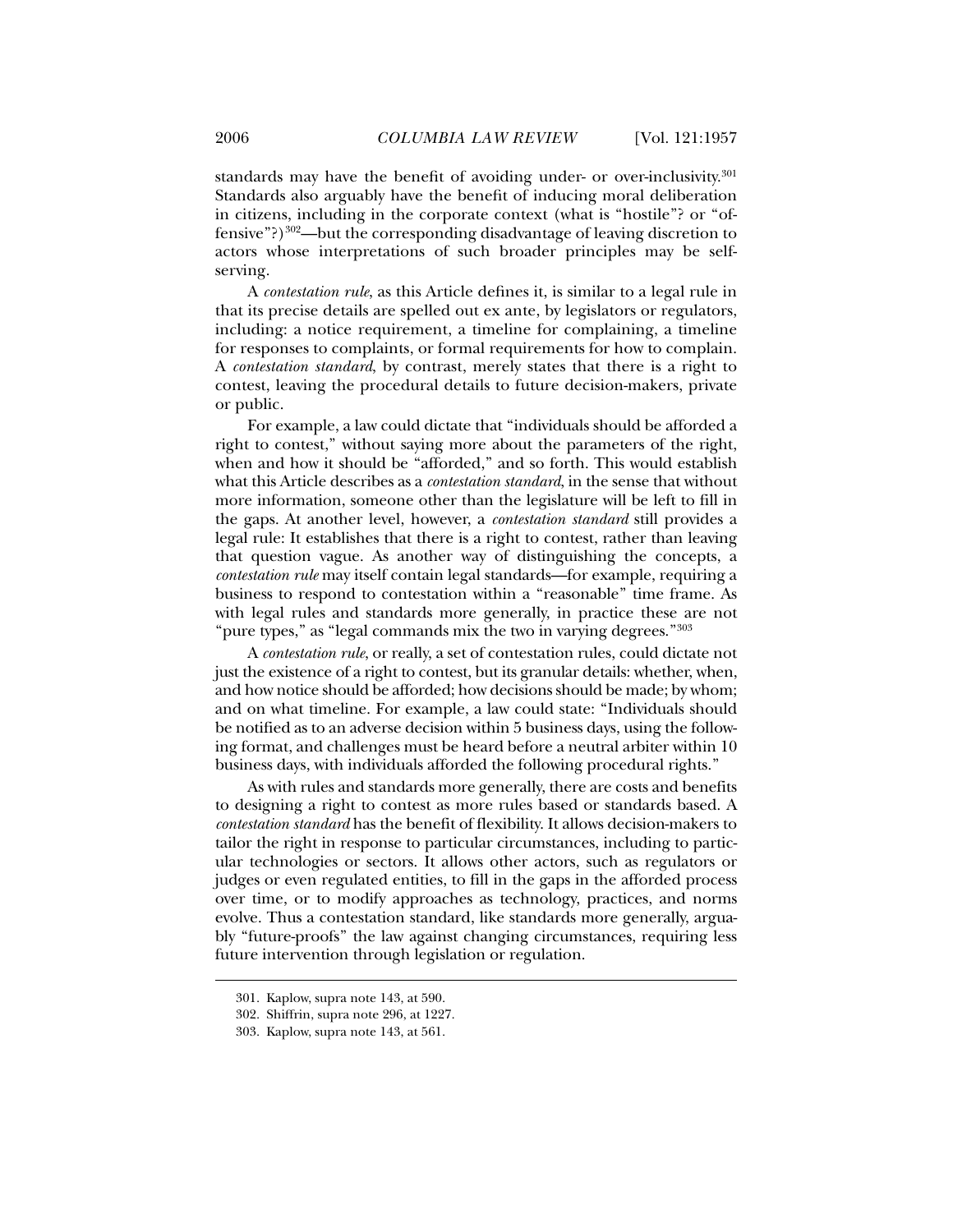A *contestation rule*, by contrast, has the benefit of clarity. With clarity often comes lower costs. If the law is clear about what it requires, an entity attempting to comply with a contestation rule can spend less money on lawyers and risks fewer penalties for erroneous noncompliance. This has implications for competition: For smaller and less resourced companies, lower-cost rules could establish a more level playing field—although some rules may be costly in their execution and so disadvantage less resourced companies regardless. A contestation rule, too, has the potential benefit of affording less wiggle room. By establishing clear and inflexible processes, a contestation rule can better guarantee that the same process will be afforded equally across all actors.

The second axis along which contestation varies is how much substantive law it incorporates or relies on. A right to contest can be more purely procedural, focused on the mechanics of contestation—on affording a right to contest, but not the underlying substantive rights. Or contestation can be substantive, establishing not just *how* contestation should occur, but *on what basis* a decision may be contested. Simply put, a right to contest that has a substantive focus incorporates not just the procedural rules of a challenge, but the substantive basis of that challenge. For example, a law could state: "Individuals have a right to contest decisions, which cannot be made on the basis of an erroneous piece of data." An individual invoking this right to contest could then challenge a decision for being based on an erroneous piece of data.304

The other pole of this axis—contestation based on procedure—might seem strange. How can one have a right to contest a decision that lacks grounding in a substantive right? But when we look to existing models of contestation rights, it becomes apparent that sometimes process is divorced from the substance of the challenge. This can occur in two ways. First, some versions of contestation establish how, procedurally, one might contest a decision, without establishing a substantive basis for the challenge. This is the case for some early implementations of the GDPR's right to contestation. Second, even where there is an underlying substantive basis, other features of a contestation scheme—including strict procedural rules and decision-making at speed and scale—can render the scheme procedural in practice. As described below, this is the case for the notice-andtakedown process of the Digital Millennium Copyright Act (DMCA). In fact, some schemes allow challenges to be made and completed without really getting to any substantive basis for them at all.

For example, a law might state: "Individuals have a right to challenge an AI's decision to assign them a particular grade." This statement establishes only that there is a right to challenge the AI's decision. It does not

 <sup>304.</sup> This is not to say that establishing a substantive basis for contestation makes things simple. The problems with disparate impact cases show that this is no easy task. See, e.g., Ajunwa, Auditing Imperative, supra note 4, at 652–58 (discussing empirical studies of court cases that demonstrate the difficulty of proving disparate impact cases).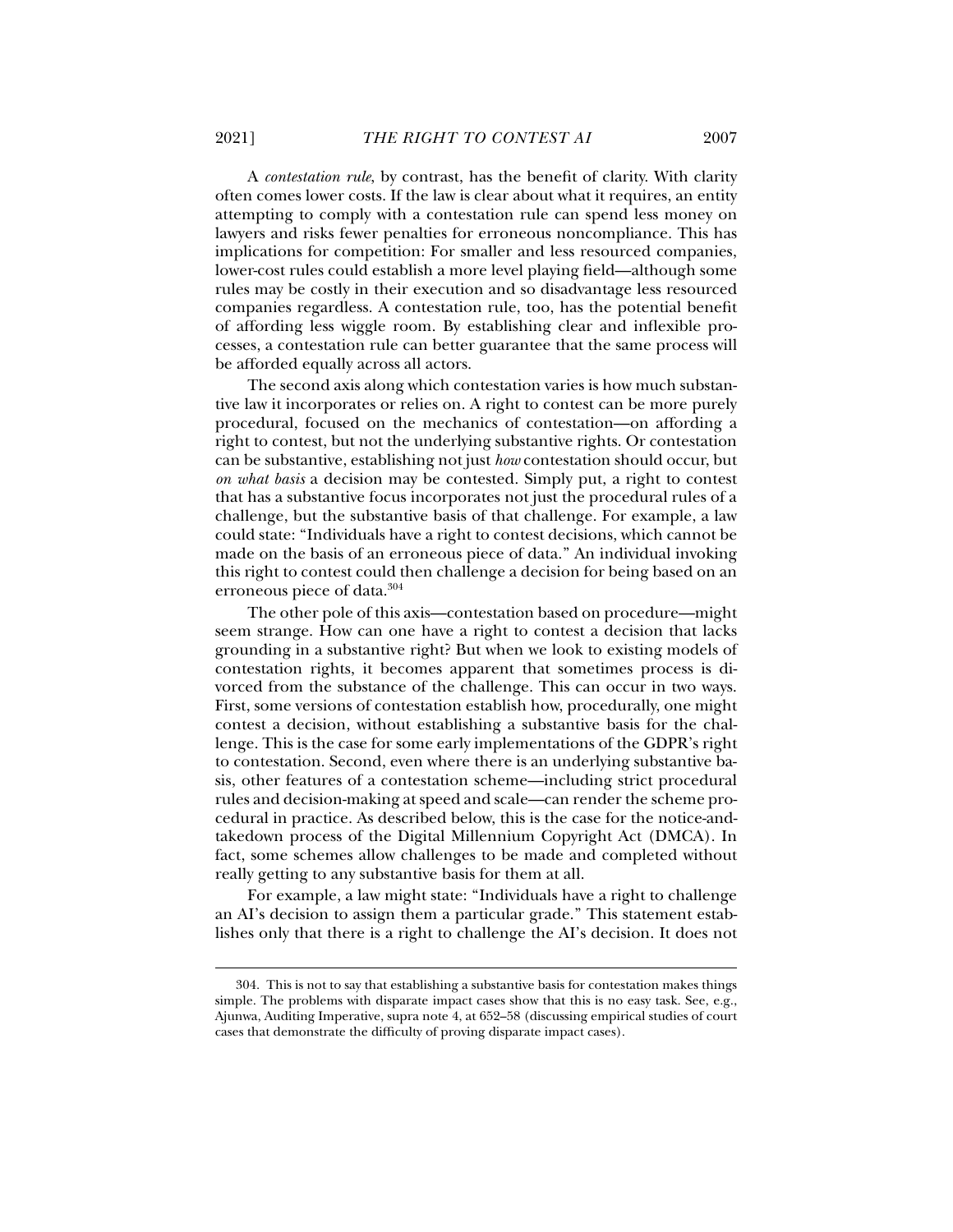establish, normatively or practically, what reasons or reasoning might give rise to successful challenges.

A law that fails to identify the substantive basis for a right to contest leaves substantive decisions in the hands of nonlegislative actors. The substance of a challenge might then be decided not by legislators but by regulators, judges, the contesting parties themselves, or the nonjudicial entities mediating or adjudicating contestation. Or it may afford a right to contest that is all procedure, with no clear substance at all.

Once again, this design choice—whether to make the right to contest more substantive or more procedural—has consequences, both good and bad. The benefit of a right to contest that is more focused on procedure is that substantive law can be subtle, heavily fact dependent, and complicated. Expertise in substantive law can thus be very expensive, which can impede individual access to justice. Additionally, as the due process theory discussed above argues, process can matter for its own sake. Process by itself can afford transparency, reveal problems in decision-making, give individuals agency in a decision, and make decision-making accountable, even if underlying substantive norms go unstated.

There are downsides, though, to a heavily procedural and minimally substantive right to contest. The first is arbitrariness. Affording the ability to contest a decision without substantive grounding gives no notice to the entity whose decisions are subject to contestation, except that it may be subject to challenges against any and all decisions. Unconstrained challenges bring with them costs, including the cost of a large volume of challenges.<sup>305</sup> Arbitrariness can be bad for challengers, too; creating no substantive backstop to a contestation right means that an adjudicator (who is sometimes the same as the entity whose decision is being contested) has untethered discretion.

The following tables illustrate the archetypes. Table I describes the archetypes. Table II offers hypothetical statutory language illustrating them.

|             | <b>Contestation Standard</b> | <b>Contestation Rule</b>  |
|-------------|------------------------------|---------------------------|
| Procedural  | 1) Contestation Standard     | 2) Contestation Rule with |
| Focus       | with a Procedural Focus      | a Procedural Focus        |
| Substantive | 3) Contestation Standard     | 4) Contestation Rule with |
| Focus       | with a Substantive Focus     | a Substantive Focus       |

TABLE I: THE CONTESTATION ARCHETYPES

 <sup>305.</sup> See, e.g., Zeran v. Am. Online, Inc., 129 F.3d 327, 333 (4th Cir. 1997) ("[N]oticebased liability for interactive computer service providers would provide third parties with a nocost means to create the basis for future lawsuits . . . . In light of the vast amount of speech communicated through interactive computer services, these notices could produce an impossible burden for service providers.").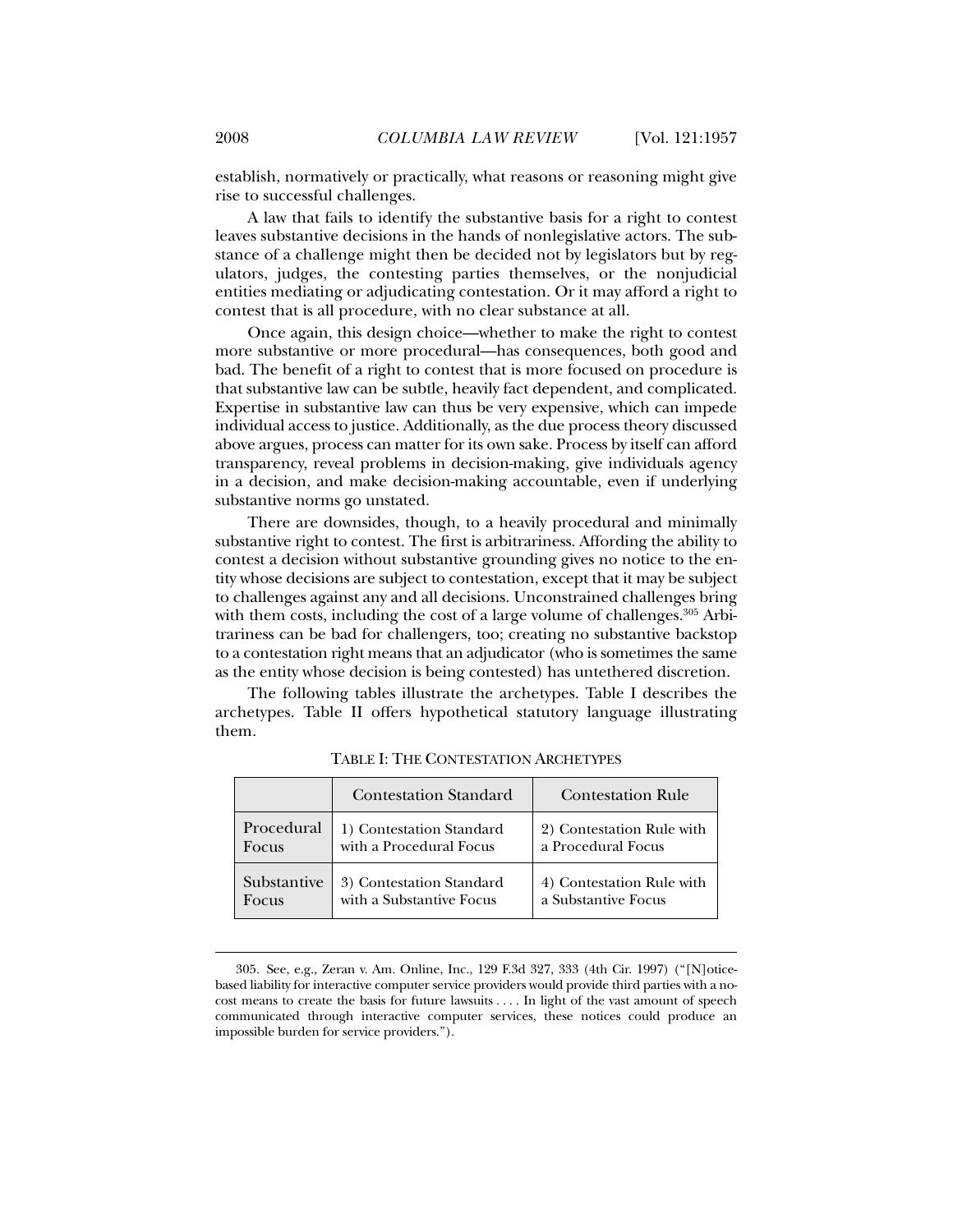|                      | <b>Contestation Standard</b>                                                                                    | <b>Contestation Rule</b>                                                                                                                            |
|----------------------|-----------------------------------------------------------------------------------------------------------------|-----------------------------------------------------------------------------------------------------------------------------------------------------|
| Procedural<br>Focus  | 1) "An individual shall<br>have a right to contest<br>decisions, and shall be<br>afforded adequate<br>process." | 2) "An individual shall have<br>a right to contest decisions.<br>She shall be provided notice<br>of an adverse decision<br>within 5 business days " |
| Substantive<br>Focus | 3) "An individual shall<br>have a right to contest<br>decisions, which shall not<br>be biased."                 | 4) "An individual shall have<br>a right to contest decisions,<br>which cannot be made on<br>the basis of erroneous data<br>points."                 |

#### TABLE II: HYPOTHETICAL EXAMPLES OF THE CONTESTATION ARCHETYPES

As with all archetypes and models, in reality, most laws map onto a continuum, rather than reside at the poles.<sup>306</sup> For example, the GDPR's right to contestation is on its face purely procedural, but read in context, arguably has substantive components. $307$  On the spectrum between substantive and procedural, the GDPR's right to contest, at least on its face, sits closer to the procedural pole:

| <b>GDPR Right to Contest</b> |                    |  |
|------------------------------|--------------------|--|
|                              |                    |  |
| Procedural                   | <b>Substantive</b> |  |

Laws, too, will often contain more than one archetype at a time. For example, the chargeback process of the Fair Credit Billing Act (FCBA) contains both precise language on substance (making it a contestation rule with a substantive focus), and precise rules on the elements of required notice and contestation timelines (making it also a contestation rule with a procedural focus).

Further, laws may operate very differently in practice from how they appear on paper. This can be deliberate—when, for example, a law delegates interpretive power to a regulator that adds in details that make a standard more rule-like in practice. For example, the EU's Right to Be Forgotten has arguably become more rule-like over time, as regulators have issued

 <sup>306.</sup> See, e.g., Jennifer S. Hendricks, In Defense of the Substance-Procedure Dichotomy, 89 Wash. U. L. Rev. 103, 107 (2011) ("Given the linearity of substance and procedure, one could imagine the distinction either as a dichotomy of black and white . . . or as a spectrum of gray, with many or even most legal rules falling in the mushy middle. Descriptively, of course, the latter view is more accurate.").

 <sup>307.</sup> See GDPR, supra note 13, art. 22(3). For example, the right applies to a decision that "significantly affects" the subject of the decision, id. art. 22(1), and the regulators responsible for explaining the articles have clarified that the apparently procedural requirement of a "solely" automated decision in fact involves a determination of whether there was meaningful human involvement, see Guidelines on Automated Individual Decision-Making, supra note 115, at 20–21 (discussing meaningful human involvement).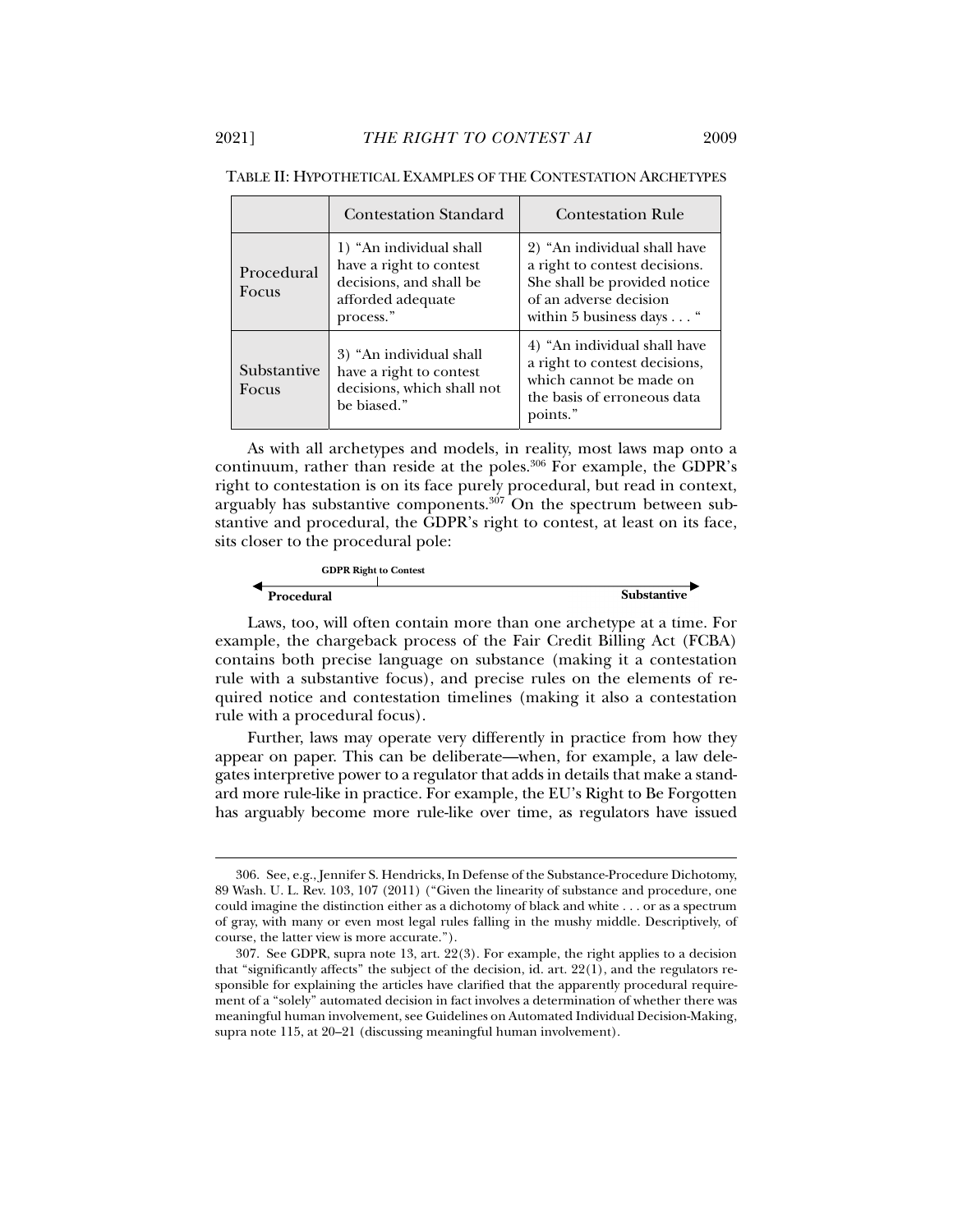more detailed guidelines.<sup>308</sup> Similarly, the GDPR's right to contestation has been altered by Member States whose implementations of the right have moved it from one quadrant to another.<sup>309</sup>

Or, the law's implementation might change over time to depart from its original design. For example, some online platforms have developed approaches to online copyright infringement that one of us has termed "DMCA Auto" and "DMCA Plus."310 In these approaches, online service providers (OSPs) employ automated systems to remove content—or prevent it from ever making it onto the provider's platform. Some versions of these approaches forgo substantive review in favor of rapid removal at scale; others go beyond what is required by the DMCA in the first place.<sup>311</sup> In turn, these decisions are sometimes subject to a privatized version of contestation that also departs from the law. ${}^{312}$  On paper, then, the DMCA establishes a contestation rule with a procedural focus, grounded in substantive copyright law. But what happens in practice may depart from the substantive law; in the case of "DMCA Plus," practice may depart from the DMCA's procedural requirements, too.

This brings us to an important aspect of our chosen archetypes: Each is an example of privatized contestation—contestation effected by private parties. In each chosen archetype, the private parties that actually apply a contestation scheme develop that scheme and operate under some type of

 309. See Malgieri, Automated Decision-Making in the EU Member States, supra note 115, at 18–23 (comparing member state implementations).

311. Urban et al., Notice and Takedown in Everyday Practice, supra note 287, at 29.

 <sup>308.</sup> See Eur. Data Prot. Bd., Guidelines 5/2019 on the Criteria of the Right to Be Forgotten in the Search Engine Cases Under the GDPR (Part 1), paras. 13–83 (July 7, 2020), https://edpb.europa.eu/sites/default/files/files/file1/edpb\_guidelines\_201905\_rtbfsearc hengines\_afterpublicconsultation\_en.pdf [https://perma.cc/6SVM-V474] (detailing grounds for a data subject's personal data to be delisted from search engine results and grounds for a search engine's proper refusal to delist such data); see also Article 29 Data Prot. Working Party, Guidelines on the Implementation of the Court of Justice of the European Union Judgment on "Google Spain and Inc. v. Agencia Española de Protección de Datos (AEPD) and Mario Costeja Gonzáles" C-131/12, at 2–3 (2014), http:// ec.europa.eu/justice/article-29/documentation/opinion-recommendation/files/2014/ wp225\_en.pdf [https://perma.cc/98GH-6SPR] [hereinafter Article 29 Working Party, Guidelines on Google Spain] (listing circumstances under which data subjects can demand that "search engines . . . de-list certain links to information affecting their privacy from the results for searches made against their name").

 <sup>310.</sup> Urban et al., Notice and Takedown in Everyday Practice, supra note 287, at 29; see also Maria Strong, U.S. Copyright Off., Section 512 of Title 17: A Report of the Register of Copyrights 67 (2020), https://www.copyright.gov/policy/section512/section-512-full-report.pdf [https://perma.cc/7C68-HWFA] (noting the existence of "DMCA+ systems"); Annemarie Bridy, Copyright's Digital Deputies: DMCA-Plus Enforcement by Internet Intermediaries, *in* Research Handbook on Electronic Commerce Law 185, 187 (John A. Rothchild ed., 2016) (surveying "the current landscape of DMCA-plus enforcement").

 <sup>312.</sup> See Bridy, supra note 310, at 197 (explaining how YouTube's Content ID program and Vimeo's Copyright Match program "allow users to dispute a copyright owner's claim on content").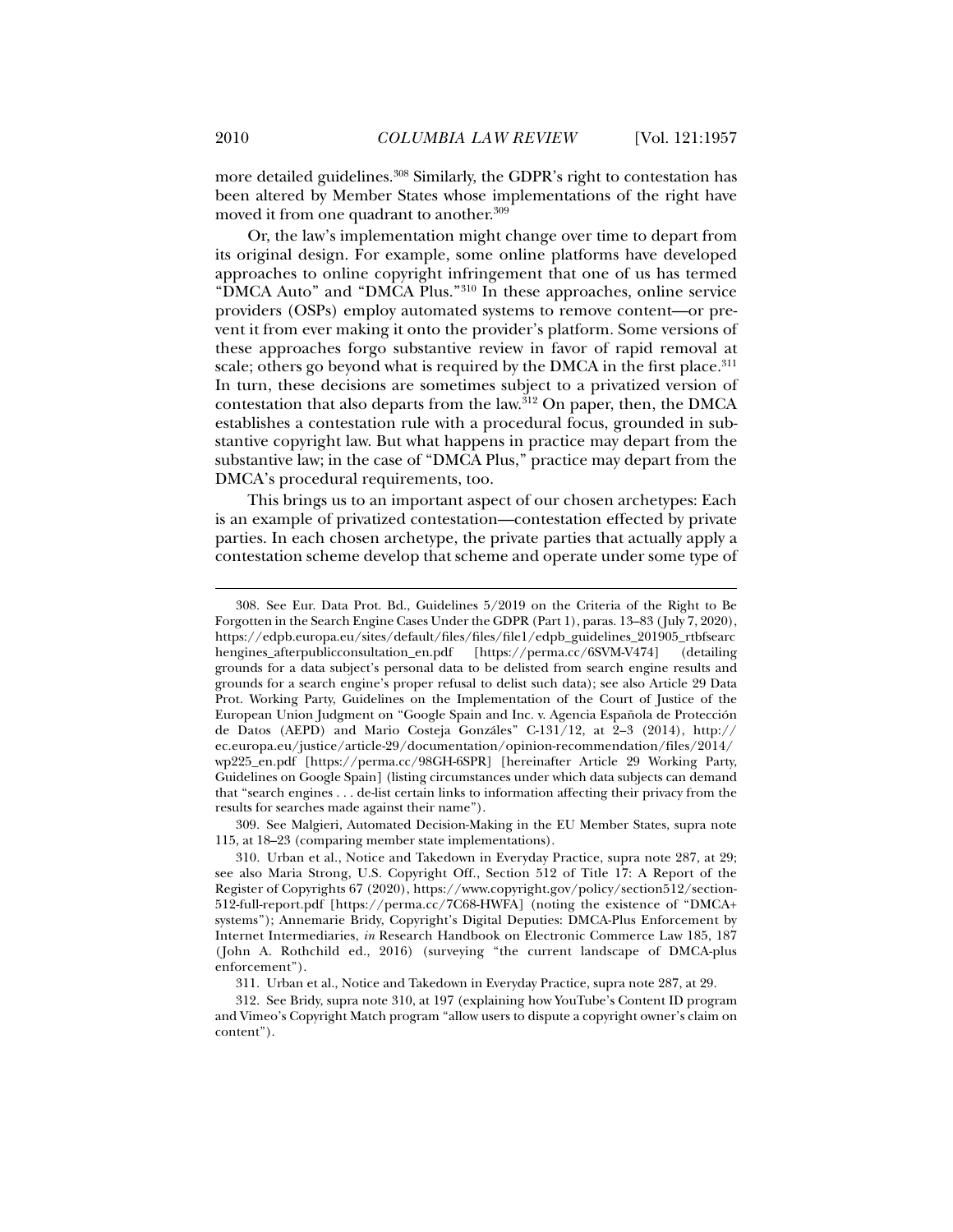statutory or regulatory framework. Some readers might characterize these choices as leaving a missing box: privatized contestation unconstrained by law or regulation. For example, much ink has been spilled on the Communications Decency Act (CDA) Section 230 and the broad immunity it affords to platforms from liability for online content moderation.313 In the absence of a statutory contestation mechanism for most online content, many platforms have developed contestation schemes that are constrained only by the platforms' preferences and interests.<sup>314</sup> Those purely privatized mechanisms can certainly inform the conversation about how to design contestation rights—especially whether or not companies can be trusted to come up with adequate process and substance. However, this Article aims to structure a conversation about statutory and regulatory design rather than entirely privatized approaches.<sup>315</sup>

The rest of this Part turns to examples that illustrate these archetypes of contestation in action. Table III identifies how our examples map onto our contestation archetypes.

|                      | Contestation<br>Standard                                                                  | Contestation<br>Rule                                                                                                   |
|----------------------|-------------------------------------------------------------------------------------------|------------------------------------------------------------------------------------------------------------------------|
| Procedural<br>Focus  | 1) The GDPR's "Right"<br>to Contestation"                                                 | 2) The Digital Millennium<br>Copyright Act's (DMCA's)<br>"Notice-and-takedown" regime;<br>The UK Right to Contestation |
| Substantive<br>Focus | 3) The EU's "Right to"<br>Be Forgotten" (RTBF);<br>The Slovenian Right to<br>Contestation | 4) The Fair Credit Billing Act<br>$(FCBA)$ ; The French &<br>Hungarian Rights to<br>Contestation                       |

TABLE III: THE CONTESTATION ARCHETYPES IN ACTION

 313. E.g., Danielle Keats Citron, Hate Crimes in Cyberspace 170–81 (2016); Eric Goldman, An Overview of the United States' Section 230 Internet Immunity, *in* The Oxford Handbook of Online Intermediary Liability 155, 155 (Giancarlo Frosio ed., 2020); Jeff Kosseff, The Twenty-Six Words That Created the Internet (2019); David S. Ardia, Free Speech Savior or Shield for Scoundrels: An Empirical Study of Intermediary Immunity Under Section 230 of the Communications Decency Act, 43 Loy. L.A. L. Rev. 373 (2010); Danielle Keats Citron & Benjamin Wittes, The Internet Will Not Break: Denying Bad Samaritans § 230 Immunity, 86 Fordham L. Rev. 401 (2017); Eric Goldman, The Ten Most Important Section 230 Rulings, 20 Tul. J. Tech. & Intell. Prop. 1 (2017); Felix T. Wu, Collateral Censorship and the Limits of Intermediary Immunity, 87 Notre Dame L. Rev. 293 (2011).

 314. See Kate Klonick, The Facebook Oversight Board: Creating an Independent Institution to Adjudicate Online Free Expression, 129 Yale L.J. 2418, 2427–48 (2020) (discussing Facebook's content moderation process prior to the establishment of the firm's Independent Governance and Oversight Board); Van Loo, supra note 5, at 832 (providing "case studies of the dispute processes designed by Airbnb, Amazon, Facebook, and Google").

 315. Inasmuch as reforms to CDA 230 suggest implementing statutory changes, these archetypes may prove useful.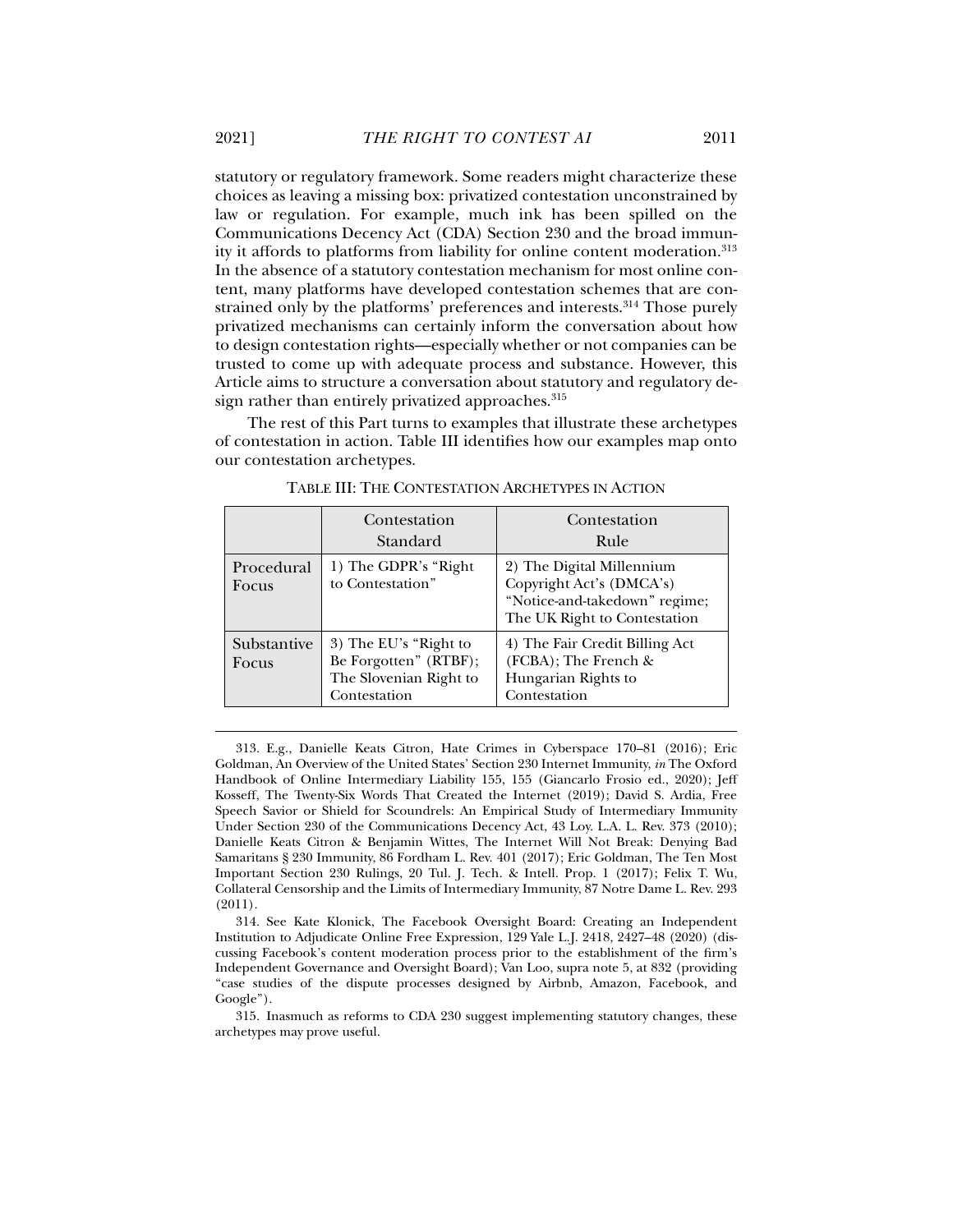In the wild, none of these examples is perfect. Here, each is simplified for purposes of illustration. At their core, however, these examples effectively illustrate the variations in how a right to contest might be designed.316

### B. *Archetype 1 Illustrated: The GDPR's Right to Contestation*

The first quadrant of the contestation archetypes is a *contestation standard* with a *procedural focus*. 317 The GDPR's right to contestation embodies this archetype.

As discussed above, the GDPR's right to contestation is a set of standards rather than specific rules. It does not, on its face, provide substantive grounds for challenging algorithmic decisions—those grounds, some suggest, will be found in other areas of substantive law.<sup>318</sup> The Guidelines issued by the EU's data regulator, the European Data Protection Board, highlight the centrality of the right to contest without giving it much further substance.<sup>319</sup>

While the right to contestation itself is as of yet a cipher, other GDPR rights can be understood to give it substance. For example, a number of the GDPR transparency rights are meant to enable contestation.<sup>320</sup> The GDPR requires notice to individuals who have been subjected to an automated decision; disclosure of "meaningful information about the logic involved" in an automated decision-making system; and explanation of individual decisions.<sup>321</sup> These various forms of transparency are intended to enable individuals to meaningfully contest algorithmic decision-making.322

 <sup>316.</sup> The newly enacted Virginia Consumer Data Privacy Act, Va. Code § 59.1-577(C) (2021), and Colorado Privacy Act, 2021 Colo. Sess. Laws 3445, 3459 (to be codified at Colo. Rev. Stat. § 6-1-1306(3) (2021)), each contain privatized contestation models for "personal data rights" that could be slotted into the archetypes.

 <sup>317.</sup> To be clear, this is what the GDPR right to contest looks like on the face of the law. Certain EU Member States have further detailed this right, sometimes in ways that move it from this first archetype to one of the other quadrants. For further discussion of this hybridization, see infra section III.F.

 <sup>318.</sup> Bayamlıoğlu, Transparency of Automated Decisions, supra note 9, at 41–49 (observing that "[n]either Article 22 nor the GDPR in general[] contains any guidance as to the substance of the right to contest automated decisions" and arguing that the contents of the right of contestation can be "a legal procedure or an adjudicatory system").

 <sup>319.</sup> Id. at 41.

 <sup>320.</sup> The right to explanation and the right to know "meaningful information about the logic involved," GDPR, supra note 13, art. 15(1)(h), in automated decision-making are, according to the Guidelines, meant to empower individuals to contest such decisions, Guidelines on Automated Individual Decision-Making, supra note 115, at 27; see also Mendoza & Bygrave, supra note 10, at 91; Selbst & Powles, supra note 127, at 236 ("[T]he test for whether information is meaningful should be functional, pegged to some action the explanation enables in the data subject, such as the right to contest a decision as provided by Article 22(3).").

 <sup>321.</sup> Kaminski, Right to Explanation, Explained, supra note 25, at 196–200. 322. Id. at 211.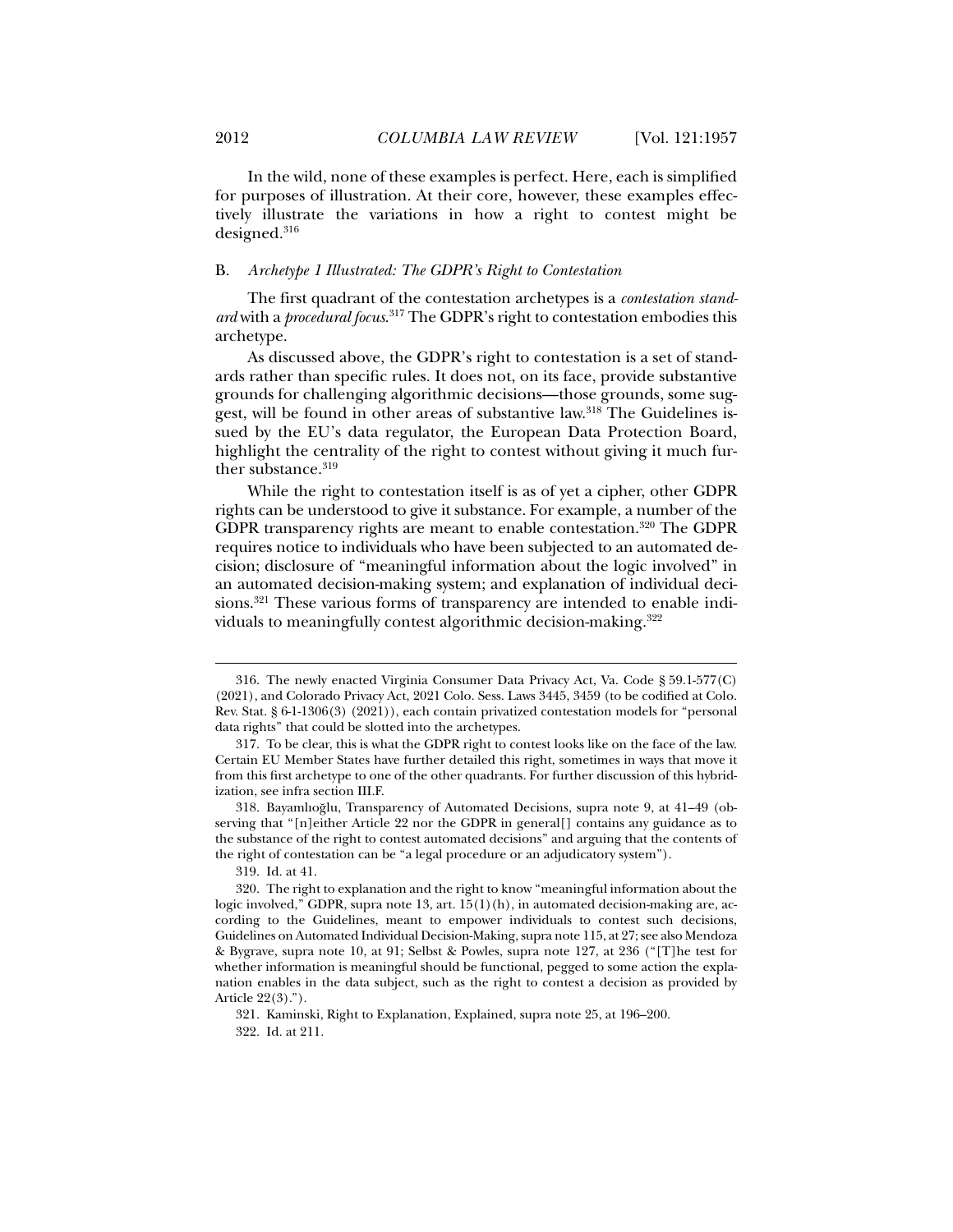Generally applicable GDPR rights also give meaning to, or complement, the right to contestation.<sup>323</sup> For example, the right to access, which includes a right to see both the data a company holds about an individual and inferences a company has made, enables individuals to challenge a decision as being based on incorrect data or incorrect inferences.324 The GDPR contains a correction right (the "right to rectification") as well, which enables individuals to require companies to correct inaccurate personal data.325 Several other generally applicable GDPR rights, such as the right to erasure, right to object, and right to restrict processing,<sup>326</sup> can each be understood as alternatively (1) complements to the right to contestation, (2) minimum requirements regardless of the strength of the contestation right, or perhaps (3) as models for the contestation right.

The right to contestation is intertwined, too, with the GDPR's treatment of the "human in the loop" of automated decision-making.<sup>327</sup> For reasons ranging from a concern about respecting human dignity<sup>328</sup> to a concern about excessive deference to automated decisions,<sup>329</sup> the GDPR pushes both private and public entities toward involving humans in significant decisions, rather than allowing such decisions to be made by machines alone. If companies wish to escape Article 22's safeguard requirements, they have to meaningfully involve a human in the loop.330

Where Article 22 applies, companies must adopt a means for "human intervention."331 The Guidelines suggest this might mean "for example providing a link to an appeals process at the point the automated decision is delivered to the data subject, with *agreed timescales* for the review and a *named contact point* for any queries."332 This suggestion in some ways resem-

 329. Mendoza & Bygrave, supra note 10, at 84; Bygrave, Minding the Machine, supra note 10, at 18; Citron, Technological Due Process, supra note 3, at 1271–72.

 330. First, Article 22's scope and stringency incentivize companies to meaningfully involve humans in algorithmic decision-making. Recall that Article 22 applies only when decisions are "based solely on automated processing"; this has been interpreted in the Guidelines to mean decisions that do not involve meaningful human involvement and oversight. Guidelines on Automated Individual Decision-Making, supra note 115, at 20–21 (discussing what constitutes "meaningful human involvement").

 <sup>323.</sup> See Edwards & Veale, supra note 175, at 49.

 <sup>324.</sup> GDPR, supra note 13, art. 15(1); see also Guidelines on Automated Individual Decision-Making, supra note 115, at 17.

 <sup>325.</sup> GDPR, supra note 13, art. 16; see also Edwards & Veale, supra note 175, at 38.

 <sup>326.</sup> GDPR, supra note 13, arts. 17, 18, 21.

 <sup>327.</sup> Jones, The Right to a Human in the Loop, supra note 72, at 231.

 <sup>328.</sup> Id.; see also Mendoza & Bygrave, supra note 10, at 84 (noting "a concern to uphold human dignity by ensuring that humans (and not their 'data shadows') maintain the primary role in 'constituting' themselves"); Zarsky, Incompatible, supra note 182, at 1016–17 ("[W]hen faced with crucial decisions, a human should be treated with the dignity of having a human decision-maker address his or her personal matter.").

 <sup>331.</sup> GDPR, supra note 13, art. 22(3).

 <sup>332.</sup> Guidelines on Automated Individual Decision-Making, supra note 115, at 32.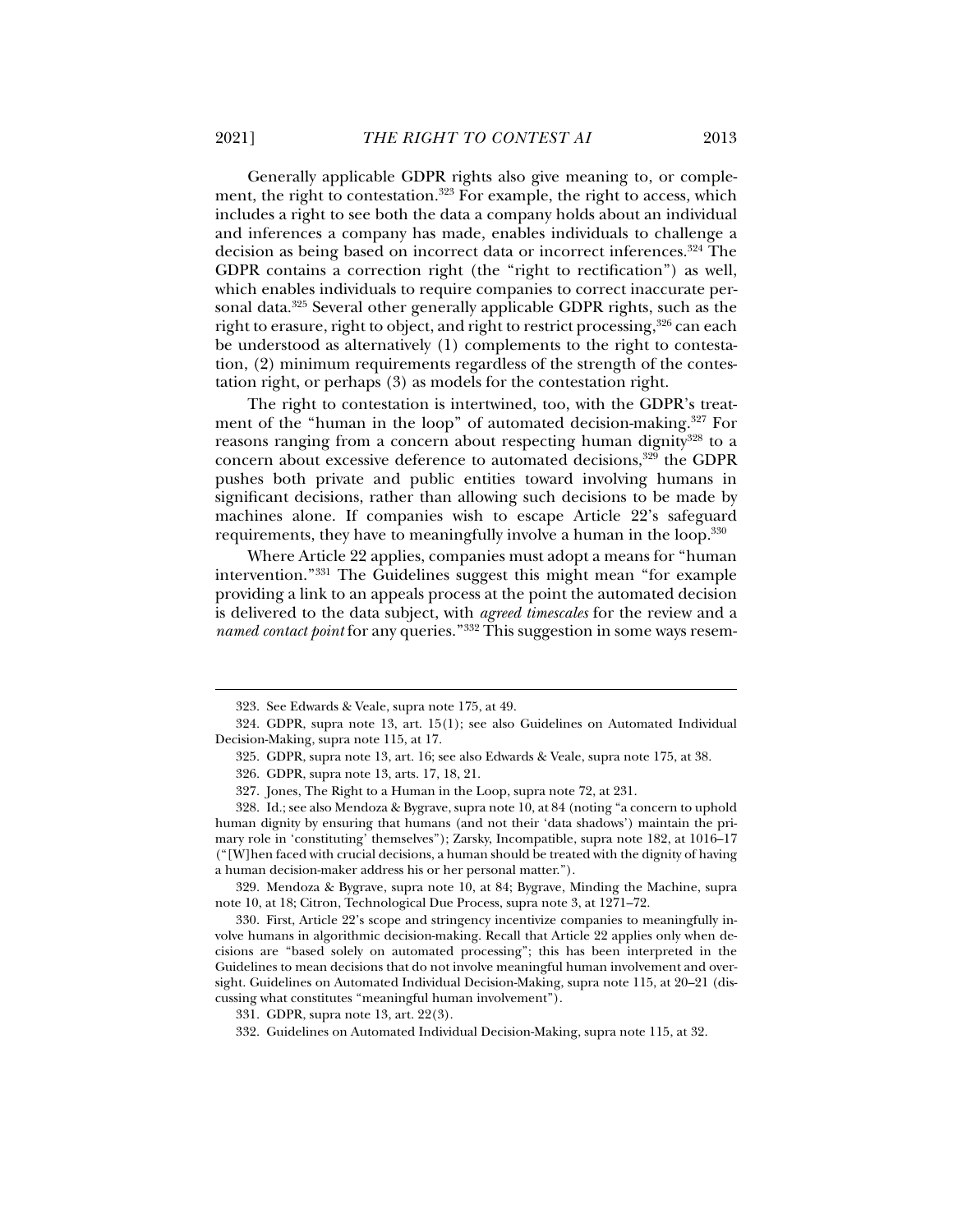bles the DMCA notice-and-takedown process, in that it establishes a company contact point and suggests that there be timescales for procedures, although it does not establish specific timelines.

Also notable is that the Guidelines' example does not involve an external neutral decision-maker but houses the appeals process within the same company that implements automated decision-making.<sup>333</sup> While this guidance arguably moves the right to contest from a pure contestation standard to something more rule like, it still leaves most details up to the entity processing the AI decision. Moreover, it is an example, not a requirement.

The central concern about the right to contestation is that, like its predecessor, it may become dead-letter law.334 The Guidelines, however, show335 that the regulators that enforce the GDPR believe contestation is a core component of the GDPR's basket of rights.

A second concern about the right to contestation as a contestation standard is that it leaves substantial wiggle room for companies and governments to render the right ineffective in practice. Furthermore, the GDPR allows Member States to implement their own versions of the right.336 As a standard, Article 22 leaves ample room for Member States to craft their own versions of the contestation right, potentially resulting in both higher compliance costs for companies operating across the EU and in varying degrees of efficacy that depend on where a person lives.

Finally, the GDPR right at first appears to be largely procedural rather than substantive. It is not clear from the text *on what basis* someone may contest an AI decision. This leaves open the possibility that implementing entities or Member States can construct a right that is almost entirely procedural. And in fact, both the Guideline example discussed above and the implementation by some Member States discussed below have construed the right to contestation as being largely procedural in nature. This risks defanging the right and allowing companies to comply through rubberstamped processes rather than requiring effective mechanisms with meaningful effects.337

But there are strong arguments that when it is read in context, there is a substantive backstop to the GDPR's contestation right—illustrating

 <sup>333.</sup> Cf. Citron & Pasquale, Scored Society, supra note 8, at 20 (proposing that the FTC plays an analogous supervisory role in the context of credit-scoring algorithms); Crawford & Schultz, supra note 8, at 126–27 (proposing that a regulatory entity like the FTC play this role).

 <sup>334.</sup> Edwards & Veale, supra note 175, at 65–67; Wachter et al., Why a Right to Explanation of Automated Decision-Making Does Not Exist, supra note 115, at 96–97.

 <sup>335.</sup> Malgieri, Automated Decision-Making in the EU Member States, supra note 115, at 4.

 <sup>336.</sup> GDPR, supra note 13, art. 22(2)(b).

 <sup>337.</sup> Wachter & Mittelstadt, Right to Reasonable Inferences, supra note 120, at 569 (calling "into question that the right to contest can be meaningfully implemented without underlying decision-making standards").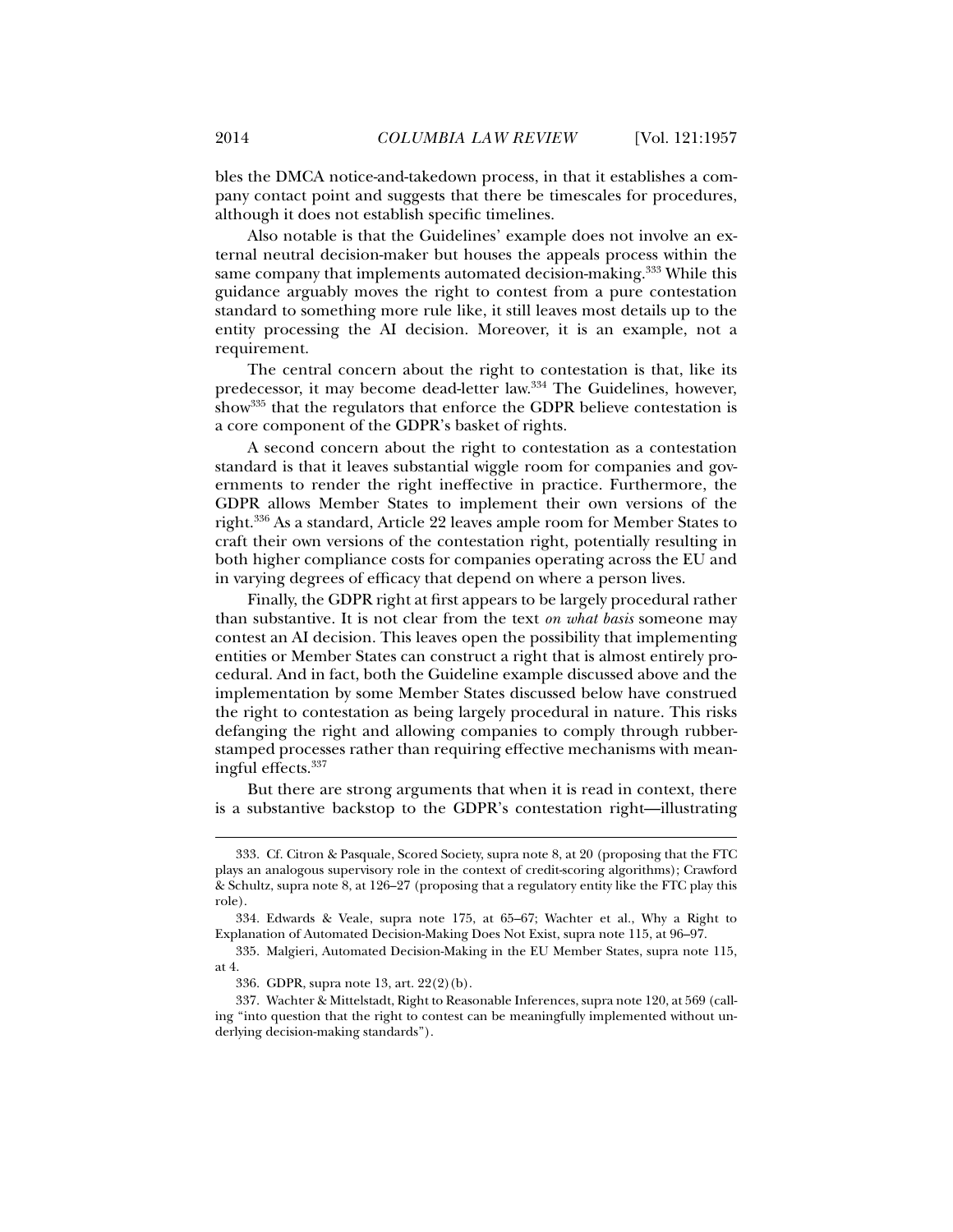that laws often fall on a spectrum between the poles rather than existing as pure versions of the archetypes. At least, individuals can contest the inaccuracy of the personal data on which decisions are based, using the general GDPR right to rectification.<sup>338</sup> It is clear, too, that the right to contest is intended to go beyond mere rectification. Like other restrictions on AI decision-making, the right is intended to protect "the data subject's rights and freedoms and legitimate interests."339 One can thus argue that the GDPR affords a right to contest not just erroneous decisions, but biased and discriminatory decisions, and most decisions based on highly sensitive personal data.340 There is the worrisome prospect that both complying entities and Member States will eschew this substantive grounding and take the GDPR's right to contest in the more proceduralized direction offered in the Guidelines.

## C. *Archetype 2 Illustrated: The DMCA's "Notice-and-Takedown" Process and the UK Right to Contestation*

We now move to the second archetype: a *contestation rule* with a *procedural focus*. This is illustrated by some implementations of the influential "notice-and-takedown" process created by section 512 of the U.S. DMCA.341 We also offer the UK implementation of the GDPR's right to contestation as an example.

1. *DMCA Section 512*. — The DMCA's section 512 contains one of the most widely adopted versions of a contestation right in the digital age. The DMCA's approach has been exported in various forms throughout the world,<sup>342</sup> including in the implementation of the EU's E-Commerce

 $\overline{a}$ 

341. 17 U.S.C. § 512 (2018).

 <sup>338.</sup> GDPR, supra note 13, art. 16 ("The data subject shall have the right to obtain from the controller without undue delay the rectification of inaccurate personal data concerning him or her.").

 <sup>339.</sup> Id. art. 22(3).

 <sup>340.</sup> GDPR, supra note 13, Recital 71. Recital 71 explains that entities should aim to minimize errors and to "prevent . . . discriminatory effects on natural persons on the basis of racial or ethnic origin, political opinion, religion or beliefs, trade union membership, genetic or health status or sexual orientation," and to not utilize processing "that results in measures having such an effect." While not specifically directed at the contestation right, these substantive goals can be understood as the goals of contestation as well. Additionally, Recital 71 states that AI decisions based on particularly sensitive personal information ("special categor[y]" data, such as biometric data, racial data, and sexual orientation data) "should be allowed only under specific conditions."

 <sup>342.</sup> For a detailed account of the DMCA's influence on other implementations, see Urban et al., Notice and Takedown in Everyday Practice, supra note 287, at 21–23 ("The E-Commerce Directive was largely inspired by the DMCA safe harbors, though it differs from the DMCA in several notable ways."). For comprehensive discussions of the background and relationship between the U.S. and European approaches, see generally Aleksandra Kuczerawy, Intermediary Liability and Freedom of Expression in the EU: From Concepts to Safeguards (2018); Miquel Peguera, The DMCA Safe Harbors and Their European Counterparts: A Comparative Analysis of Some Common Problems, 32 Colum. J.L. & Arts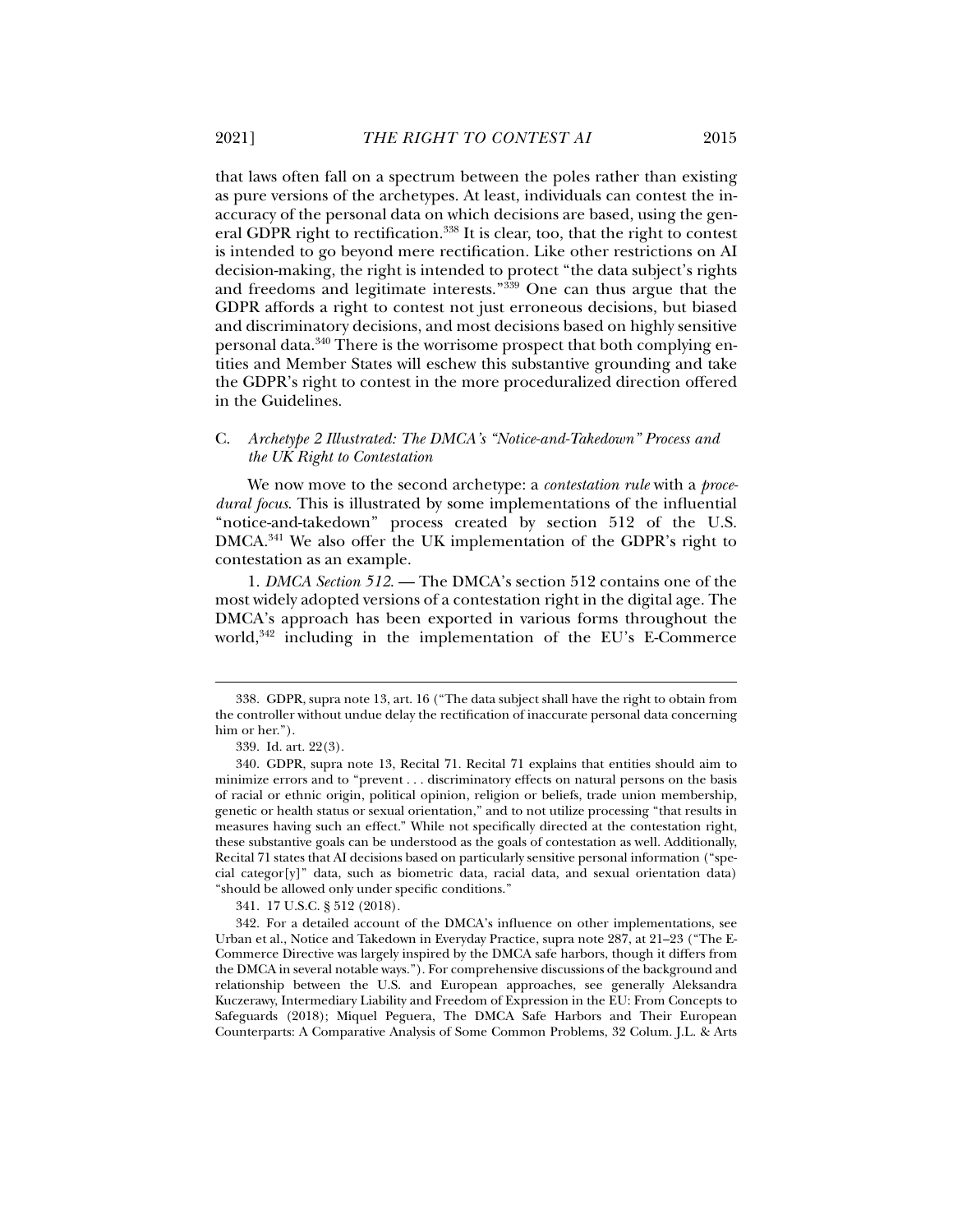Directive.343 For better or worse, section 512 has become a worldwide model for a privatized version of individual due process as applied to online expression.344

Section 512 structures online copyright disputes. Its drafters sought to reduce legal uncertainty for OSPs and to reduce costs for copyright holders facing online copyright infringement.<sup>345</sup> Under section 512, copyright holders can address online copyright infringement by sending relatively inexpensive "takedown" notices directly to OSPs.<sup>346</sup> If OSPs respond to the takedown notices by removing the allegedly infringing material, they receive "safe harbor" from certain types of secondary liability for their users' copyright infringements.<sup>347</sup> In turn, targets of takedown notices can contest removal by sending a "counter notification" asking that material be reinstated.<sup>348</sup>

Section 512's notice-and-takedown scheme, taken as a whole, exemplifies a contestation rule. If material infringes copyright, then it comes down. Moreover, the statute dictates many (though notoriously not all) precise elements of a tightly orchestrated process.<sup>349</sup> Copyright holders

 344. Beyond the E-Commerce Directive, the DMCA has influenced approaches in online service providers' mechanisms for removing content that implicates issues other than copyright. See, e.g., Report a Trademark Issue, Twitter, https://support.twitter.com/forms/ trademark [https://perma.cc/A8HF-W8BF] (last visited Aug. 2, 2021); Trademark Report Form, Facebook, https://www.facebook.com/help/contact/284186058405647 [https:// perma.cc/42ES-JWFA] (last visited Aug. 2, 2021).

 345. H.R. Rep. No. 105-551, pt. 2, at 49–50 (1998); S. Rep. No. 105-190, at 20 (1998). For a comprehensive account of the reasoning behind, and debates surrounding, the passage of the DMCA, see generally Jessica Litman, Digital Copyright: Protecting Intellectual Property on the Internet (2001).

 346. 17 U.S.C. § 512(c)(3); S. Rep. No. 105-190, at 45 (explaining how the "notice and takedown" procedure of subsection  $(c)(3)$  is a "formalization and refinement" of the cooperative process meant to efficiently handle network-based copyright infringement).

 347. 17 U.S.C. § 512(c)(1)(C); S. Rep. No. 105-190, at 19 (explaining that under section 512, there are a series of "safe harbors" for certain common activities of OSPs, in which the OSP receives the benefit of limited liability).

348. 17 U.S.C. § 512(g)(2)(B).

 349. A number of aspects of section 512 have been the subject of expensive and timeconsuming litigation, once again illustrating that most real-life examples sit on a spectrum rather than being a pole of the archetypes. Even the timeline for takedown itself contains, in addition to precise rules, standards such as "act[] expeditiously to remove" material. Id.  $§ 512(c)(1)(A)(iii).$ 

<sup>481, 511 (2009) (</sup>arguing that, while the EU and U.S. statutes include problematic ambiguities and other similarities, their differences render them functionally distinct).

 <sup>343.</sup> Council Directive 2000/31, art. 14, 2000 O.J. (L 178) 1, 13 (EC) [hereinafter E-Commerce Directive]. Note that, in the majority of implementations, "takedown" is reserved for copyright complaints, though it is sometimes applied to other serious complaints (such as complaints of so-called "manifestly unlawful" speech), and rarely, to any unlawful content. See Aleksandra Kuczerawy, From 'Notice and Take Down' to 'Notice and Stay Down': Risks and Safeguards for Freedom of Expression, *in* The Oxford Handbook of Intermediary Liability Online 525, 526 (Giancarlo Frosio ed., 2020) (comparing and contrasting some specific national implementation strategies and how they "can impact the right to freedom of expression").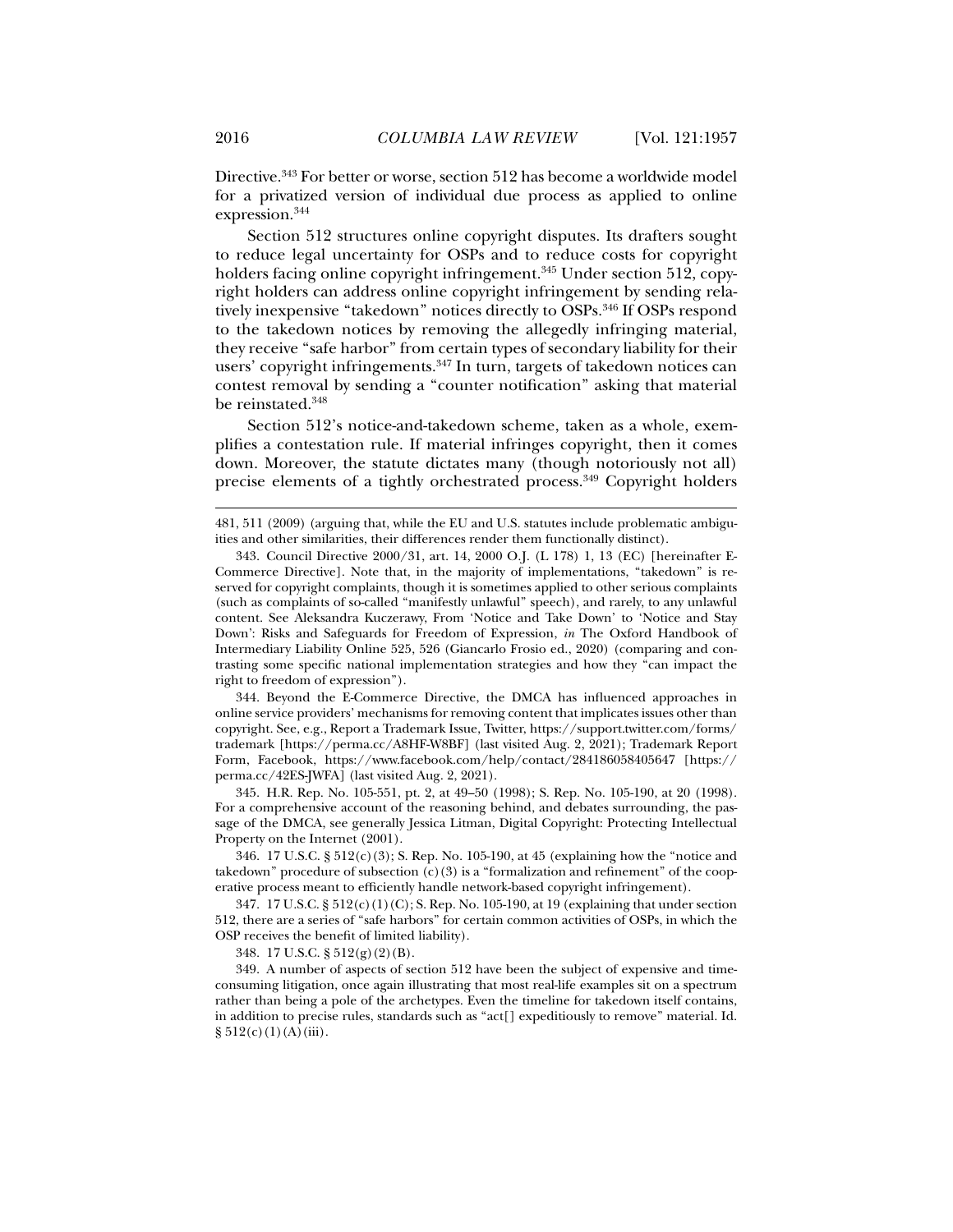must send a takedown request that contains specific information.350 If a copyright holder properly requests a takedown, OSPs must "respond[] expeditiously to remove" material.351 Those whose material is targeted by a takedown notice can contest removal by sending a "counter notification"—that, again, contains specified information $352$ —back to the OSP. $353$ If a counternotice arrives, the OSP must forward it on to the notice sender, who can choose to file a copyright lawsuit against the target or let the dispute go.354 If, after a statutorily prescribed time period (ten to fourteen days), no lawsuit is filed, the OSP must replace the targeted material.<sup>355</sup>

Viewed as it is applied in practice, section 512 also exemplifies a procedural focus. Section 512's contestation mechanism, in theory, is grounded in substantive copyright law. Takedown and "putback" should turn on copyright infringement or noninfringement, respectively. And in some circumstances, this is how it operates: OSPs review takedown requests and consider whether there is infringement, then decide whether to remove the complained-of material.<sup>356</sup>

In other cases, however, the notice-and-takedown project is, in practice, almost entirely procedural. In these circumstances, notices arrive and material is removed with little or no substantive review by OSPs.357 This occurs for a number of reasons. First, some OSPs must manage notices at scale—millions, or at the limit, even a billion or more notices in a year. For these OSPs, automated review and takedown is the only practicable option.358

Second, the notice-and-takedown system creates an interlocking set of requirements, incentives, and risks that push OSPs away from substantive review and toward takedown. To begin, a copyright holder sending a takedown notice does not have to prove a copyright violation. They just have to identify allegedly infringing materials and state that they believe in good faith that the targeted use is not authorized.359 OSPs reviewing the notice then have strong incentives to err on the side of removal, because strong remedies—injunctions, stiff statutory damages, and attorneys'

<sup>350.</sup> Id.  $\S 512(c)(3)$  (specifying the required "[e]lements of notification").

<sup>351.</sup> Id.  $\S 512(c)(1)(C)$ . This, of course, is a standard embedded within a largely rulebound process. As noted, none of the archetypes is a perfect example.

<sup>352.</sup> Id.  $\S 512(g)(3)$  (specifying the "[c]ontents of counter notification").

 <sup>353.</sup> Id. § 512(g)(2)(B).

<sup>354.</sup> Id.  $\S 512(g)(2)(B)$ –(C).

 <sup>355.</sup> Id.

 <sup>356.</sup> See Urban et al., Notice and Takedown in Everyday Practice, supra note 287, at 40– 41 (noting that these relatively substantively-based processes are still designed and followed by the OSPs, which are not neutral arbiters).

 <sup>357.</sup> Id. at 54 –55.

 <sup>358.</sup> See id. at 52–54 (explaining that "notice-and-takedown" policies range from using human review to evaluate manageable numbers of requests to processing mass amounts of notices using automated systems).

 <sup>359. 17</sup> U.S.C. § 512(c)(3)(A).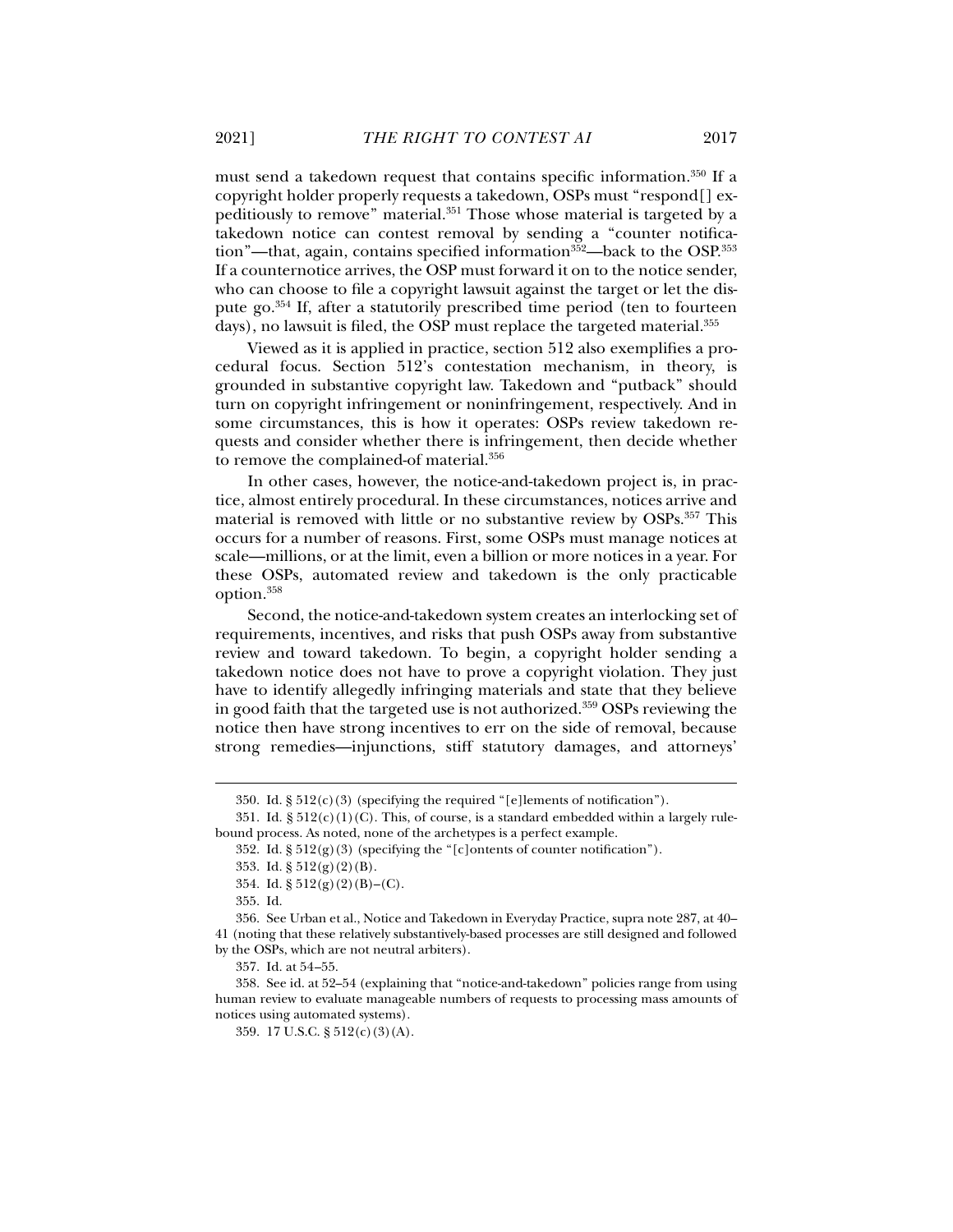fees—are available for copyright infringement.360 Some OSPs thus simply comply with all notices that appear to conform with section 512's procedural requirements.<sup>361</sup> As an OSP representative put it in empirical work by one of us, "[T]he process forces you to try to stay out of making judgment calls [and] to take [takedown requests] at face value."362

In these situations, the online platform either engages in a substantive analysis biased by the incentives in the system or does not engage in substantive copyright analysis at all. Instead, the law establishes a statutorily dictated process that is implemented by nonneutral parties, acting against a legal and practical backdrop that militates toward takedown.

Section 512(f), which provides a judicial backstop to the process, allows participants to sue one another for knowing material misrepresentations that result in content being improperly removed or restored.<sup>363</sup> That is, section 512(f) does tether the notice-and-takedown process to the substance of copyright law—and provides recourse to a neutral arbiter—but only inasmuch as it prevents users of the process from knowingly misrepresenting the law, and only inasmuch as it is actually invoked in practice (which isn't much). In the end, the ability to recover damages under section 512(f) pales in comparison to the downside risk OSPs incur by refusing removal or replacing contested material.364

On its face, the section 512 process is carefully structured to balance responsibilities and protect the rights of both copyright holders and notice targets. By some measures, section 512 has been extraordinarily successful. Its takedown process has been followed an estimated billions of times over the last twenty years,<sup>365</sup> relatively inexpensively resolving disputes and clearing infringing material from the internet. Measured by the myriad of online dispute resolution processes that mimic its structure,<sup>366</sup> it is also wildly successful as a model.

<sup>360.</sup> Statutory damages range from \$200 to \$150,000, per work infringed. Id.  $\S 504(c)(2)$ . Because statutory damages are calculated per work infringed, OSPs, which may host or link to very large numbers of user-posted works, can face extremely high potential awards. For a detailed discussion of the effect of statutory damages in the U.S. copyright system, see Pamela Samuelson & Tara Wheatland, Statutory Damages in Copyright Law: A Remedy in Need of Reform, 51 Wm. & Mary L. Rev. 439, 452 (2009) (observing that the "new higher range for statutory damages that could be awarded against willful infringers . . . unfortunately opened up opportunities for excessive awards far beyond congressional intent").

 <sup>361.</sup> Urban et al., Notice and Takedown in Everyday Practice, supra note 287, at 41.

 <sup>362.</sup> Id.

 <sup>363. 17</sup> U.S.C. § 512(f).

 <sup>364.</sup> Statutory damage awards are potentially so high that some OSP decisions not to remove disputed material may fairly be characterized as "betting the company." Urban et al., Notice and Takedown in Everyday Practice,supra note 287, at 43. OSPs also consider the slowness and expense of court cases, and the high burden of proof required by section 512(f), to be stymieing. Id.

 <sup>365.</sup> Id. at 8.

 <sup>366.</sup> See supra notes 342–344 and accompanying text.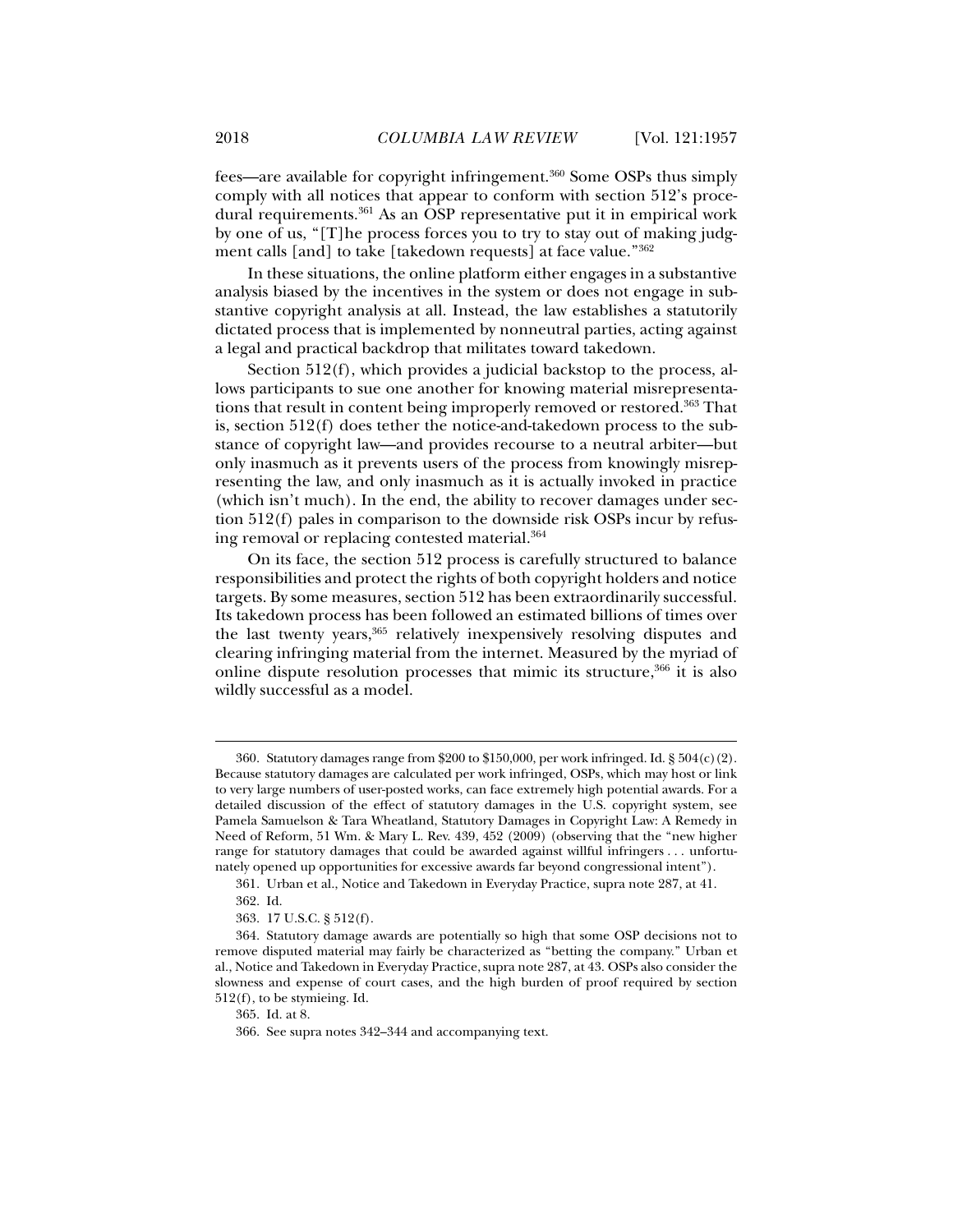Yet section 512 attracted due process concerns from its inception.<sup>367</sup> Copyright holders have complained that the takedown process is insufficiently effective, too costly, and burdensome.<sup>368</sup> OSPs have argued that section 512's process risks capturing legal uses along with infringing materials.369 The "counternotice" mechanism was added late in the legislative process in response to process concerns.370 Some have pointed out that the required ten-to-fourteen-day takedown period could quell timesensitive speech; others have observed that it gave the notice sender little time to file a lawsuit if a counternotice arrived.<sup>371</sup> Civil society groups have worried that section 512's contestation mechanisms and other design features are insufficient to deter abusive or mistaken removals.<sup>372</sup>

The DMCA's due process protections thus appear to be shaky. Although the lack of public visibility into the system makes it impossible to fully observe, there is now a small body of empirical research into the notice-and-takedown process<sup>373</sup> and stakeholder experiences.<sup>374</sup> The U.S. Copyright Office, too, recently completed a multiyear study of the section 512 system.375 Investigators consistently have found mistaken or improper uses of the takedown system. In 2006, one of us found that 29% of a sample of notices to Google Search were flawed.376 In 2017, one of us found that 31% of a large sample of notices sent to Google Search were questionable. In that same sample, 70% of the notices sent to Google Image Search were fundamentally flawed, largely because of one prolific sender.<sup>377</sup> Without

371. Id. at 636–37.

 $\overline{a}$ 

372. Id.; Strong, supra note 310, at 11.

 373. E.g., Sharon Bar-Ziv & Niva Elkin-Koren, Behind the Scenes of Online Copyright Enforcement: Empirical Evidence on Notice & Takedown, 50 Conn. L. Rev. 339 (2018); Perel & Elkin-Koren, supra note 159, at 473; Daniel Seng, The State of the Discordant Union: An Empirical Analysis of DMCA Takedown Notices, 18 Va. J.L. & Tech. 369 (2014); Urban & Quilter, supra note 367; Urban et al., Notice and Takedown in Everyday Practice, supra note 287; Jennifer M. Urban, Brianna L. Schofield & Joe Karaganis, Takedown in Two Worlds: An Empirical Analysis, 64 J. Copyright Soc'y U.S.A. 483 (2017) [hereinafter Urban et al., Takedown in Two Worlds]; Rishabh Dara, Intermediary Liability in India: Chilling Effects on Free Expression on the Internet, Ctr. For Internet & Soc'y (2011), http://cis-india. org/internet-governance/intermediary-liability-in-india.pdf [https://perma.cc/TL9G-LWDC].

 374. E.g., Jennifer M. Urban, Joe Karaganis & Brianna L. Schofield, Notice and Takedown: Online Service Provider and Rightsholder Accounts of Everyday Practice, 64 J. Copyright Soc'y U.S.A. 371 (2017) [hereinafter Urban et al., Accounts of Everyday Practice]; Urban et al., Notice and Takedown in Everyday Practice, supra note 287.

375. Strong, supra note 310.

376. Urban & Quilter, supra note 367, at 667.

377. Urban et al., Takedown in Two Worlds, supra note 373, at 499, 510.

 <sup>367.</sup> See Jennifer M. Urban & Laura Quilter, Efficient Process or "Chilling Effects"? Takedown Notices Under Section 512 of the Digital Millennium Copyright Act, 22 Santa Clara Comput. & High Tech. L.J. 621, 633–36 (2006).

 <sup>368.</sup> Strong, supra note 310, at 77–82.

 <sup>369.</sup> Id. at 139–41; Urban et al., Notice and Takedown in Everyday Practice, supra note 287, at 39–43.

 <sup>370.</sup> See Urban & Quilter, supra note 367, at 633–36.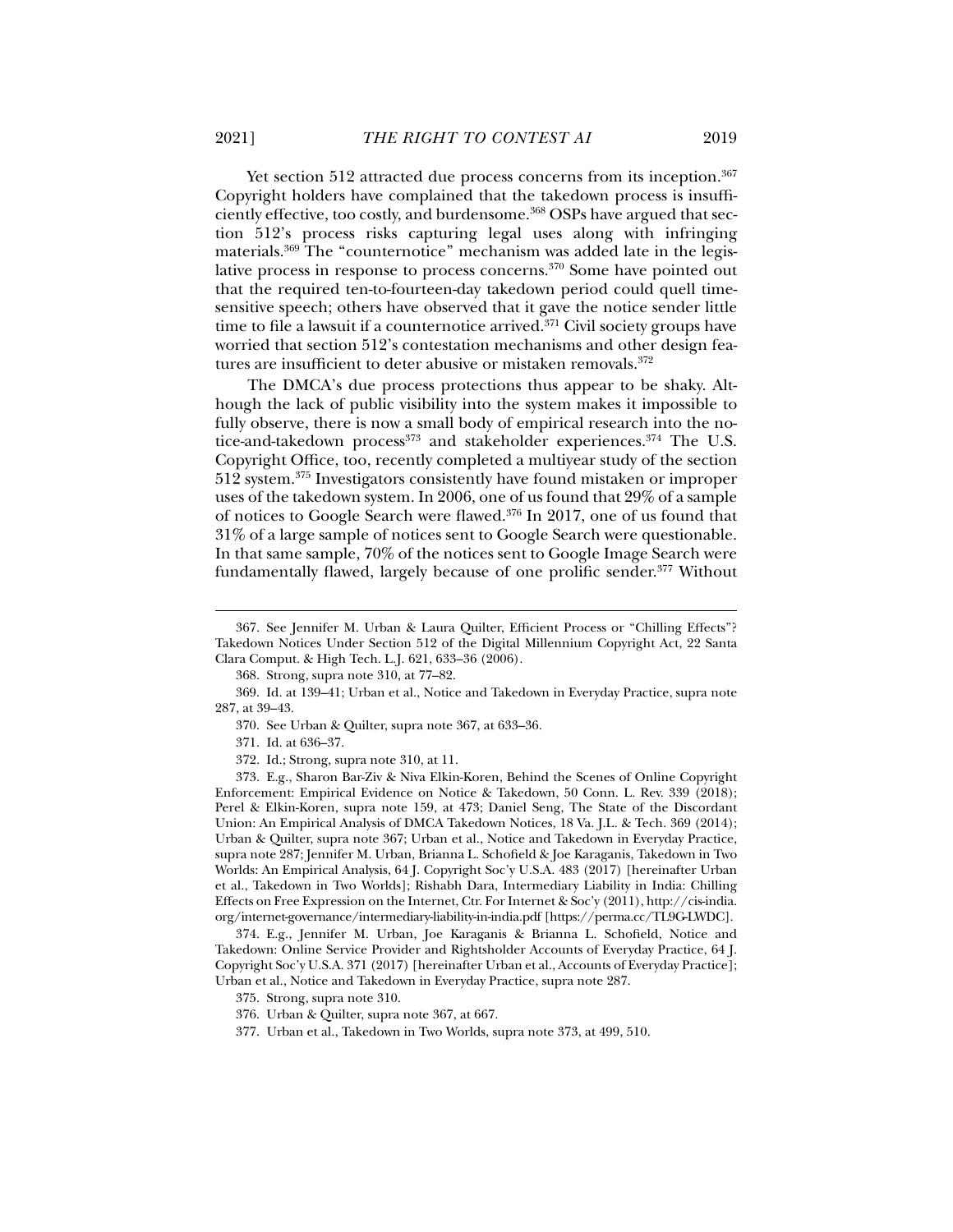her notices, 36% were questionable. Also in 2017, Sharon Bar-Ziv and Niva Elkin-Koren investigated the Israeli (.il) notices from the same sample, discovering that only 34% contained allegations of copyright infringement; the other  $66\%$  were improper subject matter.<sup>378</sup>

The DMCA's contestation mechanisms thus apparently have failed to fulfill their purpose. Despite evidence that improper or questionable removals are not uncommon, counternotices appear to be rare; section 512(f) suits for any party's knowing material misrepresentation of a copyright violation are even rarer.<sup>379</sup> The counternotice mechanism is used extremely infrequently;<sup>380</sup> OSPs largely consider it a dead letter.<sup>381</sup> The Copyright Office's study, too, uncovered problems with the counternotice process.382 The DMCA thus has lessons to teach about what to avoid, or to include, when designing contestation.

2. *The UK Implementation of the Right to Contestation*. — The UK implementation of the GDPR's right to contestation offers a second example of a contestation rule with a procedural focus. In implementing the GDPR before Brexit, the UK adopted a highly proceduralized approach to challenging algorithmic decision-making. This approach builds on domestic law in place before the GDPR.383

Prior to the GDPR, section 12 of the UK Data Protection Act of 1998 required a company to notify individuals of an automated decision "as soon as reasonably practicable" and provided individuals twenty-one days to request reconsideration or request a new decision with human involvement.384 A company then had to respond within twenty-one days with "a

 <sup>378.</sup> Bar-Ziv & Elkin-Koren, supra note 373, at 359–60.

 <sup>379.</sup> Because no public record of counternotices exists, it is impossible to know exactly how often they are sent; however, all available evidence indicates they are rare. Most quantitative work focuses on notices to search engines, which are less likely to receive counternotices because they are not required to forward notices to the targets. See, e.g., Seng, supra note 373; Urban & Quilter, supra note 367, at 626; Urban et al., Takedown in Two Worlds, supra note 373, at 393. Relying on studies of search alone would likely result in an underestimate of counternotices. However, a qualitative study of OSPs and large notice senders, covering a wide range of OSP types, also found counternotices to be rare. Urban et al., Notice and Takedown in Everyday Practice, supra note 287, at 44 – 46.

 <sup>380.</sup> Urban et al., Accounts of Everyday Practice, supra note 374, at 394.

 <sup>381.</sup> Id.

 <sup>382.</sup> Strong, supra note 310, at 162 ("Another aspect of section 512 that received significant attention . . . was the ten–fourteen day period between when the OSP receives a counter-notice and when the copyright holder must file a federal lawsuit or see the material get replaced set forth in section  $512(g)(2)(C)$ .").

 <sup>383.</sup> See Malgieri, Automated Decision-Making in the EU Member States, supra note 115, at 9–10 (noting that the UK's 2018 Data Protection Act's proceduralized process for contesting algorithmic decision-making is probably due to previous provisions of the UK Data Protection Act of 1998).

 <sup>384.</sup> UK Data Protection Act 1998, c. 29, § 12(2)(b) (UK) ("[T]he individual is entitled, within twenty-one days of receiving that notification from the data controller, by notice in writing to require the data controller to reconsider the decision or to take a new decision otherwise than on that basis.").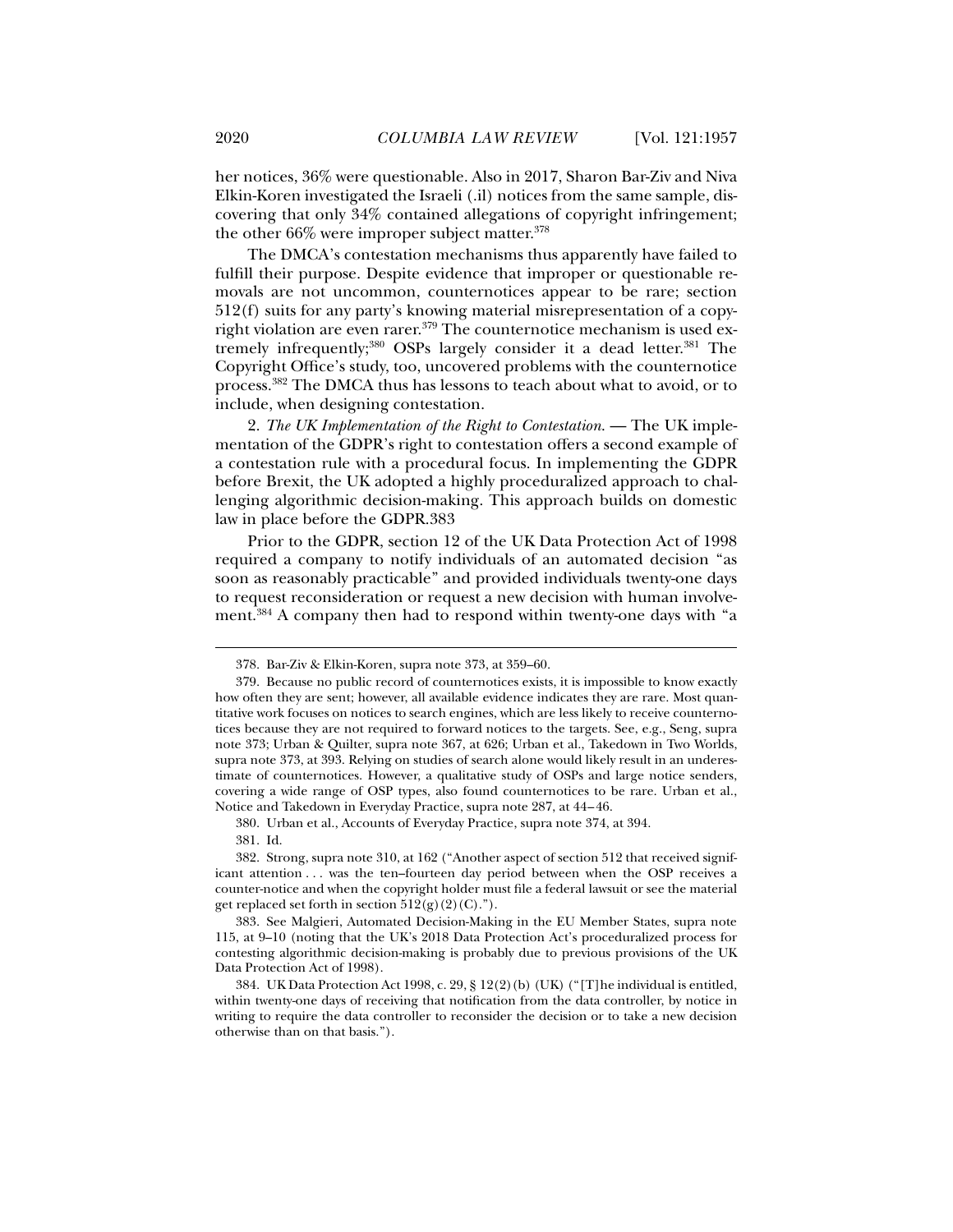written notice specifying the steps that [it] intends to take to comply with the [individual's] notice."385 Nothing in the law specified what measures a company needed to take to adequately reconsider a decision. Thus, the UK approach to algorithmic decision-making, prior to the GDPR, was to focus on procedural timelines and not on substantive prohibitions or on standards for reversing decisions.

New UK law implementing the GDPR extended the twenty-one days to one month. As before, a company must notify an individual of an automated decision in writing "as soon as reasonably practicable"; the individual has one month (instead of twenty-one days) to request that a company "(i) reconsider the decision, or (ii) take a new decision that is not based solely on automated processing."<sup>386</sup> The company then ordinarily has a month to "consider the request, including any information provided by the data subject . . . comply with the request, and . . . by notice in writing inform the data subject of: (i) the steps taken to comply with the request, and (ii) the outcome of complying with the request."<sup>387</sup> This process may be amended through regulation.<sup>388</sup> This establishes what Gianclaudio Malgieri has referred to as a "proceduralized explanation"—individuals are given insight into the process of contestation, which may itself check company behavior, or even incentivize pro-consumer outcomes through transparency.

Other implementing EU Member States also specify some procedural requirements for contestation, though not to the same level of detail as the UK. Ireland and France invoke appellate procedure.389 Ireland requires companies to enable an individual to "(I) make representations to the controller in relation to the decision, (II) request human intervention in the decision-making process, [and] (III) request to appeal the decision."390 As in the UK, companies must "notify the [individual] in writing

 <sup>385.</sup> Id. § 12(3).

 <sup>386.</sup> UK Data Protection Act 2018, c. 12, § 14(4)(a)–(b) (UK).

 <sup>387.</sup> Malgieri, Automated Decision-Making in the EU Member States, supra note 115, at 9 n.80 (quoting UK Data Protection Act 2018, § 14(5)) ("Section 14(5) states that the data controller must react within the period described in Article 12(3), GDPR[,] . . . which commences] within one month of receipt of the request . . . [and] may be extended by two further months where necessary.").

 <sup>388.</sup> According to Malgieri, these safeguards in the UK law "basically absorb[]" the GDPR safeguards of contestation, expressing their point of view, and getting human intervention. Id. at 10. Under this interpretation, the UK has implemented the right to contestation as a right to "reconsider the decision"; the right to obtain human intervention as the right to "[t]ake a new decision that is not based solely on automated processing"; and the right to express one's voice as the right to have a company consider "any information provided by the [individual]." Id. at 10.

 <sup>389.</sup> See id. at 10–11, 13, 15.

 <sup>390.</sup> Data Protection Act 2018, § 57(1)(b)(ii) (SI 7/2018) (Ir.).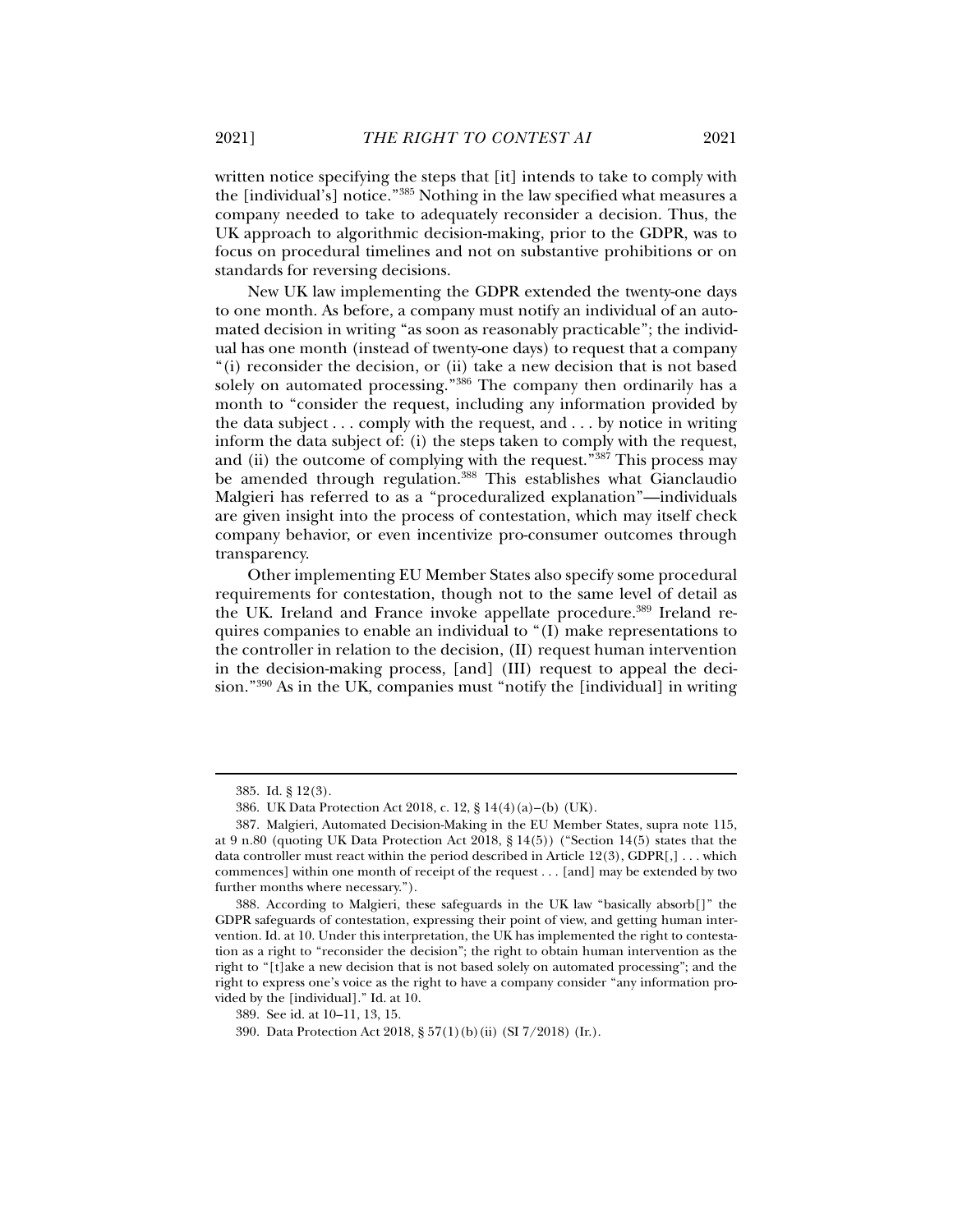of (i) the steps taken to comply with the request, and (ii) in the case of an appeal . . . the outcome of the appeal."391

It is too early to know how these proceduralized implementations of Article 22 will fare, but the DMCA suggests some lessons. Section 512's detailed timelines and requirements for notices and counternotices have not, for the most part, created a usable contestation process. Instead, both the process as actually practiced and substantive decisions turn on OSPs, which are influenced by their analysis of liability risk. Without substantive standards for reconsideration or guidance on how to treat additional information provided by the data subject, it is unclear whether procedures alone will enhance accuracy and prevent discrimination or respect dignity. Similarly, the UK law's transparency requirements require a description of the procedural steps themselves, not the underlying reasons for a decision.392 This is process giving, not reason giving. By itself, the UK rubric is unlikely to foster the consistency and reliability, or serve the decisiondisciplining functions, that we expect from adequate process.

# D. *Archetype 3 Illustrated: The "Right to Be Forgotten" and the Hungarian and Slovenian Rights to Contestation*

To illustrate our third archetype, a *contestation standard* with a *substantive focus*, we turn to the EU's so-called "Right to Be Forgotten." We additionally point to the Hungarian and Slovenian implementations of the GDPR's right to contestation.

1. *The Right to Be Forgotten*. — The "Right to Be Forgotten" (RTBF), more accurately characterized as a right to erasure of certain personal data, grew from European data protection law in existence before the GDPR.393 In the 2014 *Google Spain* case, the Court of Justice of the European Union (CJEU) interpreted data protection law to hold that a search engine must, as a "data controller," respond to certain requests from individuals to erase personal data—that is, to challenges by individuals to the inclusion of their personal data in search engine results.<sup>394</sup>

 <sup>391.</sup> Id. § 57(2)(b). France bans automated decision-making, including semi-automated decision-making, in the judicial context. Fully automated administrative decisions are also prohibited. However, semi-automated decisions are permissible in particular contexts, under conditions that include implementing administrative procedures for appeals. Malgieri, Automated Decision-Making in the EU Member States, supra note 115, at 13.

 <sup>392.</sup> See supra note 387 and accompanying text.

 <sup>393.</sup> The right emerged in current form from the Court of Justice of the EU's (CJEU's) 2014 case, *Google Spain*, and exists in current form in Article 17 of the GDPR. For a compelling history of its origins and characterization of its nature, see Meg Leta Ambrose & Jef Ausloos, The Right to Be Forgotten Across the Pond, 3 J. Info. Pol'y. 1, 6–11 (2013).

 <sup>394.</sup> See Case C-131/12, Google Spain SL v. Agencia Espanola de Proteccion de Datos, ECLI:EU:C:2014:317, ¶ 100(3) (May 13, 2014).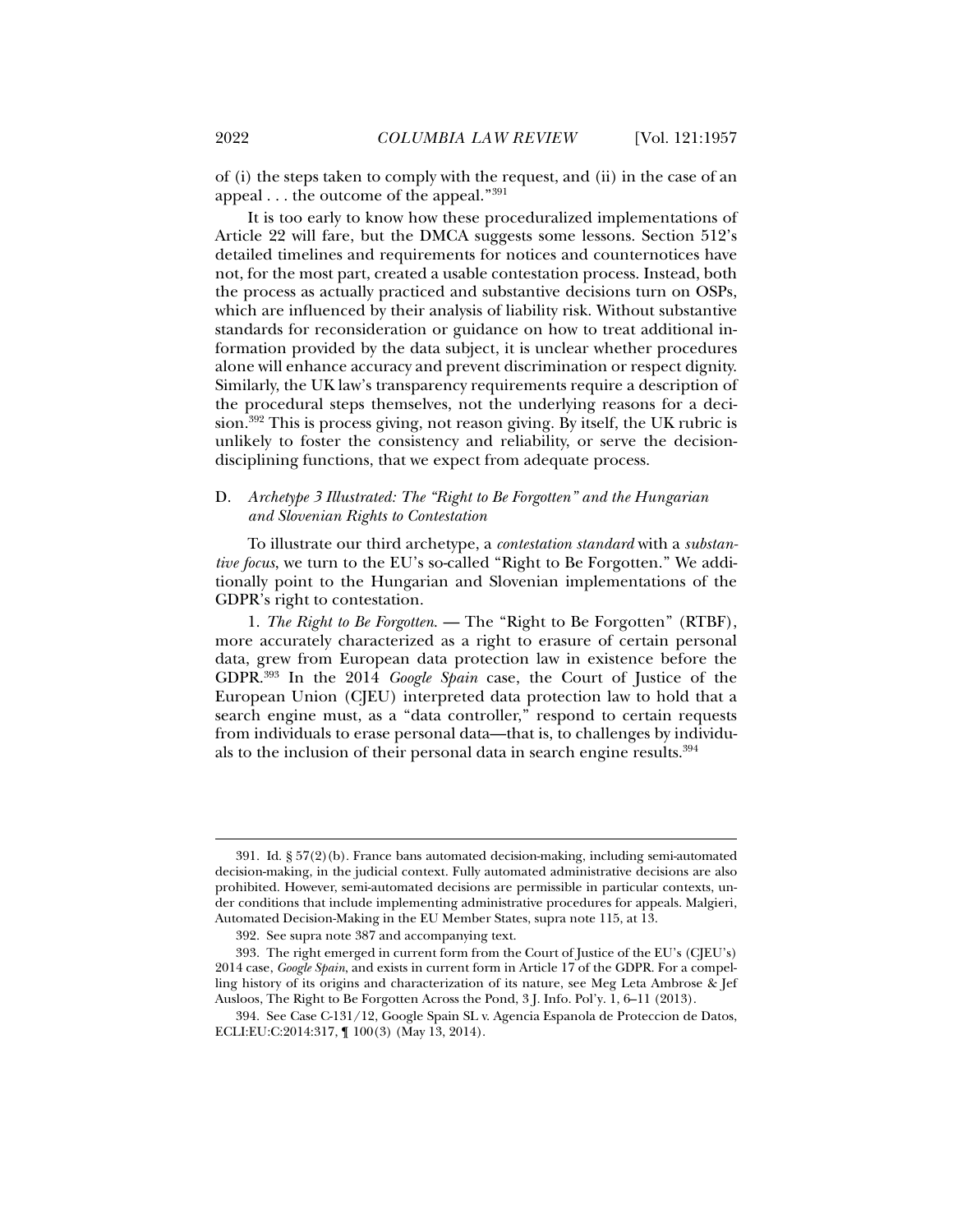The RTBF thus functions, in effect, as a right to contest inclusion in search engine results.<sup>395</sup> The RTBF is not an absolute right to erasure but rather a right to *request* erasure, with the search engine, as with the DMCA, acting both as an interested party and as arbiter. Unlike the DMCA, however, the RTBF contains no putback mechanism—and in fact, establishes virtually no procedural rules at all.396

The *Google Spain* decision was quickly characterized as a blow to free speech, with European authors noting that the CJEU failed to explicitly consider the fundamental right to freedom of expression.<sup>397</sup> Others identified the decision as a prime example of core differences between the U.S. and EU approaches to managing the tension between privacy and speech.<sup>398</sup> This focus on free speech, however, risks obfuscating the utility of the RTBF as a contestation model.

Among our contestation archetypes, the RTBF is most accurately characterized as a contestation standard with a substantive focus. The CJEU in *Google Spain* established substantive requirements for search engines to use in determining whether to delist search results. The court found that "as a rule" individual rights to data protection and privacy "override . . . not only the economic interest of the operator of the search engine but also the interest of the general public in having access to that information upon a search relating to the data subject's name."399 But the court also established a substantive balancing test for search engines to use in establishing exceptions. Companies may balance between individual interests in privacy and data protection and a public interest in access to information.400

 <sup>395.</sup> See Edward Lee, Recognizing Rights in Real Time: The Role of Google in the EU Right to Be Forgotten, 49 U.C. Davis L. Rev. 1017, 1037 (2016) (describing the process as an "administrative procedure for filing and deciding RTBF claims").

 <sup>396.</sup> See id. at 1023 (noting that the CJEU left erasure requests to the discretion of the search engine or other entity receiving the request).

 <sup>397.</sup> See Bloch-Wehba, supra note 293, at 52–56 (noting how "*Google Spain* and the Article 29 Working Party guidelines . . . chafe[] against free expression norms and values recognized in Europe and beyond"); Daphne Keller, The Right Tools: Europe's Intermediary Liability Laws and the EU 2016 General Data Protection Regulation, 33 Berkeley Tech. L.J. 287, 354 (2018) (discussing how the RTBF is both similar to and different from intermediary liability); Stefan Kulk & Frederik Zuiderveen Borgesius, *Google Spain v. González*: Did the Court Forget about Freedom of Expression?, 5 Eur. J. Risk Regul. 389, 397 (2014) (discussing the court's reliance on private ordering and observing that "search engine operator[s] may not be the most appropriate party" to balance the fundamental rights involved).

 <sup>398.</sup> See, e.g., Steven C. Bennett, The "Right to Be Forgotten": Reconciling EU and US Perspectives, 30 Berkeley J. Int'l L. 161, 167–68 (2012); Orla Lynskey, Control Over Personal Data in a Digital Age: *Google Spain* v *AEPD and Mario Costeja Gonzalez*, 78 Mod. L. Rev. 522, 531 (2015); Robert C. Post, Data Privacy and Dignitary Privacy: *Google Spain*, the Right to be Forgotten, and the Construction of the Public Sphere, 67 Duke L.J. 981, 1061–62 (2018).

 <sup>399.</sup> Case C-131/12, Google Spain SL v. Agencia Espanola de Proteccion de Datos, ECLI:EU:C:2014:317, ¶ 99 (May 13, 2014).

 <sup>400.</sup> Id. ¶ 81.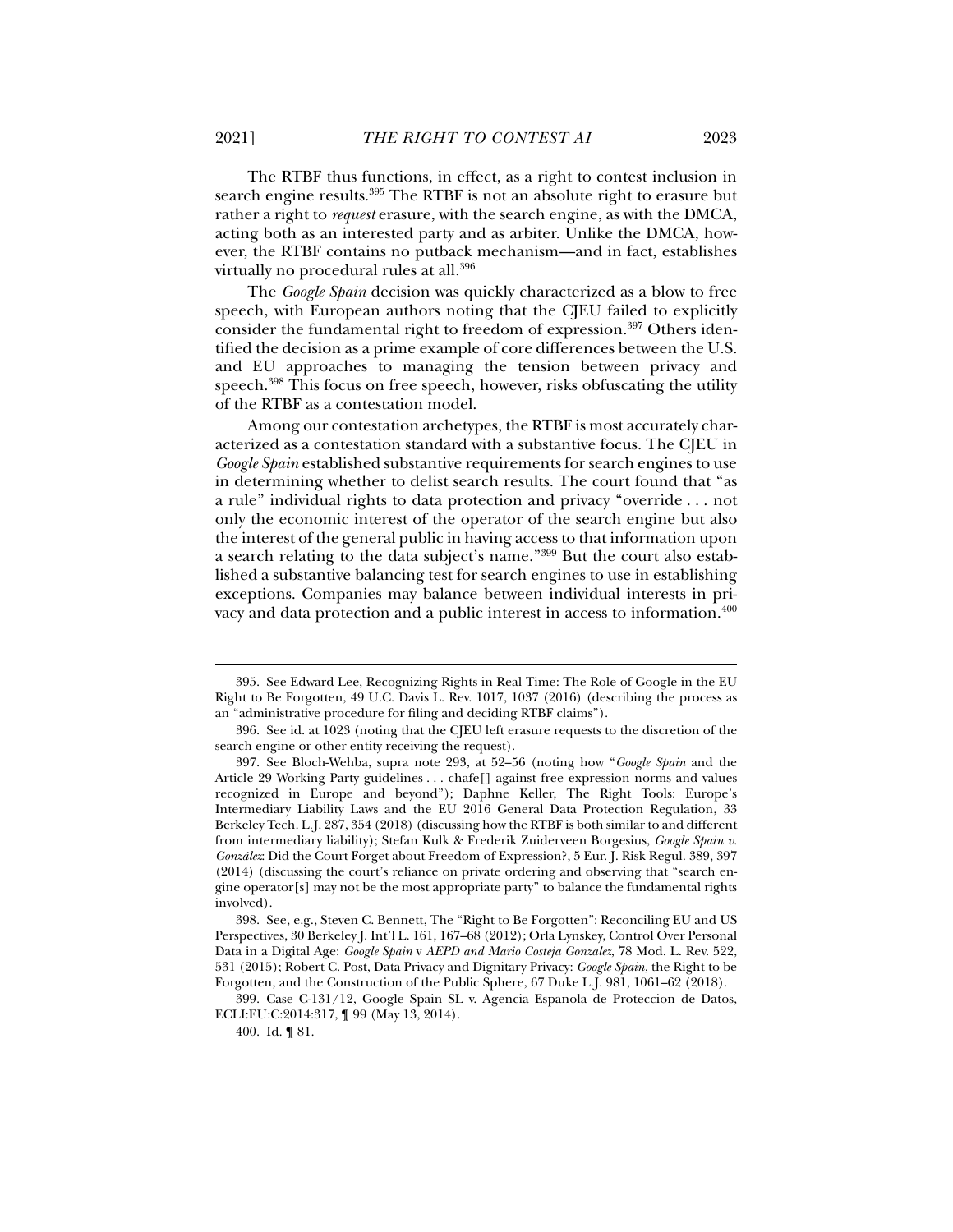Under certain circumstances, companies may maintain information in search results, for example when the individual is a public figure and the interest of the general public in such information outweighs privacy concerns.401

The CJEU's opinion in *Google Spain* establishes a contestation standard rather than a rule. It requires companies to respond to individual takedown requests, but leaves a great deal of leeway for determining what constitutes an individual interest in privacy and what constitutes a public interest in access to information.<sup>402</sup> What the CJEU did not do is give any indication of the procedure a search engine must follow: The CJEU decision emphasized substance, without establishing a contestation process.

Over time, both companies and regulators have filled in some of the gaps left by the CJEU. First, Google established an Advisory Council that issued a report indicating the substantive criteria the search engine would use in evaluating takedown requests.<sup>403</sup> Regulators then established their own list of criteria.404 This dialogue has largely clarified the substantive standard set by the CJEU into something more rule-like in nature.

Kulk & Borgesius, supra note 397, at 398.

 401. Case C-131/12, Google Spain SL v. Agencia Espanola de Proteccion de Datos, ECLI:EU:C:2014:317, ¶ 97 (May 13, 2014) ("[T]he interference with his fundamental rights is justified by the preponderant interest of the general public in having . . . access to the information in question.").

402. See id. ¶ 81.

 403. In the immediate aftermath of the court's decision, Google established an Advisory Council and went on tour, holding public meetings in seven European cities to discuss the substance of the right. Lee, supra note 395, at 1044. Google's Advisory Council issued a forty-one-page report in 2015, pointing to four substantive criteria: an individual's role in public life, the nature of the information, the source of the information, and the passage of time. The Advisory Council to Google on the Right to be Forgotten (Feb. 6, 2015), https:/ /static.googleusercontent.com/media/archive.google.com/en//advisorycouncil/advisem ent/advisory-report.pdf [https://perma.cc/G5DJ-G7TG]; see also Paulan Korenhof, Jef Ausloos, Ivan Szekely, Meg Ambrose, Giovanni Sartor & Ronald Leenes, Timing the Right to be Forgotten: A Study Into "Time" as a Factor in Deciding About Retention or Erasure of Data, *in* Reforming European Data Protection Law 171, 172–73, 180–84 (Serge Gutwirth, Ronald Leenes & Paul de Hert eds., 2015) (exploring the role of time in the RTBF and identifying "specific points in data processing, which also denote specific points or periods in time, where enforcing of RTBF is reasonable or even necessary").

 404. The Article 29 Working Party, the leading data protection regulator, issued guidelines in November 2014, with thirteen substantive criteria for balancing when to delist content. Article 29 Working Party, Guidelines on Google Spain, supra note 308. Once the GDPR went into effect, with a new provision specifically describing a right to erasure as a "right to be forgotten," the European Data Protection Board (EDPB) set about creating a new set of guidelines, adopted in July 2020. These Guidelines largely reference the previous

Whilst it is true that the data subject's rights protected by those articles also override, as a general rule, that interest of internet users, that balance may however depend, in specific cases, on the nature of the information in question and its sensitivity for the data subject's private life and on the interest of the public in having that information, an interest which may vary, in particular, according to the role played by the data subject in public life.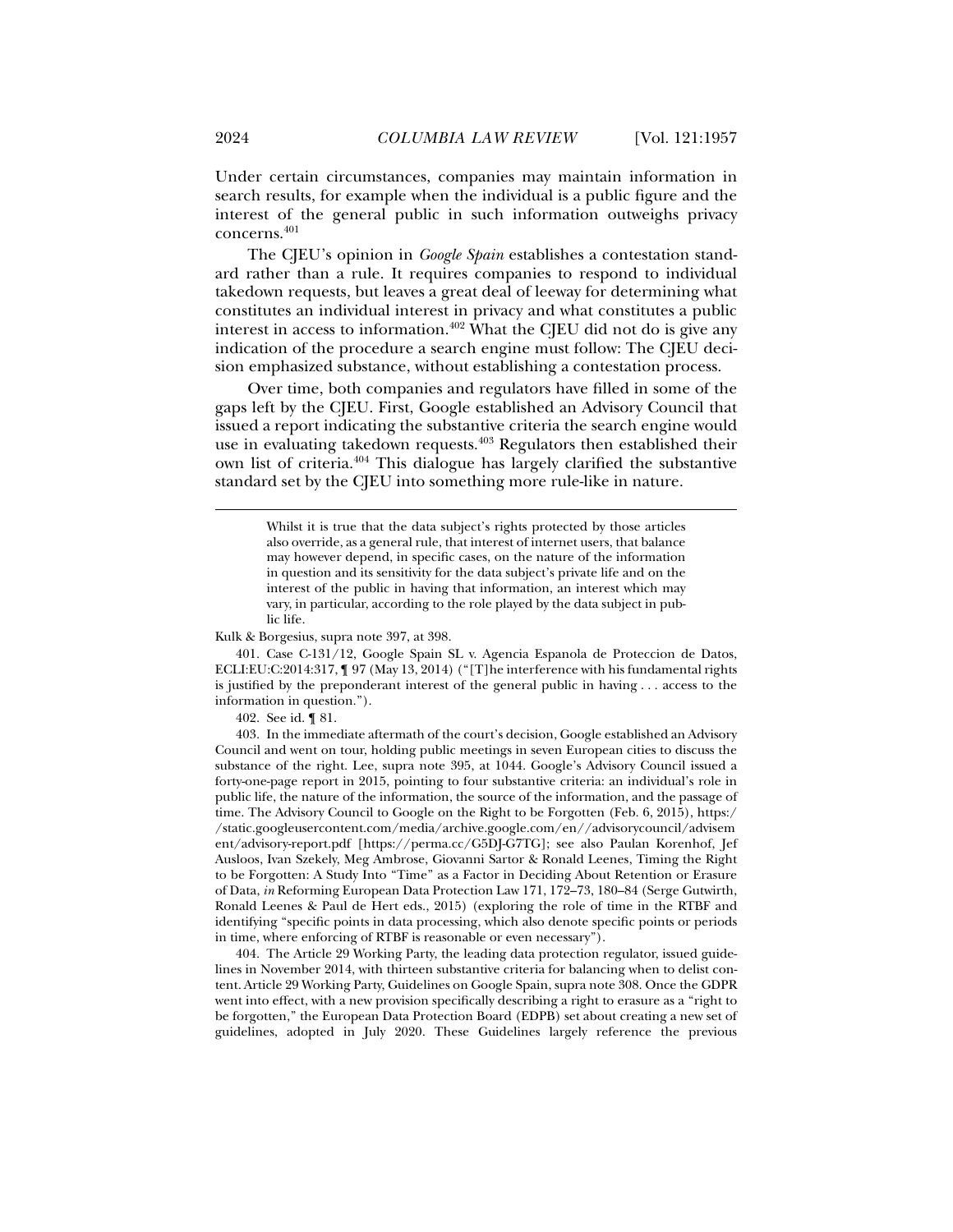Regulators have not, however, set out a specific process that search engines must follow. In the absence of such rules, Google created its own process.405 The RTBF has prodded companies into creating a privatized system of contestation similar to, but in some ways crucially different from, the DMCA. That system was likely influenced by implementations of the E-Commerce Directive, an EU-wide instrument established in 2000.406

Google set up what Edward Lee has described as an "administrative procedure for filing and deciding RTBF claims."407 Google put a webform up on its website for individuals to request delisting.<sup>408</sup> The requester also had to provide a document verifying their identity and (as with the DMCA) attest to the accuracy of the representations made.<sup>409</sup> The current version of the webform is similar to what Lee describes but appears to contain some changes. $410$ 

At least initially, Google hired fewer than a hundred employees to process claims "on a case-by-case basis."411 Sometimes the staff would reach

- 405. Lee, supra note 395, at 1037.
- 406. E-Commerce Directive, supra note 343.
- 407. Lee, supra note 395, at 1037.

 408. Id. at 1038. Lee describes the webform at the time as containing the following fields: (1) which country's law applies; (2) personal information, including the name used to search; (3) the specific URLs desired removed, and an explanation as to (a) how the web page is related to the requester and (b) "how the inclusion of this URL as a search result is irrelevant, outdated, or otherwise objectionable." Id.

409. Id. at 1038–39.

 410. It now requires: (1) the country of origin (similar to which country's law applies); (2) the full legal name and contact email address of the requester, and a statement of whether the requester is acting on their own behalf or someone else's; (3) specific URLs requested delisted (same as Lee describes). EU Privacy Removal: Personal Information Removal Request Form, Google, https://www.google.com/webmasters/tools/legal-removal -request?complaint\_type=rtbf&visit\_id=637202230061146146-20083139&rd=1 [https://per ma.cc/2CLS-5YGJ] (last visited Aug. 2, 2021). However, the reason requested is changed to the arguably vaguer request for "(1) how the personal information identified . . . relates to the person on whose behalf th[e] request is made; and (2) why ... the ... information should be removed. For example:  $(1)$  This page is about me because a, b, and c.  $(2)$  [It] should be removed because x, y, and z.'" Id. Under the current form, Google no longer indicates its criteria for delisting in its request for information from the individual. Id. The attestation requirement is still there, with an individual having to make a sworn statement as to accuracy. Id.

411. Lee, supra note 395, at 1039–40.

Guidelines under the Directive, delineating the substantive criteria that support a data subject's right to delisting, and exceptions to the right, following Article 17 of the GDPR. See GDPR, supra note 13, art. 17; European Data Protection Board, Guidelines 5/2019 on the Criteria of the Right to be Forgotten in the Search Engines Cases Under the GDPR (July 7, 2020), https://edpb.europa.eu/sites/default/files/files/file1/edpb\_guidelines\_201905\_rtbf searchengines\_afterpublicconsultation\_en.pdf [https://perma.cc/8AH7-MKWQ] ("[T]he criteria of delisting developed by the Article 29 Working Party in guidelines on the implementation of the Court of Justice . . . C-131/12 can still be used by search engine providers and Supervisory Authorities to assess a delisting request based on the Right to object (Article 17.1.c GDPR).").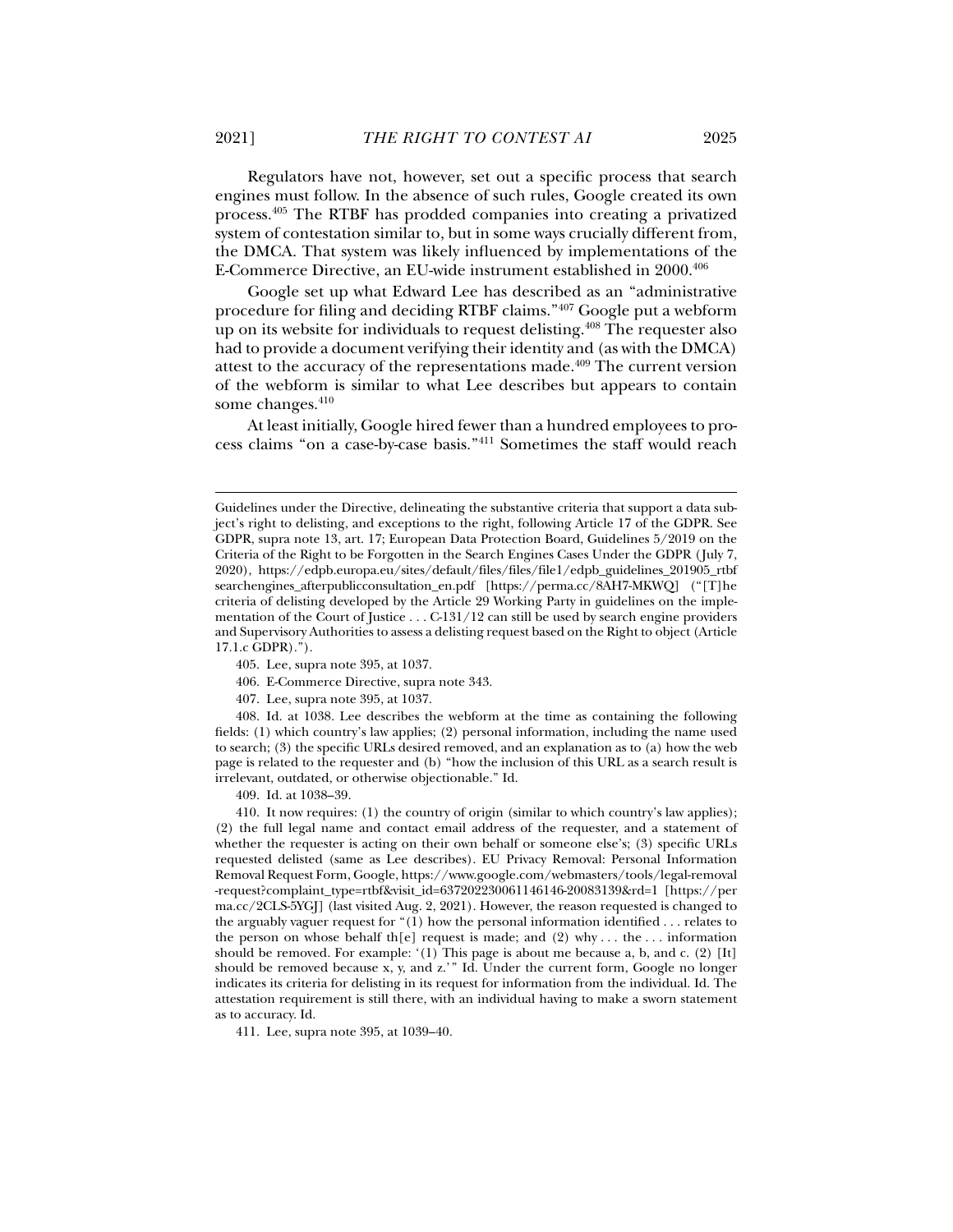out to the requester for more information.<sup>412</sup> For harder cases, Google would rely on a self-created "senior . . . panel consisting of 'senior lawyers, engineers, and product managers,'" which would occasionally call in an outside expert.413 If a claim was rejected, Google sent a rejection indicating reasons and pointing to the complainant's right to file a complaint with a national data protection authority.414 If Google found the claim valid, it notified the requester of removal of the URL.<sup>415</sup>

As mentioned, the primary criticism of the RTBF is that it skews toward delisting.<sup>416</sup> Webmasters have limited options to ask for relisting;<sup>417</sup> members of the general public have no way to state an interest in keeping information searchable.<sup>418</sup> Commentators have criticized the reliance on private companies to balance what in the EU are fundamental rights.<sup>419</sup> Unless companies voluntarily disclose information, there is no window into the decision-making process.420

Perhaps surprisingly, however, the RTBF did not, as some naysayers predicted, break the internet in Europe.421 Google established a process for handling complaints that appears to be manageable, at least for that company.422 Google's transparency reports indicate that roughly fifty-eight

 $\overline{a}$ 

 417. Id. at 396–97 ("If Google delists a search result, it informs the relevant website publisher. Google tells the website publisher which URL it delisted, but does not disclose who submitted the request or other details about the request . . . . [T]he publisher can ask Google to re-evaluate the delisting.").

 421. See Robert Krulwich, Opinion, Is the 'Right to Be Forgotten' the 'Biggest Threat to Free Speech on the Internet'?, NPR (Feb. 24, 2012), https://www.npr.org/sections/ krulwich/2012/02/23/147289169/is-the-right-to-be-forgotten-the-biggest-threat-to-freespeech-on-the-internet?t=1627911057362/ [https://perma.cc/M9V9-7NZD] (suggesting that internet companies may delist content quickly to avoid fines or criminal prosecution, inhibiting the public's right to know and freedom of the press).

422. See Lee, supra note 395, at 1038–41.

 <sup>412.</sup> Id. at 1040.

 <sup>413.</sup> Id. (quoting Lisa Fleisher & Sam Schechner, How Google's Top Minds Decide What to Forget, Wall St. J. (May 12, 2015), https://www.wsj.com/articles/how-googles-topminds-decide-what-to-forget-1431462018 (on file with the *Columbia Law Review*)).

 <sup>414.</sup> Id. at 1040–41.

 <sup>415.</sup> Id. at 1041 ("If the claim for removal is accepted, Google sends the requester a notice indicating the removal of the URL.").

 <sup>416.</sup> See Kulk & Borgesius, supra note 397, at 394 –95 (noting that the *Google Spain* judgment resembles intermediary liability under the E-Commerce Directive, which "creates an incentive for intermediaries to systematically take down content after complaints, which may interfere with the freedom of expression of those communicating on the internet").

 <sup>418.</sup> Id. at 397 (explaining that Google's practice leaves the public with no way to oversee how their right to access information is limited).

 <sup>419.</sup> Id. at 394 (discussing the court's reliance on private ordering and observing that "search engine operators may not be the most appropriate party to balance the fundamental rights involved").

 <sup>420.</sup> See id. at 395 ("A general problem of private ordering by online service providers through notice and takedown mechanisms is the lack of transparency of their decisions.").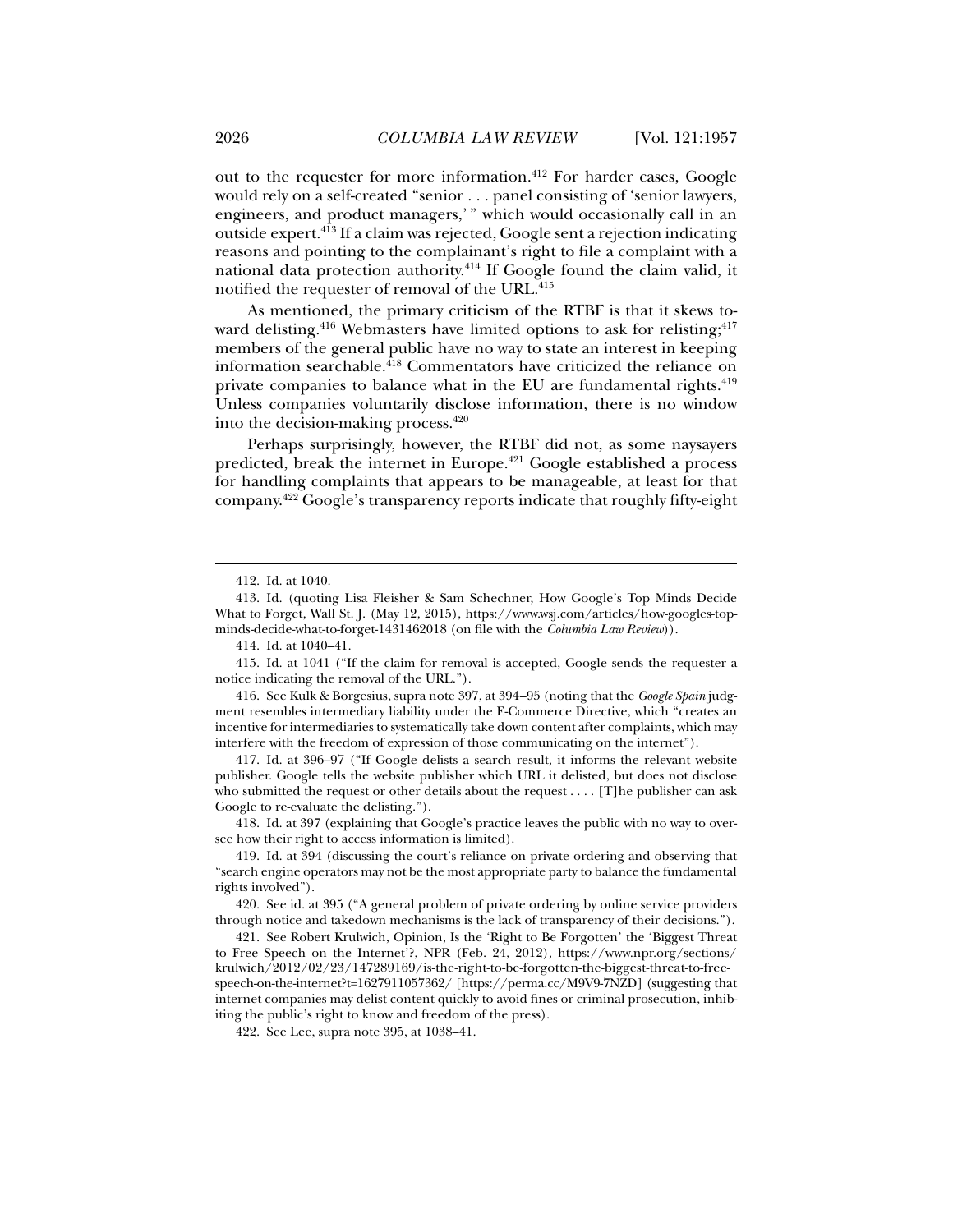percent of targeted content stays up.423 Still, there are costs to leaving substantive discretion to private companies and costs to failing to articulate processes in detail.424 Certain interests, such as the public's, are left out of the process.425 The process and substance of decisions can appear less legitimate.426 And while Google has established procedures that seem to largely, though not entirely, map onto other familiar contestation mechanisms, other, smaller companies might not have the desire or capacity to adopt the same.

2. *The Hungarian and Slovenian Implementations of the GDPR's Right to Contestation*. — Several EU Member States have established substantive backstops to the GDPR's right to contestation.<sup>427</sup> For example, Hungary requires that automated decision-making "not infringe the requirement of equal treatment."428 Slovenia states that decisions "based on the processing of particular categories of personal data . . . are . . . prohibited if they could lead to discrimination against the data subject or persons close to her/him."429 Slovenia identifies the right to contest as a measure "for protecting human rights and fundamental freedoms and the legitimate interests of the individual."430

Slovenia and Hungary thus each anchor their contestation schemes to a substantive standard rather than a rule. Creating a backstop based on fundamental rights of nondiscrimination and equal treatment arguably preserves dignitary interests. It also reduces the risk that the Slovenian and Hungarian schemes decay into empty processes untethered from substance, as has happened with, for example, some implementations of the DMCA.431

At the same time, this approach creates interpretative space, which has both costs and benefits. What constitutes "discrimination" or "equal treatment" is hotly contested.<sup>432</sup> On the one hand, this creates flexibility for applying the right in new contexts. On the other, it potentially leaves leeway for less stringent implementations by self-interested actors. We advocate in

 $\overline{a}$ 

430. Id.

 <sup>423.</sup> Id. at 1043.

 <sup>424.</sup> See, e.g., Kulk & Borgesius, supra note 397, at 393 (explaining that delisting information conflicts with freedom of expression).

 <sup>425.</sup> Id.

 <sup>426.</sup> See id. at 395 ("A general problem of companies [delisting] . . . through notice and takedown mechanisms is the lack of transparency of their decisions. Without clarity on which results have been delisted, members of the public have limited ability to know the extent to which their freedom to receive information has been interfered with.").

 <sup>427.</sup> Malgieri, Automated Decision-Making in the EU Member States, supra note 115, at 2.

 <sup>428.</sup> Id. at 16.

 <sup>429.</sup> Id. at 18.

 <sup>431.</sup> See supra section III.C.1.

 <sup>432.</sup> See Barocas & Selbst, Big Data's Disparate Impact, supra note 70, at 715.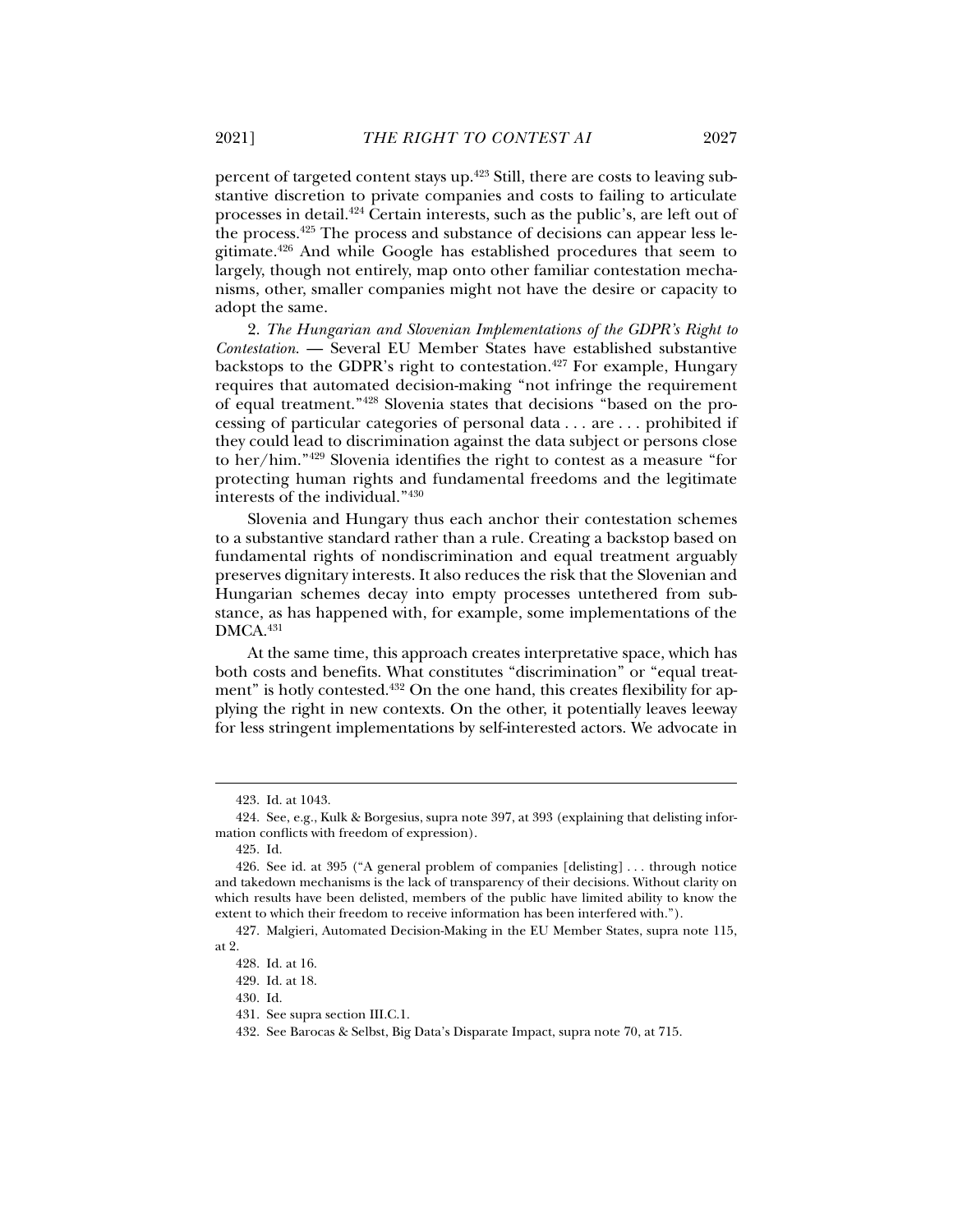Part IV below for ways to constrain self-interested interpretations of substantive backstops, to preserve the utility of a substantive standard without sacrificing some of the benefits that come with the constraints that typify rules.

# E. *Archetype 4 Illustrated: The FCBA's Chargeback Process and the Hungarian and French Rights to Contestation*

Our fourth and final contestation archetype is a *contestation rule* with a *substantive focus*. This example, the 1974 FCBA, is not intrinsically digital, but it still holds lessons for the right to contest AI.433 Components of the French and Hungarian implementations of the GDPR's right to contestation also illustrate this archetype.

1. *The Fair Credit Billing Act*. — The FCBA affords consumers a right to contest erroneous credit card charges. $434$  In many ways, the FCBA is structurally similar to section 512 of the DMCA. First, it provides the substantive basis of contestation. The law defines a contestable "billing error" to include: a charge that wasn't made by the credit card holder; a charge that is in the wrong amount; a charge for which the credit card holder requests additional clarification; a charge for goods or services that weren't accepted or delivered; accounting errors; and more, including errors defined by regulation.<sup>435</sup> Second, in addition to the substantive definition of "billing error," the law contains various detailed procedural requirements.436 And, as with each of the archetype examples, there is no neutral arbiter in the FCBA process. Credit card companies themselves decide whether or not to reverse charges.437

Yet the FCBA does not founder in empty proceduralism as some implementations of the DMCA do. Rather, it retains its substantive focus while providing detailed process requirements.<sup>438</sup> This is likely for a few reasons. First, the substantive clarity of the statute constrains credit card companies' discretion to reject reversal requests. The extensive, specific substantive definition of a "billing error" tethers credit card companies' discretion in the contestation process.<sup>439</sup> By contrast, the DMCA ties takedown to copyright infringement<sup>440</sup>—still substantive, still rule-based, but much more complicated to determine (and contestable) than whether an FCBA "billing error" has occurred. Second, while both models rely heavily on precisely defined processes, differences in the design of those

 <sup>433.</sup> See Van Loo, supra note 5, at 851–52 (identifying the relevance of credit card dispute adjudications to the conversation over platform process).

 <sup>434. 15</sup> U.S.C. § 1666 (2018).

 <sup>435.</sup> Id.

 <sup>436.</sup> Id. § 1666(a); 12 C.F.R. § 226.13(d) (2020).

 <sup>437.</sup> See Van Loo, supra note 5, at 852.

 <sup>438.</sup> See 15 U.S.C. §§ 1666(a)–(b).

 <sup>439.</sup> However, federal courts have refused to second-guess companies. Section III.F below discusses this wrinkle further. See Burnstein v. Saks Fifth Ave. & Co., 208 F. Supp. 2d 765, 775 (E.D. Mich. 2002).

 <sup>440.</sup> See 17 U.S.C. § 512(c)(1) (2018).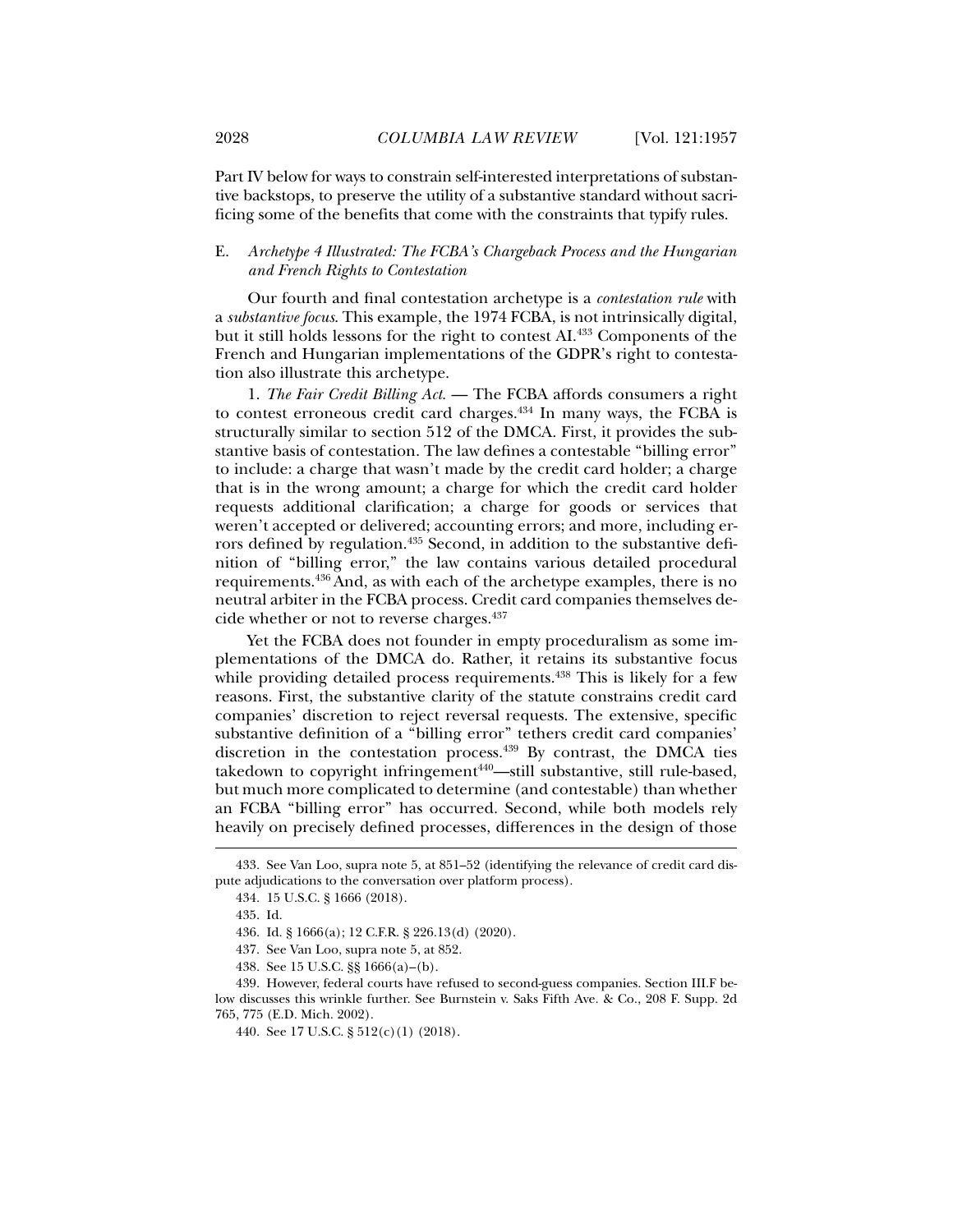processes create different incentives, risk structures, and, ultimately, outcomes.441 These differences, and their effects, are discussed further in Part IV.

In practice, the FCBA appears to be quite successful in resolving billing disputes and enjoys a more positive reputation than the DMCA.442 As Rory Van Loo notes, the FCBA establishes a working contestation process that is "free, accessible, and fast" and has not "necessarily come at the expense of merchants."443 Credit card companies have benefited, too, from increased consumer trust fostered by the FCBA contestation process.444 Scholars of alternative dispute resolution have criticized the FCBA process on a number of grounds, including the lack of damages, limited consumer awareness of the process, and the arms-length rather than relationshipbased method of adjudication.<sup>445</sup> Consumer protection advocates, however, largely see the FCBA chargeback process as a success.446 Credit card companies rule in favor of consumers some eighty to ninety percent of the time.<sup>447</sup> Perhaps because of this rate of success, consumers appear to view the process with satisfaction, and rarely bring suits to challenge it.<sup>448</sup>

This is not to say that the FCBA is a perfect model or that it can necessarily be replicated for every kind of dispute. For example, the FCBA may be successful in part because its substantive scope *can* be clearly defined. It is far easier to define an erroneous credit card charge than to define copyright infringement or discrimination.<sup>449</sup> And there can be costs to a constrained, ex ante definition of the substance of challenges, including limiting the scope of contestation and missing newly developed problems as technology evolves. But as recent conversations about the use of personal data have turned to the centrality of consumer trust, policymakers might do well to look to the FCBA as a contestation model.<sup>450</sup>

 <sup>441.</sup> See generally 15 U.S.C. § 1666; 17 U.S.C. § 512 (presenting the procedural and substantive requirements under the DMCA and FCBA and the overall framework of the acts).

 <sup>442.</sup> See Van Loo, supra note 5, at 854, 859.

 <sup>443.</sup> Id. at 854.

 <sup>444.</sup> Id.

 <sup>445.</sup> Id. at 853 (citing Amy J. Schmitz, There's an "App" for That: Developing Online Dispute Resolution to Empower Economic Development, 32 Notre Dame J.L. Ethics & Pub. Pol'y 1, 16–19 (2018)).

 <sup>446.</sup> See Van Loo, supra note 5, at 853 (citing Henry H. Perritt, Jr., Dispute Resolution in Cyberspace: Demand for New Forms of ADR, 15 Ohio St. J. on Disp. Resol. 675, 691  $(2000)$ ).

 <sup>447.</sup> See Van Loo, supra note 5, at 854.

 <sup>448.</sup> See id. at 853.

 <sup>449.</sup> Section IV.A below discusses this further.

 <sup>450.</sup> Ari Ezra Waldman, Privacy as Trust: Information Privacy for an Information Age 61 (2018) (discussing what trust means for privacy); Neil Richards & Woodrow Hartzog, Taking Trust Seriously in Privacy Law, 19 Stan. Tech. L. Rev. 431, 451 (2016) ("Because disclosure of personal data leaves people vulnerable, trust is the glue that holds together virtually every information relationship.").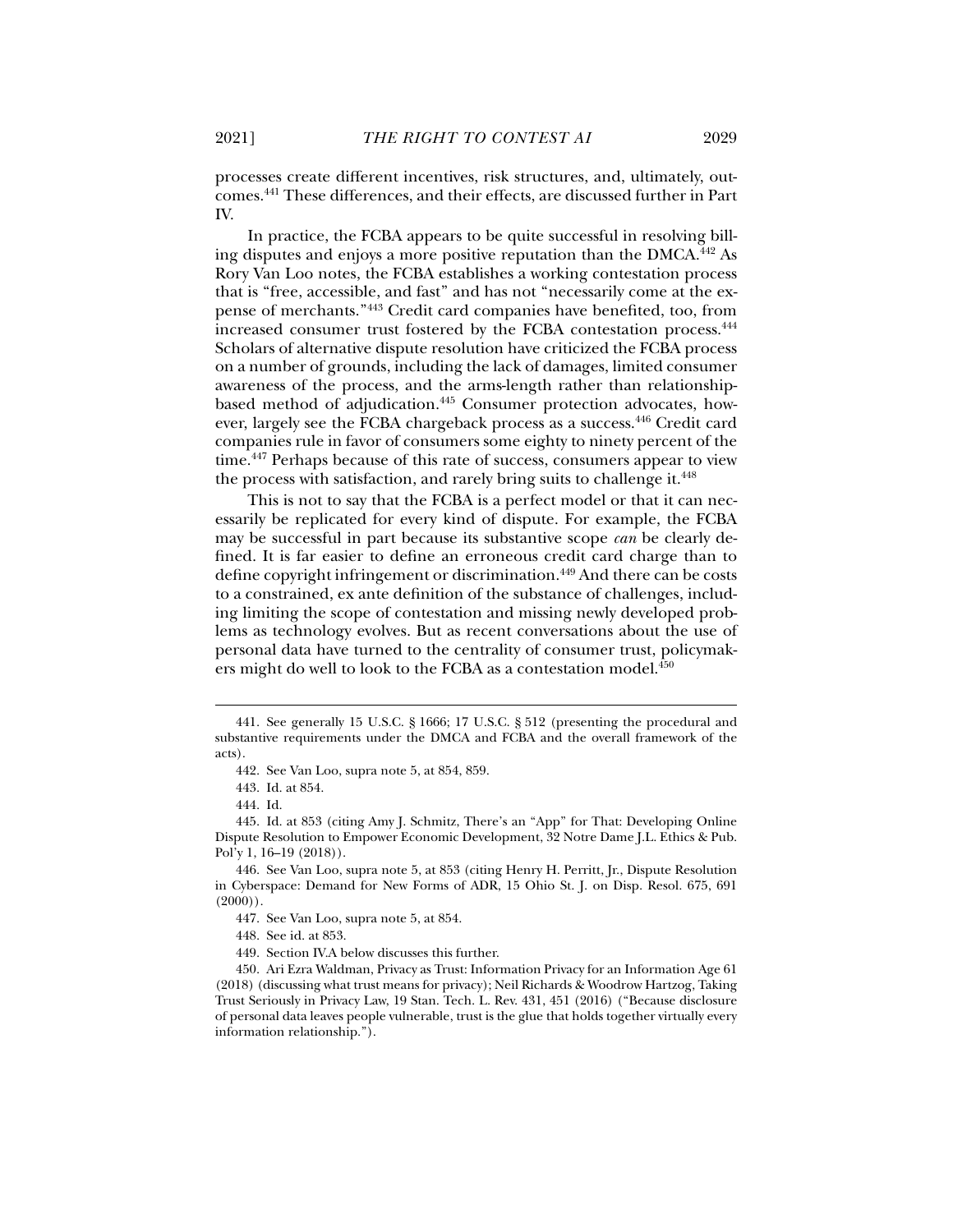2. *The Hungarian and French Implementations of the GDPR's Right to Contestation*. — Both the Hungarian and French implementations of the GDPR's right to contestation contain contestation rules with a substantive focus. Hungary requires that automated decision-making not be "made using sensitive data, unless otherwise provided for in the law."451 France similarly prohibits automated decision-making based on sensitive data.<sup>452</sup> An individual contesting a particular decision could refer to these prohibitions. If a company's decision-making violates them, presumably the company would be required to reverse its decision.

Again, however, these are not perfect instantiations of the archetype. The substance of France's law is embedded within a deeply procedural administrative law framework, as section III.D discusses above. Hungary also includes, in addition to its substantive rule, the broad substantive standard ("the requirement of equal treatment") discussed above in section III.D.

## F. *The Design of Privatized Process: Other Considerations*

In addition to the two key axes illustrated by the four archetypes, contestation schemes may vary in other important characteristics. These also can affect the schemes' ability to provide meaningful process and should be taken into account when designing and operationalizing a contestation right. First, there is the question of who decides. A contestation scheme may house contestation with a neutral arbiter, have a mediating platform adjudicate, or have one of the parties themselves adjudicate. Second, how contestation schemes structure parties' incentives matters. Third, transparency matters. Subjecting decisions to public transparency over time—a core element of judicial process—can illustrate whether a contestation scheme is systemically fair. Finally, contestation schemes are heavily affected by the details of the regulatory context in which they reside. For example, contestation can be a stand-alone right, or it can be housed within a broader regulatory system that also provides systemic governance tools.453 For example, the GDPR's right to contestation is just one element of the GDPR's approach to algorithmic accountability. The GDPR also deploys a number of systemic regulatory tools, for example impact assessments,454 which act as risk mitigation processes. Companies also have reporting and recording obligations<sup>455</sup> and obligations to design technology to protect individual rights.456 Each of these governance tools aims to

 <sup>451.</sup> Malgieri, Automated Decision-Making in the EU Member States, supra note 115, at 16.

 <sup>452.</sup> Id. at 13.

 <sup>453.</sup> See Kaminski, Binary Governance, supra note 12, at 1578 ("Individual rights can produce instrumental contributions, be an important component of systemic accountability, [and] give substance to the rules in a collaborative governance regime . . . .").

 <sup>454.</sup> See Kaminski & Malgieri, Impact Assessments, supra note 287.

 <sup>455.</sup> GDPR, supra note 13, art. 30.

 <sup>456.</sup> Id. art. 25.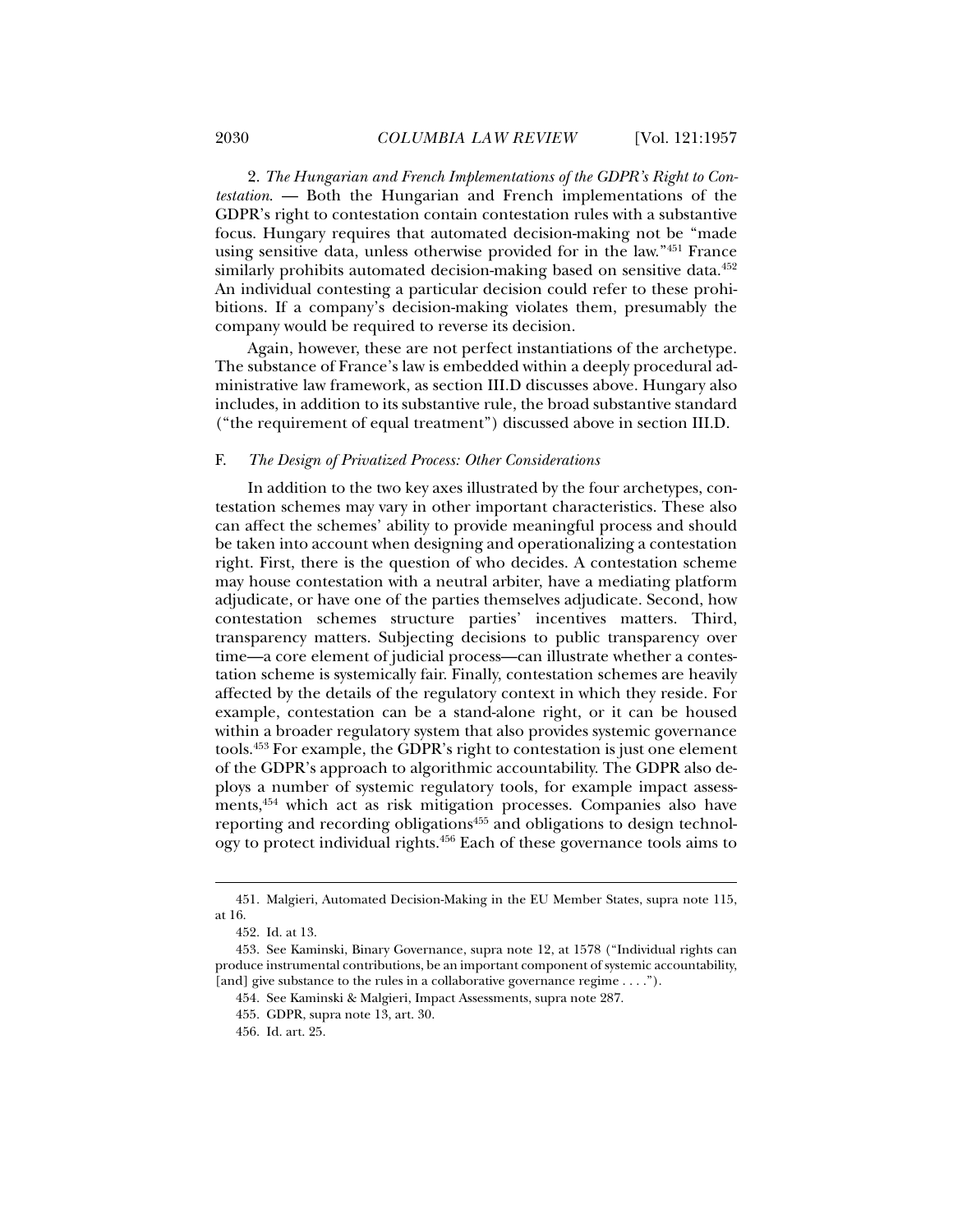correct errors and protect from bias and discrimination on a systemic scale, complementing individual rights.

Context also includes other elements of regulatory setting and regulatory design. Even where a contestation scheme is largely privatized, it often interacts with a background regulatory environment that can be calibrated to check privatized contestation. A contestation scheme may, like the DMCA, have a judicial backstop that enables sanctions of parties who misrepresent the substantive law.<sup>457</sup> It may be set within a complex regulatory scheme with significant penalties, such as the GDPR, in which regulators are armed with large fines and a human rights court may be willing to intervene.<sup>458</sup> Or, as with the FCBA, federal courts may refuse to intervene in second-guessing parties' decisions.<sup>459</sup> Background rights may favor one party or the other, depending on the rights implicated (for example, copyright, free speech, or privacy) and on the legal system of the country in which the contestation scheme has been structured. Background rights, too, can be legislative in nature or constitutional/fundamental, varying the kinds of interventions courts or regulators might make.

# IV. CRAFTING A MEANINGFUL RIGHT TO CONTEST AI

No matter how strong the case for a right to contest AI, it will fail if not carefully designed and implemented. Contestation schemes can fail to fulfill due process values or actually undermine them, losing legitimacy. Or they can fail because they simply don't work: They are too costly to invoke, they are too difficult to use, or they don't resolve the dispute. This final Part considers how to design an effective right to contest AI*—*one that resolves disputes, meets due process goals, and is seen as legitimate.

There is no one right way to design a right to contest AI. Legislators could take any one of the archetypes as a starting point and adjust it to avoid foreseeable pitfalls. Moreover, contestation is contextual and entangled with other aspects of process such as notice and reason giving, the specifics of underlying substantive law, and incentive structures. Designing a successful contestation mechanism requires attention not just to contestation itself, and not just to the algorithm, but to the *entire decision-making system—human, machine, and organizational*—together with the underlying legal framework.

The complexities of contestation thus do not neatly lend themselves to a one-size-fits-all prescription. However, there are better and worse ways to design contestation, with significant lessons to be learned from both the theory and case studies explored above. This Part analyzes the observations, archetypes, and case studies from Part III, placing them against the

 <sup>457. 17</sup> U.S.C. § 512(f) (2018).

 <sup>458.</sup> GDPR, supra note 13, ch. 8.

 <sup>459.</sup> See, e.g., Burnstein v. Saks Fifth Ave. & Co., 208 F. Supp. 2d 765, 775 (E.D. Mich. 2002).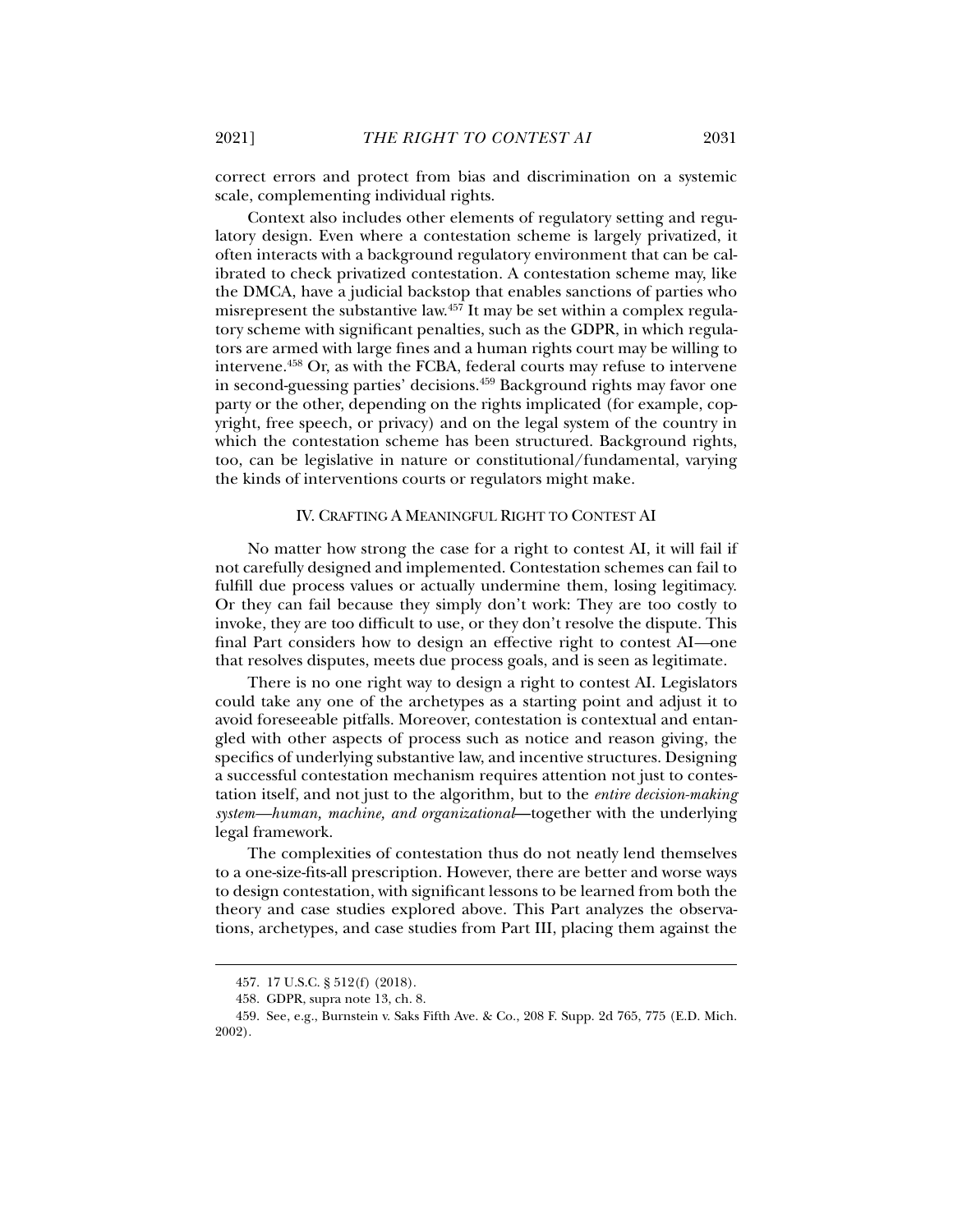due process values set forth in Part II to draw practicable lessons about the design and implementation of this right.

We begin with the archetypes from Part III. While a right to contest AI could track any of the archetypes, the case studies illustrate how best to avoid design pitfalls. This Part then turns to privatized process design, including how to craft participation, the role of the decision-maker, risks and incentive structures, and the importance of regulatory context and of systemic governance and transparency. It then explains that the right to contest AI should constitute a floor, not a ceiling, which might be augmented in certain policy settings. This Part concludes by discussing coverage thresholds and possible exceptions and challenges.

# A. *Applying the Archetypes*

Part II details the theoretical goals of an individual right to contest: improving accuracy and reducing bias, supporting rule of law values such as consistency and rationality, and affording respect and agency to individuals. Each contestation archetype Part III describes has strengths and weaknesses with respect to these due process goals and values.

A right to contest AI that, like the GDPR's Article 22, tracks the archetype of a *contestation standard* with a *procedural focus* raises several problems.460 Failing to clarify a substantive basis for contestation potentially allows self-interested decision-makers to defang the right, making it useless in practice. If there is no clear and consistent substantive basis for challenges, individual challenges are unlikely to serve the instrumental function of improving accuracy or preventing bias. Nor are individual challenges likely to serve rule of law values if there is no common substantive standard under which decisions could be evaluated for consistency.

With respect to dignity, affording individual challenges with no clear substantive basis or set of procedures could make it harder for individuals to exercise agency or feel respected by the system. The lack of procedural clarity in a contestation standard (versus a rule) risks disempowering individuals, rather than affording them a clear avenue for process. At best, a contestation standard with a procedural focus imposes on decision-makers the significant costs of determining when decisions should be overturned and of establishing sufficiently clear and meaningful process for affected individuals to feel respected by the system.

A right to contest that, like the UK's implementation, illustrates a *contestation rule* with a *procedural focus* faces similar problems. It too risks overproceduralizing at the expense of substance, undermining due process values such as accuracy and rule of law. By providing clear procedural rules and timelines, however, it potentially puts contestation within the reach of more individuals, giving more people a sense of agency by lowering the information costs of contesting decisions. The efficacy or legitimacy of

 <sup>460.</sup> See supra Part III.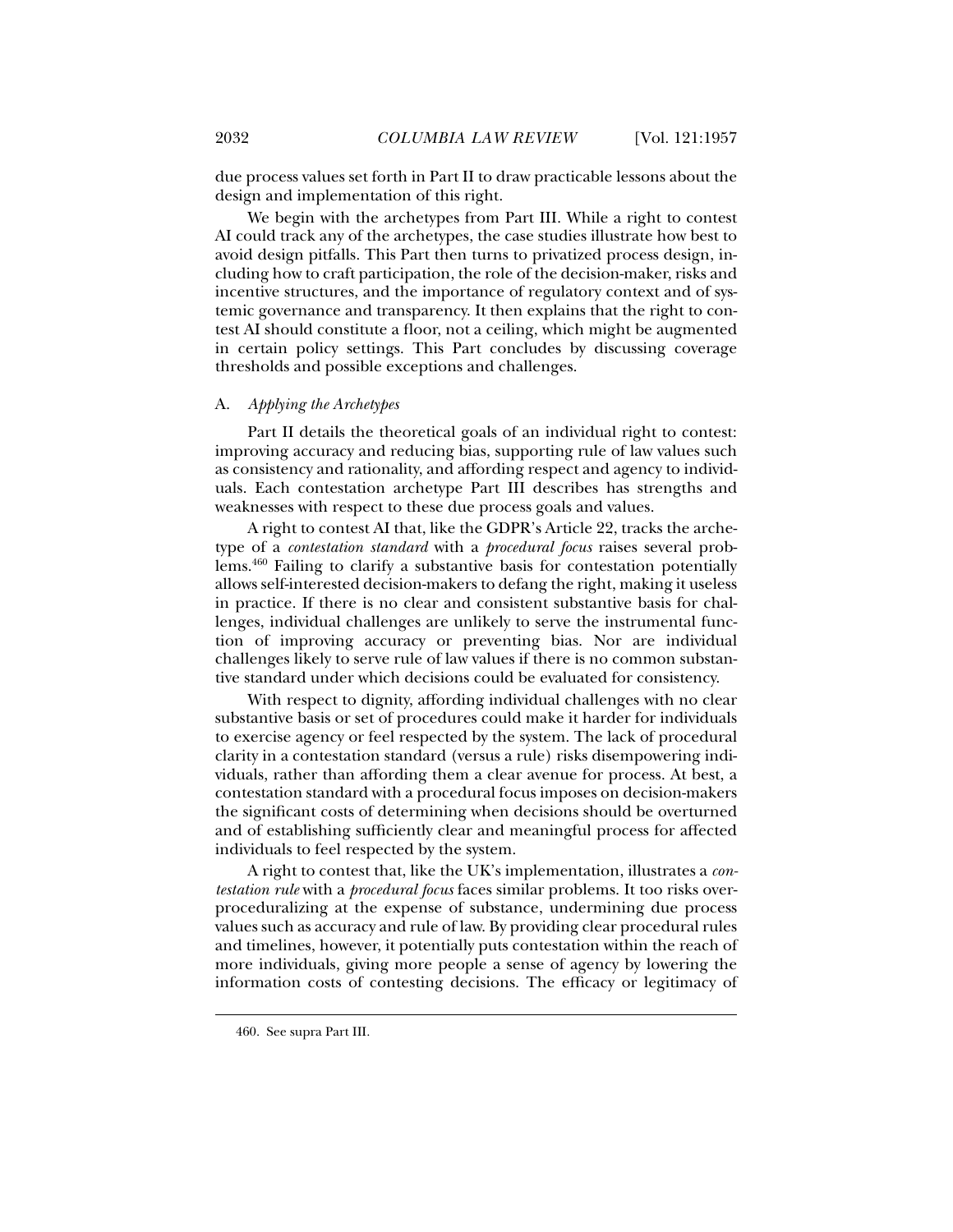across challengers, and more broadly, what incentives decision-makers

such a system depends on how well-meaning decision-makers are, what sorts of substantive challenges are considered, how consistent substance is

have to decide for or against challengers. Affording a right to contest with a clear substantive focus, whether rule-based or standard-based, can address a number of these concerns. However, the right to challenge a decision on substantive grounds can still be meaningless if the afforded process is shallow or perfunctory. For example, if a contestation process has no clear timelines, decision-makers can delay challenges, stymieing multiple due process goals: corrections of inaccuracies, revelations of unfair or inconsistent treatment, empowerment of individuals. Other missing particulars of process can similarly shift a right to contest from substantive to illusory. Without clear notice, a person won't know to challenge an unfair decision. Similarly, if there is no reason giving, individuals will find it difficult or impossible to challenge an AI decision on the basis of a substantive problem, as section IV.B discusses further below.

As discussed above, contestation rights with a substantive focus can present additional issues depending on how legislators have defined the substantive bases of challenges. A right to contest that, like the Hungarian implementation, illustrates a *contestation rule* with a *substantive focus* risks on the one hand being overbroad, banning all automated decisions based on particularly sensitive data, whether or not such decisions are inaccurate or unbiased or unfair. On the other hand, a rule with a substantive focus risks being too narrow, missing challenges individuals should be able to bring. However, a right to contest that, like the Slovenian implementation, embodies a *contestation standard* with a *substantive focus* risks instead creating too much leeway for substantive interpretation, imposing costs on both challengers and decision-makers. There is no one definition of discrimination, and delegating the interpretation of discrimination to private companies risks both confusion and self-serving interpretations.

However, understanding the archetypes and the pitfalls they present can help legislators and regulators avoid many of these pitfalls, not just in enacting new laws but in applying those that now exist. For example, where the GDPR largely articulates a standard with a procedural focus, regulators and Member States should now focus on (1) creating more detailed timelines and processes to standardize the required procedure, and (2) articulating more clearly the substantive harms on which such challenges might be based, even if this involves pointing to other substantive areas of EU or Member State law.461 Member States that have implemented the right through a different archetype could focus their efforts differently. Regula-

 <sup>461.</sup> See supra note 129 (explaining that while Article 22 is procedural in nature, other substantive areas of EU law can be understood to give it substance).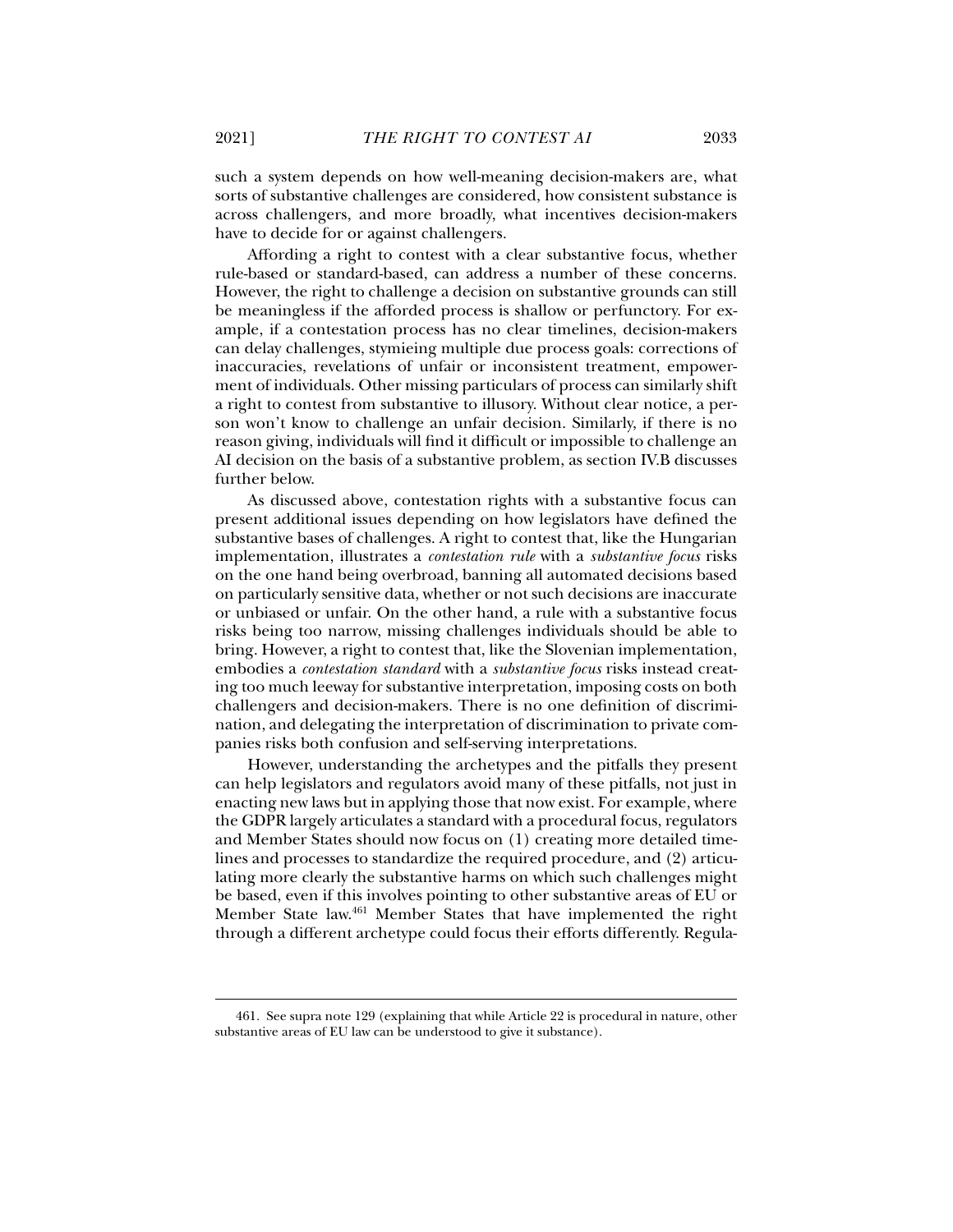tors in Slovenia, for example, might establish a workable contestation process and timeline, while regulators in Ireland might establish or point to substantive bases for contestation.

For countries that have not yet enacted a right to contest AI, a hybrid approach is advisable—that is, a law that contains elements of multiple archetypes and uses multiple regulatory tools. A right to contest that combines clear procedural rules with both substantive rules and substantive standards is the better path forward as a starting point than reflexively mimicking either the GDPR or the DMCA/UK approach.

The FCBA model—a *contestation rule* with a *substantive focus*, where the substantive underpinnings are clear and relatively straightforward to apply—potentially has significant benefits, as section III.E discusses above. However, determining what constitutes AI bias is far harder to determine than what constitutes an erroneous credit card charge. The right to contest AI could then be partially modeled after the FCBA archetype, with some clear substantive rules: that an AI decision cannot be made on the basis of racial data, or gender, or sexual orientation, for example, because such decisions are de facto biased.

Coupling a set of specific substantive rules with a contestation standard has the benefit of being simultaneously clear and flexible. With the archetypes in mind, regulators could adopt a standard—for example, that establishes a right to contest AI decisions that evidence "bias" or "discrimination"—while also avoiding the foreseeable pitfalls of standards. A variety of common drafting or regulatory tools can help. For example, legislators or regulators can clarify standards without forgoing malleability by providing an open list of examples. Regulators can issue soft law guidance. Legislators or regulators could bring in external participation and accountability, requiring companies to consult affected stakeholders and legal experts when defining what "bias" and "discrimination" mean in a particular context.462 Legislators might establish certification processes or codes of conduct backed by regulatory oversight, as the GDPR does, to give substance to standards in sectoral context. Ex post, courts could articulate substantive backstops, for example by affording an avenue for legal challenges to AI decision-making after an individual exhausts a privatized contestation right.463

In sum, while a contestation right is unlikely to succeed or fail solely because it is based on a particular archetype, due process goals are better served with certain common features. Clear process can make it easier for

 <sup>462.</sup> This once again points to the importance of embedding an individual right to contest in a broader regulatory scheme, as the GDPR does, and as Slovenia does in particular.

 <sup>463.</sup> Some have suggested not only allowing court challenges to discriminatory AI decision-making but also placing a burden on a company to prove the system is not discriminatory. Ifeoma Ajunwa, Paradox of Automation, supra note 4, at 1726 (proposing a doctrine of "discrimination per se" if employers fail to audit or otherwise quality check algorithms); James Grimmelmann & Daniel Westreich, Incomprehensible Discrimination, 7 Calif. L. Rev. Online 164, 170 (2017).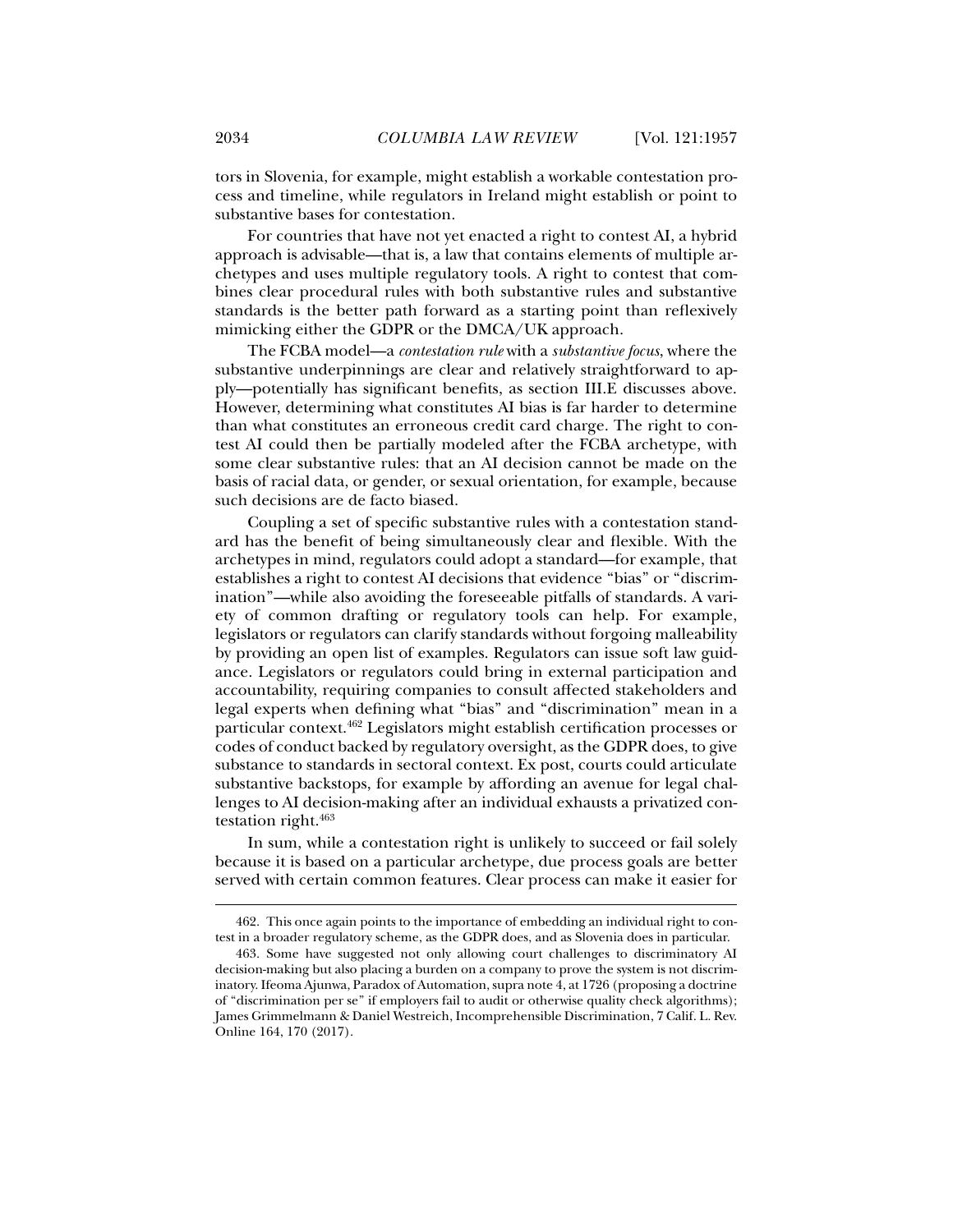individuals to contest AI decisions, giving them a sense of agency and bolstering the perceived legitimacy of a system. Clear substance can direct challenges appropriately, lower costs of participation, and better serve specific instrumental goals, such as accuracy or antidiscrimination. Both clear process and clear substance can serve rule of law values by uncovering arbitrariness, unfairness, or irrational decision-making. However, there is also value in flexibility, particularly with regard to substance, as it can accommodate previously unanticipated goals or values and support stakeholder and expert participation.

#### B. *The Right to Contest as Privatized Process: Notice and a Hearing*

However well-crafted a right to contest AI, individual participation can be illusory if it is not supported by certain features. Participation rights should feature familiar elements of due process: notice, reason giving, and an opportunity to be heard before a legitimate, if not neutral, decisionmaker.<sup>464</sup> They should also include design elements beyond due process, such as incentive structures that support legitimate decision-making and recognition of the broader regulatory context, including backing individual challenges with robust systemic governance.

1. *Meaningful Notice and an Opportunity to Be Heard*. — The paradigmatic elements of due process as articulated by Judge Henry Friendly include: notice of a decision and the grounds of that decision, a right to know the evidence on which a decision is based, a hearing before an unbiased decision-maker or tribunal, a right to present arguments against a decision; and a statement of reasons.465 Friendly's elements are more of a menu than a checklist; what constitutes a fair hearing may vary with circumstances such as the level of harm and administrative costs.466

It would be challenging to administer a number of Friendly's elements in the context of a right to contest AI.467 However, a right to contest AI that does not include at least elements of notice, evidentiary disclosure, and reason giving will not provide a meaningful hearing. Individuals cannot correct inaccurate decisions if they cannot see the incorrect data, reasoning, or inferences underlying decisions. Individuals cannot be assured that decision-making is being applied nonarbitrarily if they cannot understand a decision-making system's logic. And individuals are unlikely to feel respected by a contestation right that does not provide a sufficient window

 <sup>464.</sup> See Friendly, supra note 2, at 1279–95 (advocating for notice of the proposed action and grounds asserted, right to know the evidence, and statement of reasons).

 <sup>465.</sup> Id. at 1279, 1280–81, 1283–87, 1291–92; see also Crawford & Schultz, supra note 8, at 116 (summarizing Friendly's eleven elements of a fair hearing).

 <sup>466.</sup> Friendly, supra note 2, at 1278.

 <sup>467.</sup> Crawford & Schultz, supra note 8, at 116, noting that administering a right to call witnesses in the context of "data due process" would be "difficult and potentially cumbersome." Of Friendly's elements, they point to "an unbiased tribunal," "the right to know the evidence against one," "the making of a record," and "a statement of reasons" in the data analytics context. Id. at 117.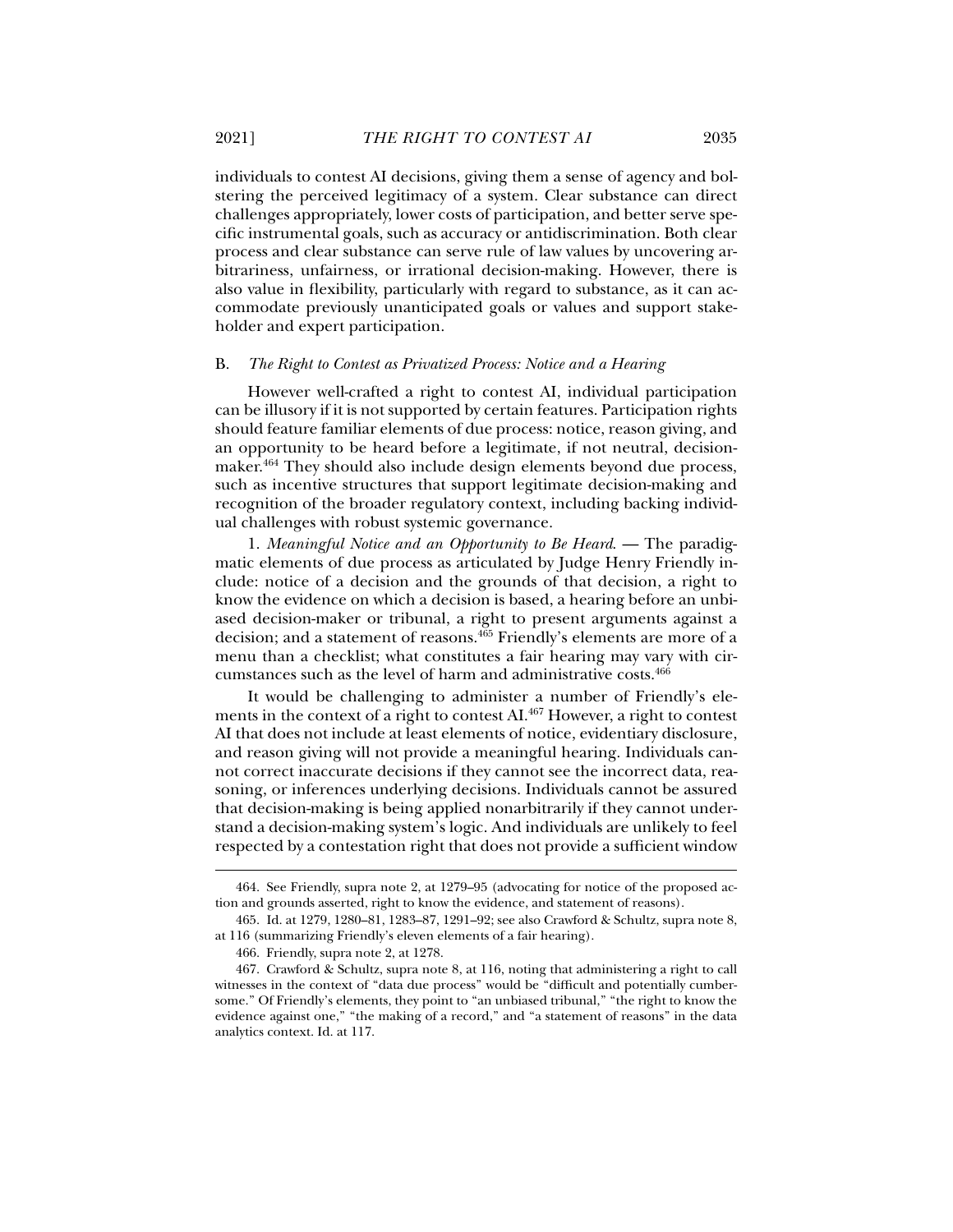into decision-making—through notice, evidence, and reason giving—to make meaningful challenges possible.

The GDPR's transparency requirements reflect longstanding due process traditions and are intended to enable the contestation right.468 The GDPR requires that individuals be notified when a decision involves automated decision-making.<sup>469</sup> The GDPR's general rights to review and correct data can provide data subjects with information on which to base a challenge.470

In the context of AI decision-making, however, notice and access rights are not enough. Due process theory explains that reason giving plays a central role.471 Friendly describes reason giving as necessary for a number of purposes: to prevent wrong decisions, to achieve more uniformity across decisions, and to make negative decisions more acceptable.<sup>472</sup> Frederick Schauer similarly describes reason giving as displaying commitment to an outcome, allowing decision disciplining, and showing respect for the subjects of decisions. $473$  For a right to contest AI decisions to be effective, individuals must be afforded access to both the AI's "record" and its reasoning.

The GDPR consequently requires both that individuals affected by AI decision-making be provided "meaningful information about the logic involved" in such decision-making,<sup>474</sup> "the significance and envisaged consequences" of the decision-making process,  $475$  and a "right to explanation."  $476$ The GDPR's much-debated "right to explanation" requires that individuals be provided an explanation of automated decisions with significant effects.477 What this constitutes has been hotly debated.478 EU Member States

 <sup>468.</sup> See supra section III.A.

 <sup>469.</sup> GDPR, supra note 13, arts. 13(2)(f), 14(2)(g).

 <sup>470.</sup> All of this information must be given in "a concise, transparent, intelligible and easily accessible form, using clear and plain language" in the form requested by the data subject. GDPR, supra note 13, art. 12(1).

 <sup>471.</sup> Margot E. Kaminski, Understanding Transparency in Algorithmic Accountability, *in* The Cambridge Handbook of the Law of Algorithms 121, 128–29 (Woodrow Barfield ed., 2020) ("Transparency takes many different shapes and sizes . . . . [A] person impacted by a lending decision might be provided an explanation of that decision, at an abstract enough and simple enough level so as to be understandable, but also complex enough to be actionable, to allow her to contest the decision.").

 <sup>472.</sup> Friendly, supra note 2, at 1292.

 <sup>473.</sup> Schauer, Giving Reasons, supra note 207, at 657–58.

<sup>474.</sup> GDPR, supra note 13, arts.  $13(2)(f)$ ,  $14(2)(g)$ . There is some debate over whether "meaningful information about the logic involved" refers to a particular decision or to an overview of how the AI works as a whole. Wachter et al., Counterfactual Explanations Without Opening the Black Box, supra note 27, at 860 n.69; Selbst & Powles, supra note 127, at 241 n.41.

 <sup>475.</sup> GDPR, supra note 13, arts. 13(2)(f), 14(2)(g).

 <sup>476.</sup> Id. art. 13(2).

 <sup>477.</sup> Kaminski, Right to Explanation, Explained, supra note 25, at 197.

 <sup>478.</sup> Id. at 200.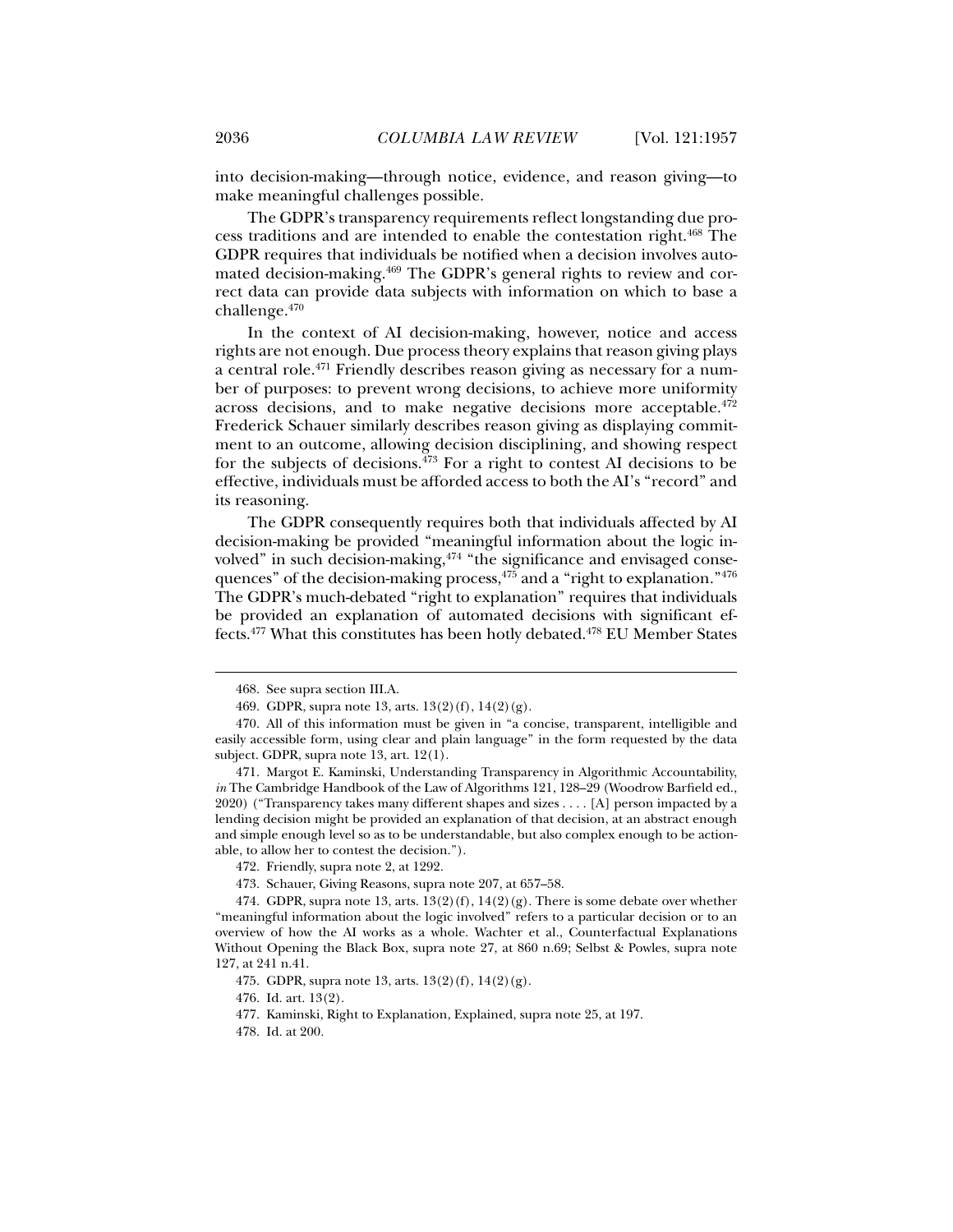have implemented the right to explanation in a variety of ways, ranging from France's requirement that decisions be "legible," to the UK's more minimalist interpretation.479

The GDPR is not alone in requiring reason giving and records. The FCBA similarly requires that a credit card company explain why it has failed to refund a charge and provide documentary evidence to support this reasoning on request.480 By contrast, the RTBF does not mandate explanation of search engine decisions, although Google has voluntarily taken it upon itself to provide an explanation when it rejects a claim.<sup>481</sup> For a right to contest to be meaningful, there must be some individually comprehensible explanation of the reasoning behind a decision.

Other elements of a fair hearing include participation, such as an opportunity to explain why a decision is wrong or a right to call witnesses.482 The GDPR's Article 22 includes at least two participation rights: a right to human intervention, and a right to "express his or her point of view."<sup>483</sup> These rights are interdependent with the GDPR's transparency rights and the particulars of how a contestation process is implemented. Whether a right to express one's point of view is meaningful will depend on whether the right to explanation provides a sufficient measure of reason giving to support meaningful participation. It will depend on whether the contestation process and timeline are clear and low cost. And it will depend on whether the substantive aspects of the decision, such as underlying law, are easily understandable. Proprietary algorithms and datasets only add impenetrability.484

It is unclear how robustly the GDPR's participation requirements will be incorporated into actual contestation procedures. This, again, suggests an advantage to contestation rules rather than standards. The highly proceduralized UK rubric allows the data subject to provide "additional information." It is unclear, however, what "additional information" can be provided, or how it will be treated. Depending on how it is operationalized, this could create robust participation, or instead result in very limited "conversations" that are unlikely to serve as a true "sign of respect" for the data subject.485

 <sup>479.</sup> Malgieri, Automated Decision-Making in the EU Member States, supra note 115, at 14.

<sup>480. 15</sup> U.S.C. § 1666(a)(3)(B)(ii) (2018) ("[S]end a written explanation or clarification to the obligor, after . . . an investigation, setting forth . . . the reasons why the creditor believes the account of the obligor was correctly shown in the statement and, upon request of the obligor, provide copies of documentary evidence of the obligor's indebtedness.").

 <sup>481.</sup> Lee, supra note 395, at 1040–41.

 <sup>482.</sup> Friendly, supra note 2, at 1281–82.

 <sup>483.</sup> GDPR, supra note 13, art. 22(3).

 <sup>484.</sup> See, e.g., Crawford & Schultz, supra note 8; Perel & Elkin-Koren, supra note 159, at 49.

 <sup>485.</sup> Schauer, Giving Reasons, supra note 206, at 658, and accompanying text.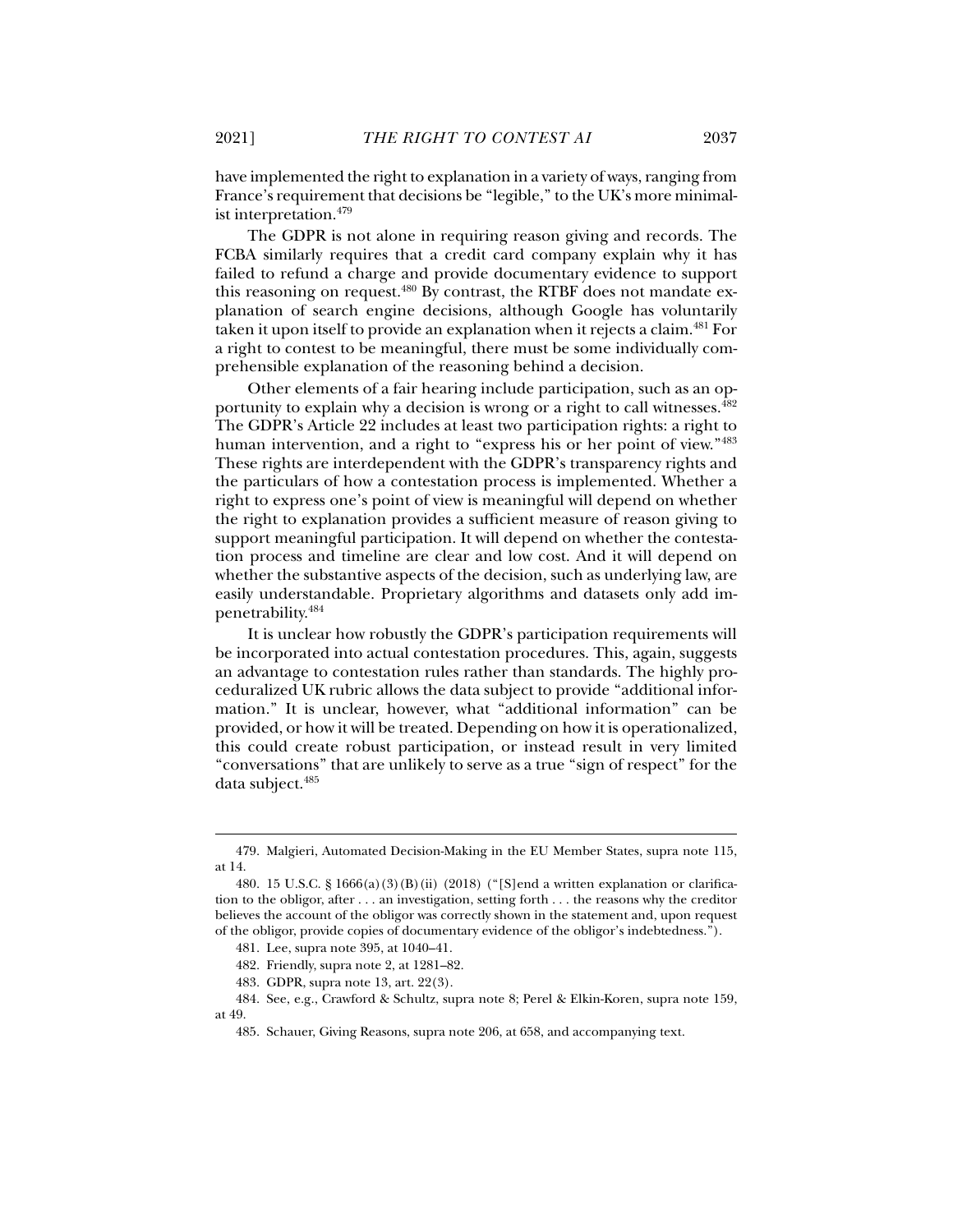The French approach to the use of AI in the public sector demonstrates another way to structure a combination of reason giving and participation rights. French law requires not just reason giving but comprehensibility. In France, the law, at least as it applies to the public sector, requires the users of algorithms (that is, public officials) to be able to exercise control over them and to explain how they work to an affected person.486 This is connected to robust participation rights: For public sector decisions, the "structured mechanism" for a right to contest AI is dictated by French administrative law, including robust administrative procedures.487

The French approach thus combines reason giving with human oversight, so as to create the possibility of meaningful intervention by the contesting parties and by the human using the algorithm.488 Whether contestation should require such a level of human intervention and oversight capacity remains an open question. Such comprehensibility requirements could protect data subjects but will likely preclude the use of certain kinds of complex algorithms.

2. *A Legitimate Decision-Maker*. — A neutral arbiter is considered core to due process.489 A neutral arbiter affords dignity to participants, tethers parties' discretion, and helps identify and eschew bias and error, ultimately providing confidence that decisions are accurate and fair. Schemes that lack a neutral arbiter may gain efficiency at the cost of legitimacy.

For example, one of the criticisms of the DMCA's notice-andtakedown process is that online platforms—chosen for their handy intermediary location between copyright holders and alleged infringers—are not neutral arbiters. Platforms' interests—in avoiding liability, attracting and keeping a user base, and limiting administrative costs—may be at odds with the disputants' interests. Neutrality concerns also pervade recent discussions of content moderation, with Facebook establishing the purportedly neutral Facebook Oversight Board to decide appeals.490 There may be merit in a hybrid system in which initial arbiters are not necessarily neutral

 <sup>486.</sup> French law requires that public authorities be able to exercise a mastery, or ensure control, over algorithmic decision-making to the extent of being able to explain, intelligibly and in detail, how the processing works to the impacted person (a loose translation of French law). *Pour ces décisions, le responsable de traitement s'assure de la maîtrise du traitement algorithmique et de ses évolutions afin de pouvoir expliquer, en détail et sous une forme intelligible, à*  la personne concernée la manière dont le traitement a été mis en oeuvre à son égard. Malgieri translates this as "the data controller ensures the control of the algorithmic processing and its evolutions in order to be able to explain, in detail and in an intelligible form, to the person concerned how the processing has been implemented in his or her individual case." Malgieri, Automated Decision-Making in the EU Member States, supra note 115, at 13 (emphasis omitted).

 <sup>487.</sup> Id.

 <sup>488.</sup> Malgieri refers to this and other French law regarding private processing as "one of the few cases in which a law guarantees a right to explanation." Id. at 15.

 <sup>489.</sup> Borraccetti, supra note 91, at 105.

 <sup>490.</sup> Klonick, supra note 314.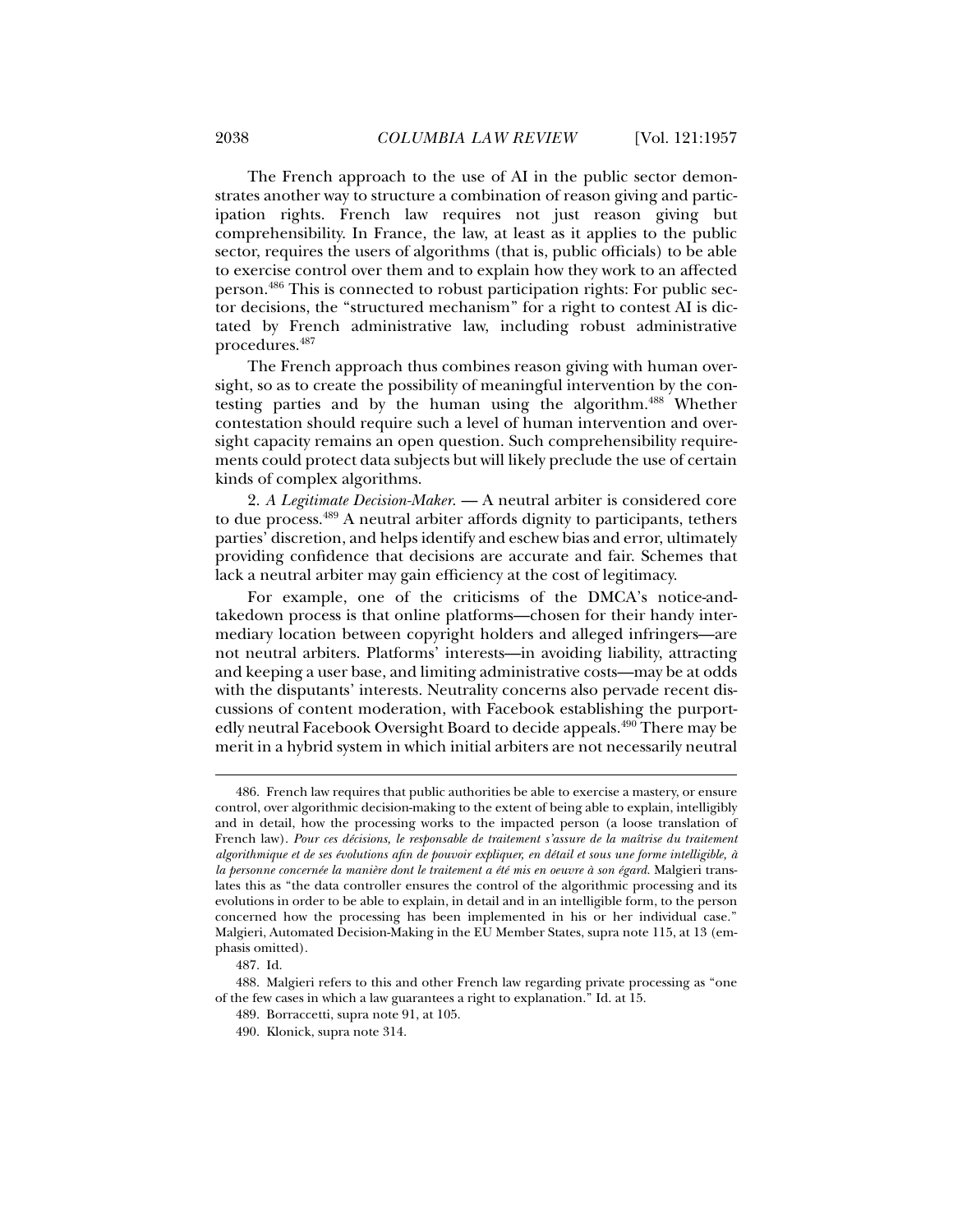but those who review their decisions are. Van Loo has suggested one such scheme by which privatized contestation overseen by companies can later be appealed to federal courts.<sup>491</sup>

In an ideal world, an uninvolved party would adjudicate contestation of AI decisions. In some settings, this may be possible, particularly where the potential harms to an affected person are high enough to justify the attendant administrative costs. For example, when AI is used in the criminal justice system, affected defendants should be afforded the ability to meaningfully contest AI decisions before a judge.<sup>492</sup> When AI decisionmaking is used in a regulatory setting, constitutional due process may require adjudication by a neutral party.<sup>493</sup>

A right to contest private sector AI decisions, however, is unlikely to include a neutral arbiter, at least at first bite. The privatized contestation schemes discussed in Part III illustrate this as a practical matter. Where speed and scale are concerns and the impact of decisions arguably less significant, the cost of a neutral arbiter can be prohibitive. Neither our archetype contestation schemes nor Article 22 feature a neutral arbiter. To the contrary, interested actors make the decisions.

Under Article 22, a company that uses AI to make decisions about a person will likely also be the arbiter of challenges to those decisions. At first glance, this might appear to delegitimize the entire process. However, as the next section discusses, setting up the right incentives for a nonneutral decision-maker can improve both outcomes and legitimacy. Jurisdictions that have not yet formulated a right to contest AI might consider balancing neutrality with efficiency, for example, by requiring the arbiter to hold an independent position within a company or by contemplating hybrid private–public systems for "appeals."

In some cases, the question isn't only whether there should be a neutral human decision-maker but whether there should be a human decision-maker at all. A contestation scheme can be entirely automated.<sup>494</sup> Some parties may be tempted to address the decision-maker cost and efficiency problem by replacing, or augmenting, human decision-makers with

 <sup>491.</sup> Van Loo, supra note 5, at 871–72.

 <sup>492.</sup> See, e.g., Roth, supra note 79, at 2039–51 (discussing the right to confront and impeach machine "witnesses"); Wexler, supra note 6, at 1395–413 (arguing against using a criminal trade secret privilege to prevent criminal defendants from examining and challenging software programs).

 <sup>493.</sup> See, e.g., Huq, Constitutional Rights in the Machine-Learning State, supra note 8, at 1905–06. It is beyond the scope of this Article to discuss what meaningful contestation might entail in these contexts. It would certainly entail more than attaching a warning to AI tools as, for example, the Wisconsin Supreme Court has done. State v. Loomis, 881 N.W.2d 749 (Wis. 2016).

 <sup>494.</sup> Urban et al., Notice and Takedown in Everyday Practice, supra note 287, at 29. Confronted with internet-scale infringement, some rights holders deploy algorithms to identify potentially infringing materials and generate notices. For the subset of OSPs that receive these notices—which can exceed a billion a year—the response is to automate the takedown process. One of us has called this system "DMCA Auto" and "DMCA Plus." Id.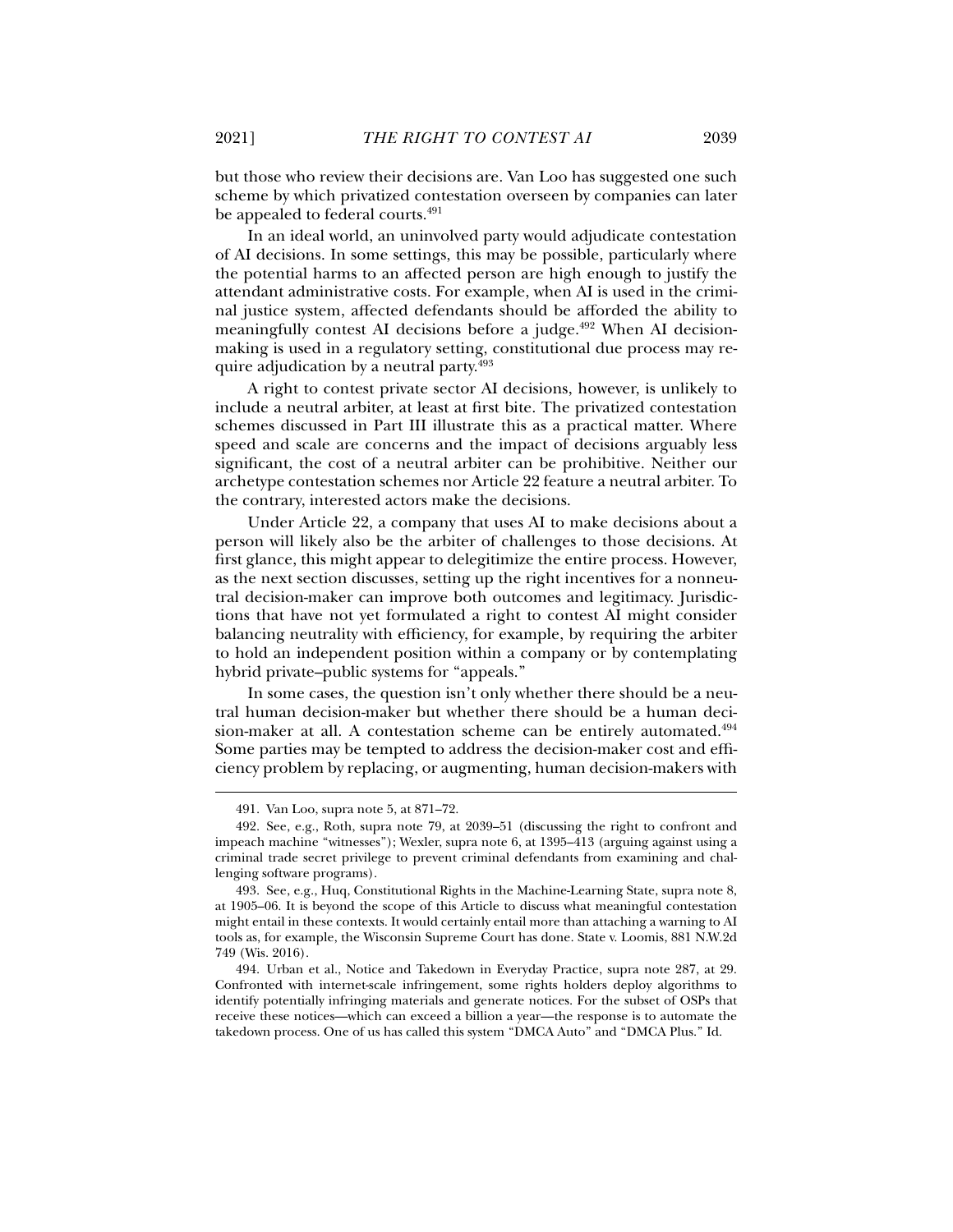AI.495 Having an AI "judge" contestation "cases" would certainly make the system faster and less expensive.

However, having an AI arbiter would compound the difficulty of uncovering AI bias. Arbitrating AIs will have biases of their own—biases that may be difficult for humans to observe or understand. The GDPR places importance on recourse to a human, rather than AI, intervention in an AI decision. There is an active scholarly debate over the importance and effect more generally of having a "human in the loop."496

Where decision-makers aren't neutral arbiters, a privatized contestation system must tether decision-maker self-interest. One way to do so is to establish a judicial or regulatory backstop. Contestation could be appealable to a judge or neutral external board; $497$  one could establish regulatory oversight over contestation systems;498 or one could make abuse or misrepresentations legally actionable.499 As the DMCA shows, however, none of these approaches is perfect; a legitimate contestation system might require multiple checks. Regulators might additionally require decisions to be made or overseen by an independent officer within a company, require reporting by a company to a regulator, or provide whistleblower protections for employees who wish to report on a contestation system. Section IV.B.4 further discusses such systemic regulations.

3. *Risk and Incentive Structures*. — The effects of a contestation scheme are deeply influenced by the incentive structures created by law and reflected in practice. Another way to tether decision-maker discretion is to structure decision-maker incentives such that even nonneutral decisionmakers find it attractive to pursue accuracy and legitimacy, and to rule in favor of contesting individuals when appropriate. For example, the FCBA chargeback process encourages credit card companies to rule for challengers and refund charges, because the alternative—conducting an investigation—is expensive.500 The UK's proceduralized implementation of the right to contest might similarly encourage companies to decide for individuals. By contrast, both the RTBF and section 512 processes operate in the shadow of liability risk for the online intermediaries making removal

 <sup>495.</sup> See generally Huq, Constitutional Rights in the Machine-Learning State, supra note 8; Van Loo, supra note 5.

 <sup>496.</sup> See, e.g., Huq, A Right to a Human Decision, supra note 8, at 681; Meg Leta Jones, The Ironies of Automation Law: Tying Policy Knots with Fair Automation Practices Principles, 18 Vand. J. Ent. & Tech. L. 77, 134 (2015); Rebecca Crootof, Margot Kaminski & Nicholson Price, Humans in the Loop 4 (unpublished manuscript) (on file with the *Columbia Law Review*).

 <sup>497.</sup> See, e.g., Klonick, supra note 314, at 2425; Lee, supra note 395, at 1036; Van Loo, supra note 5, at 870.

 <sup>498.</sup> See, e.g., Crawford & Schultz, supra note 8, at 109.

 <sup>499.</sup> See 17 U.S.C. § 512(f) (2018).

 <sup>500.</sup> Van Loo, supra note 5, at 854.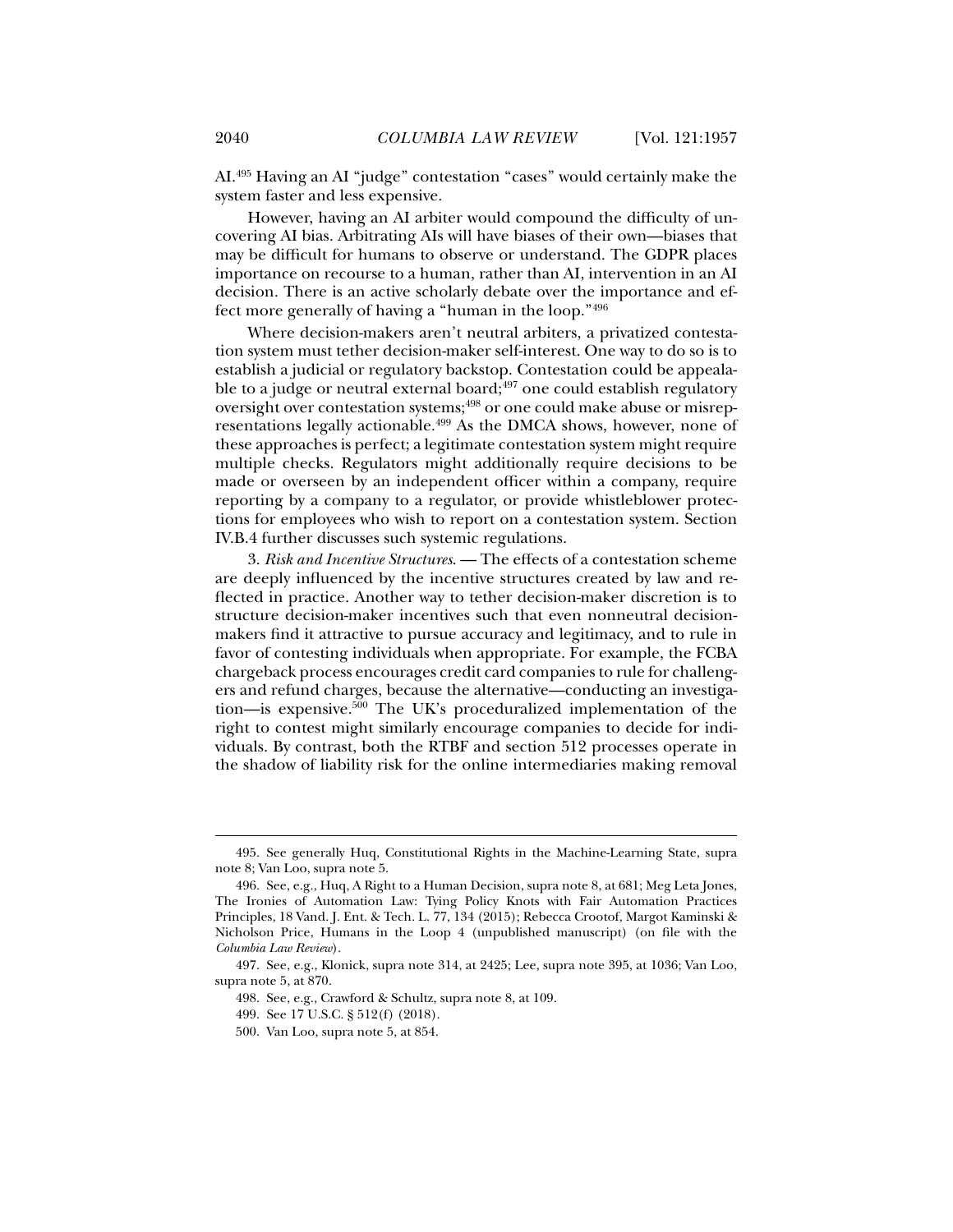decisions. Consequently, both the DMCA and RTBF are criticized for skewing platforms' incentives toward removal.<sup>501</sup>

Incentives for contesting individuals also merit attention. For example, uneven legal requirements, resulting in uneven risk allocation, afflict the DMCA's complaint and contestation processes. Senders of takedown notices have to declare under penalty of perjury that they are authorized to act. However, none of senders' other statements, including their substantive assertions of infringement, is subject to this stricture.<sup>502</sup> But counternotice senders must accept perjury exposure for their statements that disputed material is not infringing,<sup>503</sup> along with U.S. federal court jurisdiction and process.<sup>504</sup> According to OSPs interviewed by one of us as part of a qualitative study, the perceived risk to targets of misstating their rights to post contested material chills counternotices.505 Indeed, it can chill OSPs from encouraging users to submit counternotices, even when they think counternotices are warranted.<sup>506</sup> This is neither a practically usable contestation process, nor one that garners legitimacy.

*Everyday Practice* research described

receiv[ing] only seven [counter] notices in the last two years (we have sent nearly 9,000 notices to Google). Two were a result of administrative errors on our end. Five were [bogus counternotices] from Russian or Ukrainian

 <sup>501.</sup> Because remedies for copyright liability can be punishing, the DMCA incentivizes online service providers to reduce risk by erring on the side of removing material. Statutory damages range from \$200 to \$150,000, per work infringed. 17 U.S.C. § 504(c). Because statutory damages are calculated per work infringed, OSPs—which may host or link to very large numbers of user posted works—can face extremely high potential awards. For a detailed discussion of the effect of statutory damages in the U.S. copyright system, see Samuelson & Wheatland, supra note 360. Some have argued that the RTBF also skews too heavily toward takedowns because companies have an incentive to avoid liability for posting personal information in violation of data protection law. See, e.g., Keller, supra note 397, at 320–22. At the same time, companies also appear to have other incentives, both principled and economic, to push back against delisting. For example, Google has developed the practice of placing notices in search results from which links have been delisted and notifying webmasters of removal, despite criticism from regulators. Article 29 Working Party, Guidelines on Google Spain, supra note 308, at 9 subsec. 22, 10 subsec. 23. Indeed, in 2016, the Spanish Data Protection Authority fined Google €150,000 for communicating allegedly identifiable information about three data subjects to webmasters. See David Erdos, Communicating Responsibilities: The Spanish DPA Targets Google's Notification Practices When Delisting Personal Information, Inforrm's Blog (Mar. 21, 2017), https://inforrm. wordpress.com/2017/03/21/communicating-responsibilities-the-spanish-dpa-targets-googles -notification-practices-when-delisting-personal-information-david-erdos/ [https://perma.cc /G5Q3-3XX4].

 <sup>502.</sup> Compare 17 U.S.C. § 512(c)(3)(A)(i-v), with id. § 512(c)(3)(A)(vi).

<sup>503.</sup> Id.  $\S 512(g)(3)(C)$ .

<sup>504.</sup> Id.  $\S 512(g)(3)(D)$ .

 <sup>505.</sup> Urban et al., Notice and Takedown in Everyday Practice, supra note 287, at 44 – 45. 506. Id. at 45. At the same time, these requirements fail to deter bogus counternotices from some bad actors, determined pirates operating from the safety of jurisdictions outside the United States, who are undeterred by perjury penalties or section 512(f) damages. Id. at 46. For example, one rights holder interviewed as part of the *Notice and Takedown in*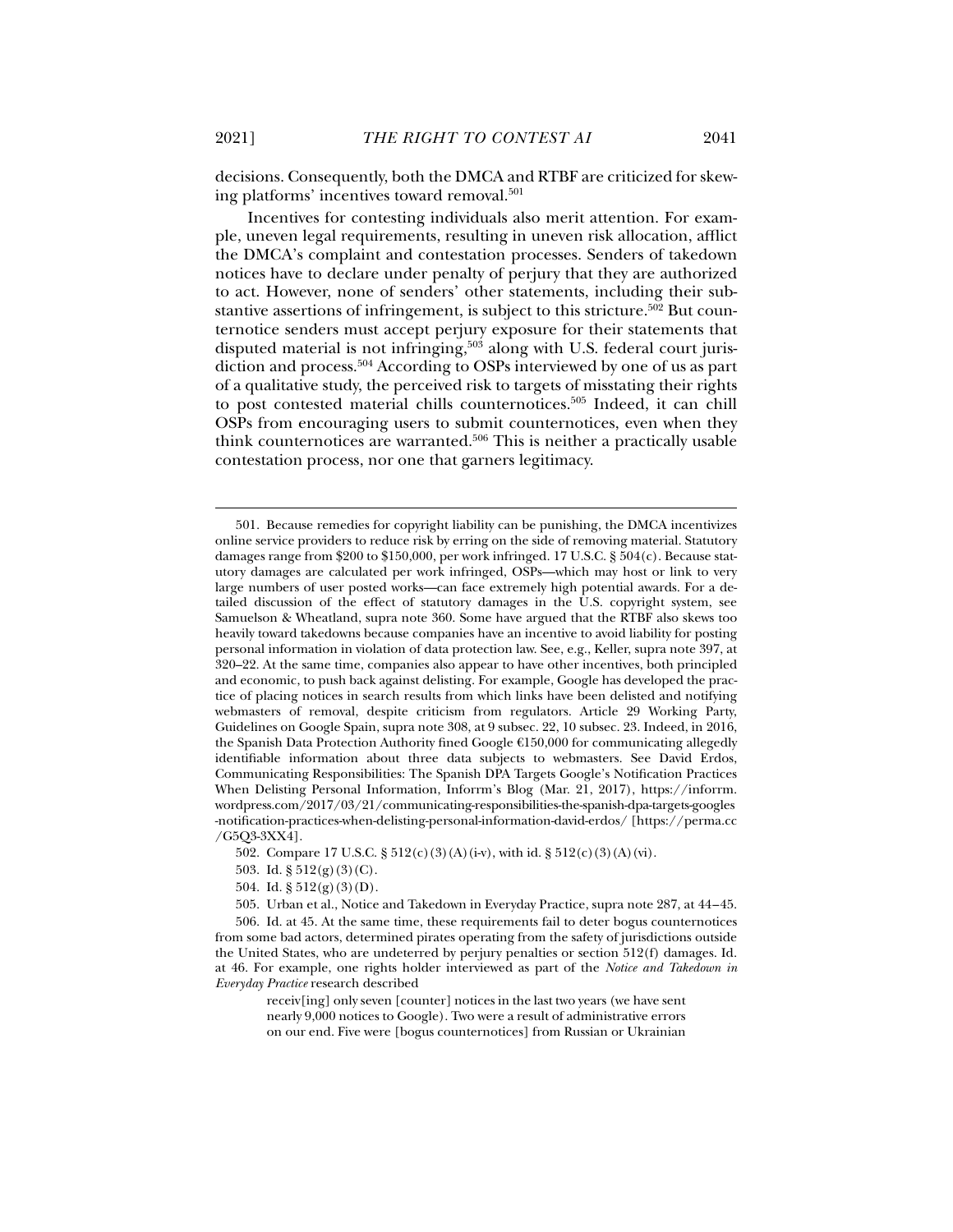4. *Regulatory Context and Systemic Regulation*. — Both the substantive rights underlying a contestation scheme and the regulatory design around it can influence how the scheme operates in practice and whether it is perceived as legitimate. For example, the DMCA's section 512 exists against the backdrop of substantive copyright law, including cases on intermediary liability. The RTBF is backstopped both substantively and institutionally by judges (the CJEU) and regulators (data protection authorities enforcing the GDPR). Determining how the regulatory setting affects a right to contest may be particularly challenging for general-purpose algorithmic contestation schemes like Article 22, which are intended to work across legal and market sectors.

Again, an individual right to contest AI is both necessary and by itself insufficient. As noted in section II.B.I, there have been extensive and valid critiques of a regulatory model that relies primarily on individual rights, given the United States' history of emphasizing individual notice and choice.507 Relying only on individual contestation could in the best case still forgo the benefits of effective systemic regulation of AI, and in the worst case, afford a stamp of legitimacy to an illegitimate system.<sup>508</sup>

Effective governance of AI requires expertise in both substantive law and in technology—expertise that is expensive to acquire, and that most individuals will not have, but that regulators may be more effective at obtaining and applying. Many of the problems with AI, too, are best addressed ex ante—by, for example, inspecting parameters and training sets or involving affected stakeholders—before a system is deployed. And many of the problems with AI will be best assessed systemically, rather than on a case-by-case basis—for example, an AI's impact on particular marginalized groups or physical settings.509

Thus it is crucial to situate contestation rights within regulatory oversight and other systemic risk mitigation measures.<sup>510</sup> For example, Slovenia's implementation of the right to contest contains a proactive procedural requirement that a "specially focused impact assessment" be carried out "*[p]rior* to the introduction of a system of automated decision-

Id.

torrent sites that knew that there was no chance that we would sue them in their jurisdiction.

 <sup>507.</sup> See supra notes 242–245 and accompanying text.

 <sup>508.</sup> Edwards & Veale, supra note 175, at 67 (similarly discussing the individual Article 22 "right to explanation" as potentially being a "transparency fallacy").

 <sup>509.</sup> See, e.g., Kaminski, Binary Governance, supra note 12, at 1579 ("An accountable collaborative governance regime can also complement individual procedural rights. Establishing systemic accountability in a collaborative governance regime can bolster individual rights by providing oversight in the name of affected individuals.").

 <sup>510.</sup> See id. at 1549; Margot E. Kaminski, Regulating AI Risk Through the GDPR 13 (unpublished manuscript) (on file with the *Columbia Law Review*).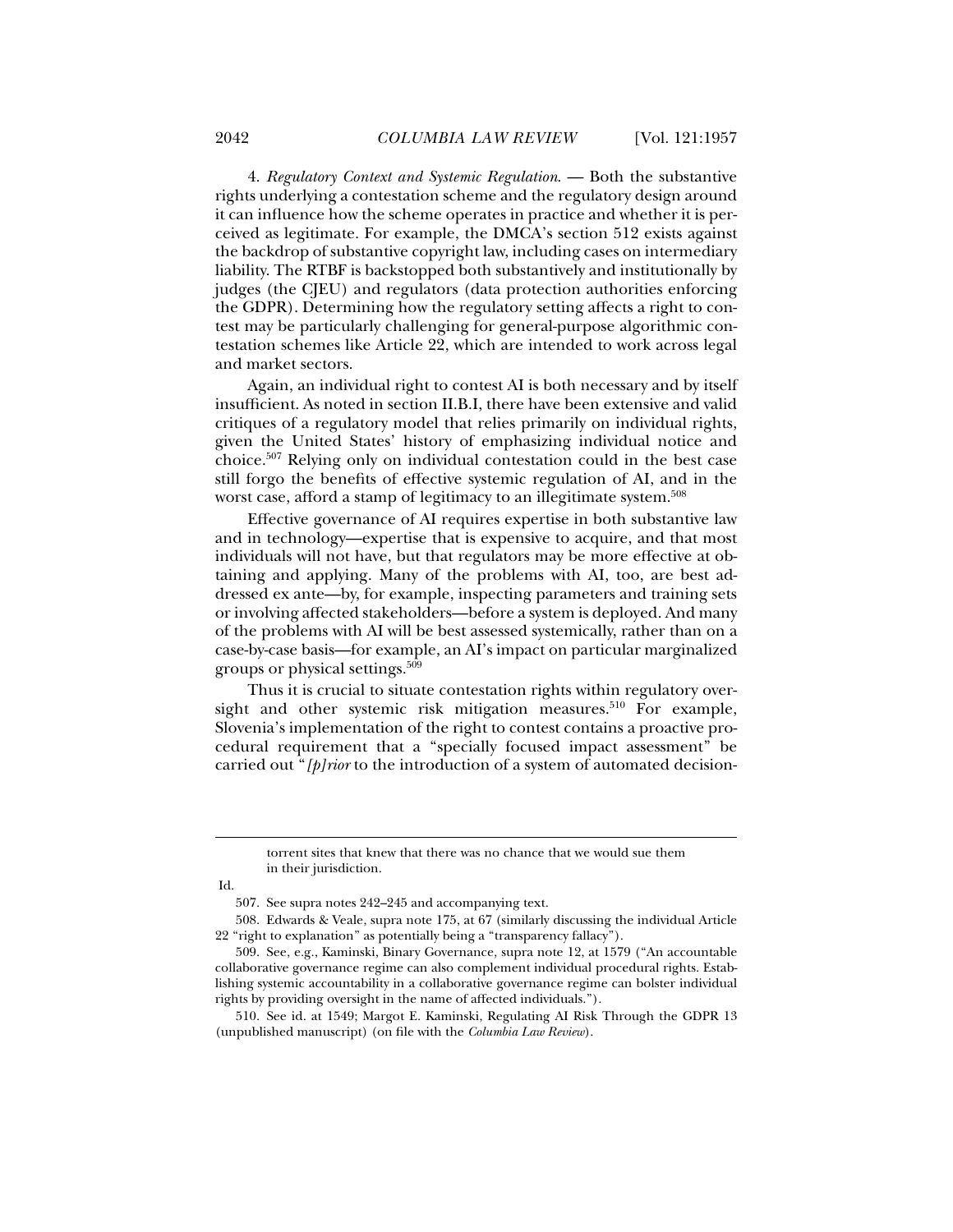making procedures."511 This must "include an impact assessment on related human rights and fundamental freedoms, in particular with regard to nondiscrimination."512 Other measures, such as requiring that technology be designed ex ante to protect human rights, requiring companies to involve an independent corporate officer in internal decisions and oversight, or requiring external audits of the system, all can make contestation rights more fair and effective. Legislators can backstop these systems with substantive regulations and significant penalties for failure. Individual rights and systemic governance are not in opposition; they can complement and augment each other.<sup>513</sup>

Further, a privatized right to contest cannot be legitimate without some form of systemic transparency. Transparency into how a contestation system is operating and whether it meets due process goals is crucial for accountability and oversight. Subjecting decisions to public transparency over time a core element of judicial process—can illustrate whether a contestation scheme is systemically accurate or fair. Strikingly, the Council of Europe's Recommendations recommend systemic transparency for contestation.<sup>514</sup>

Yet transparency is often lacking in privatized contestation schemes. For example, the DMCA operates with a considerable lack of transparency and ensuing uncertainty about its reliability.<sup>515</sup> Leaving aside the small number of section 512(f) lawsuits, the DMCA has no transparency requirements. Rather, its contestation scheme operates as a "black box" in which private complainants, websites, and targets make decisions without insight into others' actions.516 There is no requirement for websites or other parties to disclose their policies, provide their frameworks for decision-making, or explain their decisions.517 As a result, the U.S. Copyright Office has lamented that

 513. Kaminski, Binary Governance, supra note 12, at 1577–80; see also Kaminski & Malgieri, Impact Assessments, supra note 287, at 126–27.

 <sup>511.</sup> Malgieri, Automated Decision-Making in the EU Member States, supra note 115, at 18.

 <sup>512.</sup> Id. With this provision, Slovenia appears to be requiring a specialized version of the "Data Protection Impact Assessments" (DPIAs) required by Article 35 for all processing "likely to result in a high risk to the rights and freedoms of natural persons." GDPR, supra note 13, art. 35(1). Malgieri argues that DPIAs are generally required for algorithmic decision-making but sees the "human rights" aspect of Slovenia's specialized impact assessment as different from the general requirement. Malgieri, Automated Decision-Making in the EU Member States, supra note 115, at 18.

 <sup>514.</sup> Council of Eur., Recommendation on the Human Rights Impacts of Algorithmic Systems, supra note 20, at 13 ("[Companies] should make public information about the number and type of complaints made by affected individuals or groups . . . .").

 <sup>515.</sup> Urban et al., Notice and Takedown in Everyday Practice, supra note 282, at 113, 119–20.

 <sup>516.</sup> See, e.g., Bar-Ziv & Elkin-Koren, supra note 373, at 343–44; Urban et al., Accounts of Everyday Practice, supra note 374, at 374.

 <sup>517.</sup> Although some companies voluntarily provide statistical "transparency reports" and/or contribute notices they receive to the research repository Lumen, this is a minority, and there is no standard for what information is required. This lack of a standard has led to calls for greater voluntary transparency with standardized reporting. See, e.g., Manila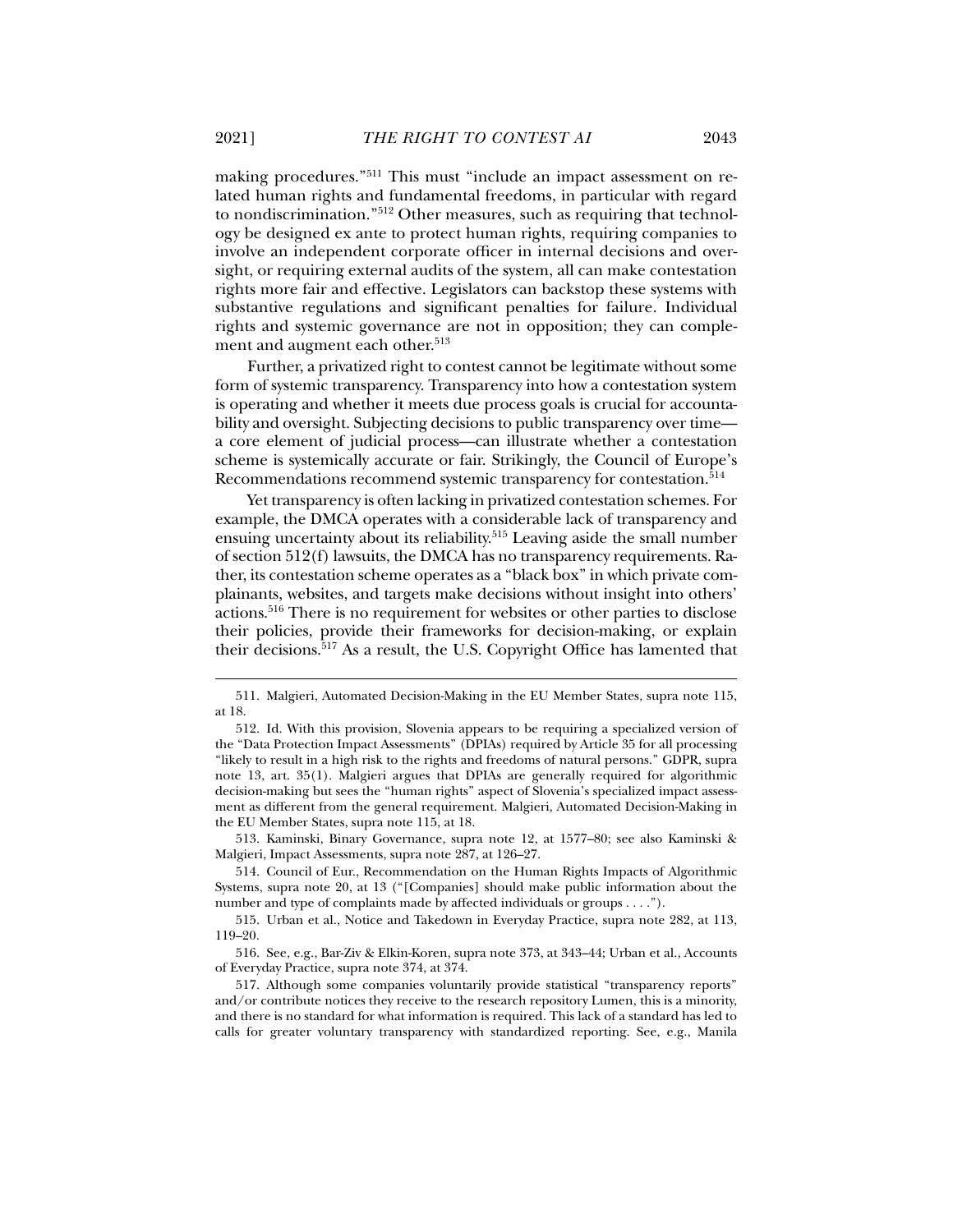"the privatized, extra-judicial nature of takedown notices and counter-notices under section 512 . . . result[s] in much of the information about how the system is being utilized in practice being inaccessible."518 The Copyright Office named this as "a key obstacle" for "policy makers looking to create evidence-based policy with respect to the notice-and-takedown regime."519

Similarly, RTBF transparency, while encouraged in regulators' Guidelines,<sup>520</sup> is neither mandatory nor consistent. This, too, creates questions about the legitimacy of the system. Google, for example, has set up some transparency processes and described at least some of the substantive criteria it currently uses to render decisions, but the full criteria are unclear.<sup>521</sup>

Systemic transparency could take a number of forms. Record-keeping about decisions and challenges could be made available to the public or to regulators.522 If this is too onerous, other options could partially fill the gap. For example, the European Commission Guidelines' "good practice suggestions" for algorithmic decisions—auditing, certification, and ethical review boards—could also be applied to contestation mechanisms.523

518. Strong, supra note 310, at 70.

519. Id.

 $\overline{a}$ 

 520. Article 29 Working Party, Guidelines on Google Spain, supra note 308, at 3 ("[T]he . . . Working Party . . . strongly encourages the search engines to . . . make more detailed statistics available.").

 521. Google voluntarily set up several different sources of transparency regarding the EU's Right to Be Forgotten. For example, it has provided webmasters with notice of removals, Lee, supra note 395, at 1041, and issued a summary report. Theo Bertram, Elie Bursztein, Stephanie Caro, Hubert Chao, Rutledge Chin Feman, Peter Fleischer, Albin Gustafsson, Jess Hemerly, Chris Hibbert, Luca Invernizzi, Lanah Kammourieh Donnelly, Jason Ketover, Jay Laefer, Paul Nicholas, Yuan Niu, Harjinder Obhi, David Price, Andrew Strait, Kurt Thomas & Al Verney, Google, Three Years of the Right to Be Forgotten 2 (2018), https://drive.google.com/file/d/1H4MKNwf5MgeztG7OnJRnl3ym3gIT3HUK [https://per ma.cc/3LEC-QDDW]. Google also responded to regulators' encouragement by running an actively updated transparency report that covers the RTBF. See Requests to Delist Content Under European Privacy Law, Google, https://transparencyreport.google.com/eu-privacy/ overview?hl=en [https://perma.cc/N94J-ZPD5] (last visited Aug. 2, 2021). Google reports numbers of URLs delisted, categories of requesters, categories of material targeted by removal requests, and statistics including the percentage delisted or retained. Id.

 522. See, e.g., the recently proposed Washington Privacy Act, S.B. 5062, 67th Leg., 2021 Reg. Sess. (Wash. 2021) (requiring data protection impact assessments to be made available to the state Attorney General); see also Algorithmic Accountability Act, S. 1108, 116th Cong (2019).

523. Guidelines on Automated Individual Decision-Making, supra note 115, at 32.

Principles on Intermediary Liability, ManilaPrinciples.Org, https://www.manilaprinciples.org [https://perma.cc/E4DV-N9H8] (last visited Aug. 2, 2021); The Santa Clara Principles on Transparency and Accountability in Content Moderation, SantaClaraPrinciples.Org, https:/ /santaclaraprinciples.org/ [https://perma.cc/T4YD-AHLV] (last visited Aug. 2, 2021).

For examples of "transparency reports," see, e.g., Transparency Report, Google, https:/ /transparencyreport.google.com [https://perma.cc/5HEX-QTVY] (last visited Aug. 2, 2021); Content Removal Requests Report, Microsoft, https://www.microsoft.com/en-us/ corporate-responsibility/content-removal-requests-report [https://perma.cc/FU3E-UVVG] (last visited Aug. 2, 2021). Contributors to the Lumen database can be found at Lumen, https://lumendatabase.org [https://perma.cc/2KEN-9TR2] (last visited Aug. 2, 2021).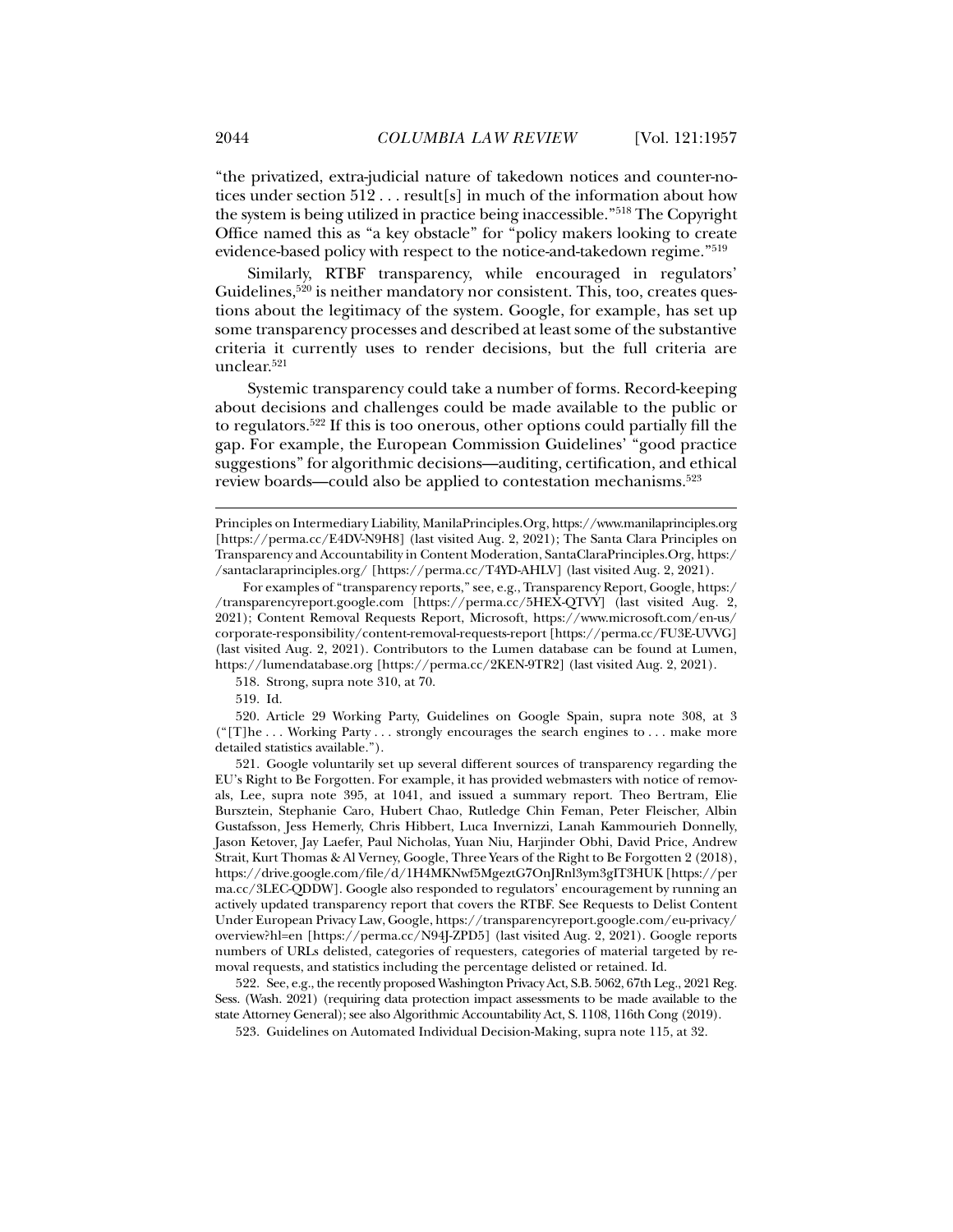### C. *A Floor, Not a Ceiling*

AI creates problems wherever it goes. Thus, a right to contest AI decisions with significant effects should attach to the technology and apply across sectors, not just to specific applications. This recommendation runs counter, however, to the current U.S. sectoral approach to regulating information privacy.

Therefore, a right to contest in the United States should operate as a floor, not a ceiling. This approach would allow decisions in particular subject matter areas to receive added protections. This Article has already mentioned criminal law. Perhaps housing, employment, and credit decisions should also receive augmented protections, grounded in existing regulatory regimes.<sup>524</sup> A right to contest could be designed so that in addition to subject-matterspecific laws, regulatory guidance could help fill in sector-specific applications, as could co-regulatory tools such as codes of conduct.<sup>525</sup>

# D. *Thresholds for Coverage*

It is beyond the scope of this Article to delineate which kinds of decisions should be subject to a contestation right. However, a right to contest AI should apply at least to decisions with significant effects, even in the private sector. And a right to contest AI should apply not just to decisions made solely by AI, but to human decisions that significantly rely on AI tools.

Due process rights, in general, wax and wane with the importance of the underlying interest. The GDPR's contestation right applies to decisions with "legal" or "similarly significant[]" effects.<sup>526</sup> We leave to policymakers and other research what kinds of decisions have sufficiently "significant effects" to necessitate contestation rights. The Council of

 <sup>524.</sup> See, e.g., Fair Credit Reporting Act, 15 U.S.C. § 1681 (2018); Equal Credit Opportunity Act, 15 U.S.C. § 1691 et seq. (2018).

 <sup>525.</sup> Dennis D. Hirsch, Going Dutch? Collaborative Dutch Privacy Regulation and the Lessons It Holds for U.S. Privacy Law, 2013 Mich. St. L. Rev. 83, 122–35; Dennis D. Hirsch, The Law and Policy of Online Privacy: Regulation, Self-Regulation, or Co-Regulation?, 34 Seattle U. L. Rev. 439, 465–66 (2011); Kaminski, Binary Governance, supra note 12, at 1574; William McGeveran, Friending the Privacy Regulators, 58 Ariz. L. Rev. 959, 983–85 (2016).

 <sup>526.</sup> GDPR, supra note 13, Recital 71; see also Guidelines on Automated Individual Decision-Making, supra note 115, at 21–22, which describes "legal effects" as applying to fundamental rights (such as freedom of association and voting), legal status (such as denial of citizenship), recourse to entitlements or benefits, and rights under a contract. "Similarly significant" effects are effects that have an impact on a data subject similar to a change in legal rights in terms of its effects on the data subject's "circumstances, behaviour or choices." The Working Party notes that it "is difficult to be precise about what could be considered sufficiently *significant*," but suggests that access to credit, health services, employment or education might qualify, and that vulnerable individuals might be significantly affected even when others are not. Id.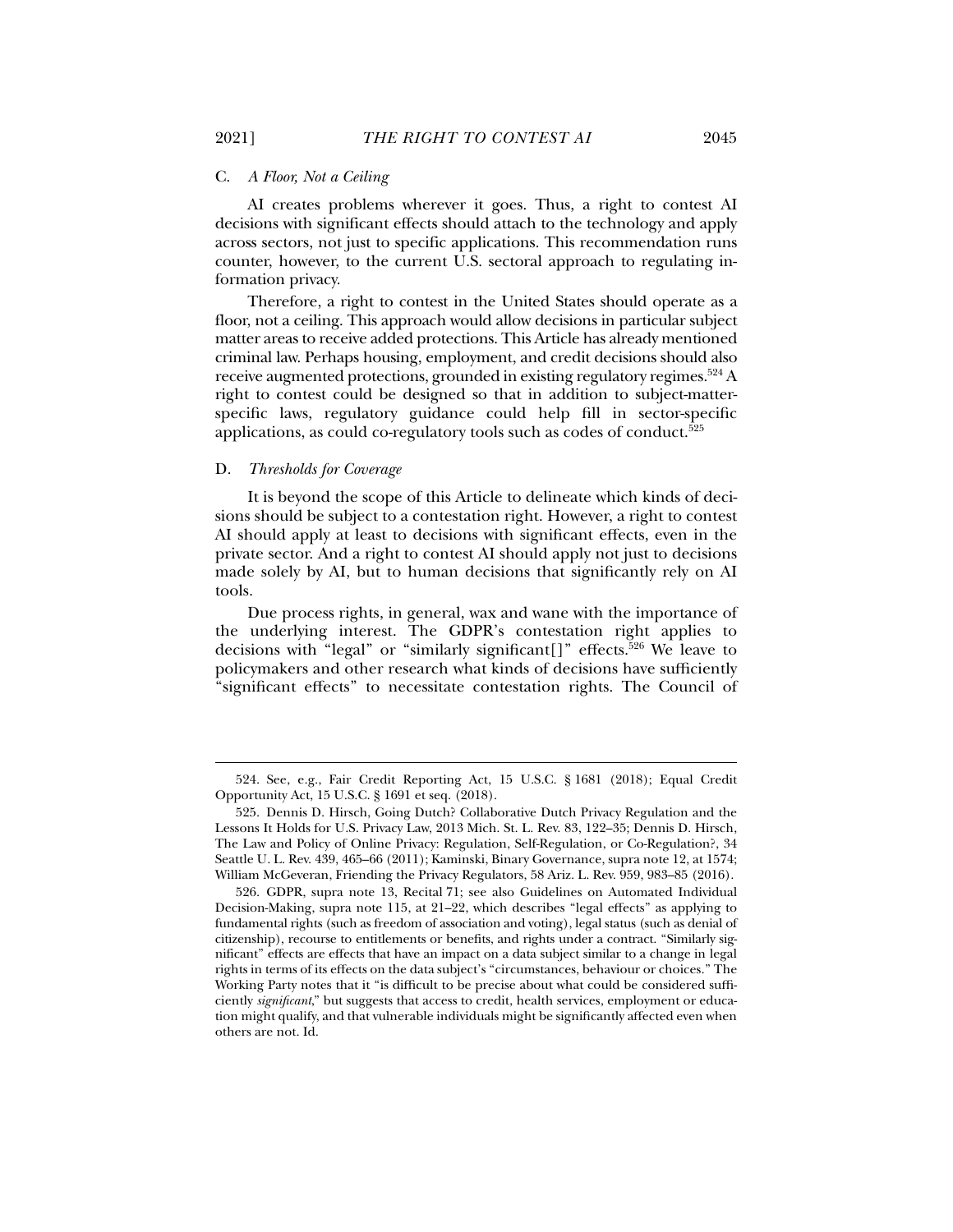Europe's Recommendation, for example, contemplates impacts on human rights and democratic systems.<sup>527</sup>

As noted, there is an active policy debate over whether only "solely" algorithmic decisions should be regulated or whether regulations should apply more broadly to cover human decisions facilitated by machines.<sup>528</sup> While the GDPR covers only "solely" automated decisions (although guidance has interpreted this to include at least rubber-stamping humans), the proposal of the Office of the Privacy Commissioner of Canada suggests dropping the qualifier to cover the use of AI more broadly.<sup>529</sup> Proposed legislation in the United States similarly would have applied to AI that helps make impactful decisions.<sup>530</sup> Because regulation could be easily evaded by using a human to rubber-stamp what is essentially an AI process, and because of concerns about human competence to question AI tools, this broader definition is preferable.

## E. *Exceptions and Challenges*

While a right to contest AI should in general function as a crosssectoral floor, it may make sense to carve out exceptions for some applications or to tailor the threshold for coverage so that some applications aren't included. In some cases, it may be that some other oversight mechanism—for example, expert oversight by a doctor with a fiduciary duty to a patient<sup>531</sup>—adequately substitutes for an individual right to contest. In others, it may be that the right's threshold coverage could be tailored to leave out some kinds of arguably significant effects, such as telecommunications network outages.532 Future research may address this question.

PIPEDA will need to define automated decision-making to create specific protections to apply to it. Unlike the GDPR or Quebec's Bill 64, the term should drop any qualifier such as "solely" or "exclusively", which scopes the applicability of specific protections very narrowly. These also make the term susceptible to subversion where a human role is added in the process to merely evade additional obligations.

Off. of the Priv. Comm'r of Can., supra note 23.

 530. Algorithmic Accountability Act, S. 1108, 116th Cong. § 2(1) (2019) (defining an automated decision system as "a computational process, including one derived from machine learning, statistics, or other data processing or artificial intelligence techniques[] that makes a decision or facilitates human decision making[] that impacts consumers").

531. Kluttz et al., supra note 27, at 22–23.

 532. See USM Sys., How Artificial Intelligence Is Used in the Telecom Industry?, Medium (Aug. 17, 2020), https://usmsystems.medium.com/how-artificial-intelligence-is-used-in-the-te lecom-industry-dd65459a220a (on file with the *Columbia Law Review*) (explaining that AI can support monitoring equipment to prevent outages and network disruptions).

 <sup>527.</sup> See Council of Eur., Recommendation on the Human Rights Impacts of Algorithmic Systems, supra note 20, at 6, 9, 11, 13.

 <sup>528.</sup> See supra notes 115, 150, 307 and accompanying text.

 <sup>529.</sup> See GDPR, supra note 13, art. 22(1); Guidelines on Automated Individual Decision-Making, supra note 115, at 7 (explaining that an activity may still be "solely" automated processing even if there is human involvement). The Office of the Privacy Commissioner of Canada states: